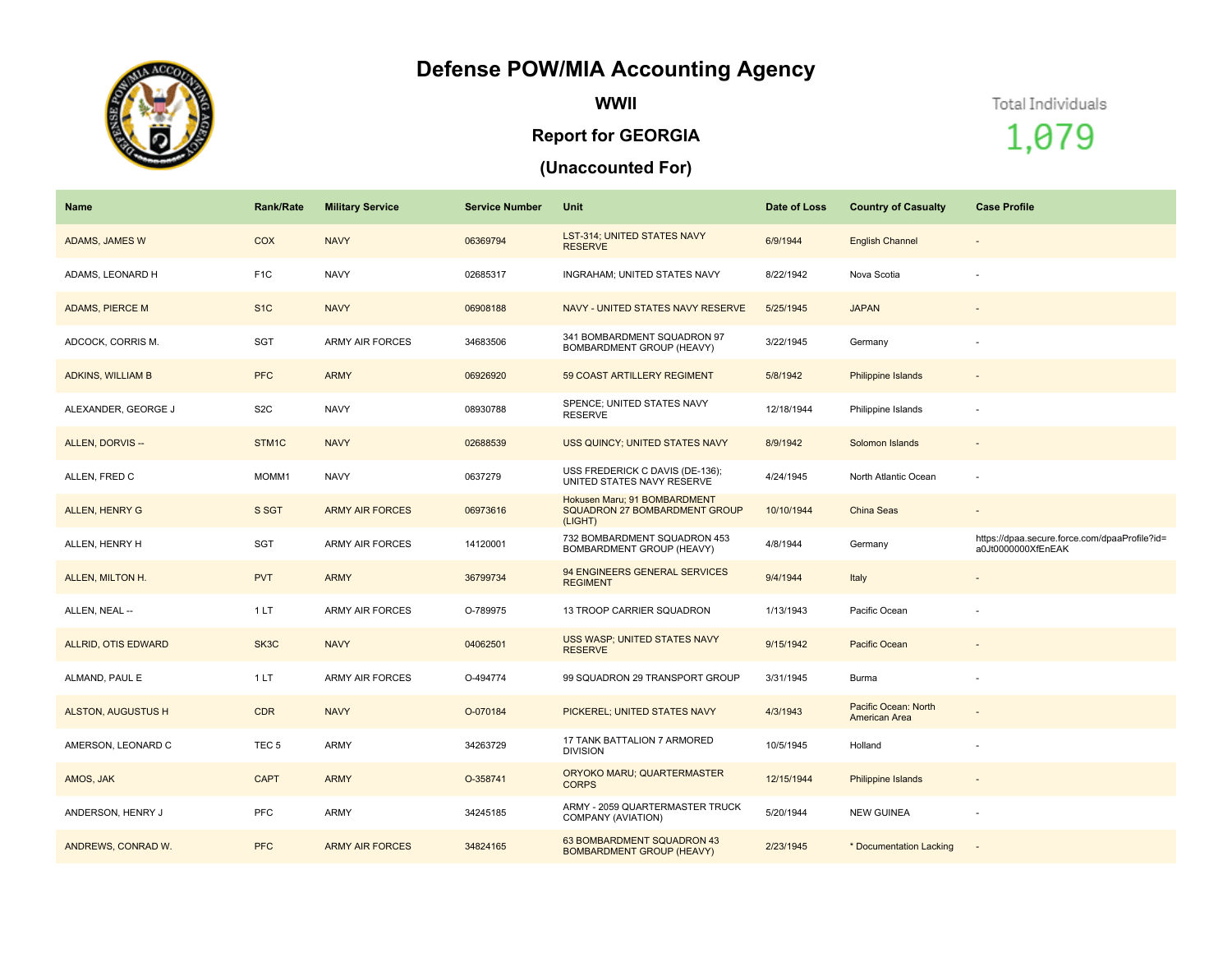| <b>Name</b>                    | <b>Rank/Rate</b>  | <b>Military Service</b> | <b>Service Number</b> | Unit                                                             | Date of Loss | <b>Country of Casualty</b>     | <b>Case Profile</b>                                                 |
|--------------------------------|-------------------|-------------------------|-----------------------|------------------------------------------------------------------|--------------|--------------------------------|---------------------------------------------------------------------|
| ANSLEY, HARRY CLAUDE           | ARM1C             | <b>NAVY</b>             | 02682827              | UNITED STATES NAVY                                               | 11/14/1942   | Solomon Islands                |                                                                     |
| ARMOR, JOHN L                  | <b>CAPT</b>       | <b>ARMY AIR FORCES</b>  | O-791663              | 71 BOMBARDMENT SQUADRON 38<br><b>BOMBARDMENT GROUP (MEDIUM)</b>  | 3/20/1943    | New Guinea                     |                                                                     |
| ARMSTRONG, JAMES W             | ARM2C             | <b>NAVY</b>             | 02689738              | ST. LO; UNITED STATES NAVY                                       | 10/25/1944   | Philippine Islands             |                                                                     |
| <b>ARMSTRONG, PAUL E</b>       | <b>SGT</b>        | <b>MARINE CORPS</b>     | 00261240              | MARINE - UNITED STATES MARINE<br><b>CORPS</b>                    | 5/6/1942     | <b>Philippine Islands</b>      |                                                                     |
| ARNETT, OTIS JOHN              | F <sub>2</sub> C  | <b>NAVY</b>             | 02688114              | USS JUNEAU; UNITED STATES NAVY                                   | 11/13/1942   | Solomon Islands                |                                                                     |
| <b>AUTREY, BENJAMIN F</b>      | C <sub>T</sub>    | <b>NAVY</b>             | 00201776              | Canopus / Arisan Maru; UNITED STATES<br><b>NAVY</b>              | 10/24/1944   | Philippine Islands             |                                                                     |
| AVERA, WILLIAM HUGH            | CPL               | MARINE CORPS            | 00835152              | MARINE - UNITED STATES MARINE<br><b>CORPS</b>                    | 3/12/1945    | PHILIPPINE ISLANDS             | $\sim$                                                              |
| AVRETT, JOHN V                 | S SGT             | <b>ARMY AIR FORCES</b>  | 34449699              | 534 BOMBARDMENT SQUADRON 381<br><b>BOMBARDMENT GROUP (HEAVY)</b> | 12/20/1943   | North Sea or Tyrrhenian<br>Sea |                                                                     |
| <b>BABCOCK, BENNY MYRON</b>    | PFC               | <b>MARINE CORPS</b>     | 283733                | MARINE - UNITED STATES MARINE<br><b>CORPS</b>                    | 11/2/1942    | Solomon Islands                |                                                                     |
| <b>BAGLEY, HOLLIS F</b>        | WT <sub>2C</sub>  | <b>NAVY</b>             | 02682868              | Atik; UNITED STATES NAVY                                         | 3/27/1942    | Bermuda                        |                                                                     |
| <b>BAGLEY, LUTHER E</b>        | Pfc               | ARMY                    | 34440458              | 5307 COMPOSITE UNIT                                              | 7/25/1944    | Burma                          |                                                                     |
| <b>BAGWELL, EARL C.</b>        | <b>PFC</b>        | <b>MARINE CORPS</b>     | 00403103              | <b>MARINE - UNITED STATES MARINE</b><br><b>CORPS</b>             | 7/21/1944    | Marianas Islands               |                                                                     |
| BAKER, FRANK P.                | 2LT               | ARMY AIR FORCES         | O-798725              | 400 BOMBARDMENT SQUADRON 90<br>BOMBARDMENT GROUP (HEAVY)         | 8/20/1943    | New Guinea                     | https://dpaa.secure.force.com/dpaaProfile?id=<br>a0Jt000001nzWgeEAE |
| <b>BALDWIN, ABE A</b>          | SC <sub>3</sub> C | <b>NAVY</b>             | 08321065              | NAVY - UNITED STATES NAVY RESERVE                                | 2/11/1945    | PHILIPPINE ISLANDS             |                                                                     |
| BALDWIN, JAMES R               | 2LT               | <b>ARMY AIR FORCES</b>  | O-699112              | 77 BOMBARDMENT SQUADRON 28<br>BOMBARDMENT GROUP (HEAVY)          | 11/15/1944   | Aleutian Islands               |                                                                     |
| <b>BALDWIN, JUSTIN O</b>       | <b>ENS</b>        | <b>NAVY</b>             | O-084177              | NAVY - UNITED STATES NAVY RESERVE                                | 3/1/1942     | <b>JAVA</b>                    |                                                                     |
| <b>BALK, THEODORE F</b>        | 2LT               | <b>ARMY AIR FORCES</b>  | O-425129              | 443 BOMBARDMENT SQUADRON 320<br>BOMBARDMENT GROUP (MEDIUM)       | 7/24/1943    | North Sea or Tyrrhenian<br>Sea |                                                                     |
| <b>BALLEW, PAUL N</b>          | <b>PVT</b>        | <b>MARINE CORPS</b>     | 00409786              | MARINE - UNITED STATES MARINE<br><b>CORPS</b>                    | 5/15/1943    | ** Documentation Errors        |                                                                     |
| <b>BANKS, DARRELL E</b>        | <b>PVT</b>        | <b>ARMY</b>             | 34826491              | 70 TANK BATTALION                                                | 7/12/1944    | France                         |                                                                     |
| BARDEN, DONALD --              | S SGT             | <b>ARMY</b>             | 14002694              | ARISAN MARU; 192 TANK BATTALION                                  | 10/24/1944   | China Seas                     |                                                                     |
| <b>BARFIELD, NOAH W</b>        | 1 SGT             | ARMY                    | 20400097              | HEADQUARTERS COMPANY 30 DIVISION                                 | 2/14/1945    | France                         |                                                                     |
| <b>BARINEAU, CLARENCE ANDY</b> | Cpl               | <b>MARINE CORPS</b>     | 318729                | MARINE - UNITED STATES MARINE<br><b>CORPS</b>                    | 11/29/1943   | Solomon Islands                |                                                                     |
| <b>BARKER, CLINTON J</b>       | <b>PVT</b>        | ARMY                    | 14056585              | 77 COAST ARTILLERY REGIMENT                                      | 9/30/1943    | New Hebrides                   |                                                                     |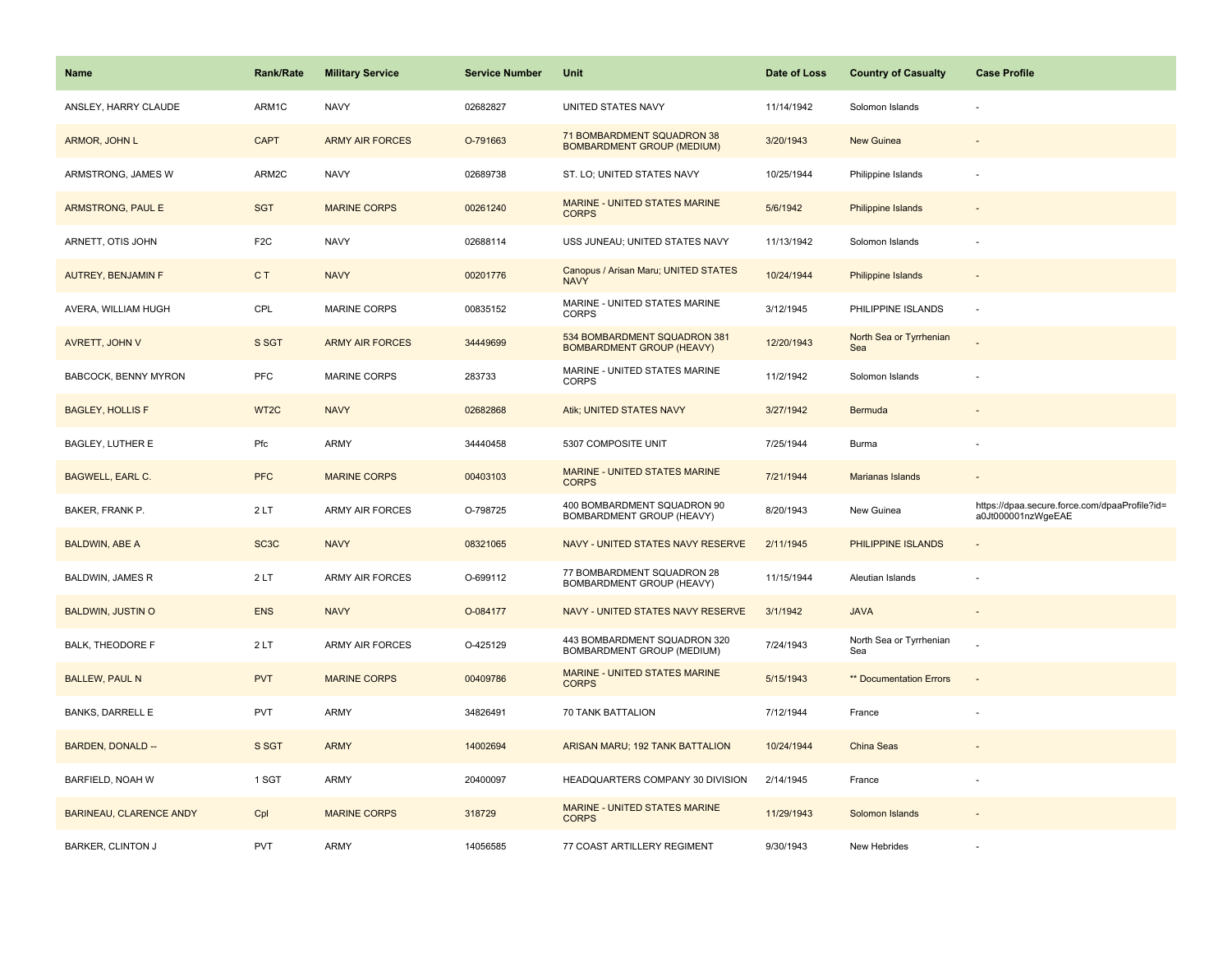| <b>Name</b>                 | <b>Rank/Rate</b>  | <b>Military Service</b> | <b>Service Number</b> | Unit                                                                     | Date of Loss | <b>Country of Casualty</b>              | <b>Case Profile</b> |
|-----------------------------|-------------------|-------------------------|-----------------------|--------------------------------------------------------------------------|--------------|-----------------------------------------|---------------------|
| <b>BARKER, RAYMOND L</b>    | S <sub>2</sub> C  | <b>NAVY</b>             | 08313616              | USS Savannah ; UNITED STATES NAVY                                        | 9/11/1943    | Mediterranean Sea                       |                     |
| BARLOW, ALLEN W             | F <sub>1</sub> C  | <b>NAVY</b>             | 06368186              | SCAMP; UNITED STATES NAVY<br><b>RESERVE</b>                              | 12/5/1944    | Bonin & Volcano Islands                 | $\sim$              |
| <b>BARRETT, GUY J</b>       | LT/JG/            | <b>NAVY</b>             | O-290458              | SANTEE; UNITED STATES NAVY<br><b>RESERVE</b>                             | 10/24/1944   | <b>Philippine Sea</b>                   |                     |
| <b>BARRONTON, WILLIAM R</b> | S <sub>1C</sub>   | <b>NAVY</b>             | 02666408              | Skill; UNITED STATES NAVY                                                | 9/25/1943    | Italy                                   |                     |
| <b>BARRY, WILLIAM R</b>     | 1LT               | <b>ARMY AIR FORCES</b>  | O-795240              | 547 BOMBARDMENT SQUADRON 384<br><b>BOMBARDMENT GROUP (HEAVY)</b>         | 1/10/1945    | North Sea or Tyrrhenian<br>Sea          |                     |
| BARTLETT, JAMES C           | SM <sub>2</sub> C | <b>NAVY</b>             | 06362621              | Skill; UNITED STATES NAVY RESERVE                                        | 9/25/1943    | North or Tyrrhenian Seas                | $\sim$              |
| <b>BARTON, CLAUDE A</b>     | EM <sub>2</sub> C | <b>NAVY</b>             | 06378199              | SHARK (SS-314); UNITED STATES NAVY<br><b>RESERVE</b>                     | 10/24/1944   | China Seas                              |                     |
| <b>BARWICK, EUGENE H</b>    | PFC               | ARMY                    | 14166612              | SS Leopoldville; 264 INFANTRY 66<br><b>DIVISION</b>                      | 12/24/1944   | English Channel                         |                     |
| <b>BASS, PAUL</b>           | <b>SGT</b>        | <b>MARINE CORPS</b>     | 00407483              | E COMPANY 2D BATALLION 23D<br><b>MARINES</b>                             | 5/21/1944    | <b>Hawaiian Islands</b>                 |                     |
| BATES, FRED W               | S <sub>2</sub> C  | <b>NAVY</b>             | 08937285              | NAVY - UNITED STATES NAVY RESERVE                                        | 10/25/1944   | PHILIPPINE ISLANDS                      | $\sim$              |
| <b>BAXTER, RUFUS J</b>      | SC <sub>2</sub> C | <b>NAVY</b>             | 02715898              | Langley; UNITED STATES NAVY                                              | 2/27/1942    | Java                                    |                     |
| BEASLEY, INMAN --           | TEC <sub>4</sub>  | ARMY                    | 34089034              | 187 FIELD ARTILLERY GROUP                                                | 9/19/1944    | Germany                                 |                     |
| <b>BEATTY, TROY M</b>       | GM3C              | <b>NAVY</b>             | 02686272              | <b>GROWLER: UNITED STATES NAVY</b>                                       | 11/7/1944    | <b>China Seas</b>                       |                     |
| BECK, DAVID ALLEN           | LT/JG/            | <b>NAVY</b>             | O-124076              | UNITED STATES NAVY RESERVE                                               | 6/5/1943     | Solomon Islands                         |                     |
| <b>BECKHAM, WILLIAM A</b>   | <b>T SGT</b>      | <b>ARMY AIR FORCES</b>  | 20403054              | 792 BOMBARDMENT SQUADRON 468<br>BOMBARDMENT GROUP (VERY HEAVY)           | 4/8/1946     | <b>China Seas</b>                       |                     |
| BEECHER, JAMES W            | CPL               | MARINE CORPS            | 00299268              | MARINE - UNITED STATES MARINE<br>CORPS                                   | 8/18/1942    | Gilbert Islands                         |                     |
| <b>BELL, PAUL W</b>         | S <sub>2</sub> C  | <b>NAVY</b>             | 06418605              | NAVY - UNITED STATES NAVY RESERVE                                        | 3/26/1945    | <b>RYUKYUS ISLANDS</b>                  |                     |
| BELL, VEREEN M              | LT.               | <b>NAVY</b>             | O-254871              | NAVY - UNITED STATES NAVY RESERVE                                        | 10/25/1944   | PHILIPPINE SEA                          |                     |
| <b>BELLAMY, JOHNNIE B</b>   | <b>PVT</b>        | <b>ARMY</b>             | 34414830              | ARMY - 466 ANTI AIRCRAFT ARTILLERY<br><b>AUTOMATIC WEAPONS BATTALION</b> | 12/12/1943   | <b>NEW HEBRIDES</b>                     |                     |
| BENNETT, JAMES K            | GM3C              | <b>NAVY</b>             | 02691227              | S-28; UNITED STATES NAVY                                                 | 7/4/1944     | Hawaiian Islands                        |                     |
| <b>BERKELEY, ROBERT B</b>   | LT /JG/           | <b>NAVY</b>             | O-101380              | SS Zaandam; UNITED STATES NAVY<br><b>RESERVE</b>                         | 11/2/1942    | <b>Atlantic Ocean</b>                   |                     |
| BERRY, JACK M.              | 2d Lt             | <b>ARMY AIR FORCES</b>  | O-2073024             | 6 BOMBARDMENT SQUADRON 29<br>BOMBARDMENT GROUP (VERY HEAVY)              | 5/5/1945     | Japan/Okinawa                           |                     |
| BERRY, ROBERT A             | SSML3C            | <b>NAVY</b>             | 06373690              | USS Hank; UNITED STATES NAVY<br><b>RESERVE</b>                           | 8/9/1945     | <b>Central/South Pacific</b><br>Theater |                     |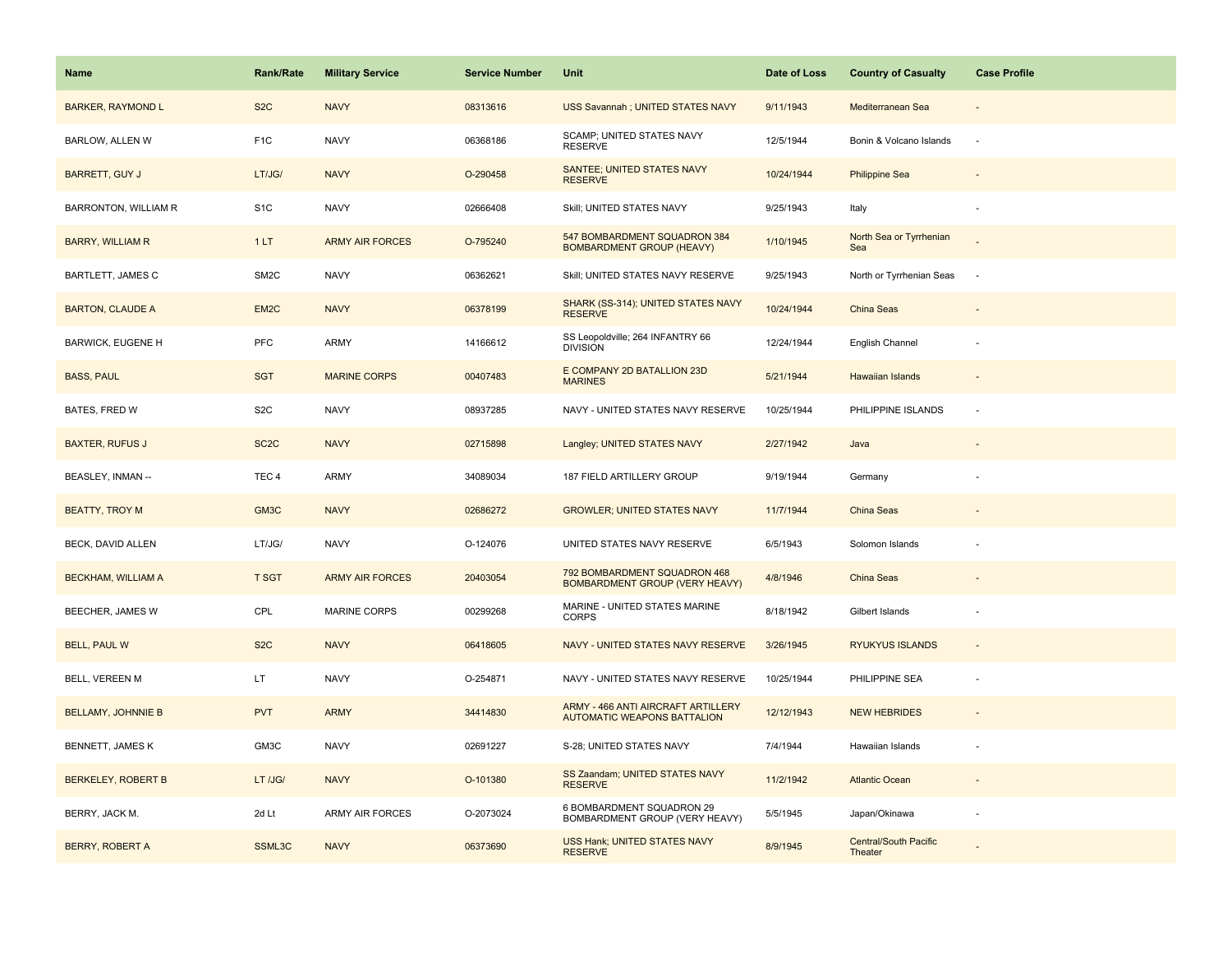| <b>Name</b>                 | <b>Rank/Rate</b>  | <b>Military Service</b> | <b>Service Number</b> | Unit                                                              | Date of Loss | <b>Country of Casualty</b> | <b>Case Profile</b>                                                 |
|-----------------------------|-------------------|-------------------------|-----------------------|-------------------------------------------------------------------|--------------|----------------------------|---------------------------------------------------------------------|
| BETTIS, LEWIS F             | <b>ENS</b>        | <b>NAVY</b>             | O-403612              | USS LEXINGTON; UNITED STATES NAVY<br><b>RESERVE</b>               | 9/1/1945     | Japan                      |                                                                     |
| <b>BIDGOOD, ROBERT B.</b>   | 2LT               | <b>ARMY AIR FORCES</b>  | O-750320              | 500 BOMBARDMENT SQUADRON 345<br><b>BOMBARDMENT GROUP (MEDIUM)</b> | 4/16/1944    |                            |                                                                     |
| <b>BISHOP, ARTHUR</b>       | S <sub>2</sub> C  | <b>NAVY</b>             | 02694122              | NAVY - UNITED STATES NAVY RESERVE                                 | 7/30/1945    | PHILIPPINE SEA             |                                                                     |
| <b>BIVINS, JAMES F</b>      | <b>CEM</b>        | <b>NAVY</b>             | 02681959              | USS HELENA; UNITED STATES NAVY                                    | 7/6/1943     | Solomon Islands            |                                                                     |
| <b>BLALOCK, DENNIS P</b>    | AMM2C             | <b>NAVY</b>             | 06365127              | USS ESSEX (CV-9); UNITED STATES<br>NAVY RESERVE                   | 10/24/1944   | Philippine Islands         |                                                                     |
| <b>BLASINGAME, ROBERT P</b> | AOM3C             | <b>NAVY</b>             | 06369446              | UNITED STATES NAVY RESERVE                                        | 8/6/1943     | Hawaiian Islands           |                                                                     |
| BLOUNT, ELBERT              | <b>PVT</b>        | <b>ARMY</b>             | 34414855              | ARMY - 466 ANTI AIRCRAFT ARTILLERY<br>AUTOMATIC WEAPONS BATTALION | 12/12/1943   | <b>NEW HEBRIDES</b>        |                                                                     |
| <b>BOATRIGHT, JACK R</b>    | GM3C              | <b>NAVY</b>             | 02682889              | USS JUNEAU; UNITED STATES NAVY<br><b>RESERVE</b>                  | 11/13/1942   | Solomon Islands            |                                                                     |
| <b>BOLEN, WILLIAM F</b>     | COX               | <b>NAVY</b>             | 06364904              | LST-523; UNITED STATES NAVY<br><b>RESERVE</b>                     | 6/19/1944    | English Channel            |                                                                     |
| <b>BOND, WEYMAN WATSON</b>  | F <sub>2</sub> C  | <b>NAVY</b>             | 02688079              | NAVY - UNITED STATES NAVY                                         | 11/13/1942   | <b>SOLOMON ISLANDS</b>     |                                                                     |
| <b>BONNELL, JAMES E</b>     | MM <sub>1</sub> C | <b>NAVY</b>             | 02680598              | Asheville; UNITED STATES NAVY                                     | 3/3/1942     | Java                       |                                                                     |
| <b>BOONE, EVANS L</b>       | SEA2c             | <b>NAVY</b>             | 02685236              | USS Houston; UNITED STATES NAVY                                   | 3/1/1942     | Sunda Strait               |                                                                     |
| BOOZE, ASBURY LEGARE        | BM1C              | <b>NAVY</b>             | 02679489              | USS Arizona; UNITED STATES NAVY                                   | 12/7/1941    | Hawaiian Islands           | https://dpaa.secure.force.com/dpaaProfile?id=<br>a0Jt0000000BSPxEAO |
| <b>BORDERS, REGIS A</b>     | <b>T SGT</b>      | <b>ARMY AIR FORCES</b>  | 14104763              | 415 BOMBARDMENT SQUADRON 98<br><b>BOMBARDMENT GROUP (HEAVY)</b>   | 9/15/1943    | Mediterranean Sea          |                                                                     |
| <b>BOSTON, JAMES F</b>      | 1LT               | ARMY AIR FORCES         | O-796476              | 301 BOMBARDMENT GROUP (HEAVY), 32<br>BOMBARDMENT SQUADRON         | 10/30/1943   | Italy                      |                                                                     |
| <b>BOTTOMS, HORACE B</b>    | S <sub>2</sub> C  | <b>NAVY</b>             | 06375283              | LST-342; UNITED STATES NAVY<br><b>RESERVE</b>                     | 7/18/1943    | Solomon Islands            |                                                                     |
| BOWEN, JAMES L              | S <sub>1</sub> C  | <b>NAVY</b>             | 06368944              | LCT(5)-241; UNITED STATES NAVY<br><b>RESERVE</b>                  | 9/15/1943    | Italy                      |                                                                     |
| <b>BOWEN, JAMES WALTER</b>  | F <sub>1C</sub>   | <b>NAVY</b>             | 02685339              | USS LITTLE; UNITED STATES NAVY                                    | 9/5/1942     | Solomon Islands            |                                                                     |
| BOWMAN, ROBERT C            | PFC               | <b>ARMY</b>             | 14017785              | 505 PARACHUTE INFANTRY 82<br>AIRBORNE DIVISION                    | 7/26/1944    | Iceland                    |                                                                     |
| <b>BRACK, ROONEY LAMAR</b>  | S <sub>2</sub> C  | <b>NAVY</b>             | 02691544              | USS BARTON; UNITED STATES NAVY                                    | 11/13/1942   | Solomon Islands            |                                                                     |
| BRADBURY, GEORGE F.         | 1LT               | <b>ARMY AIR FORCES</b>  | O-699118              | 858 BOMBARDMENT SQUADRON 492<br>BOMBARDMENT GROUP (HEAVY)         | 9/16/1944    | France                     |                                                                     |
| <b>BRADFORD, HARVEY N</b>   | <b>SGT</b>        | <b>ARMY</b>             | 34441449              | 629 TANK DESTROYER BATTALION                                      | 1/11/1945    | Belgium                    |                                                                     |
| BRADFORD, THEODORE R        | <b>ENS</b>        | <b>NAVY</b>             | O-369590              | UNITED STATES NAVY RESERVE                                        | 9/13/1944    | North Atlantic Ocean       |                                                                     |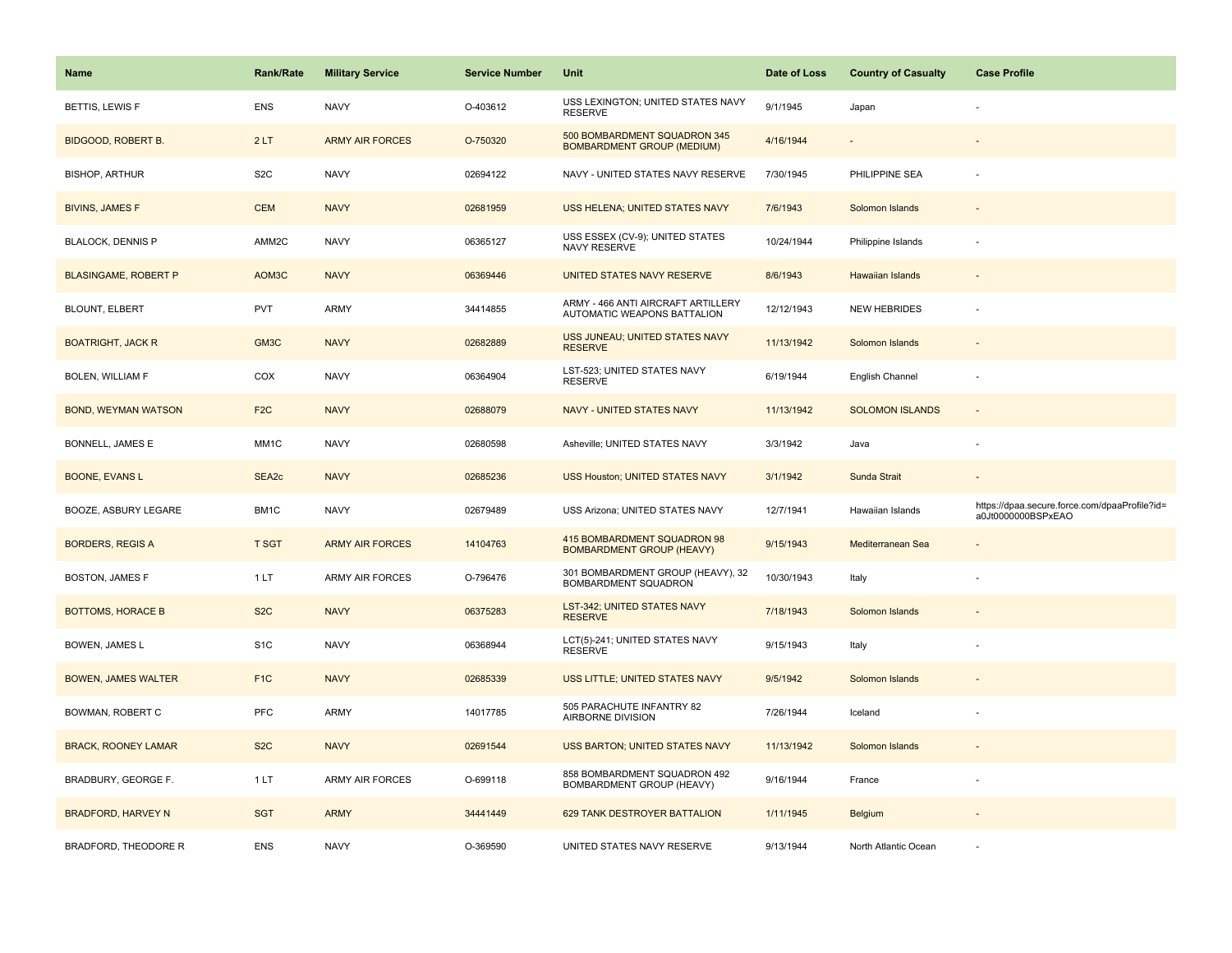| Name                       | <b>Rank/Rate</b>  | <b>Military Service</b> | <b>Service Number</b> | Unit                                                            | Date of Loss | <b>Country of Casualty</b>                   | <b>Case Profile</b>                                                 |
|----------------------------|-------------------|-------------------------|-----------------------|-----------------------------------------------------------------|--------------|----------------------------------------------|---------------------------------------------------------------------|
| <b>BRAGG, LENTON --</b>    | AS                | <b>NAVY</b>             | 06362904              | SS Thomas McKean; UNITED STATES<br><b>NAVY RESERVE</b>          | 6/29/1942    | North Atlantic Ocean                         |                                                                     |
| BRAGG, WALTER R            | <b>PVT</b>        | ARMY                    | 14120372              | 47 INFANTRY 9 DIVISION                                          | 3/28/1943    | Tunisia                                      |                                                                     |
| <b>BRAKE, DARWIN V</b>     | <b>CAPT</b>       | <b>ARMY AIR FORCES</b>  | O-399260              | 416 NIGHT FIGHTER SQUADRON                                      | 4/12/1945    | Italy                                        |                                                                     |
| <b>BRAMBLETT, CALVIN T</b> | 2LT               | <b>ARMY AIR FORCES</b>  | O-728165              | 338 BOMBARDMENT SQUADRON 96<br>BOMBARDMENT GROUP (HEAVY)        | 7/28/1943    | North Sea or Tyrrhenian<br>Sea               |                                                                     |
| <b>BRANDON, HOWARD C</b>   | <b>ACRM</b>       | <b>NAVY</b>             | 02682499              | VB - 107 v; UNITED STATES NAVY                                  | 8/11/1943    | <b>Brazil</b>                                |                                                                     |
| BRAY, LEROY                | TEC <sub>5</sub>  | ARMY AIR FORCES         | 34060332              | <b>ARMY</b>                                                     | 8/19/1944    | <b>Burma</b>                                 |                                                                     |
| <b>BREWER, ALPHEUS W</b>   | 2d Lt             | <b>ARMY AIR FORCES</b>  | O-2071527             | 56 SQUADRON 375 TROOP CARRIER<br><b>GROUP</b>                   | 1/29/1945    | <b>Biak</b>                                  |                                                                     |
| BRIDGES, JAMES E           | LT                | <b>NAVY</b>             | O-104354              | USS Intrepid - VT 6; UNITED STATES<br>NAVY RESERVE              | 2/16/1944    | Caroline Islands                             |                                                                     |
| <b>BROCK, WILLIAM RAY</b>  | <b>ENS</b>        | <b>NAVY</b>             | O-419645              | <b>VBF-93, USS BOXER; UNITED STATES</b><br><b>NAVY RESERVE</b>  | 1/9/1946     | Saipan                                       |                                                                     |
| BROOME, KENNETH H          | S <sub>1</sub> C  | <b>NAVY</b>             | 08931186              | NAVY - UNITED STATES NAVY RESERVE                               | 2/21/1945    | <b>BONIN &amp; VOLCANO</b><br><b>ISLANDS</b> |                                                                     |
| <b>BROWN, EDWARD A</b>     | WT3C              | <b>NAVY</b>             | 02683851              | Indianapolis; UNITED STATES NAVY                                | 7/30/1945    | <b>Philippine Sea</b>                        | https://dpaa.secure.force.com/dpaaProfile?id=<br>a0Jt00000004nJsEAI |
| BROWN, GARNET Q.           | 2LT               | <b>ARMY AIR FORCES</b>  | O-834559              | 13 SQUADRON 403 TROOP CARRIER<br><b>GROUP</b>                   | 3/7/1946     |                                              |                                                                     |
| <b>BROWN, JAMES EDWARD</b> | SEA1              | <b>NAVY</b>             | 6364679               | <b>COLUMBIA; UNITED STATES NAVY</b><br><b>RESERVE</b>           | 1/9/1945     | <b>Philippine Islands</b>                    |                                                                     |
| BROWN, JOSEPH F            | <b>SGT</b>        | ARMY                    | 14006993              | 41st Armored Infantry Regiment, 2d<br>Armored Division          | 7/11/1943    | Mediterranean Sea                            |                                                                     |
| <b>BROWN, RICHARD H</b>    | <b>SGT</b>        | <b>ARMY AIR FORCES</b>  | 14045543              | 414 BOMBARDMENT SQUADRON 97<br><b>BOMBARDMENT GROUP (HEAVY)</b> | 7/8/1943     | Mediterranean Sea                            |                                                                     |
| BROWN, ROBERT T            | LT/JG/            | <b>NAVY</b>             | O-120018              | SCORPION; UNITED STATES NAVY<br><b>RESERVE</b>                  | 2/22/1944    | China Seas                                   |                                                                     |
| <b>BRUMMITT, CLIFTON H</b> | S <sub>1</sub> C  | <b>NAVY</b>             | 06374655              | <b>LST-531; UNITED STATES NAVY</b><br><b>RESERVE</b>            | 4/28/1944    | <b>English Channel</b>                       |                                                                     |
| BRYAN, THOMAS S            | CAPT              | ARMY                    | O-317041              | BRAZIL MARU; 60 COAST ARTILLERY<br><b>REGIMENT</b>              | 1/20/1945    | Formosa                                      | https://dpaa.secure.force.com/dpaaProfile?id=<br>a0Jt000001BhHTkEAN |
| BRYANT, VERNON LAMAR       | EM <sub>2</sub> C | <b>NAVY</b>             | 02683748              | USS VINCENNES; UNITED STATES NAVY                               | 8/9/1942     | Solomon Islands                              |                                                                     |
| BULLARD, JOHNNY D          | <b>PVT</b>        | ARMY                    | 34684764              | USAT J.W. McAndrews; INFANTRY                                   | 3/13/1945    | Portugal                                     |                                                                     |
| <b>BULLOCH, GUY REX</b>    | S <sub>2</sub> C  | <b>NAVY</b>             | 06363034              | NAVY - UNITED STATES NAVY RESERVE                               | 8/30/1942    | <b>TRINIDAD</b>                              |                                                                     |
| BUNCH, HILBURN --          | <b>PVT</b>        | <b>ARMY</b>             | 34833437              | 142 INFANTRY 36 DIVISION                                        | 12/13/1944   | France                                       |                                                                     |
| <b>BUNCH, WILBUR J</b>     | M SGT             | <b>ARMY</b>             | 06307650              | ARMY - 429 SIGNAL COMPANY<br>(AVIATION)                         | 1/9/1945     | <b>FORMOSA</b>                               | https://dpaa.secure.force.com/dpaaProfile?id=<br>a0Jt000000QkCJREA3 |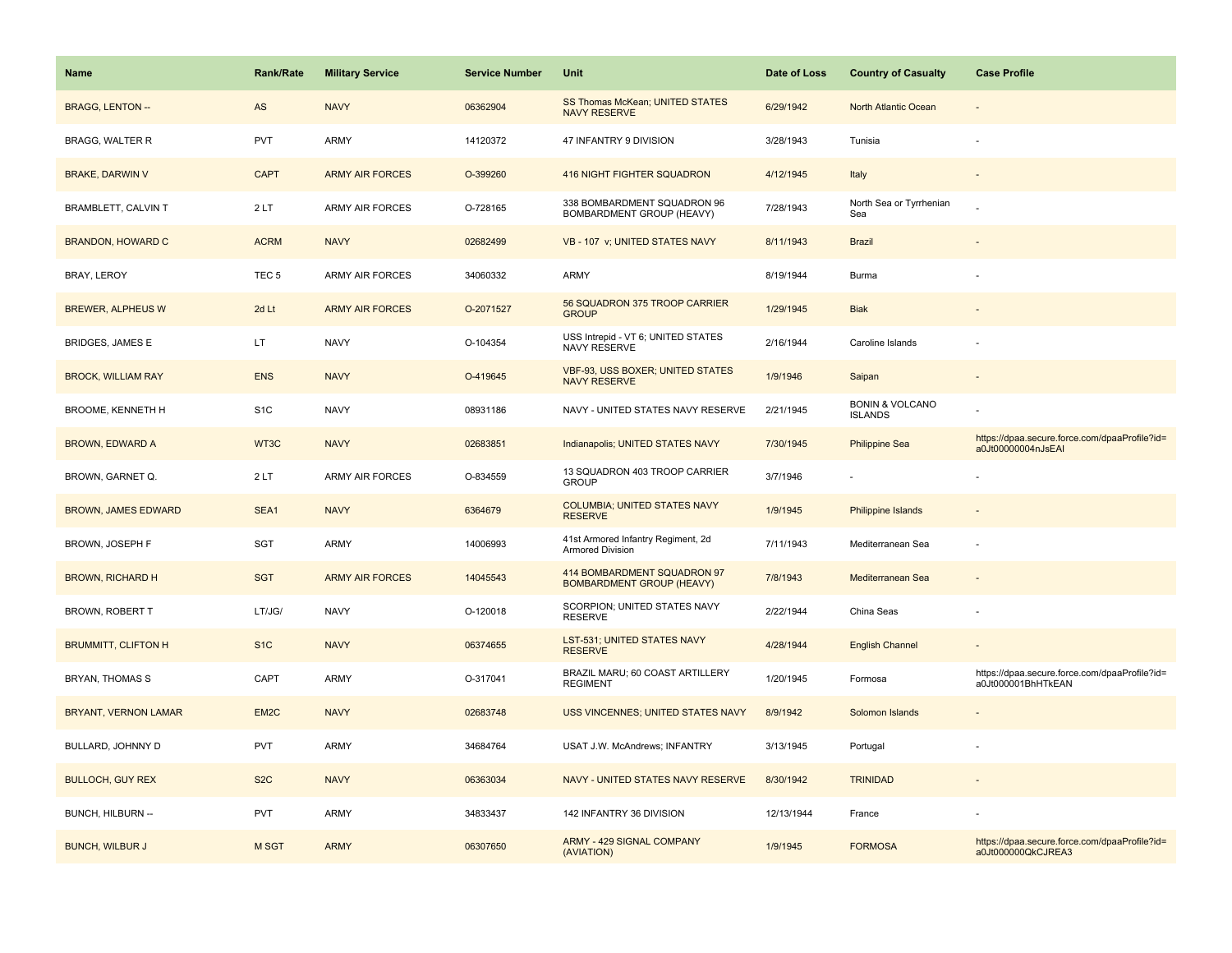| <b>Name</b>                | Rank/Rate        | <b>Military Service</b> | <b>Service Number</b> | Unit                                                             | Date of Loss | <b>Country of Casualty</b>       | <b>Case Profile</b>                                                 |
|----------------------------|------------------|-------------------------|-----------------------|------------------------------------------------------------------|--------------|----------------------------------|---------------------------------------------------------------------|
| BUNDY, SILVESTER P.        | PVT              | ARMY                    | 34689944              | 179 INFANTRY 45 DIVISION                                         | 9/11/1943    | Italy                            |                                                                     |
| <b>BURCH, CHARLES O</b>    | <b>SGT</b>       | <b>ARMY AIR FORCES</b>  | 34351659              | 566 BOMBARDMENT SQUADRON 389<br><b>BOMBARDMENT GROUP (HEAVY)</b> | 6/17/1945    | <b>Atlantic Ocean</b>            |                                                                     |
| <b>BURDEN, NICK B</b>      | GM3C             | <b>NAVY</b>             | 06362778              | SS Winkler; UNITED STATES NAVY<br><b>RESERVE</b>                 | 2/23/1943    | Atlantic Ocean                   |                                                                     |
| <b>BURDETTE, ARTHUR E</b>  | S SGT            | <b>ARMY AIR FORCES</b>  | 34444828              | 704 BOMBARDMENT SQUADRON 446<br><b>BOMBARDMENT GROUP (HEAVY)</b> | 12/20/1943   | North Sea or Tyrrhenian<br>Sea   |                                                                     |
| BURNETT, JAMES N.          | S SGT            | <b>ARMY AIR FORCES</b>  | 34354942              | 868 BOMBARDMENT SQUADRON<br>(HEAVY)                              | 9/24/1944    | New Guinea                       |                                                                     |
| <b>BURNETTE, JAMES D</b>   | 2LT              | <b>ARMY AIR FORCES</b>  | O-759179              | 815 BOMBARDMENT SQUADRON 483<br><b>BOMBARDMENT GROUP (HEAVY)</b> | 8/18/1945    | * Documentation Lacking          | $\overline{\phantom{a}}$                                            |
| <b>BURNS, SAMUEL G</b>     | S SGT            | <b>ARMY AIR FORCES</b>  | 34354949              | 549 BOMBARDMENT SQUADRON 385<br>BOMBARDMENT GROUP (HEAVY)        | 8/15/1943    | English Channel                  | ÷,                                                                  |
| <b>BURNSIDE, WH</b>        | LT /JG/          | <b>NAVY</b>             | O-313079              | KETE; UNITED STATES NAVY RESERVE                                 | 3/31/1945    | French Indochina                 | $\sim$                                                              |
| BURROUGHS, SIDNEY M        | 2LT              | ARMY AIR FORCES         | O-661588              | 67 BOMBARDMENT SQUADRON 44<br>BOMBARDMENT GROUP (HEAVY)          | 11/18/1943   | North Sea or Tyrrhenian<br>Sea   | https://dpaa.secure.force.com/dpaaProfile?id=<br>a0Jt00000004oXSEAY |
| BUSSEY, JOHN --            | STM1C            | <b>NAVY</b>             | 06368249              | USS SUWANNEE; UNITED STATES NAVY<br><b>RESERVE</b>               | 10/26/1944   | Philippine Islands               |                                                                     |
| BUTLER, DAVID EUGENE       | AS               | <b>NAVY</b>             | 06040701              | Pollux; UNITED STATES NAVY RESERVE                               | 2/18/1942    | Newfoundland                     |                                                                     |
| <b>BUTLER, FRANK S</b>     | <b>CPL</b>       | <b>ARMY AIR FORCES</b>  | 14139084              | <b>HMT Rohna; AIR CORPS</b>                                      | 11/26/1943   | Mediterranean Sea                | $\sim$                                                              |
| BUTLER, HAROLD W           | F <sub>1</sub> C | <b>NAVY</b>             | 08937167              | NAVY - UNITED STATES NAVY RESERVE                                | 3/20/1945    | CENTRAL/SOUTH<br>PACIFIC THEATER |                                                                     |
| <b>BUTTRAM, JOHN L</b>     | <b>PVT</b>       | <b>ARMY</b>             | 34939457              | 307 INFANTRY 77 DIVISION                                         | 5/20/1945    | Japan/Okinawa                    |                                                                     |
| BYARS, STEPHEN M           | CAPT             | <b>ARMY</b>             | O-366299              | BRAZIL MARU; 59 COAST ARTILLERY<br><b>REGIMENT</b>               | 1/12/1944    | Philippine Islands               | ÷,                                                                  |
| BYAS, JOSEPH --            | STM1C            | <b>NAVY</b>             | 06374484              | LST-314; UNITED STATES NAVY<br><b>RESERVE</b>                    | 6/9/1944     | <b>English Channel</b>           |                                                                     |
| CAGLE, COLUMBUS L          | MOMM1C           | <b>NAVY</b>             | 02684333              | ROBALO; UNITED STATES NAVY                                       | 7/2/1944     | Philippine Islands               |                                                                     |
| CAIN, JOE B                | S <sub>1</sub> C | <b>NAVY</b>             | 08322374              | NAVY - UNITED STATES NAVY RESERVE                                | 2/6/1945     | <b>INDIAN OCEAN</b>              |                                                                     |
| CALDWELL, ERNEST W         | 2d Lt            | ARMY AIR FORCES         | O-2071444             | 23 BOMBARDMENT SQUADRON 5<br>BOMBARDMENT GROUP (HEAVY)           | 6/18/1945    | Philippine Islands               | ÷,                                                                  |
| <b>CALDWELL, THOMAS G.</b> | 1LT              | <b>ARMY AIR FORCES</b>  | O-794381              | <b>ARMY AIR FORCE</b>                                            | 9/15/1943    | <b>Burma</b>                     |                                                                     |
| CAMERON, WILLIE J          | S <sub>1</sub> C | <b>NAVY</b>             | 06376057              | UNITED STATES NAVY RESERVE                                       | 7/20/1944    | Brazil                           |                                                                     |
| CAMP, DAVID K              | S SGT            | <b>ARMY AIR FORCES</b>  | 34764574              | 514 BOMBARDMENT SQUADRON 376<br><b>BOMBARDMENT GROUP (HEAVY)</b> | 7/8/1944     | <b>Adriatic Sea</b>              |                                                                     |
| CAMP, WILLIAM G            | SGT              | <b>ARMY</b>             | 34820553              | 822 BOMBARDMENT SQUADRON 38<br>BOMBARDMENT GROUP (MEDIUM)        | 11/10/1944   | Philippine Islands               |                                                                     |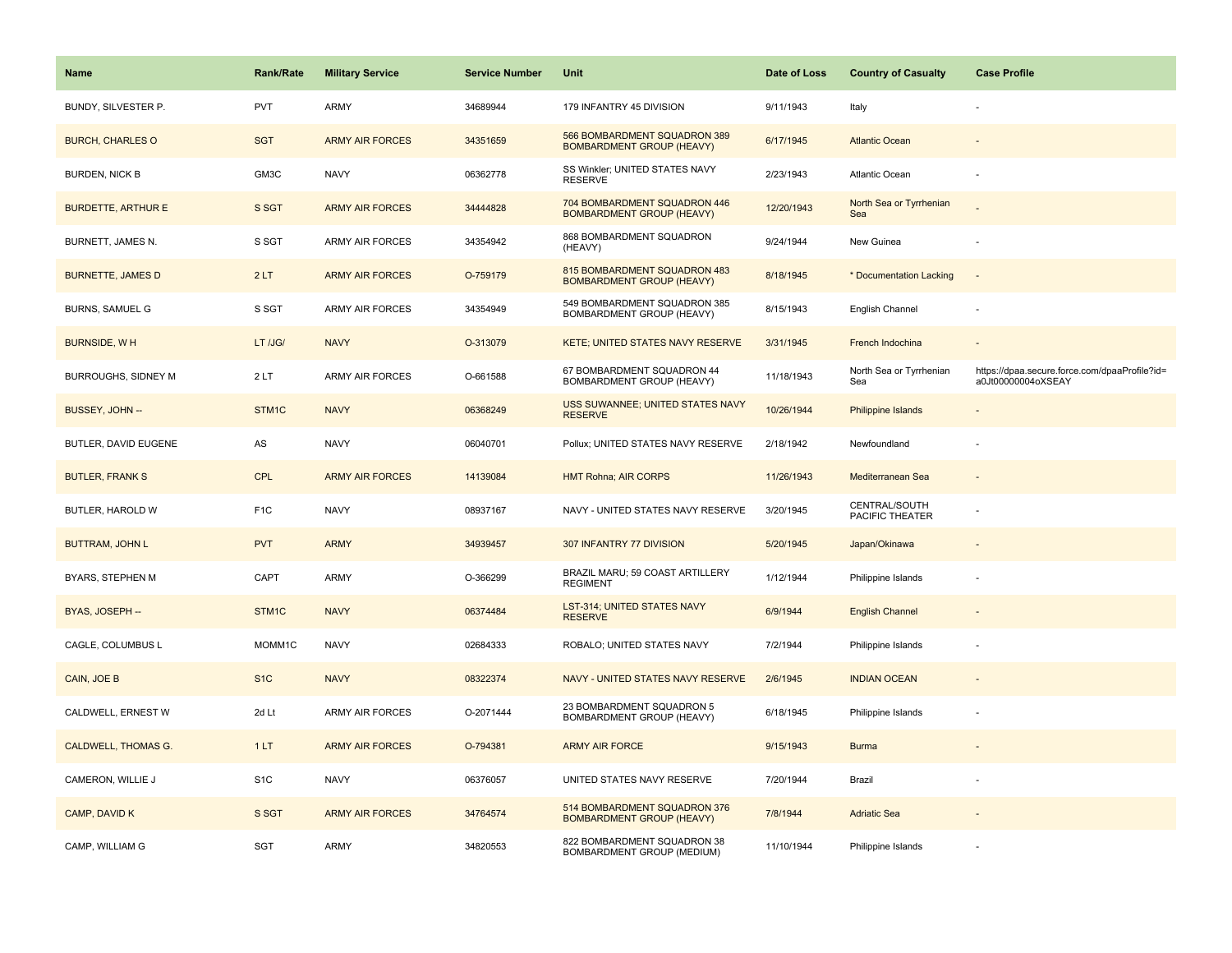| Name                        | <b>Rank/Rate</b>  | <b>Military Service</b> | <b>Service Number</b> | Unit                                                              | Date of Loss | <b>Country of Casualty</b>                   | <b>Case Profile</b>                                                 |
|-----------------------------|-------------------|-------------------------|-----------------------|-------------------------------------------------------------------|--------------|----------------------------------------------|---------------------------------------------------------------------|
| CAMPBELL, HANSEL W          | S <sub>1</sub> C  | <b>NAVY</b>             | 06366976              | UNITED STATES NAVY RESERVE                                        | 3/10/1943    | <b>Atlantic Ocean</b>                        |                                                                     |
| CANTRELL, HARRY A           | LT/JG/            | <b>NAVY</b>             | O-145347              | UNITED STATES NAVY RESERVE                                        | 10/21/1943   | Solomon Islands                              |                                                                     |
| <b>CANTRELL, OSCAR H</b>    | <b>ENS</b>        | <b>NAVY</b>             | O-125135              | UNITED STATES NAVY RESERVE                                        | 6/6/1943     | Virgin Islands                               |                                                                     |
| CARITHERS, JAMES P          | F <sub>1</sub> C  | <b>NAVY</b>             | 08932589              | SEAWOLF; UNITED STATES NAVY<br><b>RESERVE</b>                     | 10/3/1944    | Philippine Islands                           |                                                                     |
| <b>CARMICHAEL, CEPHUS L</b> | <b>PVT</b>        | <b>ARMY</b>             | 34083081              | ARISAN MARU; 7 CHEMICAL COMPANY<br>(AVIATION)                     | 10/24/1944   | China Seas                                   |                                                                     |
| CARMICHAEL, OTIS A          | <b>ENS</b>        | <b>NAVY</b>             | O-086390              | NAVY - UNITED STATES NAVY                                         | 12/15/1944   | PHILIPPINE ISLANDS                           |                                                                     |
| CARROLL, ROY --             | TEC <sub>5</sub>  | <b>ARMY</b>             | 34443227              | <b>83 CHEMICAL BATTALION</b>                                      | 1/26/1944    | Italy                                        | https://dpaa.secure.force.com/dpaaProfile?id=<br>a0Jt0000000XeDDEA0 |
| CARSLEY, NORMAN W           | S <sub>2</sub> C  | <b>NAVY</b>             | 08939913              | LUCE; UNITED STATES NAVY RESERVE                                  | 5/4/1945     | China Seas                                   |                                                                     |
| <b>CARTER, CLAYTON L</b>    | SM <sub>1</sub> C | <b>NAVY</b>             | 06361772              | Frederick C Davis; UNITED STATES NAVY<br><b>RESERVE</b>           | 4/24/1945    | North Atlantic Ocean                         |                                                                     |
| CARTER, EDGAR H             | PFC               | ARMY                    | 14045153              | ARISAN MARU; 59 COAST ARTILLERY<br><b>REGIMENT</b>                | 10/24/1944   | China Seas                                   |                                                                     |
| <b>CARTER, HAROLD B</b>     | 1LT               | <b>ARMY</b>             | O-445757              | 506 PARACHUTE INFANTRY 101<br><b>AIRBORNE DIVISION</b>            | 10/6/1944    | Holland                                      |                                                                     |
| CARTER, JAMES R.            | 1 LT              | <b>ARMY AIR FORCES</b>  | O-1047914             | 81 FIGHTER SQUADRON 50 FIGHTER<br><b>GROUP</b>                    | 12/31/1944   | Germany                                      |                                                                     |
| CARTRETTE, LESTER --        | <b>CPL</b>        | <b>ARMY</b>             | 14040558              | 7 CHEMICAL COMPANY (AVIATION)                                     | 4/6/1942     | <b>Philippine Islands</b>                    |                                                                     |
| CASON, ALFRED D             | <b>SGT</b>        | ARMY AIR FORCES         | 14028237              | 344 BOMBARDMENT SQUADRON 98<br>BOMBARDMENT GROUP (HEAVY)          | 8/1/1943     | Rumania                                      |                                                                     |
| <b>CASON, LAWSON A</b>      | S <sub>2</sub> C  | <b>NAVY</b>             | 06371470              | UNITED STATES NAVY RESERVE                                        | 12/16/1943   | <b>British Isles</b>                         |                                                                     |
| CASON, WILLIAM F            | AOM3C             | <b>NAVY</b>             | 02689649              | USS SANGAMON; UNITED STATES NAVY                                  | 6/30/1943    | Solomon Islands                              |                                                                     |
| CASTLEBERRY, CLINT D.       | 2LT               | <b>ARMY AIR FORCES</b>  | O-833303              | $\overline{\phantom{a}}$                                          | 11/7/1944    | Guinea-Bissau                                |                                                                     |
| CHAMBERS, JAMES C           | SEA1              | <b>NAVY</b>             | 08930507              | NAVY - UNITED STATES NAVY RESERVE                                 | 1/9/1945     | PHILIPPINE ISLANDS                           | ×.                                                                  |
| <b>CHAMBERS, KENNETH C</b>  | <b>T SGT</b>      | <b>ARMY AIR FORCES</b>  | 34261999              | 335 BOMBARDMENT SQUADRON 95<br><b>BOMBARDMENT GROUP (HEAVY)</b>   | 6/13/1943    | Germany                                      |                                                                     |
| CHAMBERS, RAYMOND K         | S <sub>2</sub> C  | <b>NAVY</b>             | 06366312              | UNITED STATES NAVY RESERVE                                        | 10/13/1942   | North Atlantic Ocean                         |                                                                     |
| <b>CHAMBERS, WILLIAM E</b>  | 2LT               | <b>ARMY AIR FORCES</b>  | O-761036              | 38 BOMBARDMENT SQUADRON 30<br><b>BOMBARDMENT GROUP (HEAVY)</b>    | 9/11/1944    | Marianas Islands                             | $\overline{\phantom{a}}$                                            |
| CHAMBLEY, RALPH M           | F <sub>1</sub> C  | <b>NAVY</b>             | 06369051              | NAVY - UNITED STATES NAVY RESERVE                                 | 2/21/1945    | <b>BONIN &amp; VOLCANO</b><br><b>ISLANDS</b> |                                                                     |
| <b>CHANCE, JAMES W</b>      | 2LT               | <b>ARMY AIR FORCES</b>  | O-762081              | 501 BOMBARDMENT SQUADRON 345<br><b>BOMBARDMENT GROUP (MEDIUM)</b> | 11/3/1944    | Philippine Islands                           |                                                                     |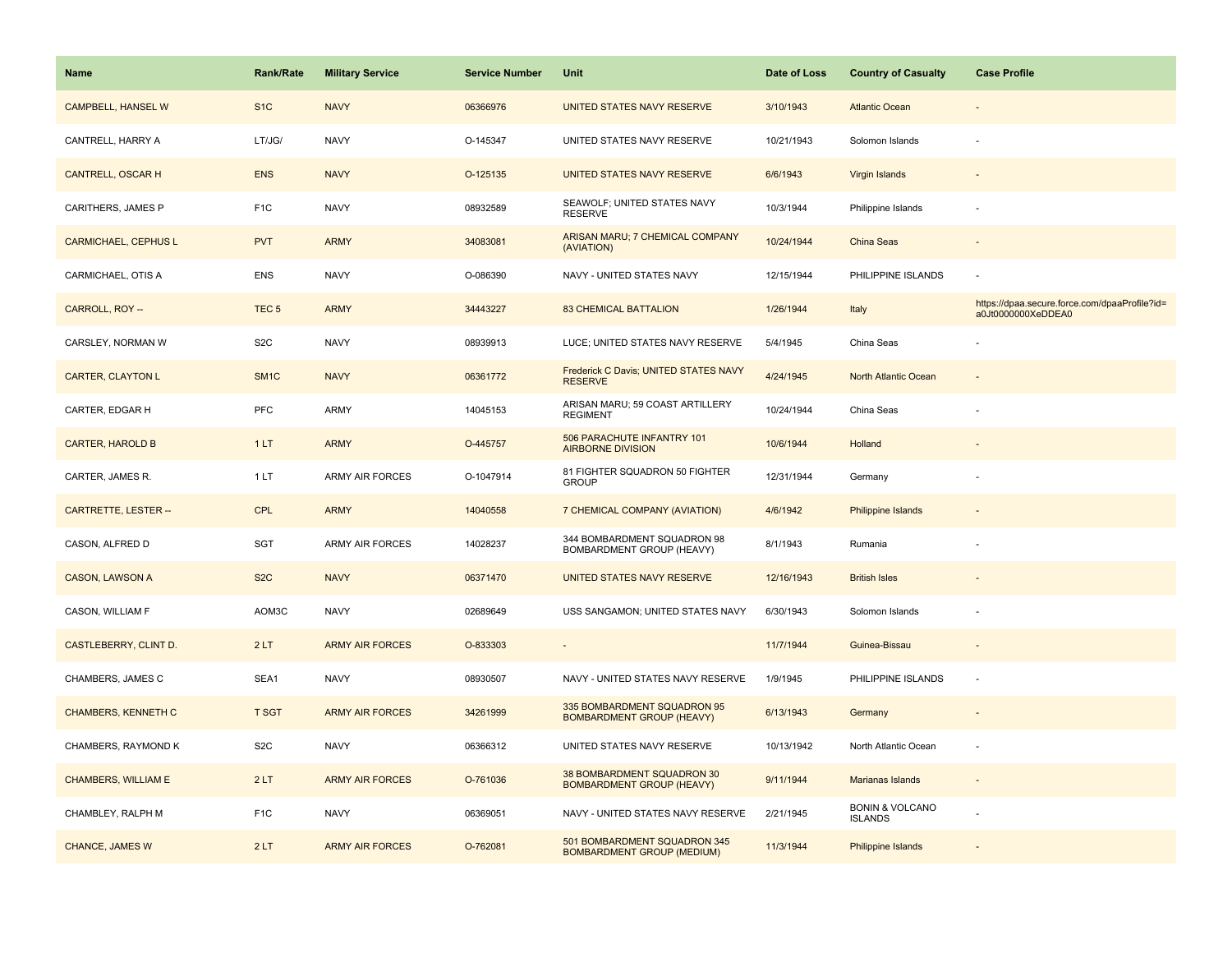| Name                         | <b>Rank/Rate</b>  | <b>Military Service</b> | <b>Service Number</b> | Unit                                                             | Date of Loss | <b>Country of Casualty</b>     | <b>Case Profile</b>                                                 |
|------------------------------|-------------------|-------------------------|-----------------------|------------------------------------------------------------------|--------------|--------------------------------|---------------------------------------------------------------------|
| CHANCEY, JOSEPH V            | EM3C              | <b>NAVY</b>             | 02685828              | NAVY - UNITED STATES NAVY                                        | 4/12/1945    | PHILIPPINE SEA                 |                                                                     |
| <b>CHAPMAN, ALBERT T</b>     | <b>SGT</b>        | <b>ARMY AIR FORCES</b>  | 34828442              | 23 BOMBARDMENT SQUADRON 5<br><b>BOMBARDMENT GROUP (HEAVY)</b>    | 11/16/1944   | <b>Netherlands East Indies</b> |                                                                     |
| CHAPMAN, ROBERT FRED         | GM3C              | <b>NAVY</b>             | 02682040              | USS Peary; UNITED STATES NAVY                                    | 2/19/1942    | Australia                      |                                                                     |
| <b>CHAPPELL, HERSCHELL R</b> | 1LT               | <b>ARMY AIR FORCES</b>  | O-815075              | 565 BOMBARDMENT SQUADRON 389<br><b>BOMBARDMENT GROUP (HEAVY)</b> | 6/20/1944    | Germany                        |                                                                     |
| CHESHIRE, GEORGE L           | <b>TSGT</b>       | <b>ARMY</b>             | 34766038              | HEADQUARTERS COMPANY SQUADRON<br>LUCIA BASE COMMAND              | 2/11/1945    | <b>British West Indies</b>     |                                                                     |
| CHESTNEY, BROWNE R           | LT /JG/           | <b>NAVY</b>             | O-240361              | USS BATAAN; UNITED STATES NAVY<br><b>RESERVE</b>                 | 3/28/1944    | Hawaiian Islands               |                                                                     |
| CHILDS, CURTIS --            | <b>PVT</b>        | ARMY                    | 34064200              | 29 CHEMICAL DECONTAMINATION<br>COMPANY                           | 5/21/1944    | Hawaiian Islands               |                                                                     |
| <b>CHOTAS, JAMES N</b>       | RM <sub>3</sub> C | <b>NAVY</b>             | 02685924              | <b>GRAYBACK; UNITED STATES NAVY</b>                              | 3/28/1944    | <b>Philippine Sea</b>          |                                                                     |
| CHRISTOPHER, GUYTON M.       | 2LT               | <b>ARMY AIR FORCES</b>  | O-789369              | 64 BOMBARDMENT SQUADRON 43<br><b>BOMBARDMENT GROUP (HEAVY)</b>   | 1/7/1943     | New Guinea                     |                                                                     |
| <b>CHRISTOPHER, ROBERT L</b> | SC <sub>1</sub> C | <b>NAVY</b>             | 02679028              | Edsall; UNITED STATES NAVY                                       | 3/1/1942     | Java                           | https://dpaa.secure.force.com/dpaaProfile?id=<br>a0Jt0000000XeEHEA0 |
| CLAPP, EDGAR L               | 2LT               | <b>ARMY AIR FORCES</b>  | O-864215              | 871 BOMBARDMENT SQUADRON 497<br>BOMBARDMENT GROUP (VERY HEAVY)   | 1/3/1945     | Japan/Okinawa                  | https://dpaa.secure.force.com/dpaaProfile?id=<br>a0Jt000001diHafEAE |
| <b>CLAPP, THOMAS M</b>       | <b>ENS</b>        | <b>NAVY</b>             | O-146099              | UNITED STATES NAVY RESERVE                                       | 2/11/1943    | <b>Puerto Rico</b>             |                                                                     |
| CLARK, CHARLES K             | GM1C              | <b>NAVY</b>             | 02684051              | UNITED STATES NAVY                                               | 12/24/1943   | North Atlantic Ocean           |                                                                     |
| <b>CLARK, WILLIAM T</b>      | MM <sub>2</sub> C | <b>NAVY</b>             | 02682597              | USS HOUSTON (CA-30); UNITED STATES<br><b>NAVY</b>                | 3/1/1942     | Java                           |                                                                     |
| CLARKE, JOSEPH B             | EM <sub>1C</sub>  | <b>NAVY</b>             | 02689646              | TROUT; UNITED STATES NAVY                                        | 2/29/1944    | Philippine Sea                 |                                                                     |
| CLELAND, VIRGLE --           | TEC <sub>5</sub>  | <b>ARMY</b>             | 34440219              | 120 INFANTRY 30 DIVISION                                         | 12/25/1944   | Belgium                        |                                                                     |
| CLEVELAND, BENNIE --         | ST <sub>3</sub> C | <b>NAVY</b>             | 06366572              | <b>GROWLER: UNITED STATES NAVY</b><br><b>RESERVE</b>             | 11/7/1944    | China Seas                     |                                                                     |
| <b>CLEVELAND, ORSBURN O</b>  | <b>GUN</b>        | <b>NAVY</b>             | 00202045              | USS ATLANTA; UNITED STATES NAVY                                  | 11/13/1942   | Solomon Islands                |                                                                     |
| COATES, WILLIE --            | STM2C             | <b>NAVY</b>             | 02685059              | Neosho; UNITED STATES NAVY                                       | 5/6/1942     | Coral Sea                      |                                                                     |
| <b>COCHRAN, EDWIN M</b>      | <b>ENS</b>        | <b>NAVY</b>             | O-313085              | MONAGHAN; UNITED STATES NAVY<br><b>RESERVE</b>                   | 12/18/1944   | <b>Philippine Sea</b>          |                                                                     |
| COCHRAN, JOHN C              | MOMM3C            | <b>NAVY</b>             | 08931606              | NAVY - UNITED STATES NAVY RESERVE                                | 11/10/1944   | <b>ADMIRALTY ISLANDS</b>       |                                                                     |
| <b>COCHRAN, JULIAN T</b>     | 2LT               | <b>ARMY</b>             | O-890414              | <b>ARMY - 31 INFANTRY REGIMENT</b>                               | 1/9/1945     | <b>FORMOSA</b>                 | https://dpaa.secure.force.com/dpaaProfile?id=<br>a0Jt000000OutAwEAJ |
| COLE, HOOD E                 | PFC               | <b>ARMY</b>             | 34834714              | ARMY - 276 INFANTRY 70 DIVISION                                  | 1/14/1945    | <b>FRANCE</b>                  |                                                                     |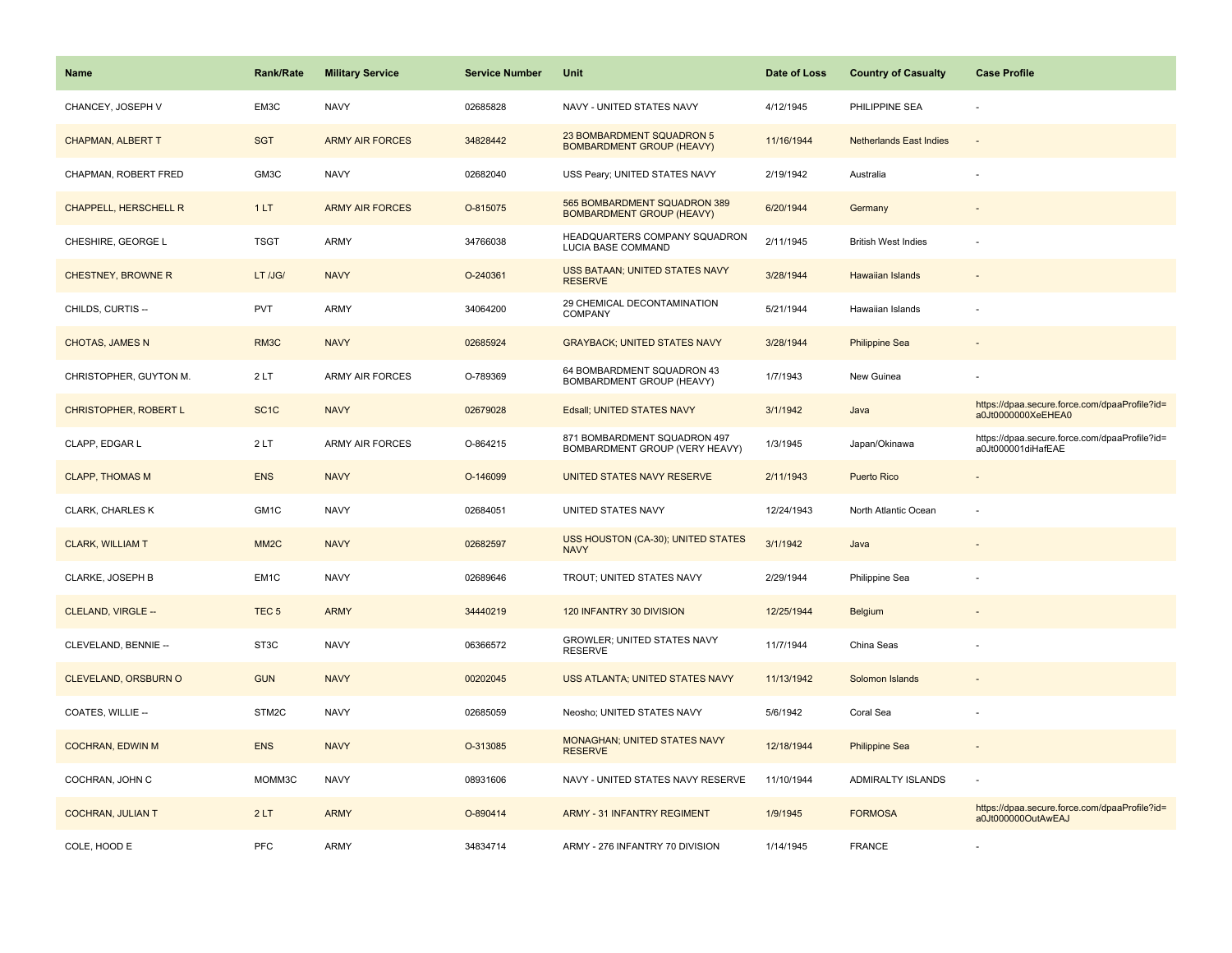| Name                       | <b>Rank/Rate</b>  | <b>Military Service</b> | <b>Service Number</b> | Unit                                                            | Date of Loss | <b>Country of Casualty</b>     | <b>Case Profile</b> |
|----------------------------|-------------------|-------------------------|-----------------------|-----------------------------------------------------------------|--------------|--------------------------------|---------------------|
| <b>COLE, JOHNNIE RALPH</b> | ARM1C             | <b>NAVY</b>             | 02682433              | <b>UNITED STATES NAVY</b>                                       | 6/4/1942     | Midway Island                  |                     |
| COLLINS, JOSEPH R.         | 1LT               | <b>ARMY AIR FORCES</b>  | O-728458              | 347 BOMBARDMENT SQUADRON 99<br>BOMBARDMENT GROUP (HEAVY)        | 5/4/1943     | Mediterranean Sea              |                     |
| <b>COLLINS, PRYOR D.</b>   | TEC <sub>4</sub>  | <b>ARMY</b>             | 34081210              | <b>ARMY SIGNAL CORPS</b>                                        | 1/6/1945     | China                          |                     |
| COLLINS, WILLIAM W         | <b>ENS</b>        | <b>NAVY</b>             | O-204405              | SCAMP; UNITED STATES NAVY                                       | 12/5/1944    | Bonin & Volcano Islands        |                     |
| <b>COMBS, ROBERT W</b>     | 2LT               | <b>ARMY AIR FORCES</b>  | O-800230              | 331 BOMBARDMENT SQUADRON 94<br><b>BOMBARDMENT GROUP (HEAVY)</b> | 11/11/1943   | Holland                        |                     |
| COMER, HUBERT F            | CM <sub>2</sub> C | <b>NAVY</b>             | 06364192              | Rich; UNITED STATES NAVY RESERVE                                | 6/8/1944     | English Channel                |                     |
| CONKLIN, JAMES C.          | <b>PFC</b>        | <b>ARMY</b>             | 14060318              | 504 PARACHUTE INFANTRY 82<br><b>AIRBORNE DIVISION</b>           | 7/11/1943    | Mediterranean Sea              | $\sim$              |
| CONNELL, JACK ELDRED       | S <sub>1</sub> C  | <b>NAVY</b>             | 02690894              | NAVY - UNITED STATES NAVY                                       | 11/13/1942   | SOLOMON ISLANDS                | $\sim$              |
| CONNER, JAMES W W          | <b>SGT</b>        | <b>ARMY AIR FORCES</b>  | 14056588              | 71 BOMBARDMENT SQUADRON 38<br><b>BOMBARDMENT GROUP (MEDIUM)</b> | 1/7/1943     | New Guinea                     |                     |
| CONNER, THOMAS B           | 1LT               | ARMY AIR FORCES         | O-803564              | 701 BOMBARDMENT SQUADRON 445<br>BOMBARDMENT GROUP (HEAVY)       | 1/30/1944    | North Sea or Tyrrhenian<br>Sea |                     |
| COOK, EDWIN W              | S <sub>2</sub> C  | <b>NAVY</b>             | 06364111              | UNITED STATES NAVY RESERVE                                      | 2/7/1943     | North Atlantic Ocean           |                     |
| COOK, HOMER VERNON         | CAPT              | ARMY                    | O-010236              | ARMY - UNITED STATES MARINE CORPS                               | 3/17/1944    | Marshall Islands               |                     |
| COOK, WALTER N             | <b>CPL</b>        | <b>ARMY AIR FORCES</b>  | 06973551              | 90 BOMBARDMENT SQUADRON 3<br><b>BOMBARDMENT GROUP (LIGHT)</b>   | 7/26/1942    | <b>New Guinea</b>              |                     |
| COOKE, HARRISON L          | AOM2C             | <b>NAVY</b>             | 06361222              | USS SARATOGA (CV-3); UNITED STATES<br>NAVY RESERVE              | 7/29/1943    | Pacific Ocean                  |                     |
| <b>COOPER, HAROLD E</b>    | TM3C              | <b>NAVY</b>             | 06371678              | UNITED STATES NAVY RESERVE                                      | 11/2/1943    | Solomon Islands                |                     |
| COOPER, HENRY OTIS         | SK <sub>1</sub> C | <b>NAVY</b>             | 02618990              | USS WASP; UNITED STATES NAVY                                    | 9/15/1942    | Philippine Islands             |                     |
| <b>COPELAND, KIRBY O</b>   | <b>PVT</b>        | <b>ARMY</b>             | 14043833              | ARISAN MARU; 60 COAST ARTILLERY<br><b>REGIMENT</b>              | 10/24/1944   | China Seas                     |                     |
| CORBETT, GEORGE L          | AMM2C             | <b>NAVY</b>             | 02688360              | HANCOCK; UNITED STATES NAVY                                     | 4/7/1945     | Ryukyus Islands                |                     |
| <b>CORDY, WILLIAM A</b>    | <b>PFC</b>        | <b>ARMY</b>             | 34758209              | <b>1888 ENGINEERS BATTALION</b><br>(AVIATION)                   | 9/15/1945    | <b>Burma</b>                   |                     |
| CORLEY, WILLIAM F          | S SGT             | ARMY AIR FORCES         | 06363622              | HEADQUARTERS SQUADRON FAR EAST<br>AIR SERVICES COMMAND          | 2/1/1946     | Philippine Islands             |                     |
| <b>CORNELIUS, HARRY R</b>  | SOM3C             | <b>NAVY</b>             | 08302467              | Turner; UNITED STATES NAVY RESERVE                              | 1/3/1944     | <b>Atlantic Ocean</b>          |                     |
| CORYELL, CARL --           | S <sub>2</sub> C  | <b>NAVY</b>             | 06365159              | USS STRONG; UNITED STATES NAVY<br><b>RESERVE</b>                | 7/5/1943     | Solomon Islands                |                     |
| <b>COUCH, ANDREW G</b>     | 1st Lt            | <b>ARMY AIR FORCES</b>  | O-2024036             | 17 PHOTO SQUADRON 4<br><b>RECONNAISSANCE GROUP</b>              | 9/6/1945     | <b>New Guinea</b>              |                     |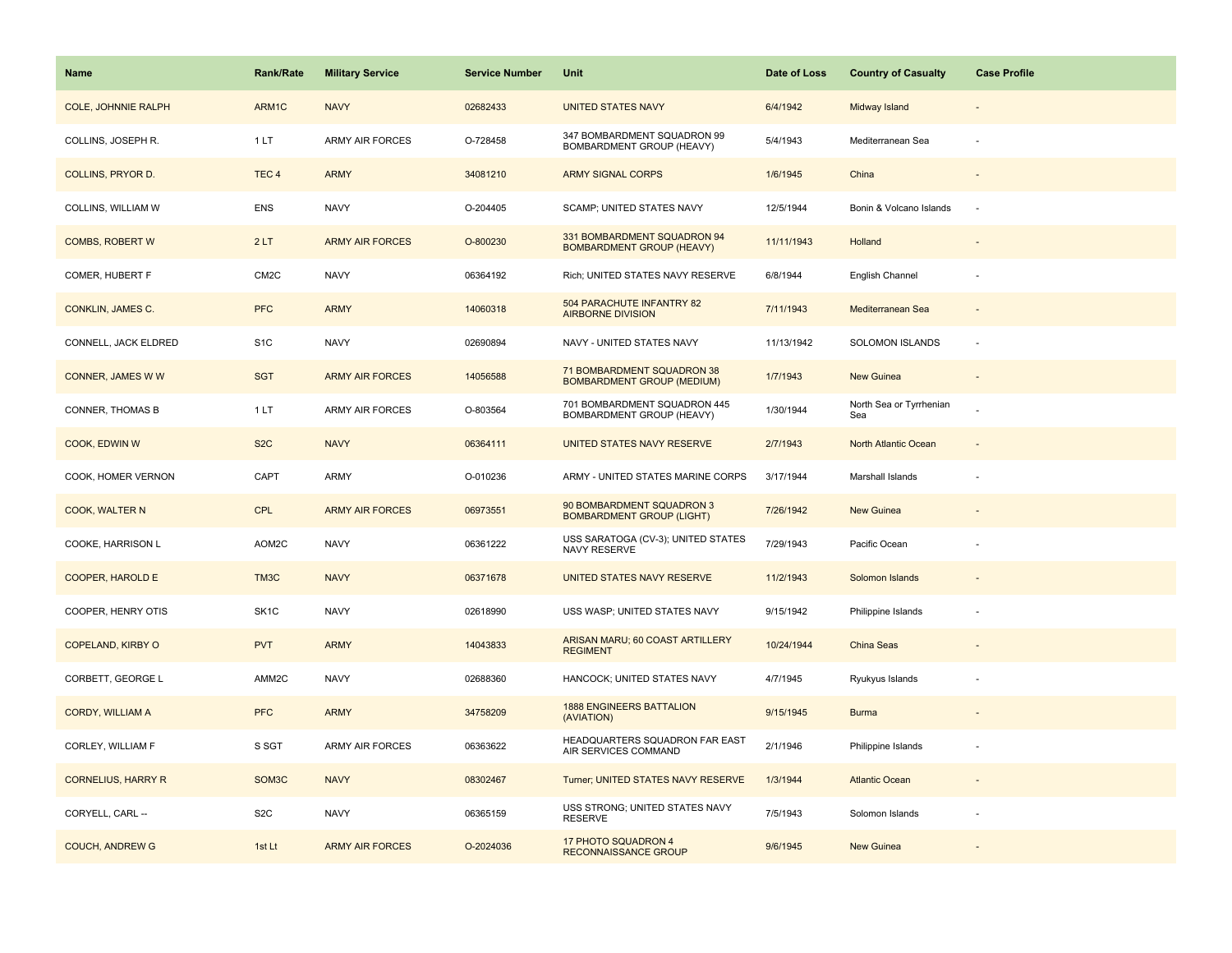| <b>Name</b>                 | <b>Rank/Rate</b> | <b>Military Service</b> | <b>Service Number</b> | Unit                                                                        | Date of Loss | <b>Country of Casualty</b>               | <b>Case Profile</b>                                                 |
|-----------------------------|------------------|-------------------------|-----------------------|-----------------------------------------------------------------------------|--------------|------------------------------------------|---------------------------------------------------------------------|
| COX, LINTON L               | <b>ENS</b>       | <b>NAVY</b>             | O-278539              | USS ENTERPRISE (CV-6); UNITED<br>STATES NAVY RESERVE                        | 2/16/1944    | Caroline Islands                         |                                                                     |
| <b>COX, STERLING A</b>      | M Sgt            | <b>ARMY</b>             | R-2651570             | 25 SQUADRON 18 SERVICES GROUP                                               | 12/28/1942   | Midway Island                            |                                                                     |
| CRAFT, PAUL --              | PFC              | <b>ARMY AIR FORCES</b>  | 06922573              | ARISAN MARU; 16 BOMBARDMENT<br>SQUADRON 27 BOMBARDMENT GROUP<br>(LIGHT)     | 10/24/1944   | China Seas                               |                                                                     |
| <b>CRAIG, JOSEPH</b>        | 1LT              | <b>MARINE CORPS</b>     | O-014522              | <b>MARINE - UNITED STATES MARINE</b><br><b>CORPS</b>                        | 2/10/1944    | New Britain Island                       |                                                                     |
| CRAWFORD, GLENN F           | <b>SGT</b>       | ARMY AIR FORCES         | 14047825              | 13 BOMBARDMENT SQUADRON 3<br><b>BOMBARDMENT GROUP (LIGHT)</b>               | 12/31/1942   | New Guinea                               |                                                                     |
| <b>CRAWFORD, MICHAEL S</b>  | S SGT            | <b>ARMY AIR FORCES</b>  | 34267452              | 67 BOMBARDMENT SQUADRON 44<br><b>BOMBARDMENT GROUP (HEAVY)</b>              | 11/18/1943   | Norway                                   |                                                                     |
| CRAWLEY, CLIFFORD LEE       | CEM              | <b>NAVY</b>             | 02677680              | USS JUNEAU; UNITED STATES NAVY                                              | 11/13/1942   | Solomon Islands                          |                                                                     |
| <b>CRAWLEY, WILLIAM T</b>   | <b>CPL</b>       | <b>ARMY</b>             | 34764294              | <b>ARMY - 1896 ENGINEERS BATTALION</b><br>(AVIATION)                        | 1/12/1945    | <b>CHINA SEAS</b>                        |                                                                     |
| CRIMMINS, TE                | CAPT             | <b>ARMY AIR FORCES</b>  | O-823536              | 548 BOMBARDMENT SQUADRON 385<br>BOMBARDMENT GROUP (HEAVY)                   | 4/4/1945     | North Sea or Tyrrhenian<br>Sea           |                                                                     |
| <b>CRISWELL, HARVEY W</b>   | LT.              | <b>NAVY</b>             | O-082970              | <b>GRAYLING; UNITED STATES NAVY</b><br><b>RESERVE</b>                       | 9/24/1943    | <b>Philippine Islands</b>                |                                                                     |
| CROMARTIE, BYRON B          | <b>TSGT</b>      | <b>ARMY AIR FORCES</b>  | 34266301              | AIR CORPS                                                                   | 4/29/1943    | Pacific Ocean                            |                                                                     |
| <b>CROOK, WARREN HOLMAN</b> | SM3C             | <b>NAVY</b>             | 02072824              | USS JUNEAU; 28 BOMBARDMENT<br>SQUADRON 19 BOMBARDMENT GROUP<br>(VERY HEAVY) | 5/29/1945    | Solomon Islands                          |                                                                     |
| CROW, JUDSON B              | MAJ              | ARMY                    | O-266358              | ARMY - 92 INFANTRY 91 DIVISION<br>(FILIPINO ARMY)                           | 4/15/1942    | PHILIPPINE ISLANDS                       | https://dpaa.secure.force.com/dpaaProfile?id=<br>a0Jt0000000XeNHEA0 |
| <b>CROWE, HENRY D</b>       | 2LT              | <b>ARMY AIR FORCES</b>  | O-799947              | 5 FIGHTER SQUADRON 52 FIGHTER<br><b>GROUP</b>                               | 1/10/1944    | North Sea or Tyrrhenian<br>Sea           |                                                                     |
| CRUMBLEY, CALVIN C          | T SGT            | <b>ARMY AIR FORCES</b>  | 34686327              | 448 BOMBARDMENT GROUP (HEAVY),<br>714 BOMBARDMENT SQUADRON                  | 7/12/1944    | Germany                                  |                                                                     |
| <b>CUMMINGS, HUGH D.</b>    | <b>PVT</b>       | <b>ARMY AIR FORCES</b>  | 34355991              | 1337 ARMY AIR FORCE BASE UNIT                                               | 2/6/1945     | China                                    |                                                                     |
| CUNNINGHAM, GROVER CLYDE    | <b>SGT</b>       | <b>MARINE CORPS</b>     | 00288195              | MARINE - UNITED STATES MARINE<br><b>CORPS</b>                               | 11/20/1943   | Gilbert Islands                          | https://dpaa.secure.force.com/dpaaProfile?id=<br>a0Jt0000000XgqREAS |
| <b>CUNNINGHAM, JOHN E</b>   | S SGT            | <b>ARMY AIR FORCES</b>  | 14147628              | 9 BOMBARDMENT SQUADRON 7<br><b>BOMBARDMENT GROUP (HEAVY)</b>                | 3/24/1945    | India                                    |                                                                     |
| CURRY, PINKNEY LEROY        | S <sub>2</sub> C | <b>NAVY</b>             | 02689397              | Jacob Jones; UNITED STATES NAVY                                             | 2/28/1942    | Atlantic Ocean: North<br>American Waters |                                                                     |
| <b>CUTHBERT, BEN</b>        | STM2C            | <b>NAVY</b>             | 06378846              | USS LISCOME BAY; UNITED STATES<br><b>NAVY RESERVE</b>                       | 11/24/1943   | <b>Gilbert Islands</b>                   |                                                                     |
| CUTTER, WILLIAM H.          | 2LT              | <b>ARMY AIR FORCES</b>  | O-708797              | 92 BOMBARDMENT GROUP (HEAVY), 407<br>BOMBARDMENT SQUADRON                   | 8/25/1944    | <b>Baltic Sea</b>                        |                                                                     |
| DANIEL, BLUEFORD F          | <b>CAPT</b>      | <b>ARMY</b>             | O-301687              | ARISAN MARU; CHEMICAL WARFARE<br><b>SERVICE</b>                             | 10/24/1944   | China Seas                               |                                                                     |
| DART, JOHN P.               | <b>MAJ</b>       | <b>ARMY AIR FORCES</b>  | O-304047              | SERVICES COMMAND FIFTH AIR FORCE                                            | 12/23/1944   | New Guinea                               |                                                                     |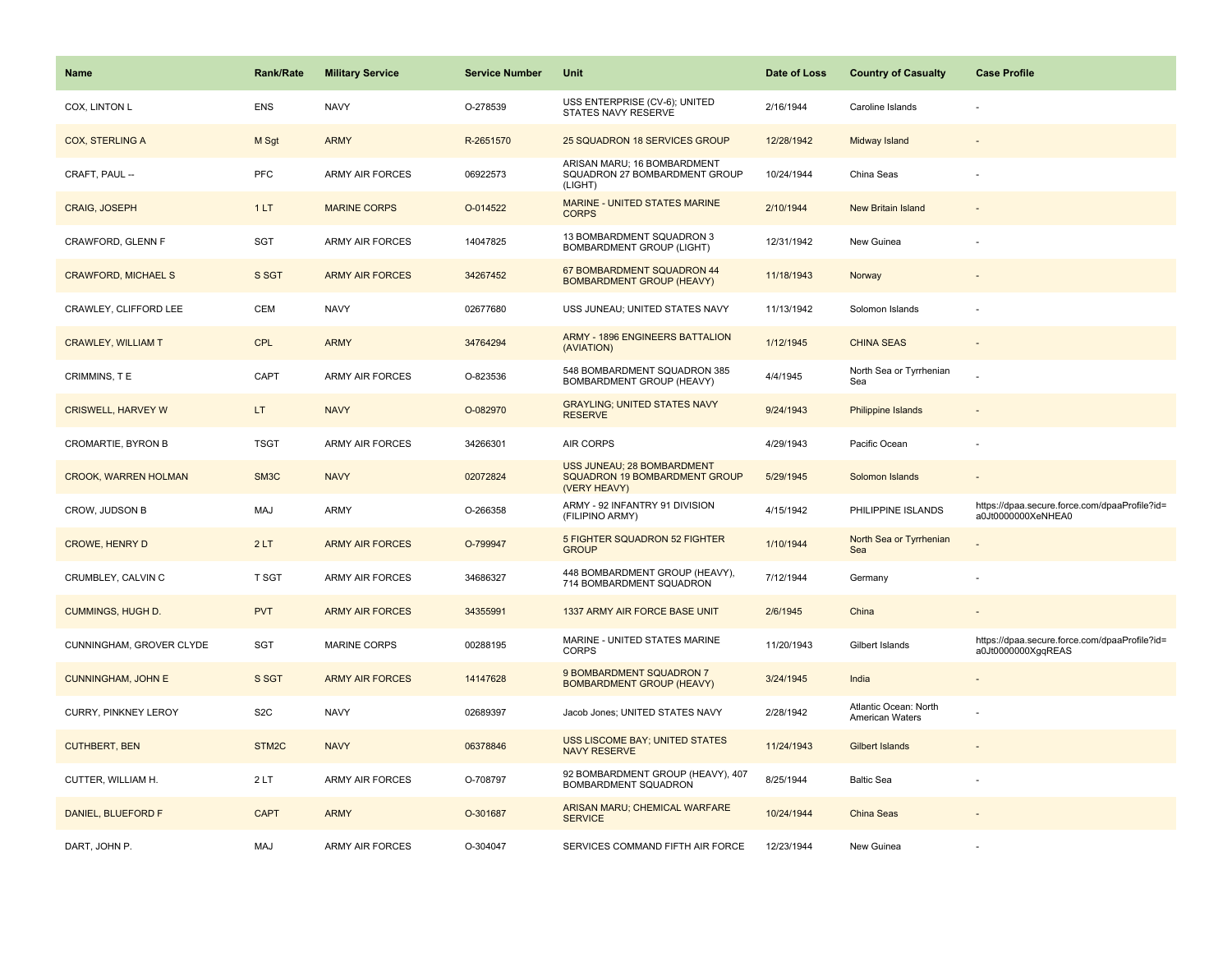| <b>Name</b>                | <b>Rank/Rate</b>  | <b>Military Service</b> | <b>Service Number</b> | Unit                                                           | Date of Loss | <b>Country of Casualty</b> | <b>Case Profile</b>                                                 |
|----------------------------|-------------------|-------------------------|-----------------------|----------------------------------------------------------------|--------------|----------------------------|---------------------------------------------------------------------|
| DAVIDSON, JOSEPH S         | MM <sub>2</sub> C | <b>NAVY</b>             | 02683531              | Warrington; UNITED STATES NAVY                                 | 9/13/1944    | <b>Atlantic Ocean</b>      |                                                                     |
| DAVIS, ARCHIE C            | FLT O             | <b>ARMY AIR FORCES</b>  | T-186352              | 9 FIGHTER SQUADRON 49 FIGHTER<br><b>GROUP</b>                  | 7/11/1943    | New Guinea                 |                                                                     |
| DAVIS, JOE MALACHI         | <b>CPL</b>        | <b>MARINE CORPS</b>     | 00437532              | MARINE - UNITED STATES MARINE<br><b>CORPS</b>                  | 11/17/1943   | <b>SOLOMON ISLANDS</b>     |                                                                     |
| DAVIS, THOMAS D            | 1 LT              | <b>ARMY AIR FORCES</b>  | O-820237              | 66 FIGHTER SQUADRON 57 FIGHTER<br><b>GROUP</b>                 | 9/2/1944     | Italy                      |                                                                     |
| DAVIS, THOMAS E            | SM <sub>2</sub> C | <b>NAVY</b>             | 06373124              | NAVY - UNITED STATES NAVY RESERVE                              | 7/30/1945    | <b>PHILIPPINE SEA</b>      | https://dpaa.secure.force.com/dpaaProfile?id=<br>a0Jt0000000ceICEAY |
| DEAN, CLARK T              | CAPT              | <b>ARMY AIR FORCES</b>  | O-663242              | 453 BOMBARDMENT SQUADRON 323<br>BOMBARDMENT GROUP (MEDIUM)     | 5/20/1944    | English Channel            |                                                                     |
| <b>DEAN, EDWIN LEWIS</b>   | S <sub>2</sub> C  | <b>NAVY</b>             | 02684961              | <b>USS VINCENNES; UNITED STATES NAVY</b>                       | 8/9/1942     | Solomon Islands            |                                                                     |
| DICKEY, RAYMON C           | 1 LT              | <b>MARINE CORPS</b>     | O-025832              | MARINE - UNITED STATES MARINE<br><b>CORPS</b>                  | 1/22/1944    | Phoenix Islands            |                                                                     |
| <b>DICKSON, LAWRENCE R</b> | S SGT             | <b>MARINE CORPS</b>     | 00314734              | <b>MARINE - UNITED STATES MARINE</b><br><b>CORPS</b>           | 9/20/1943    | ** Documentation Errors    |                                                                     |
| DILBECK, WALTER N          | SGT               | <b>ARMY AIR FORCES</b>  | 34764315              | 822 BOMBARDMENT SQUADRON 38<br>BOMBARDMENT GROUP (MEDIUM)      | 11/10/1944   | Philippine Islands         |                                                                     |
| <b>DIXON, CHARLES L</b>    | TEC <sub>4</sub>  | <b>ARMY</b>             | 14036530              | SHINYO MARU; 454 ORDNANCE<br><b>COMPANY (AVIATION)</b>         | 9/7/1944     | Philippine Islands         |                                                                     |
| DIXON, CLYDE T             | S <sub>1</sub> C  | <b>NAVY</b>             | 08936813              | NAVY - UNITED STATES NAVY RESERVE                              | 11/10/1944   | PACIFIC OCEAN              | https://dpaa.secure.force.com/dpaaProfile?id=<br>a0Jt0000000XeffEAC |
| DIXON, JOHN T.             | <b>CAPT</b>       | <b>ARMY AIR FORCES</b>  | O-437991              | <b>ARMY AIR FORCE</b>                                          | 2/4/1945     | China                      |                                                                     |
| DIXON, LEONARD C.          | 1LT               | ARMY AIR FORCES         | O-742694              | 390 BOMBARDMENT SQUADRON 42<br>BOMBARDMENT GROUP (MEDIUM)      | 4/4/1944     | Solomon Islands            |                                                                     |
| <b>DOBBINS, CHARLES M</b>  | <b>CAPT</b>       | <b>ARMY AIR FORCES</b>  | O-789693              | 45 SQUADRON 316 TROOP CARRIER<br><b>GROUP</b>                  | 7/11/1943    | Sicily                     |                                                                     |
| DOBBS, CLYDE --            | <b>PFC</b>        | ARMY                    | 34082397              | 101 COAST ARTILLERY BATTALION                                  | 4/22/1943    | New Guinea                 |                                                                     |
| <b>DOLLAR, ROBERT S</b>    | SM3C              | <b>NAVY</b>             | 02683255              | USS VIREO; UNITED STATES NAVY                                  | 10/15/1942   | Solomon Islands            |                                                                     |
| DOMINY, HAROLD W           | AMM3C             | <b>NAVY</b>             | 02688535              | UNITED STATES NAVY                                             | 7/14/1942    | Alaska                     |                                                                     |
| DORSEY, HARRY N            | 1LT               | <b>ARMY AIR FORCES</b>  | O-792109              | 39 FIGHTER SQUADRON 35 FIGHTER<br><b>GROUP</b>                 | 9/4/1943     | <b>New Guinea</b>          | https://dpaa.secure.force.com/dpaaProfile?id=<br>a0Jt000001nzVBWEA2 |
| DORTON, EMMETT R           | AOM3C             | <b>NAVY</b>             | 06905704              | UNITED STATES NAVY RESERVE                                     | 3/22/1945    | Pacific Ocean              |                                                                     |
| DOSTER, ROY L              | S <sub>2</sub> C  | <b>NAVY</b>             | 06376259              | UNITED STATES NAVY RESERVE                                     | 1/11/1943    | North Atlantic Ocean       |                                                                     |
| DOUTHIT, WILLIAM E         | S SGT             | <b>ARMY AIR FORCES</b>  | 34261978              | 67 BOMBARDMENT SQUADRON 44<br>BOMBARDMENT GROUP (HEAVY)        | 2/15/1943    | English Channel            |                                                                     |
| DOWDELL, SAMUEL --         | TEC <sub>5</sub>  | <b>ARMY</b>             | 34550885              | SS CAPE SAN JUAN; 855 ENGINEERS<br><b>BATTALION (AVIATION)</b> | 11/11/1943   | Fiji                       |                                                                     |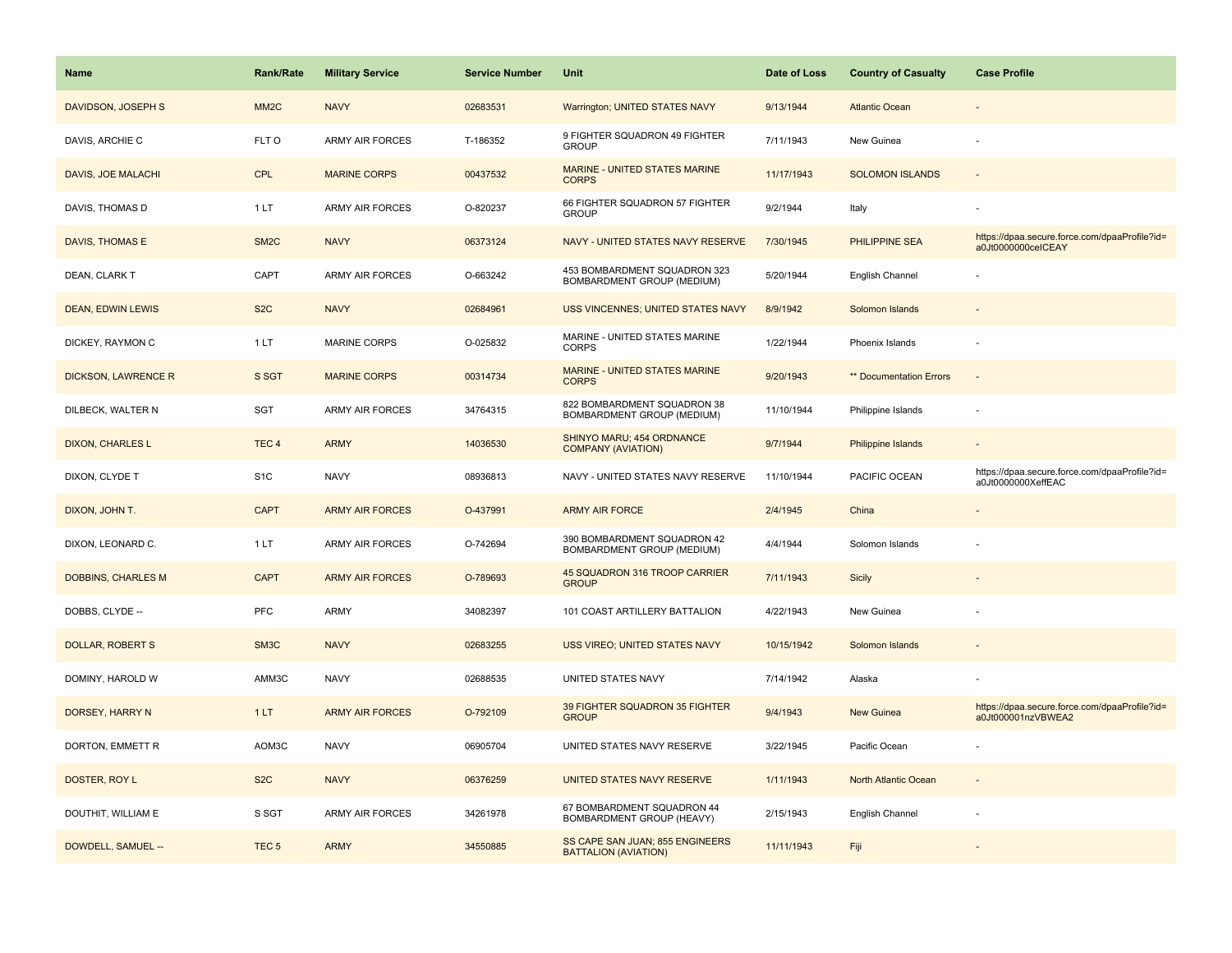| Name                          | <b>Rank/Rate</b>  | <b>Military Service</b> | <b>Service Number</b> | Unit                                                             | Date of Loss | <b>Country of Casualty</b>     | <b>Case Profile</b>                                                 |
|-------------------------------|-------------------|-------------------------|-----------------------|------------------------------------------------------------------|--------------|--------------------------------|---------------------------------------------------------------------|
| DOWNER, MILTON L              | <b>PVT</b>        | ARMY                    | 34762239              | <b>191 TANK BATTALION</b>                                        | 5/24/1944    | Italy                          |                                                                     |
| DRAKE, HOMER A                | <b>CPL</b>        | <b>ARMY AIR FORCES</b>  | 34831810              | <b>ARMY - AIR CORPS</b>                                          | 10/7/1944    | NEWFOUNDLAND                   |                                                                     |
| DRISKELL, MARVIN H            | TM <sub>2</sub> C | <b>NAVY</b>             | 02691307              | Fiske; UNITED STATES NAVY                                        | 8/2/1944     | North Atlantic Ocean           |                                                                     |
| <b>DUCKETT, JAMES A</b>       | <b>SGT</b>        | <b>ARMY AIR FORCES</b>  | 34766943              | <b>AIR CORPS</b>                                                 | 4/16/1944    | Trinidad                       |                                                                     |
| DUKE, RAYMOND H               | PHM2C             | <b>NAVY</b>             | 02683012              | USS WALKE; UNITED STATES NAVY                                    | 11/15/1942   | Solomon Islands                |                                                                     |
| DUKES, JULIAN E               | <b>T SGT</b>      | <b>ARMY AIR FORCES</b>  | 14140516              | 856 BOMBARDMENT SQUADRON 492<br><b>BOMBARDMENT GROUP (HEAVY)</b> | 6/20/1944    | <b>Baltic Sea</b>              |                                                                     |
| DUNLAP, JAMES CARLTON         | FLT O             | <b>ARMY AIR FORCES</b>  | T-186046              | 319 FIGHTER SQUADRON 325 FIGHTER<br><b>GROUP</b>                 |              | Mediterranean Sea              |                                                                     |
| DUNN, CLAUD C                 | STM1C             | <b>NAVY</b>             | 08315527              | NAVY - UNITED STATES NAVY RESERVE                                | 6/16/1945    | <b>RYUKYUS ISLANDS</b>         | $\sim$                                                              |
| DUNN, CLYDE LEE               | S <sub>2</sub> C  | <b>NAVY</b>             | 06364145              | UNITED STATES NAVY RESERVE                                       | 11/14/1942   | North Atlantic Ocean           |                                                                     |
| DUNN, WILLIAM L               | RM3C              | <b>NAVY</b>             | 06378025              | Frederick C Davis; UNITED STATES NAVY<br><b>RESERVE</b>          | 4/24/1945    | <b>Atlantic Ocean</b>          |                                                                     |
| DUNTON, EMORY W               | MOMM1C            | <b>NAVY</b>             | 06366456              | SWORDFISH; UNITED STATES NAVY<br><b>RESERVE</b>                  | 1/29/1945    | Ryukyus Islands                |                                                                     |
| <b>DURANT, CLINTON SIBLEY</b> | 1LT               | <b>ARMY AIR FORCES</b>  | O-676763              | 307 FIGHTER SQUADRON 31 FIGHTER<br><b>GROUP</b>                  | 10/26/1944   | <b>Adriatic Sea</b>            |                                                                     |
| DURHAM, PARKS H               | <b>PFC</b>        | ARMY                    | 34443267              | 83 CHEMICAL BATTALION                                            | 1/26/1944    | North Sea or Tyrrhenian<br>Sea |                                                                     |
| <b>DURRENCE, LEON E</b>       | S <sub>1C</sub>   | <b>COAST GUARD</b>      | 00625307              | <b>COAST GUARD - UNITED STATES</b><br><b>COAST GUARD</b>         | 3/9/1944     | <b>Atlantic Ocean</b>          |                                                                     |
| DYAL, WILLIAM E               | 2LT               | ARMY AIR FORCES         | O-790812              | 85 BOMBARDMENT SQUADRON 47<br>BOMBARDMENT GROUP (LIGHT)          | 10/3/1942    | <b>British Isles</b>           |                                                                     |
| DYKES, ROBERT E               | ARM1C             | <b>NAVY</b>             | 02686761              | <b>UNITED STATES NAVY</b>                                        | 1/16/1945    | China Seas                     |                                                                     |
| EADY, CALEY J                 | TEC <sub>4</sub>  | ARMY                    | 14142168              | 501 PARACHUTE INFANTRY REGIMENT                                  | 6/7/1945     | France                         |                                                                     |
| EDGE, LAWRENCE L              | <b>CDR</b>        | <b>NAVY</b>             | O-074855              | <b>BONEFISH; UNITED STATES NAVY</b>                              | 7/14/1945    | Sea of Japan                   |                                                                     |
| EDWARDS, AUSBURN R            | SC <sub>1</sub> C | <b>NAVY</b>             | 02679217              | Asheville; UNITED STATES NAVY                                    | 3/3/1942     | Indian Ocean                   |                                                                     |
| <b>EDWARDS, LUNSFORD G</b>    | S SGT             | <b>ARMY AIR FORCES</b>  | 34352588              | 412 BOMBARDMENT SQUADRON 95<br><b>BOMBARDMENT GROUP (HEAVY)</b>  | 6/14/1944    | North Sea or Tyrrhenian<br>Sea | https://dpaa.secure.force.com/dpaaProfile?id=<br>a0Jt000001ZYGgCEAX |
| EDWARDS, ROBERT L             | PFC               | <b>MARINE CORPS</b>     | 292972                | MARINE - UNITED STATES MARINE<br><b>CORPS</b>                    | 11/2/1942    | Solomon Islands                |                                                                     |
| ELDER, WILLIAM --             | STM1C             | <b>NAVY</b>             | 08315532              | Twiggs; UNITED STATES NAVY RESERVE                               | 6/16/1945    | Ryukyus Islands                |                                                                     |
| ELLINGTON, STANFORD E         | S <sub>2</sub> C  | <b>NAVY</b>             | 02689978              | UNITED STATES NAVY                                               | 1/29/1943    | Atlantic Ocean                 |                                                                     |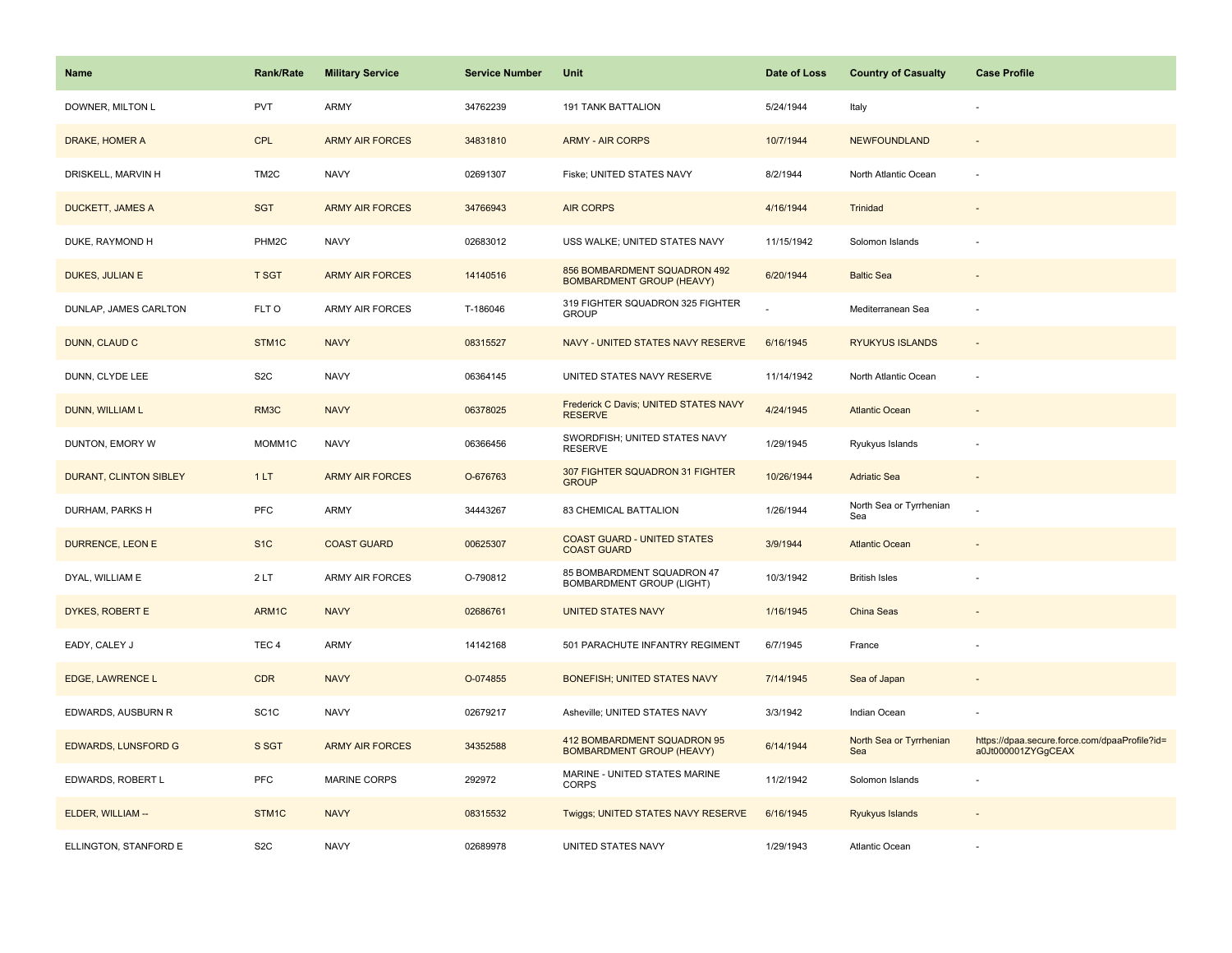| <b>Name</b>               | <b>Rank/Rate</b>   | <b>Military Service</b> | <b>Service Number</b> | Unit                                                             | Date of Loss | <b>Country of Casualty</b>               | <b>Case Profile</b>                                                 |
|---------------------------|--------------------|-------------------------|-----------------------|------------------------------------------------------------------|--------------|------------------------------------------|---------------------------------------------------------------------|
| ELLIOTT, HARRY EUGENE     | ARM3C              | <b>NAVY</b>             | 04063051              | USS WASP (CV-7); UNITED STATES<br><b>NAVY RESERVE</b>            | 8/7/1942     | Solomon Islands                          |                                                                     |
| ELLIS, BENJAMIN CHARLES   | MATT1C             | <b>NAVY</b>             | 02683863              | NAVY - UNITED STATES NAVY                                        | 11/13/1942   | SOLOMON ISLANDS                          | ÷.                                                                  |
| ELLIS, CLAUD C            | MOMM1C             | <b>NAVY</b>             | 06377675              | NAVY - UNITED STATES NAVY RESERVE                                | 12/27/1944   |                                          |                                                                     |
| ELLIS, LEROY --           | ST <sub>1</sub> C  | <b>NAVY</b>             | 02682740              | TULLIBEE; UNITED STATES NAVY                                     | 3/26/1944    | Caroline Islands                         |                                                                     |
| ELLIS, SAMUEL B           | S SGT              | <b>ARMY AIR FORCES</b>  | 34687577              | 677 BOMBARDMENT SQUADRON 444<br>BOMBARDMENT GROUP (VERY HEAVY)   | 1/11/1945    | Malaya                                   |                                                                     |
| ELMORE, EUGENE E          | LT CDR             | <b>NAVY</b>             | O-057544              | USS QUINCY; UNITED STATES NAVY                                   | 8/9/1942     | Solomon Islands                          |                                                                     |
| <b>EMERY, GEORGE G</b>    | S SGT              | <b>ARMY AIR FORCES</b>  | 34352794              | 524 BOMBARDMENT SQUADRON 379<br><b>BOMBARDMENT GROUP (HEAVY)</b> | 12/22/1943   | North Sea or Tyrrhenian<br>Sea           |                                                                     |
| ENGLISH, MATH LEWIS       | 1LT                | ARMY AIR FORCES         | O-792567              | 822 BOMBARDMENT SQUADRON 38<br>BOMBARDMENT GROUP (MEDIUM)        | 2/6/1946     | New Guinea                               | https://dpaa.secure.force.com/dpaaProfile?id=<br>a0Jt000001EuURAEA3 |
| ETHERIDGE, CLIFF W        | AOM <sub>1</sub> C | <b>NAVY</b>             | 06375855              | <b>Bismarck Sea; UNITED STATES NAVY</b><br><b>RESERVE</b>        | 2/21/1945    | Bonin & Volcano Islands                  |                                                                     |
| EVANS, CHARLES C          | GM3C               | <b>NAVY</b>             | 02691313              | UNITED STATES NAVY                                               | 12/30/1942   | Atlantic Ocean: North<br>American Waters |                                                                     |
| <b>EVANS, HAROLD C</b>    | S <sub>2</sub> C   | <b>NAVY</b>             | 02691610              | <b>UNITED STATES NAVY</b>                                        | 8/28/1942    | North Atlantic Ocean                     |                                                                     |
| EVANS, HOKE B             | PFC                | <b>ARMY</b>             | 34766284              | 12 INFANTRY 4 DIVISION                                           | 9/18/1945    | Germany                                  |                                                                     |
| EVERETT, JOHN D           | S <sub>1C</sub>    | <b>NAVY</b>             | 09308717              | UNITED STATES NAVY RESERVE                                       | 2/6/1945     | <b>Atlantic Ocean</b>                    |                                                                     |
| EXUM, EARL W              | F <sub>2</sub> C   | <b>NAVY</b>             | 06364824              | NAVY - UNITED STATES NAVY RESERVE                                | 10/29/1944   | PHILIPPINE ISLANDS                       | ÷,                                                                  |
| FAIR, JAMES HAMMOND       | MM <sub>1C</sub>   | <b>NAVY</b>             | 02680701              | <b>NAVY - UNITED STATES NAVY</b>                                 | 2/19/1942    | <b>AUSTRALIA</b>                         |                                                                     |
| <b>FALLIN, THOMAS S</b>   | PVT                | <b>ARMY</b>             | 34948916              | 133 INFANTRY 34 DIVISION                                         | 2/5/1945     | Italy                                    |                                                                     |
| FARMER, JAMES L.          | <b>PFC</b>         | <b>ARMY</b>             | 34196314              | 179 INFANTRY 45 DIVISION                                         | 2/18/1944    | Italy                                    |                                                                     |
| FAVOR, JOE C              | 2LT                | <b>ARMY AIR FORCES</b>  | O-927211              | 772 BOMBARDMENT SQUADRON 463<br>BOMBARDMENT GROUP (HEAVY)        | 2/16/1945    | Adriatic Sea                             |                                                                     |
| <b>FICKLEN, OSBORNE B</b> | 2LT                | <b>ARMY AIR FORCES</b>  | O-680426              | 332 BOMBARDMENT SQUADRON 94<br><b>BOMBARDMENT GROUP (HEAVY)</b>  | 12/5/1943    | <b>English Channel</b>                   |                                                                     |
| FILLYAW, LUTHER E         | CPL                | <b>ARMY</b>             | 19019245              | ARISAN MARU; 60 COAST ARTILLERY<br><b>REGIMENT</b>               | 10/24/1944   | China Seas                               |                                                                     |
| FLEMING, HOSEA MCCALL     | S <sub>2</sub> C   | <b>NAVY</b>             | 05515213              | SS MILLINOCKET; UNITED STATES NAVY<br><b>RESERVE</b>             | 6/17/1942    | Cuba                                     | $\sim$                                                              |
| FLETCHER, JOHN W          | S <sub>1</sub> C   | <b>NAVY</b>             | 06378302              | USS LISCOME BAY; UNITED STATES<br>NAVY RESERVE                   | 11/24/1943   | Gilbert Islands                          |                                                                     |
| FORD, JOHNNIE C           | <b>PFC</b>         | <b>ARMY</b>             | 14065823              | ARMY - 509 PARACHUTE INFANTRY<br><b>BATTALION</b>                | 8/15/1944    | <b>MEDITERRANEAN SEA</b>                 |                                                                     |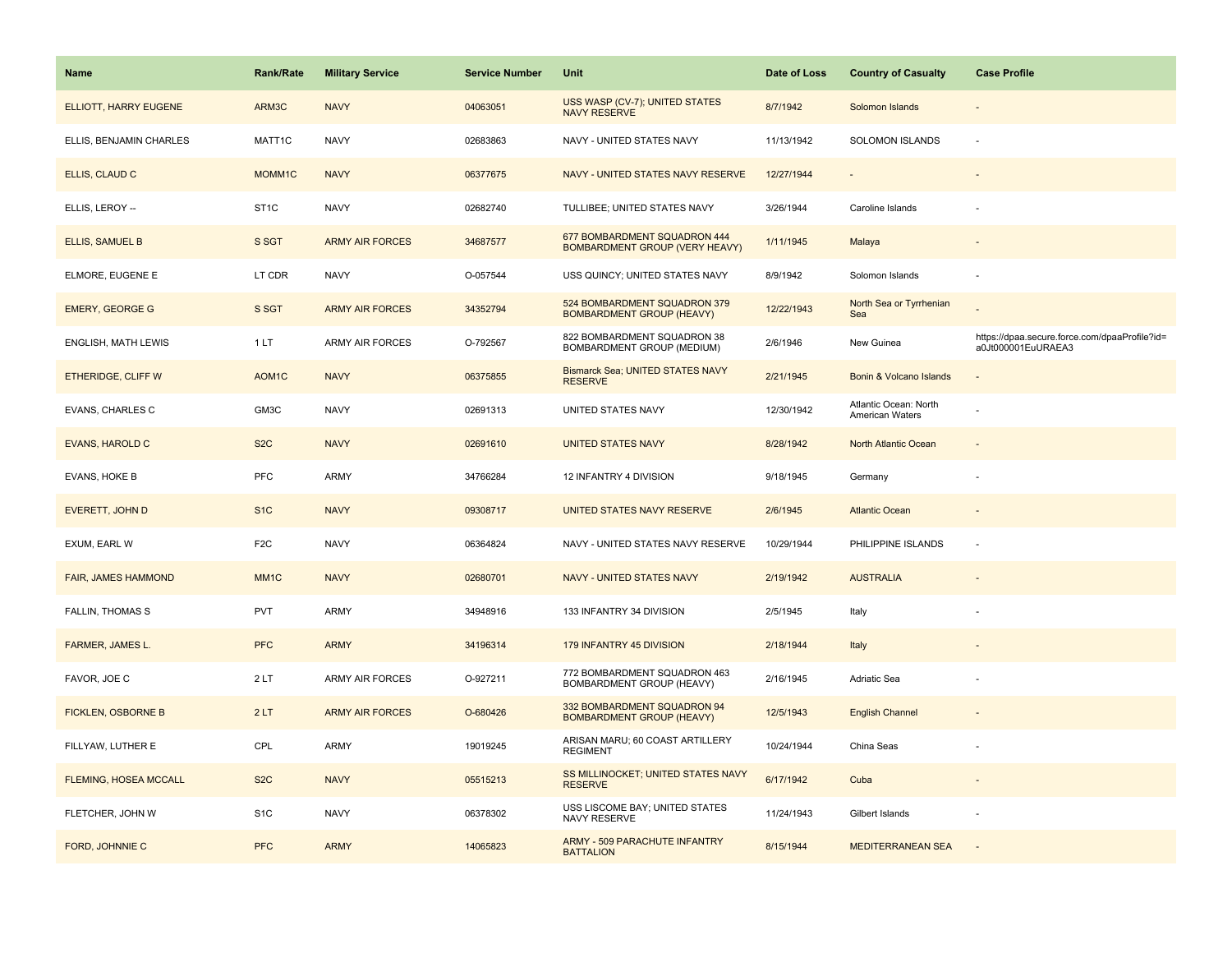| <b>Name</b>               | <b>Rank/Rate</b> | <b>Military Service</b> | <b>Service Number</b> | Unit                                                                  | Date of Loss | <b>Country of Casualty</b>     | <b>Case Profile</b>                                                 |
|---------------------------|------------------|-------------------------|-----------------------|-----------------------------------------------------------------------|--------------|--------------------------------|---------------------------------------------------------------------|
| FORTUNE, THOMAS W         | S SGT            | ARMY                    | 06382235              | ARISAN MARU; 31 INFANTRY REGIMENT                                     | 10/24/1944   | China Seas                     |                                                                     |
| <b>FOSKEY, THURMAN C</b>  | S <sub>2</sub> C | <b>NAVY</b>             | 02689815              | Sims; UNITED STATES NAVY                                              | 5/7/1942     | <b>Coral Sea</b>               |                                                                     |
| FREDERICK, WILSON B       | ARM3C            | <b>NAVY</b>             | 06365258              | NAVY - UNITED STATES NAVY RESERVE                                     | 7/1/1943     | PACIFIC OCEAN                  |                                                                     |
| <b>FREE, MARTIN E</b>     | <b>SSGT</b>      | <b>ARMY AIR FORCES</b>  | 34445854              | <b>AIR CORPS</b>                                                      | 11/15/1943   | Caribbean Sea                  |                                                                     |
| FREE, WILLIE F            | S SGT            | <b>ARMY AIR FORCES</b>  | 14138218              | 500 BOMBARDMENT SQUADRON 345<br>BOMBARDMENT GROUP (MEDIUM)            | 10/18/1943   | New Britain Island             |                                                                     |
| FREEMAN, ETHELL W         | <b>PFC</b>       | <b>ARMY</b>             | 34445252              | SS Leopoldville; 262 INFANTRY 66<br><b>DIVISION</b>                   | 12/24/1944   | <b>English Channel</b>         |                                                                     |
| FREEMAN, HORACE T.        | 1 LT             | <b>ARMY AIR FORCES</b>  | O-421214              | 392 BOMBARDMENT SQUADRON 30<br>BOMBARDMENT GROUP (HEAVY)              | 6/19/1942    | Alaska                         |                                                                     |
| <b>FREEMAN, JAMES L</b>   | 2LT              | <b>ARMY AIR FORCES</b>  | O-698690              | 869 BOMBARDMENT SQUADRON 497<br><b>BOMBARDMENT GROUP (VERY HEAVY)</b> | 1/23/1945    | Marianas Islands               |                                                                     |
| FREEMAN, LEWIS E          | S <sub>2</sub> C | <b>NAVY</b>             | 02689737              | Yorktown; UNITED STATES NAVY                                          | 6/4/1942     | Midway Island                  |                                                                     |
| <b>FRETWELL, JOE E</b>    | S <sub>1</sub> C | <b>NAVY</b>             | 06365628              | USS INDEPENDENCE; UNITED STATES<br><b>NAVY RESERVE</b>                | 11/20/1943   | <b>Gilbert Islands</b>         |                                                                     |
| FREY, JAMES M             | LT /JG/          | <b>NAVY</b>             | O-275837              | UNITED STATES NAVY RESERVE                                            | 1/7/1945     | Puerto Rico                    |                                                                     |
| FRY, DONALD W             | EM3C             | <b>NAVY</b>             | 06379513              | <b>SNOOK; UNITED STATES NAVY</b><br><b>RESERVE</b>                    | 5/5/1945     | <b>China Seas</b>              |                                                                     |
| FULTON, CLAYTON L         | <b>PFC</b>       | <b>ARMY</b>             | 34574804              | ARMY - 307 INFANTRY 77 DIVISION                                       | 5/17/1945    | JAPAN/OKINAWA                  |                                                                     |
| FUNDERBURG, FREDERICK D.  | 1LT              | <b>ARMY AIR FORCES</b>  | O-817585              | 301 FIGHTER SQUADRON 332 FIGHTER<br><b>GROUP</b>                      | 12/30/1945   | Germany                        | https://dpaa.secure.force.com/dpaaProfile?id=<br>a0Jt0000000Xe6qEAC |
| FUSSELL, DAVID C          | 1LT              | ARMY AIR FORCES         | O-795228              | 410 BOMBARDMENT SQUADRON 94<br>BOMBARDMENT GROUP (HEAVY)              | 6/13/1943    | <b>Baltic Sea</b>              |                                                                     |
| <b>GADD, THOMAS A</b>     | <b>PFC</b>       | <b>ARMY</b>             | 34832504              | 2 INFANTRY 5 DIVISION                                                 | 12/21/1944   | Germany                        |                                                                     |
| GADDESS, JOHN B           | ENS              | <b>NAVY</b>             | O-256865              | LCI-468; UNITED STATES NAVY<br><b>RESERVE</b>                         | 6/17/1944    | Marianas Islands               |                                                                     |
| <b>GALEY, THOMAS D</b>    | 2d Lt            | <b>ARMY AIR FORCES</b>  | O-2060788             | 403 BOMBARDMENT SQUADRON 43<br><b>BOMBARDMENT GROUP (HEAVY)</b>       | 3/27/1945    | New Guinea                     | https://dpaa.secure.force.com/dpaaProfile?id=<br>a0Jt0000000XekVEAS |
| GALLOWAY, WALLACE A       | <b>SGT</b>       | <b>ARMY AIR FORCES</b>  | 14104144              | 723 BOMBARDMENT SQUADRON 450<br>BOMBARDMENT GROUP (HEAVY)             | 3/31/1945    | <b>Adriatic Sea</b>            |                                                                     |
| <b>GARDNER, HERBERT H</b> | 2LT              | <b>ARMY AIR FORCES</b>  | O-727630              | 320 BOMBARDMENT SQUADRON 90<br><b>BOMBARDMENT GROUP (HEAVY)</b>       | 1/9/1943     | <b>New Guinea</b>              |                                                                     |
| GARMON, CECIL E           | MOMM2C           | <b>NAVY</b>             | 03933850              | WAHOO; UNITED STATES NAVY                                             | 11/1/1943    | Sea of Japan                   |                                                                     |
| <b>GARMON, FRANK E</b>    | S SGT            | <b>ARMY</b>             | 14041111              | 413 BOMBARDMENT SQUADRON 96<br><b>BOMBARDMENT GROUP (HEAVY)</b>       | 7/17/1943    | North Sea or Tyrrhenian<br>Sea |                                                                     |
| <b>GARNER, ERNEST W</b>   | 2LT              | <b>ARMY AIR FORCES</b>  | O-824462              | 528 FIGHTER SQUADRON 311 FIGHTER<br><b>GROUP</b>                      | 4/14/1945    | China                          |                                                                     |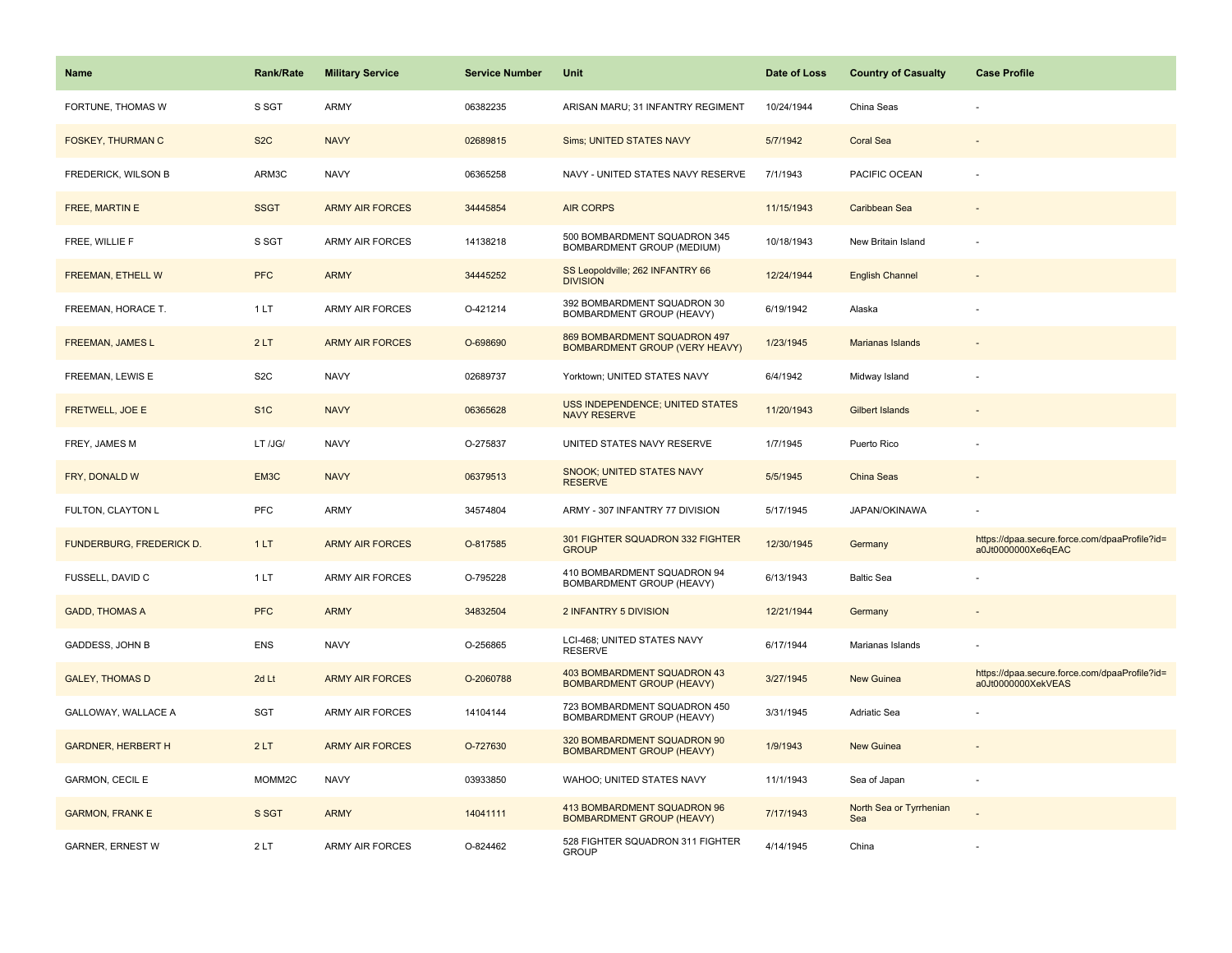| Name                       | Rank/Rate          | <b>Military Service</b> | <b>Service Number</b> | Unit                                                          | Date of Loss | <b>Country of Casualty</b>  | <b>Case Profile</b>      |
|----------------------------|--------------------|-------------------------|-----------------------|---------------------------------------------------------------|--------------|-----------------------------|--------------------------|
| <b>GARRARD, VINCENT B</b>  | LT /JG/            | <b>NAVY</b>             | O-157741              | UNITED STATES NAVY RESERVE                                    | 5/9/1944     | Midway Island               |                          |
| <b>GARRISON, WALTER B</b>  | 2LT                | <b>ARMY AIR FORCES</b>  | O-750569              | 498 BOMBARDMENT SQUADRON 345<br>BOMBARDMENT GROUP (MEDIUM)    | 9/10/1944    | Morotai, Ceram, Amboina     | $\sim$                   |
| <b>GASTON, JAMES CECIL</b> | <b>PFC</b>         | <b>MARINE CORPS</b>     | 291857                | <b>MARINE - UNITED STATES MARINE</b><br><b>CORPS</b>          | 11/3/1942    | Pacific Ocean               |                          |
| GENTRY, JESSE J            | S <sub>1</sub> C   | <b>NAVY</b>             | 08933519              | UNITED STATES NAVY RESERVE                                    | 10/22/1945   | Pacific Ocean               |                          |
| <b>GEORGE, ARTHUR J</b>    | AMMF <sub>2c</sub> | <b>NAVY</b>             | 08323093              | UNITED STATES NAVY RESERVE                                    | 6/1/1945     | <b>Singapore Strait</b>     |                          |
| GEORGE, JOSEPH M           | LT.                | <b>NAVY</b>             | O-081615              | UNITED STATES NAVY RESERVE                                    | 8/7/1943     | Atlantic Ocean              |                          |
| <b>GETTER, GEORGE A</b>    | <b>PFC</b>         | <b>ARMY</b>             | 34843898              | <b>1869 ENGINEERS BATTALION</b><br>(AVIATION)                 | 12/11/1945   | Marianas Islands            | $\overline{\phantom{a}}$ |
| GHEESLING, HARVEY LAMAR    | AOM3c              | <b>NAVY</b>             | 6374018               | UNITED STATES NAVY RESERVE                                    | 1/23/1945    |                             | ÷                        |
| <b>GHEESLING, VERNON W</b> | <b>SGT</b>         | <b>ARMY</b>             | 14137399              | 32 PHOTO SQUADRON 5<br><b>RECONNAISSANCE GROUP</b>            | 4/20/1944    | Mediterranean Sea           |                          |
| GILBERT, JESSE HOWARD      | Pvt                | MARINE CORPS            | 322744                | MARINE - UNITED STATES MARINE<br>CORPS                        | 10/4/1944    | Caroline Islands            | ÷,                       |
| <b>GILES, DOUGLAS W</b>    | BM <sub>2</sub> C  | <b>NAVY</b>             | 06376293              | UNITED STATES NAVY RESERVE                                    | 11/12/1944   | North Atlantic Ocean        |                          |
| GINWRIGHT, LEE E           | EM1C               | <b>NAVY</b>             | 02679567              | Asheville; UNITED STATES NAVY                                 | 3/3/1942     | Indian Ocean                |                          |
| GIPSON, JACK --            | S <sub>1</sub> C   | <b>NAVY</b>             | 06362877              | UNITED STATES NAVY RESERVE                                    | 10/13/1942   | <b>North Atlantic Ocean</b> |                          |
| GLOVER, LELAND A.          | F <sub>1c</sub>    | <b>NAVY</b>             | 8323476               | LCI(L)-232; UNITED STATES NAVY<br><b>RESERVE</b>              | 6/6/1944     | France                      |                          |
| <b>GNANN, ROBERT E</b>     | <b>CPL</b>         | <b>ARMY AIR FORCES</b>  | 14202937              | 23 BOMBARDMENT SQUADRON 5<br><b>BOMBARDMENT GROUP (HEAVY)</b> | 6/18/1945    | Philippine Islands          |                          |
| GODDARD, CD                | S SGT              | <b>ARMY AIR FORCES</b>  | 34265714              | 67 BOMBARDMENT SQUADRON 44<br>BOMBARDMENT GROUP (HEAVY)       | 2/15/1943    | English Channel             | ÷,                       |
| <b>GODDARD, MERRILL J</b>  | <b>PFC</b>         | <b>ARMY</b>             | 14140023              | 377 INFANTRY 95 DIVISION                                      | 11/14/1944   | France                      |                          |
| GOLDBERG, ALVIN J          | LT /JG/            | <b>NAVY</b>             | O-111092              | USS PRESTON; UNITED STATES NAVY<br><b>RESERVE</b>             | 11/15/1942   | Solomon Islands             | ÷,                       |
| <b>GOODMAN, WINFRED S</b>  | <b>CAPT</b>        | <b>ARMY AIR FORCES</b>  | O-441307              | <b>AIR CORPS</b>                                              | 1/24/1945    | Pacific Ocean               |                          |
| GOODRICH, MOSES H          | S <sub>2</sub> C   | <b>NAVY</b>             | 06363094              | SS ESSO WILLIAMSBURG; UNITED<br>STATES NAVY RESERVE           | 9/22/1942    | Iceland                     |                          |
| <b>GOODRICH, RICHARD C</b> | S <sub>1</sub> C   | <b>NAVY</b>             | 02690164              | <b>UNITED STATES NAVY</b>                                     | 6/12/1943    | <b>Atlantic Ocean</b>       |                          |
| GOOLSBY, MONTIE W          | F <sub>1</sub> C   | <b>NAVY</b>             | 08936242              | ORESTES; UNITED STATES NAVY<br><b>RESERVE</b>                 | 12/30/1944   | Philippine Islands          |                          |
| GOOSBY, LEROY --           | STM1C              | <b>NAVY</b>             | 06374007              | LONG; UNITED STATES NAVY RESERVE                              | 1/7/1945     | Philippine Islands          |                          |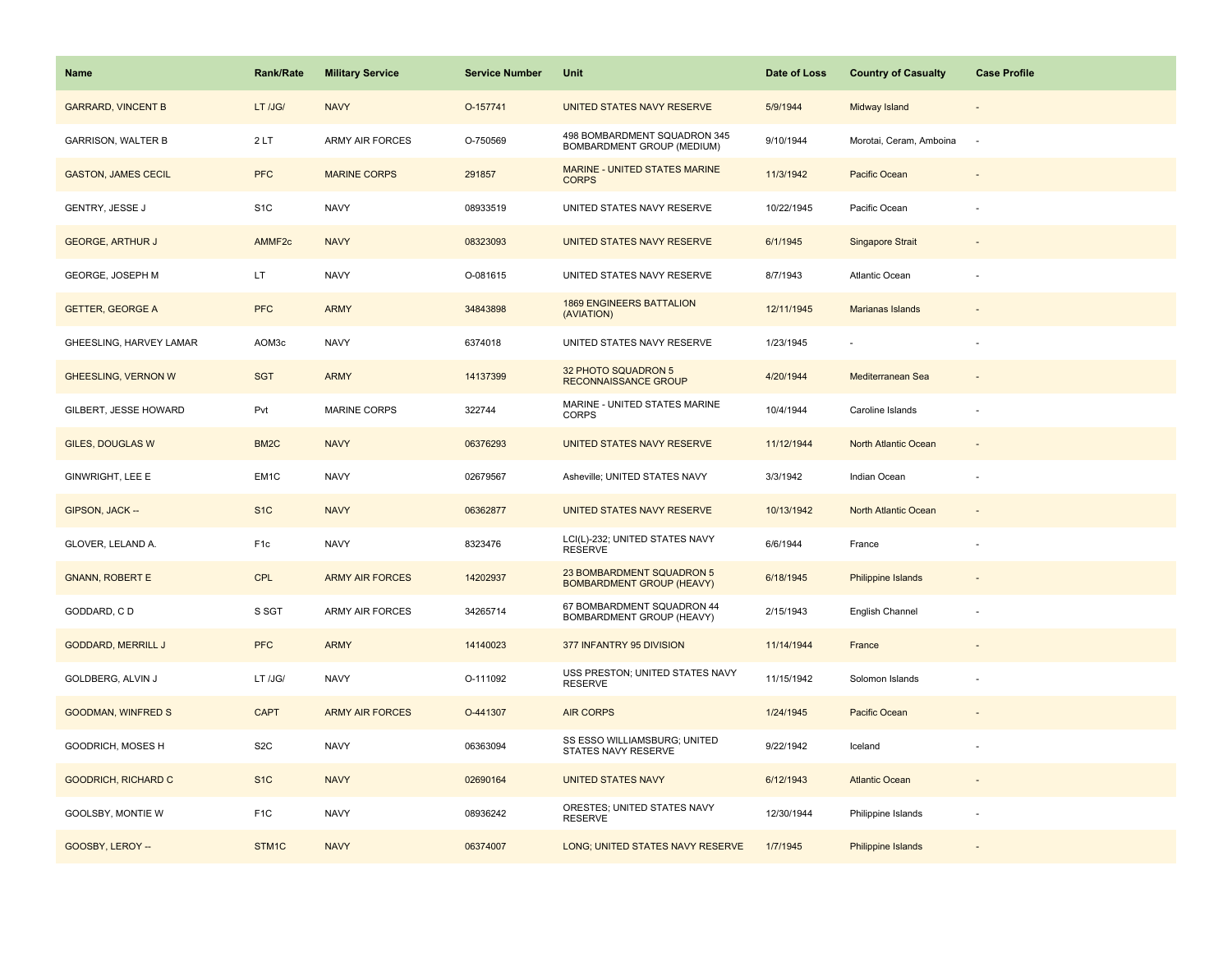| Name                         | Rank/Rate         | <b>Military Service</b> | <b>Service Number</b> | Unit                                                                | Date of Loss | <b>Country of Casualty</b>            | <b>Case Profile</b>                                                 |
|------------------------------|-------------------|-------------------------|-----------------------|---------------------------------------------------------------------|--------------|---------------------------------------|---------------------------------------------------------------------|
| GORDON, JACK BENJAMIN        | <b>ENS</b>        | <b>NAVY</b>             | O-097687              | UNITED STATES NAVY RESERVE                                          | 12/15/1944   | China Seas                            |                                                                     |
| <b>GORHAM, JOHN H</b>        | 2LT               | <b>ARMY AIR FORCES</b>  | O-691744              | 757 BOMBARDMENT SQUADRON 459<br><b>BOMBARDMENT GROUP (HEAVY)</b>    | 8/2/1945     | Austria                               |                                                                     |
| <b>GRAHAM, FRANCIS R</b>     | 1LT               | <b>ARMY AIR FORCES</b>  | O-746326              | 710 BOMBARDMENT SQUADRON 447<br>BOMBARDMENT GROUP (HEAVY)           | 3/3/1944     | North Sea or Tyrrhenian<br>Sea        |                                                                     |
| <b>GRAHAM, HERBERT R</b>     | STM2C             | <b>NAVY</b>             | 08318912              | <b>USS LISCOME BAY; UNITED STATES</b><br>NAVY RESERVE               | 11/24/1943   | <b>Gilbert Islands</b>                |                                                                     |
| GRAHAM, IZ                   | <b>PVT</b>        | <b>ARMY</b>             | 34227103              | 3272 QUARTERMASTER SERVICES<br><b>COMPANY</b>                       | 3/10/1944    | North Sea or Tyrrhenian<br>Sea        |                                                                     |
| <b>GRANTHAM, HUGH MILTON</b> | ARM3C             | <b>NAVY</b>             | 04062085              | NAVY - UNITED STATES NAVY RESERVE                                   | 6/3/1942     | <b>ATLANTIC OCEAN</b>                 |                                                                     |
| GRAY, DECKERD J.             | <b>T SGT</b>      | <b>ARMY AIR FORCES</b>  | 14047686              | 4 ANTISUB SQUADRON 479 ANTISUB<br><b>GROUP</b>                      | 8/8/1943     | France                                |                                                                     |
| <b>GRAYSON, ELTON --</b>     | <b>MACH</b>       | <b>NAVY</b>             | 00109993              | ARISAN MARU; UNITED STATES NAVY                                     | 10/24/1944   | Pacific Ocean: North<br>American Area |                                                                     |
| <b>GREENE, ASKEW H</b>       | <b>SSGT</b>       | ARMY                    | 07004966              | MEDICAL DEPARTMENT NOPE                                             | 5/27/1942    | Caribbean Sea                         |                                                                     |
| <b>GREER, JOHN T.</b>        | S Sgt             | <b>ARMY AIR FORCES</b>  | 6926085               | <b>HEADQUARTERS SQUADRON 27</b><br><b>BOMBARDMENT GROUP (LIGHT)</b> | 4/13/1942    | Philippine Islands                    |                                                                     |
| <b>GREER, JULIUS F</b>       | S SGT             | <b>ARMY AIR FORCES</b>  | 34356868              | 535 BOMBARDMENT SQUADRON 381<br>BOMBARDMENT GROUP (HEAVY)           | 11/5/1943    | Germany                               | https://dpaa.secure.force.com/dpaaProfile?id=<br>a0Jt000001nzZu7EAE |
| <b>GRICE, J GARY</b>         | <b>PFC</b>        | <b>ARMY AIR FORCES</b>  | 34828083              | 46 SQUADRON 317 TROOP CARRIER<br><b>GROUP</b>                       | 8/28/1945    | Japan/Okinawa                         |                                                                     |
| GRIER, HENRY L               | PFC               | <b>ARMY</b>             | 34414205              | ARMY - 466 ANTI AIRCRAFT ARTILLERY<br>AUTOMATIC WEAPONS BATTALION   | 12/12/1943   | <b>NEW HEBRIDES</b>                   |                                                                     |
| <b>GRIER, JOE R</b>          | S SGT             | <b>ARMY AIR FORCES</b>  | 06926136              | <b>HEADQUARTERS SQUADRON 27</b><br><b>BOMBARDMENT GROUP (LIGHT)</b> | 8/9/1942     | Philippine Islands                    | https://dpaa.secure.force.com/dpaaProfile?id=<br>a0Jt0000000LI4iEAC |
| <b>GRIFFIN, HERBERT --</b>   | STM2C             | <b>NAVY</b>             | 08319261              | USS LISCOME BAY; UNITED STATES<br>NAVY RESERVE                      | 11/24/1943   | Gilbert Islands                       |                                                                     |
| <b>GRIFFIN, JAMES A</b>      | ST <sub>3</sub> C | <b>COAST GUARD</b>      | 00200965              | CGC JACKSON; COAST GUARD - UNITED<br><b>STATES COAST GUARD</b>      | 9/14/1944    | ** Documentation Errors               |                                                                     |
| <b>GRIFFIN, JAMES F</b>      | S <sub>1</sub> C  | <b>NAVY</b>             | 02686799              | USS LISCOME BAY; UNITED STATES<br><b>NAVY</b>                       | 11/24/1943   | Gilbert Islands                       |                                                                     |
| <b>GRIFFIN, LIONEL T</b>     | S <sub>1</sub> C  | <b>NAVY</b>             | 06363030              | SS RICHARD BLAND; UNITED STATES<br><b>NAVY RESERVE</b>              | 3/10/1943    | Iceland                               |                                                                     |
| <b>GRIFFITH, LL</b>          | F3C               | <b>NAVY</b>             | 02687263              | INGRAHAM; UNITED STATES NAVY                                        | 8/22/1942    | Nova Scotia                           |                                                                     |
| <b>GRIGGS, HOWARD L</b>      | SC <sub>2</sub> C | <b>NAVY</b>             | 02683397              | <b>UNITED STATES NAVY</b>                                           | 3/1/1942     | <b>Indian Ocean</b>                   |                                                                     |
| GRIGSBY, CLAYTON --          | F <sub>1</sub> C  | <b>NAVY</b>             | 02691314              | Buck; UNITED STATES NAVY                                            | 10/9/1943    | North or Tyrrhenian Seas              | $\sim$                                                              |
| <b>GRIMSLEY, CECIL EARL</b>  | MM <sub>2</sub> C | <b>NAVY</b>             | 02683525              | USS QUINCY; UNITED STATES NAVY                                      | 8/9/1942     | Solomon Islands                       |                                                                     |
| <b>GRINSTEAD, RAY M</b>      | F <sub>1</sub> C  | <b>NAVY</b>             | 02684243              | Pillsbury; UNITED STATES NAVY                                       | 3/1/1942     | Indian Ocean                          |                                                                     |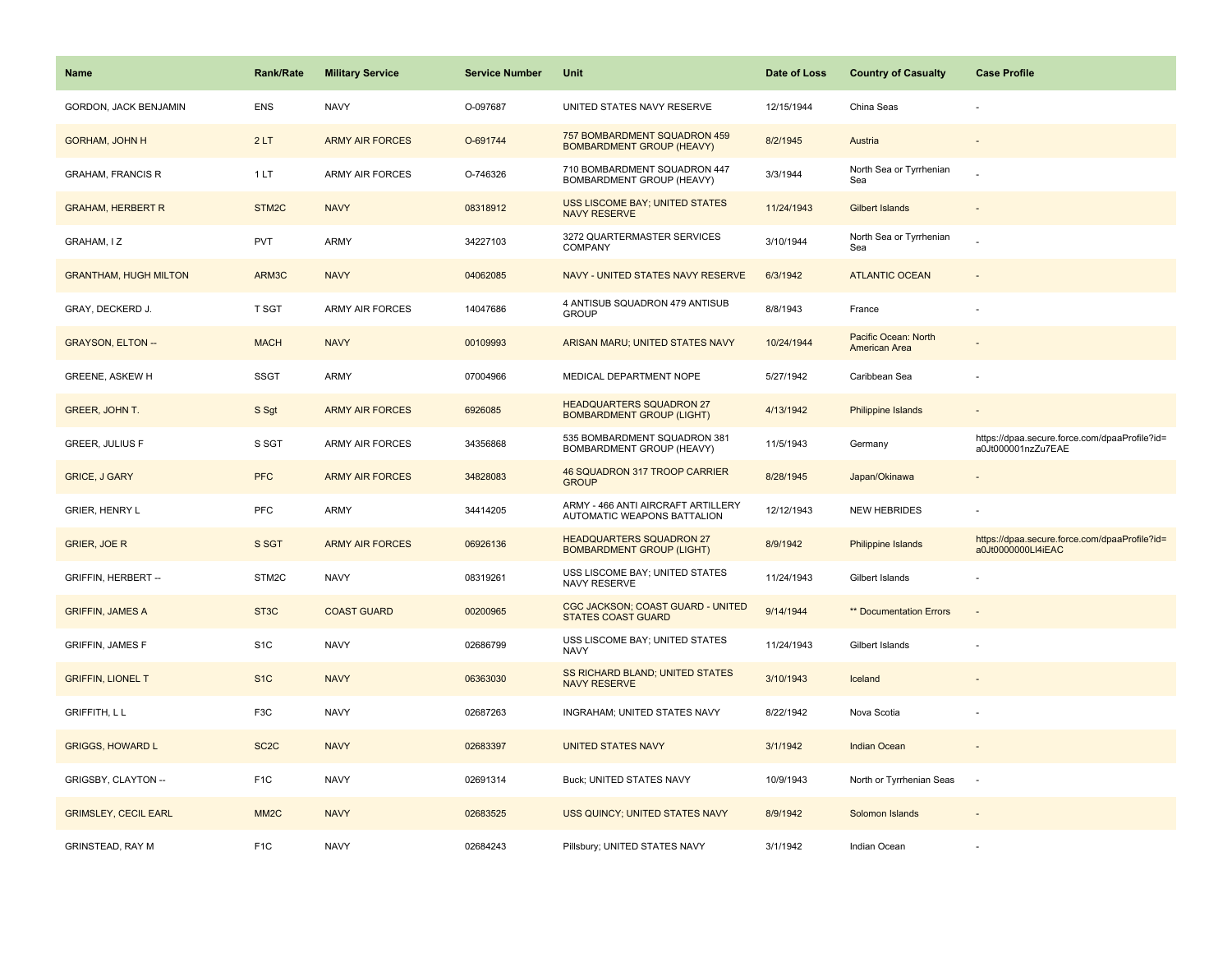| Name                        | <b>Rank/Rate</b>  | <b>Military Service</b> | <b>Service Number</b> | Unit                                                             | Date of Loss | <b>Country of Casualty</b>                      | <b>Case Profile</b>                                                 |
|-----------------------------|-------------------|-------------------------|-----------------------|------------------------------------------------------------------|--------------|-------------------------------------------------|---------------------------------------------------------------------|
| <b>GRIST, JOHN W</b>        | <b>PFC</b>        | <b>ARMY AIR FORCES</b>  | 34768105              | 831 BOMBARDMENT SQUADRON 485<br><b>BOMBARDMENT GROUP (HEAVY)</b> | 4/20/1944    | Mediterranean Sea                               |                                                                     |
| GUILLEBEAU, BOB --          | 2LT               | ARMY AIR FORCES         | O-791096              | 86 FIGHTER SQUADRON 79 FIGHTER<br><b>GROUP</b>                   | 12/10/1942   | Mediterranean Sea                               |                                                                     |
| <b>GULLEDGE, THOMAS E</b>   | <b>PVT</b>        | <b>ARMY</b>             | 34196883              | <b>16 INFANTRY 1 DIVISION</b>                                    | 4/1/1944     | Tunisia                                         |                                                                     |
| GUNTER, WILLIAM ODELL       | S <sub>2</sub> C  | <b>NAVY</b>             | 06364532              | UNITED STATES NAVY RESERVE                                       | 10/29/1942   | North Atlantic Ocean                            |                                                                     |
| GURR, FRED --               | F <sub>1</sub> C  | <b>NAVY</b>             | 06365287              | USS STRONG; UNITED STATES NAVY<br><b>RESERVE</b>                 | 7/5/1943     | Solomon Islands                                 |                                                                     |
| HADDEN, HOYT HARRY          | GM3C              | <b>NAVY</b>             | 02685849              | Jacob Jones; UNITED STATES NAVY                                  | 2/28/1942    | North Atlantic Ocean                            |                                                                     |
| HAGAN, GARETTE --           | STM1C             | <b>NAVY</b>             | 08319703              | <b>REID; UNITED STATES NAVY RESERVE</b>                          | 12/11/1944   | Philippine Islands                              |                                                                     |
| HAGLER, HENRY A.            | S SGT             | ARMY AIR FORCES         | 34765572              | 409 BOMBARDMENT SQUADRON 93<br>BOMBARDMENT GROUP (HEAVY)         | 8/13/1944    | France                                          | https://dpaa.secure.force.com/dpaaProfile?id=<br>a0Jt0000000XeRwEAK |
| HALE, LAMAR E               | <b>SGT</b>        | <b>ARMY</b>             | 34083841              | 7 REGIMENT 1 CAVALRY DIVISION                                    | 10/20/1944   | Philippine Islands                              |                                                                     |
| HALL, CHARLIE L.            | PFC               | ARMY                    | 14140065              | 508 PARACHUTE INFANTRY REGIMENT                                  | 6/6/1944     | France                                          |                                                                     |
| HALL, EZ                    | STM2C             | <b>NAVY</b>             | 08318902              | USS LISCOME BAY; UNITED STATES<br><b>NAVY RESERVE</b>            | 11/24/1943   | <b>Gilbert Islands</b>                          |                                                                     |
| HALL, ERNEST W              | S <sub>1</sub> C  | <b>NAVY</b>             | 08938906              | Drexler; UNITED STATES NAVY RESERVE                              | 5/28/1945    | Japan                                           |                                                                     |
| <b>HALL, WILLIAM BRYSON</b> | <b>PVT</b>        | <b>MARINE CORPS</b>     | 00361714              | MARINE - UNITED STATES MARINE<br><b>CORPS</b>                    | 11/1/1942    | <b>SOLOMON ISLANDS</b>                          |                                                                     |
| HAND, LONNIE C              | PFC               | ARMY                    | 34826561              | HEADQUARTERS COMPANY FIFTEENTH<br>ARMY                           | 12/28/1944   | English Channel                                 |                                                                     |
| HANNA, JOHN EISSEY          | <b>PVT</b>        | <b>MARINE CORPS</b>     | 00316645              | <b>MARINE - UNITED STATES MARINE</b><br><b>CORPS</b>             | 8/9/1942     | Solomon Islands                                 |                                                                     |
| HANSFORD, JOHN D            | TEC <sub>5</sub>  | ARMY                    | 14138365              | <b>ARMY - INFANTRY</b>                                           | 2/11/1945    | PHILIPPINE SEA                                  |                                                                     |
| HANSON, WILEY R             | S <sub>1C</sub>   | <b>NAVY</b>             | 06908578              | UNITED STATES NAVY RESERVE                                       | 5/10/1945    | Pacific Ocean                                   |                                                                     |
| HARDEN, WILLIAM L           | CPM               | <b>NAVY</b>             | 02684220              | UNITED STATES NAVY                                               | 4/23/1945    | Atlantic Ocean: North<br><b>American Waters</b> |                                                                     |
| HARDY, CHARLIE A            | AMM <sub>1C</sub> | <b>NAVY</b>             | 02684527              | USS CROATAN; UNITED STATES NAVY                                  | 3/28/1944    | <b>Atlantic Ocean</b>                           |                                                                     |
| HARDY, JOSEPH G             | TEC <sub>5</sub>  | ARMY                    | 14024716              | 29 FIELD ARTILLERY BATTALION 4<br><b>DIVISION</b>                | 6/6/1944     | France                                          |                                                                     |
| HARNER, WILLIAM C           | <b>SGT</b>        | <b>ARMY AIR FORCES</b>  | 14142014              | HMT Rohna; 322 FIGHTER CONTROL<br><b>SQUADRON</b>                | 11/26/1943   | Mediterranean Sea                               |                                                                     |
| HARPER, ARCHER L            | CPL               | ARMY AIR FORCES         | 34263370              | 321 BOMBARDMENT SQUADRON 90<br>BOMBARDMENT GROUP (HEAVY)         | 2/19/1943    | New Guinea                                      |                                                                     |
| HARPER, CLIFFORD W          | S <sub>1C</sub>   | <b>NAVY</b>             | 06379624              | UNITED STATES NAVY RESERVE                                       | 6/6/1944     | <b>English Channel</b>                          |                                                                     |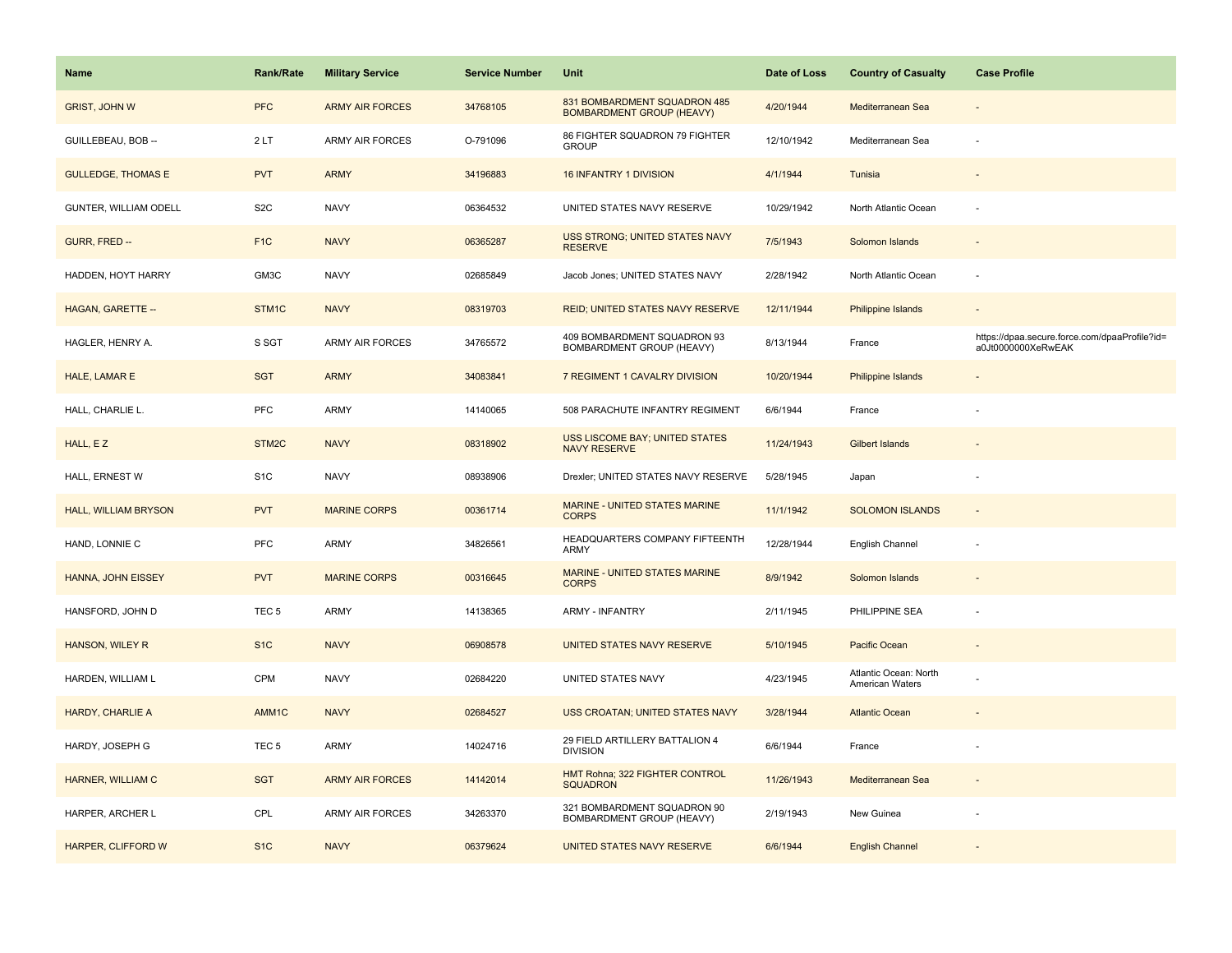| Name                        | <b>Rank/Rate</b>  | <b>Military Service</b> | <b>Service Number</b> | Unit                                                              | Date of Loss | <b>Country of Casualty</b>     | <b>Case Profile</b>                                                 |
|-----------------------------|-------------------|-------------------------|-----------------------|-------------------------------------------------------------------|--------------|--------------------------------|---------------------------------------------------------------------|
| HARRELL, CARL R             | <b>PFC</b>        | <b>ARMY AIR FORCES</b>  | 06971899              | ARISAN MARU; 28 MATERIALS<br>SQUADRON 20 AIR BASE GROUP           | 10/24/1944   | China Seas                     |                                                                     |
| HARRELSON, JOHN T           | <b>PVT</b>        | <b>ARMY</b>             | 7083906               | ARMY - 165 INFANTRY 27 DIVISION                                   | 4/27/1945    | <b>JAPAN/OKINAWA</b>           |                                                                     |
| HARRIS, CLARENCE --         | TM <sub>2</sub> C | <b>NAVY</b>             | 02720361              | PICKEREL; UNITED STATES NAVY                                      | 5/6/1943     | Sea of Japan                   |                                                                     |
| <b>HARRIS, HIRAM DENNIS</b> | S <sub>1</sub> C  | <b>NAVY</b>             | 03933771              | <b>USS Arizona; UNITED STATES NAVY</b>                            | 12/7/1941    | Hawaiian Islands               | https://dpaa.secure.force.com/dpaaProfile?id=<br>a0Jt00000004pplEAQ |
| HARRIS, HOMER D             | QM2C              | <b>NAVY</b>             | 02686611              | Bismarck Sea; UNITED STATES NAVY                                  | 2/21/1945    | Bonin & Volcano Islands        |                                                                     |
| HARRIS, SAMUEL --           | STM2C             | <b>NAVY</b>             | 06375955              | LST-342; UNITED STATES NAVY<br><b>RESERVE</b>                     | 7/18/1943    | Solomon Islands                |                                                                     |
| HARRIS, WILLIAM H           | <b>ENS</b>        | <b>NAVY</b>             | O-095416              | UNITED STATES NAVY RESERVE                                        | 3/1/1942     | Indian Ocean                   |                                                                     |
| <b>HARRISON, CLOY T</b>     | S SGT             | <b>ARMY</b>             | 34262016              | <b>48 INFANTRY BATTALION 7 ARMORED</b><br><b>DIVISION</b>         | 10/30/1945   | Holland                        |                                                                     |
| HARRISON, WOODROW W         | S <sub>2</sub> C  | <b>NAVY</b>             | 02690513              | UNITED STATES NAVY                                                | 5/19/1942    | Caribbean Sea                  |                                                                     |
| HART, FRED N                | F <sub>1C</sub>   | <b>NAVY</b>             | 06368943              | NAVY - UNITED STATES NAVY RESERVE                                 | 7/10/1943    | <b>MEDITERRANEAN SEA</b>       |                                                                     |
| HART, THOMAS HAROLD         | S <sub>2</sub> C  | <b>NAVY</b>             | 02687912              | Lexington; UNITED STATES NAVY                                     | 5/8/1942     | Coral Sea                      |                                                                     |
| HARVEY, LOY M.              | S SGT             | <b>ARMY AIR FORCES</b>  | 34263034              | 845 BOMBARDMENT SQUADRON 489<br><b>BOMBARDMENT GROUP (HEAVY)</b>  | 7/26/1945    | France                         |                                                                     |
| HARVLEY, JOHN DON           | 1 LT              | <b>MARINE CORPS</b>     | O-026612              | MARINE - UNITED STATES MARINE<br><b>CORPS</b>                     | 11/29/1944   | Gilbert Islands                |                                                                     |
| <b>HARWELL, JAMES --</b>    | <b>CPL</b>        | <b>ARMY</b>             | 34764206              | DUKW; 605 FIELD ARTILLERY<br>BATTALION 10 MOUNTAIN DIVISION       | 4/30/1945    | Italy                          |                                                                     |
| HAYES, DANIEL VERNON        | 2LT               | MARINE CORPS RESERVE    | O-028317              | MARINE - UNITED STATES MARINE<br>CORPS                            | 2/16/1945    | Japan                          |                                                                     |
| HAYNES, BENJAMIN L.         | S SGT             | <b>ARMY AIR FORCES</b>  | 34444117              | 337 BOMBARDMENT SQUADRON 96<br><b>BOMBARDMENT GROUP (HEAVY)</b>   | 12/16/1943   | North Sea or Tyrrhenian<br>Sea |                                                                     |
| HAYNES, WILLIAM F           | STM1C             | <b>NAVY</b>             | 08305992              | NAVY - UNITED STATES NAVY RESERVE                                 | 6/6/1944     | PACIFIC OCEAN                  |                                                                     |
| <b>HAYNES, WILMER B</b>     | 1LT               | <b>ARMY AIR FORCES</b>  | O-801330              | 868 BOMBARDMENT SQUADRON<br>(HEAVY)                               | 2/20/1946    | <b>Caroline Islands</b>        |                                                                     |
| HAYS, JOHN W                | LT/JG/            | <b>NAVY</b>             | O-077055              | UNITED STATES NAVY                                                | 3/1/1942     | Indian Ocean                   |                                                                     |
| <b>HEAD, CHARLES M.</b>     | 2LT               | <b>ARMY AIR FORCES</b>  | O-669045              | 380 BOMBARDMENT SQUADRON 310<br><b>BOMBARDMENT GROUP (MEDIUM)</b> | 7/25/1943    | Mediterranean Sea              | $\overline{\phantom{a}}$                                            |
| HEALAN, JAMES C             | <b>T SGT</b>      | <b>ARMY AIR FORCES</b>  | 34350583              | 71 BOMBARDMENT SQUADRON 38<br>BOMBARDMENT GROUP (MEDIUM)          | 2/16/1945    | Solomon Islands                | ÷,                                                                  |
| <b>HEALY, THOMAS M</b>      | <b>PFC</b>        | <b>MARINE CORPS</b>     | 00430006              | MARINE - UNITED STATES MARINE<br><b>CORPS</b>                     | 11/21/1944   | Caroline Islands               |                                                                     |
| HEARD, CHARLES J            | PFC               | <b>ARMY AIR FORCES</b>  | 34410952              | 911 AIR BASE SECURITY BATTALION                                   | 10/25/1944   | Solomon Islands                |                                                                     |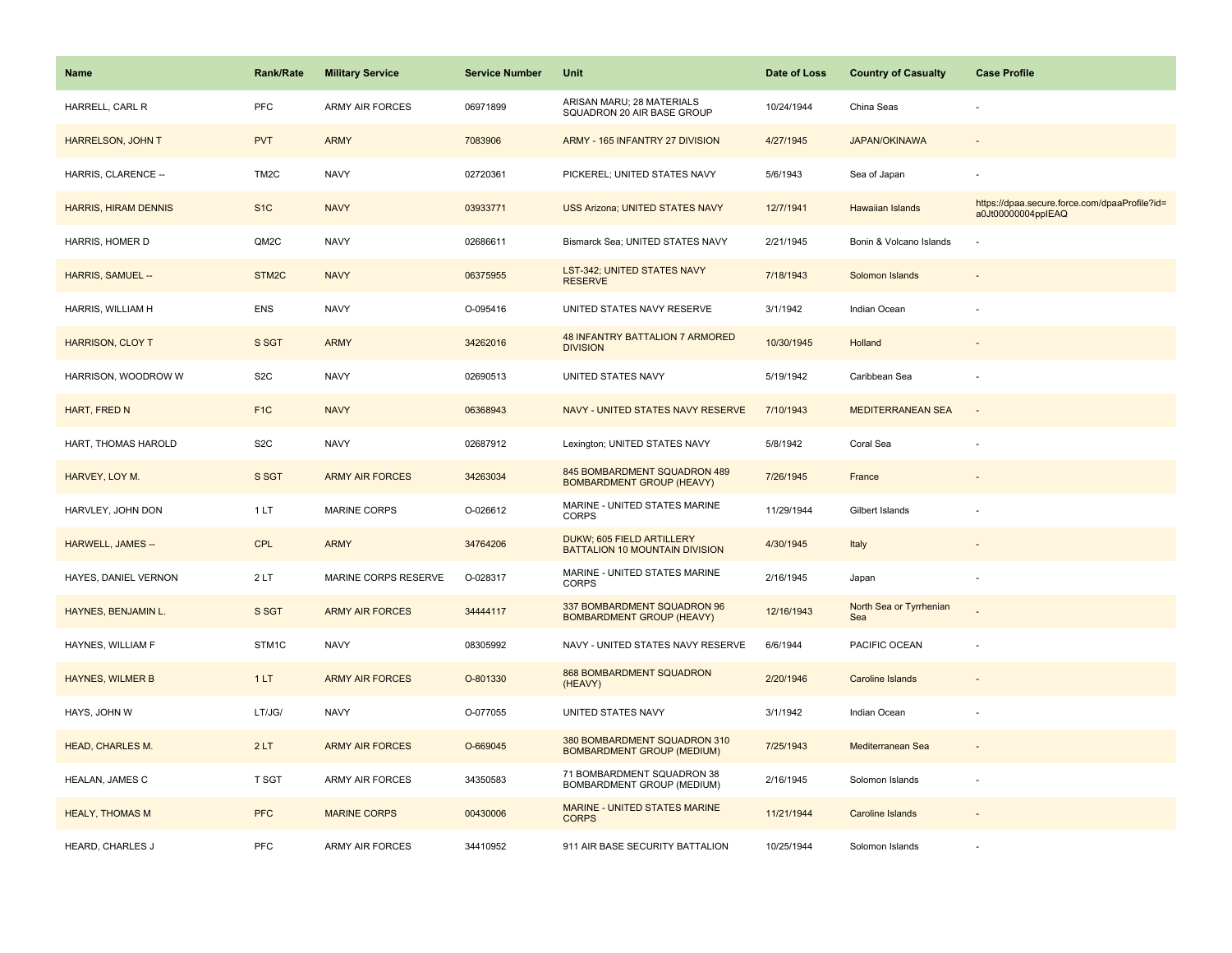| <b>Name</b>               | <b>Rank/Rate</b>   | <b>Military Service</b> | <b>Service Number</b> | Unit                                                                                 | Date of Loss | <b>Country of Casualty</b>       | <b>Case Profile</b> |
|---------------------------|--------------------|-------------------------|-----------------------|--------------------------------------------------------------------------------------|--------------|----------------------------------|---------------------|
| HEARD, LONNIE --          | CK3C               | <b>NAVY</b>             | 06367371              | UNITED STATES NAVY RESERVE                                                           | 6/16/1944    | Pacific Ocean                    |                     |
| HECHT, MORRIS --          | MAJ                | <b>ARMY AIR FORCES</b>  | O-427727              | 67 FIGHTER SQUADRON 347 FIGHTER<br><b>GROUP</b>                                      | 8/19/1943    | New Guinea                       |                     |
| <b>HEMBREE, JESSE A</b>   | S SGT              | <b>ARMY AIR FORCES</b>  | 34571057              | 524 BOMBARDMENT SQUADRON 379<br><b>BOMBARDMENT GROUP (HEAVY)</b>                     | 12/22/1943   | North Sea or Tyrrhenian<br>Sea   |                     |
| HENDERSON, JAMES C        | MATT2C             | <b>NAVY</b>             | 06364284              | USS BARTON; UNITED STATES NAVY<br><b>RESERVE</b>                                     | 11/13/1942   | Solomon Islands                  |                     |
| <b>HENDERSON, LEROY E</b> | MATT <sub>2C</sub> | <b>NAVY</b>             | 06364285              | USS BARTON; UNITED STATES NAVY<br><b>RESERVE</b>                                     | 11/13/1942   | Solomon Islands                  |                     |
| HENDERSON, WILLIAM G      | AS                 | <b>NAVY</b>             | 06361558              | UNITED STATES NAVY RESERVE                                                           | 2/27/1942    | <b>Atlantic Ocean</b>            |                     |
| HENDERSON, WILLIAM H      | 2LT                | <b>ARMY AIR FORCES</b>  | O-674193              | 548 BOMBARDMENT SQUADRON 385<br><b>BOMBARDMENT GROUP (HEAVY)</b>                     | 7/26/1943    | North Sea or Tyrrhenian<br>Sea   |                     |
| HENDRY, WALTER C          | F <sub>2</sub> C   | <b>NAVY</b>             | 06362485              | GRAMPUS; UNITED STATES NAVY<br><b>RESERVE</b>                                        | 3/22/1943    | New Britain Island               | ÷                   |
| HENRIOT, GEORGE E.        | S SGT              | <b>ARMY AIR FORCES</b>  | 14028433              | 4 ANTISUB SQUADRON 479 ANTISUB<br><b>GROUP</b>                                       | 8/8/1943     | France                           |                     |
| HERREN, ALBERT F          | AMM2C              | <b>NAVY</b>             | 02684250              | ARISAN MARU; UNITED STATES NAVY                                                      | 10/24/1944   | Central/South Pacific<br>Theater |                     |
| <b>HERREN, WILLIAM F</b>  | AMM1C              | <b>NAVY</b>             | 02680624              | <b>UNITED STATES NAVY</b>                                                            | 2/4/1942     | <b>Borneo</b>                    |                     |
| HERSEY, WILLIAM --        | S <sub>1</sub> C   | <b>NAVY</b>             | 06369396              | UNITED STATES NAVY RESERVE                                                           | 2/23/1943    | North Atlantic Ocean             |                     |
| <b>HEWATT, CLARENCE J</b> | S <sub>2</sub> C   | <b>NAVY</b>             | 08322023              | USS LISCOME BAY; UNITED STATES<br><b>NAVY RESERVE</b>                                | 11/24/1943   | <b>Gilbert Islands</b>           |                     |
| HICKS, HARRY L            | CDR                | <b>NAVY</b>             | O-061421              | USS ATIK; UNITED STATES NAVY                                                         | 3/27/1942    | Bermuda                          |                     |
| <b>HICKS, JAMES L</b>     | S SGT              | <b>ARMY AIR FORCES</b>  | 34722415              | 14th Army Air Force, 308th Bombardment<br>Group (HEAVY), 425 Bombardment<br>Squadron | 8/31/1944    | Formosa                          |                     |
| <b>HICKS, THOMAS R</b>    | S SGT              | <b>MARINE CORPS</b>     | 00257366              | MARINE - UNITED STATES MARINE<br><b>CORPS</b>                                        | 10/24/1944   | Pacific Ocean                    |                     |
| <b>HICKS, WILLIAM P</b>   | <b>SGT</b>         | <b>ARMY AIR FORCES</b>  | 14098258              | 319 BOMBARDMENT SQUADRON 90<br><b>BOMBARDMENT GROUP (HEAVY)</b>                      | 3/16/1943    | <b>New Guinea</b>                |                     |
| HIGGINBOTHAM, E G         | S SGT              | <b>ARMY AIR FORCES</b>  | 20448677              | 370 BOMBARDMENT SQUADRON 307<br>BOMBARDMENT GROUP (HEAVY)                            | 12/28/1942   | Midway Island                    |                     |
| <b>HIGGS, CHARLES M.</b>  | S SGT              | <b>ARMY AIR FORCES</b>  | 34350913              | 31 BOMBARDMENT SQUADRON 5<br><b>BOMBARDMENT GROUP (HEAVY)</b>                        | 12/4/1943    | Solomon Islands                  |                     |
| HILERY, JY                | TEC <sub>5</sub>   | ARMY                    | 34551177              | ARMY - 855 ENGINEERS BATTALION<br>(AVIATION)                                         | 11/11/1943   | FIJI                             |                     |
| HILL, CLARENCE EDWIN      | S <sub>2</sub> C   | <b>NAVY</b>             | 02690063              | Yorktown; UNITED STATES NAVY                                                         | 6/4/1942     | Midway Island                    |                     |
| HILL, HORACE C            | STM2C              | <b>NAVY</b>             | 06368251              | MONAGHAN; UNITED STATES NAVY<br><b>RESERVE</b>                                       | 12/18/1944   | Philippine Sea                   |                     |
| <b>HILL, PARIS A</b>      | <b>SGT</b>         | <b>ARMY</b>             | 06973413              | <b>QUARTERMASTER CORPS</b>                                                           | 1/8/1944     | <b>Indian Ocean</b>              |                     |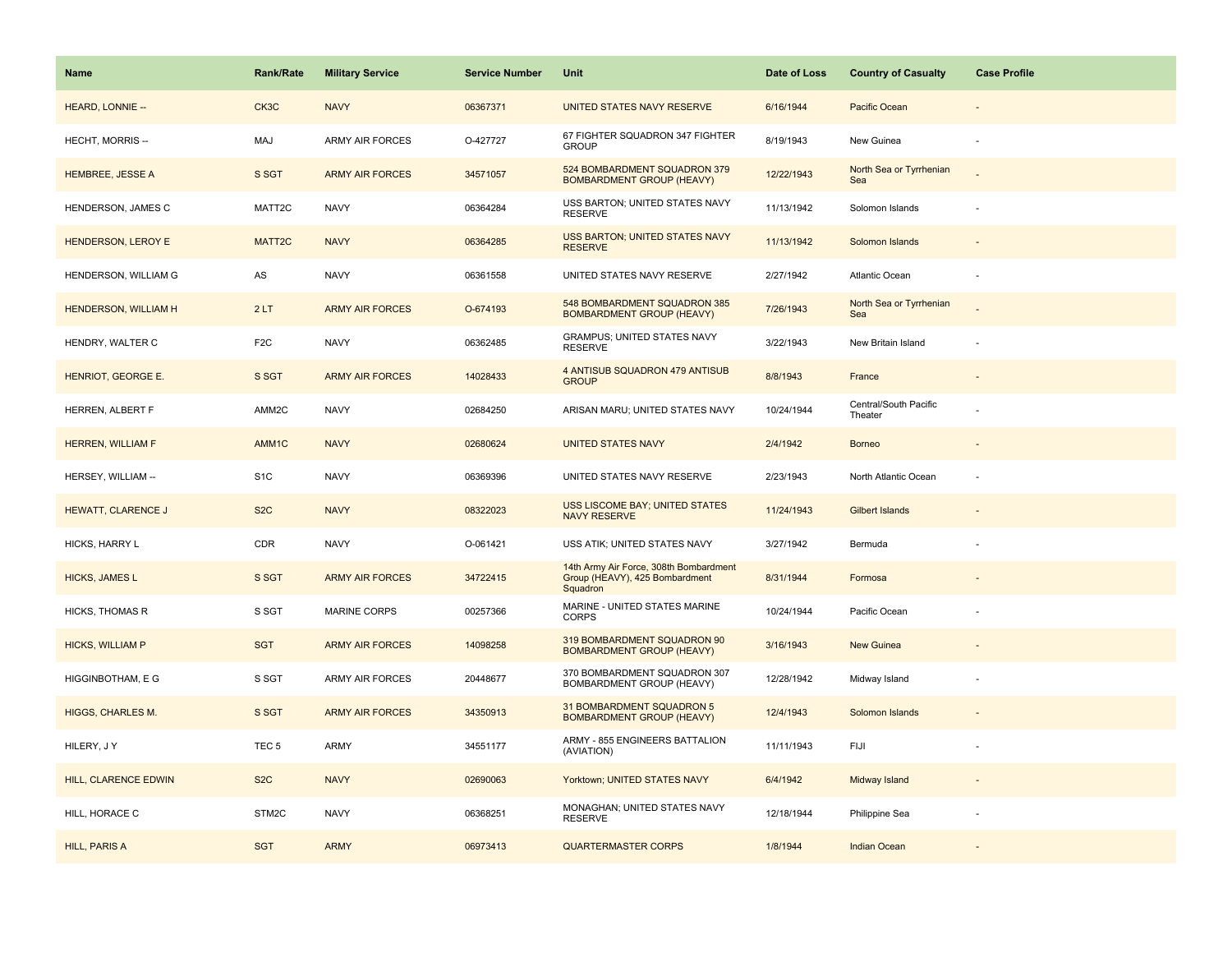| Name                      | <b>Rank/Rate</b> | <b>Military Service</b> | <b>Service Number</b> | Unit                                                           | Date of Loss | <b>Country of Casualty</b>     | <b>Case Profile</b>                                                 |
|---------------------------|------------------|-------------------------|-----------------------|----------------------------------------------------------------|--------------|--------------------------------|---------------------------------------------------------------------|
| HILL, RICHARD F           | <b>MAJ</b>       | <b>ARMY</b>             | O-020745              | ARMY - 61 INFANTRY 61 DIVISION<br>(FILIPINO ARMY)              | 12/15/1944   | PHILIPPINE ISLANDS             | ÷,                                                                  |
| HILL, RODGER E            | S <sub>2</sub> C | <b>NAVY</b>             | 09344223              | NAVY - UNITED STATES NAVY RESERVE                              | 10/9/1945    | <b>JAPAN</b>                   |                                                                     |
| HILL, SAMUEL J            | <b>PVT</b>       | <b>ARMY</b>             | 14043886              | ARISAN MARU; 60 COAST ARTILLERY<br><b>REGIMENT</b>             | 10/24/1944   | China Seas                     |                                                                     |
| HILL, WILLIAM R           | S <sub>1</sub> C | <b>NAVY</b>             | 08932321              | UNITED STATES NAVY RESERVE                                     | 2/25/1944    | North Atlantic Ocean           |                                                                     |
| HILLMAN, ROBERT --        | PFC              | <b>ARMY</b>             | 34740762              | 536 QUARTERMASTER SALVATION<br><b>REPAIR COMPANY</b>           | 11/16/1946   | Bonin & Volcano Islands        | ÷,                                                                  |
| HINSON, JOHN W            | 2LT              | <b>ARMY AIR FORCES</b>  | O-681672              | 52 FIGHTER SQUADRON 32 FIGHTER<br><b>GROUP</b>                 | 10/17/1943   | Panama                         | $\overline{\phantom{a}}$                                            |
| HIOTT, RANSOME M          | PFC              | <b>ARMY</b>             | 34570058              | ARMY - 132 INFANTRY AMERICAL<br><b>DIVISION</b>                | 4/7/1944     | GILBERT ISLANDS                | https://dpaa.secure.force.com/dpaaProfile?id=<br>a0Jt000001nzPuPEAU |
| HITT, RILEY M             | GM3C             | <b>NAVY</b>             | 02687545              | <b>GUDGEON; UNITED STATES NAVY</b>                             | 5/5/1944     | Marianas Islands               |                                                                     |
| HOBBS, ARTHUR --          | STM3C            | <b>NAVY</b>             | 06373975              | Leary; UNITED STATES NAVY RESERVE                              | 12/24/1943   | North Atlantic Ocean           | $\sim$                                                              |
| HOBBS, ED --              | EM3C             | <b>NAVY</b>             | 02684960              | Hugh L Scott; UNITED STATES NAVY                               | 11/12/1942   | <b>French Morocco</b>          |                                                                     |
| HOBBY, LEON E             | S SGT            | ARMY                    | 14028346              | 161 INFANTRY 25 DIVISION                                       | 1/23/1945    | Philippine Islands             |                                                                     |
| HOBBY, WILLIAM M          | <b>CDR</b>       | <b>NAVY</b>             | O-058055              | USS JUNEAU; UNITED STATES NAVY                                 | 11/13/1942   | Solomon Islands                |                                                                     |
| HODGES, FLOURENOY G       | ENS              | <b>NAVY</b>             | O-085867              | UNITED STATES NAVY RESERVE                                     | 6/4/1942     | Midway Island                  |                                                                     |
| <b>HOLCOMB, JAMES M</b>   | <b>PVT</b>       | <b>ARMY</b>             | 34576694              | 143 INFANTRY 36 DIVISION                                       | 6/3/1944     | Italy                          | $\overline{a}$                                                      |
| HOLCOMB, ROY B            | CPL              | <b>ARMY</b>             | 06928943              | 1 COAST ARTILLERY REGIMENT                                     | 9/11/1941    | Panama                         |                                                                     |
| <b>HOLLAND, CHARLES A</b> | <b>PFC</b>       | <b>ARMY</b>             | 34442495              | HMT Rohna; 44 SURGEON HOSPITAL                                 | 11/26/1943   | Mediterranean Sea              | $\sim$                                                              |
| HOLLIMAN, DAVID F         | <b>T SGT</b>     | <b>ARMY AIR FORCES</b>  | 34350057              | 561 BOMBARDMENT SQUADRON 388<br>BOMBARDMENT GROUP (HEAVY)      | 12/20/1943   | North Sea or Tyrrhenian<br>Sea |                                                                     |
| HOLLINGSWORTH, JOHN C     | <b>CDR</b>       | <b>NAVY</b>             | O-070037              | <b>SCAMP; UNITED STATES NAVY</b>                               | 12/5/1944    | Bonin & Volcano Islands        |                                                                     |
| HOLT, JAMES W             | CEM              | <b>NAVY</b>             | 02952278              | CAPELIN; UNITED STATES NAVY                                    | 12/15/1943   | Celebes                        |                                                                     |
| HOLT, LEE R               | S SGT            | <b>ARMY AIR FORCES</b>  | 07001062              | 15 BOMBARDMENT SQUADRON 27<br><b>BOMBARDMENT GROUP (LIGHT)</b> | 12/31/1942   | Tunisia                        |                                                                     |
| HOMER, MACK --            | <b>PVT</b>       | ARMY                    | 34740215              | 364 ENGINEERS GENERAL SERVICES<br><b>REGIMENT</b>              | 7/7/1944     | France                         | $\overline{\phantom{a}}$                                            |
| <b>HOOKS, JACK M</b>      | 1LT              | <b>ARMY</b>             | O-1107489             | HMT Rohna; 853 ENGINEERS BATTALION<br>(AVIATION)               | 11/27/1943   | Mediterranean Sea              |                                                                     |
| HOOKS, JOHN T             | S SGT            | <b>ARMY AIR FORCES</b>  | 34353560              | 33 BOMBARDMENT SQUADRON 22<br><b>BOMBARDMENT GROUP (HEAVY)</b> | 9/1/1944     | Philippine Islands             | https://dpaa.secure.force.com/dpaaProfile?id=<br>a0Jt000001nzQPOEA2 |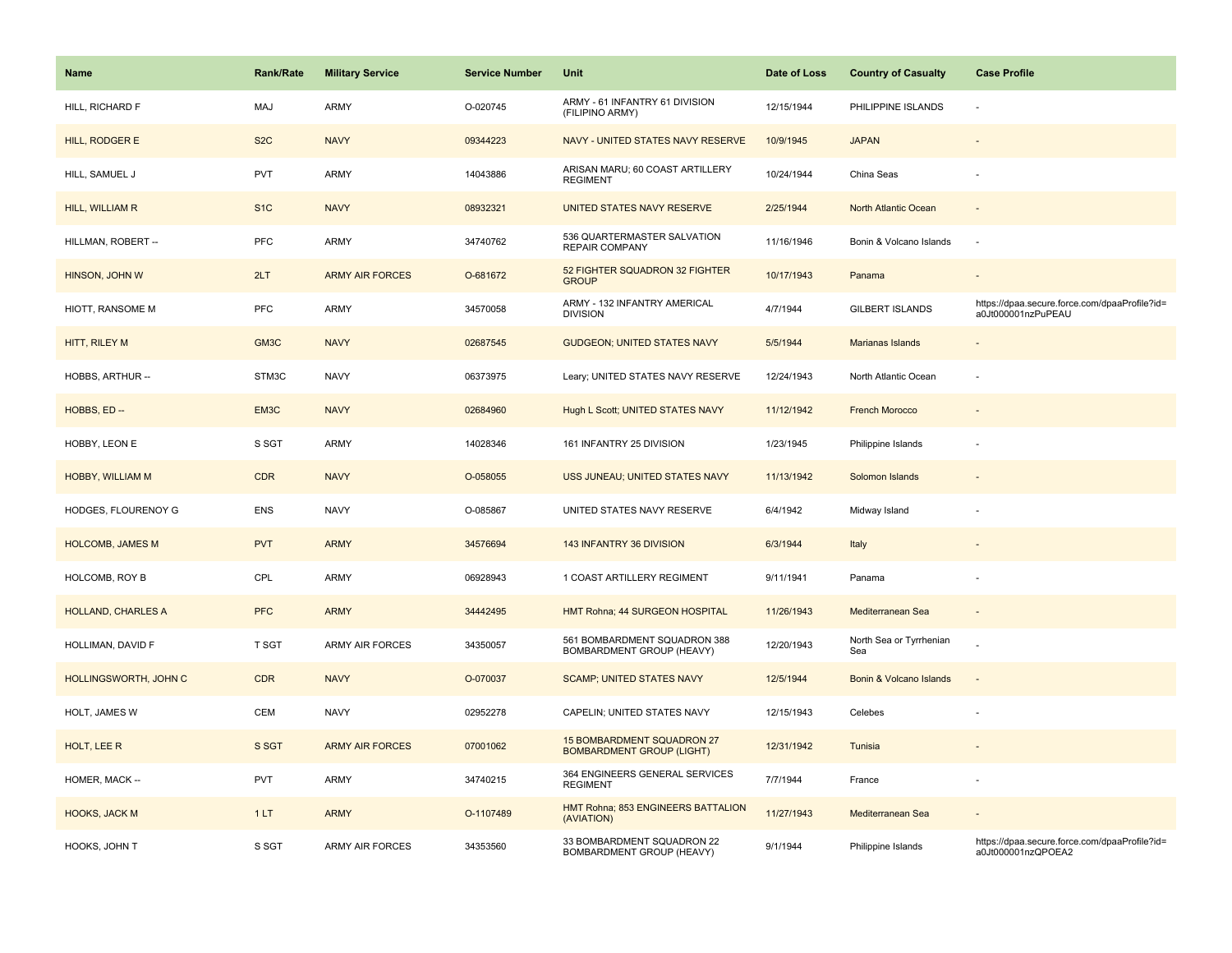| <b>Name</b>              | <b>Rank/Rate</b>  | <b>Military Service</b> | <b>Service Number</b> | Unit                                                             | Date of Loss | <b>Country of Casualty</b>               | <b>Case Profile</b>                                                 |
|--------------------------|-------------------|-------------------------|-----------------------|------------------------------------------------------------------|--------------|------------------------------------------|---------------------------------------------------------------------|
| HORNE, JOHN H            | <b>CPL</b>        | <b>ARMY AIR FORCES</b>  | 14045761              | 6 FIGHTER SQUADRON 19 FIGHTER<br><b>GROUP</b>                    | 10/4/1942    | Hawaiian Islands                         |                                                                     |
| HORTON, JAMES U          | LT /JG/           | <b>NAVY</b>             | O-148103              | R-12; UNITED STATES NAVY RESERVE                                 | 6/12/1943    | Atlantic Ocean: North<br>American Waters |                                                                     |
| <b>HOUSE, THOMAS W</b>   | <b>CPL</b>        | <b>ARMY</b>             | 06384925              | <b>ARMY - 31 INFANTRY REGIMENT</b>                               | 1/9/1945     | <b>FORMOSA</b>                           | https://dpaa.secure.force.com/dpaaProfile?id=<br>a0Jt000000PXksDEAT |
| HOWARD, HENRY A          | MM <sub>2</sub> C | <b>NAVY</b>             | 06360818              | Brownson; UNITED STATES NAVY<br><b>RESERVE</b>                   | 12/26/1943   | New Britain Island                       |                                                                     |
| HOWARD, IVIE H           | <b>PVT</b>        | <b>ARMY</b>             | 34446966              | 526 ORDNANCE MAINTENANCE<br><b>COMPANY</b>                       | 6/9/1944     | <b>English Channel</b>                   |                                                                     |
| HOWELL, GEORGE F         | PVT               | ARMY                    | 34747384              | 1321 ENGINEERS GENERAL SERVICES<br><b>REGIMENT</b>               | 10/7/1945    | Japan/Okinawa                            |                                                                     |
| HUDSPETH, BILL --        | AMM1C             | <b>NAVY</b>             | 06362965              | UNITED STATES NAVY RESERVE                                       | 7/16/1944    | Caribbean Sea                            |                                                                     |
| HUFF, ARTHUR --          | MATT2C            | <b>NAVY</b>             | 02691296              | USS MONSSEN; UNITED STATES NAVY                                  | 11/13/1942   | Solomon Islands                          |                                                                     |
| <b>HUGHEY, CHARLES J</b> | S SGT             | <b>ARMY AIR FORCES</b>  | 20430742              | 75 BOMBARDMENT SQUADRON 42<br><b>BOMBARDMENT GROUP (MEDIUM)</b>  | 12/17/1943   | Solomon Islands                          | https://dpaa.secure.force.com/dpaaProfile?id=<br>a0Jt000001nzSPIEAM |
| HUMBER, CHARLES I        | LT COL            | ARMY                    | O-018584              | <b>BRAZIL MARU; INFANTRY</b>                                     | 1/22/1945    | China Seas                               | https://dpaa.secure.force.com/dpaaProfile?id=<br>a0Jt000001BhHY6EAN |
| HUNT, JACK E             | PHM3C             | <b>NAVY</b>             | 02683568              | ARISAN MARU; UNITED STATES NAVY                                  | 10/24/1944   | Central/South Pacific<br>Theater         |                                                                     |
| HUNT, JOHN W             | MM <sub>1</sub> C | <b>NAVY</b>             | 06361943              | Drexler; UNITED STATES NAVY RESERVE                              | 5/28/1945    | Japan                                    |                                                                     |
| HUNTER, JOHN C           | S SGT             | <b>ARMY AIR FORCES</b>  | 34571366              | 89 BOMBARDMENT SQUADRON 3<br><b>BOMBARDMENT GROUP (LIGHT)</b>    | 6/6/1944     | <b>New Guinea</b>                        | $\overline{\phantom{a}}$                                            |
| HURLEY, DAVID W          | S SGT             | ARMY AIR FORCES         | 34266402              | 92 BOMBARDMENT GROUP (HEAVY), 326<br>BOMBARDMENT SQUADRON        | 11/26/1943   | North Sea or Tyrrhenian<br>Sea           |                                                                     |
| HURLEY, WILLIAM F        | <b>T SGT</b>      | <b>ARMY AIR FORCES</b>  | 34269956              | 577 BOMBARDMENT SQUADRON 392<br><b>BOMBARDMENT GROUP (HEAVY)</b> | 4/11/1944    | North Sea or Tyrrhenian<br>Sea           |                                                                     |
| HURNDON, JAMES H         | <b>PVT</b>        | ARMY                    | 14018650              | SHINYO MARU; 192 TANK BATTALION                                  | 9/7/1944     | Philippine Islands                       |                                                                     |
| HUTCHERSON, JOHN W       | <b>PFC</b>        | <b>ARMY</b>             | 34760913              | 143 INFANTRY 36 DIVISION                                         | 5/28/1944    | Italy                                    |                                                                     |
| HUTCHESON, HOMER H       | LT CDR            | <b>NAVY</b>             | O-081708              | UNITED STATES NAVY                                               | 9/21/1944    | Pacific Ocean                            |                                                                     |
| <b>HYMES, MILTON L</b>   | 2LT               | <b>ARMY AIR FORCES</b>  | O-703098              | 565 BOMBARDMENT SQUADRON 389<br><b>BOMBARDMENT GROUP (HEAVY)</b> | 6/20/1944    | <b>Baltic Sea</b>                        |                                                                     |
| ILER, MITCHELL P         | CPL               | ARMY                    | 34261253              | <b>171 STATION HOSPITAL</b>                                      | 2/4/1944     | New Guinea                               |                                                                     |
| <b>INGRAM, EDWARD L</b>  | CPL               | <b>ARMY AIR FORCES</b>  | 14152614              | 32 PHOTO SQUADRON 5<br>RECONNAISSANCE GROUP                      | 4/20/1944    | Mediterranean Sea                        | $\overline{\phantom{a}}$                                            |
| <b>IVES, ALBERT LEE</b>  | Cpl               | <b>MARINE CORPS</b>     | 266078                | MARINE - UNITED STATES MARINE<br><b>CORPS</b>                    | 9/22/1944    | Caroline Islands                         |                                                                     |
| IVEY, JOHN R.            | LT.               | <b>NAVY</b>             | O-085740              | UNITED STATES NAVY RESERVE                                       | 6/16/1944    | Bonin & Volcano Islands                  |                                                                     |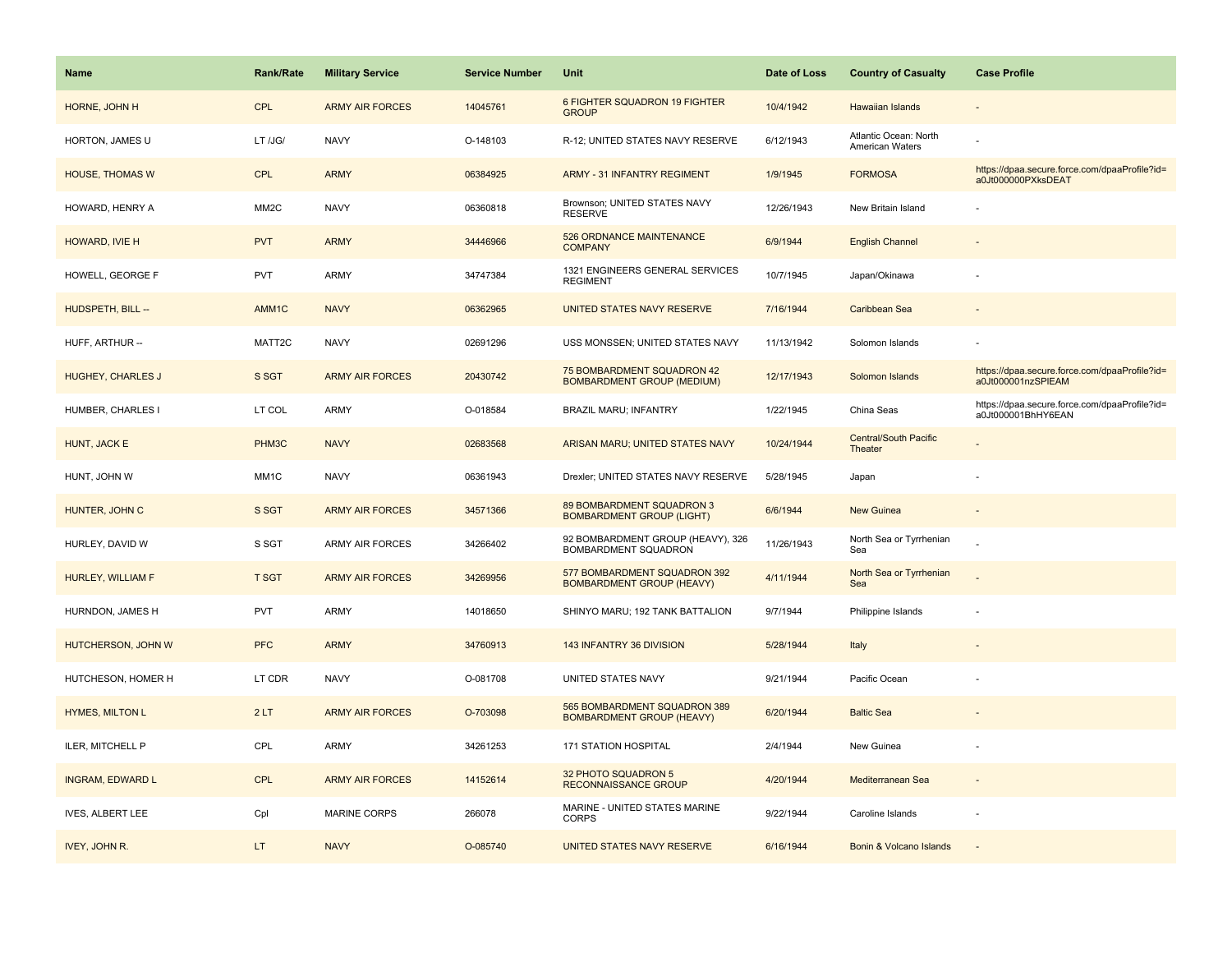| Name                     | <b>Rank/Rate</b>  | <b>Military Service</b> | <b>Service Number</b> | Unit                                                                  | Date of Loss | <b>Country of Casualty</b>     | <b>Case Profile</b>                                                 |
|--------------------------|-------------------|-------------------------|-----------------------|-----------------------------------------------------------------------|--------------|--------------------------------|---------------------------------------------------------------------|
| IVEY, WREATH --          | EM2C              | <b>NAVY</b>             | 03689525              | SCAMP; UNITED STATES NAVY                                             | 12/5/1944    | Bonin & Volcano Islands        | ÷,                                                                  |
| <b>JACKSON, ALBERT J</b> | <b>PFC</b>        | <b>ARMY</b>             | 14047063              | ARISAN MARU; 31 INFANTRY REGIMENT                                     | 10/24/1944   | <b>China Seas</b>              |                                                                     |
| JACKSON, CHARLES MORRIS  | 1stLt             | <b>MARINE CORPS</b>     | O-24050               | MARINE - UNITED STATES MARINE<br><b>CORPS</b>                         | 10/22/1945   | Philippine Sea                 |                                                                     |
| <b>JACKSON, DEWEY O</b>  | <b>T SGT</b>      | <b>ARMY AIR FORCES</b>  | 34266885              | 415 BOMBARDMENT SQUADRON 98<br><b>BOMBARDMENT GROUP (HEAVY)</b>       | 8/1/1943     | Mediterranean Sea              |                                                                     |
| JACKSON, GEORGE J        | <b>PVT</b>        | <b>ARMY</b>             | 14048166              | <b>466 ANTI AIRCRAFT ARTILLERY</b><br>AUTOMATIC WEAPONS BATTALION     | 12/12/1943   | New Hebrides                   | https://dpaa.secure.force.com/dpaaProfile?id=<br>a0Jt000001nzS2ZEAU |
| <b>JACKSON, ROBERT E</b> | <b>CPL</b>        | <b>ARMY AIR FORCES</b>  | 34831364              | 871 BOMBARDMENT SQUADRON 497<br><b>BOMBARDMENT GROUP (VERY HEAVY)</b> | 2/19/1945    | Marianas Islands               |                                                                     |
| JAMES, ESTEEN --         | S <sub>2</sub> C  | <b>NAVY</b>             | 09347178              | FRANKLIN; UNITED STATES NAVY<br><b>RESERVE</b>                        | 3/19/1945    | Japan                          |                                                                     |
| JAMES, JACK L            | <b>PFC</b>        | <b>ARMY</b>             | 14043741              | ARISAN MARU; 31 INFANTRY REGIMENT                                     | 10/24/1944   | China Seas                     |                                                                     |
| JARRELL, JOHN F          | 1LT               | MARINE CORPS            | O-024871              | MARINE - UNITED STATES MARINE<br><b>CORPS RESERVE</b>                 | 5/2/1945     | Bonin & Volcano Islands        | ÷,                                                                  |
| JARRETT, LORENZO --      | S SGT             | <b>ARMY AIR FORCES</b>  | 34767593              | 336 BOMBARDMENT SQUADRON 95<br><b>BOMBARDMENT GROUP (HEAVY)</b>       | 6/18/1944    | North Sea or Tyrrhenian<br>Sea |                                                                     |
| JARVIS, HARRY L.         | CAPT              | <b>ARMY AIR FORCES</b>  | O-024050              | ARMY AIR FORCES - UNITED STATES<br>MARINE CORPS                       | 8/2/1944     | Libya                          |                                                                     |
| JAYNES, ROBERT H         | <b>PFC</b>        | <b>ARMY</b>             | 34828271              | 337 INFANTRY 85 DIVISION                                              | 10/4/1945    | Italy                          |                                                                     |
| JENNINGS, EDWARD N       | <b>ENS</b>        | <b>NAVY</b>             | O-379117              | UNITED STATES NAVY RESERVE                                            | 12/6/1944    | Hawaiian Islands               |                                                                     |
| JERKINS, FLOYD W         | <b>CPL</b>        | <b>MARINE CORPS</b>     | 00302333              | <b>MARINE - UNITED STATES MARINE</b><br><b>CORPS</b>                  | 2/7/1943     | <b>Atlantic Ocean</b>          |                                                                     |
| JESTER, CLIFFORD C       | <b>ENS</b>        | <b>NAVY</b>             | O-156530              | UNITED STATES NAVY RESERVE                                            | 9/22/1943    | Hawaiian Islands               | $\sim$                                                              |
| <b>JOHNS, WILLIAM S</b>  | FLT O             | <b>ARMY AIR FORCES</b>  | T-126416              | 97 BOMBARDMENT SQUADRON 47<br><b>BOMBARDMENT GROUP (LIGHT)</b>        | 2/22/1945    | North Sea or Tyrrhenian<br>Sea |                                                                     |
| JOHNSON, BONNIE H        | F <sub>2</sub> C  | <b>NAVY</b>             | 06369075              | NAVY - UNITED STATES NAVY RESERVE                                     | 10/29/1944   | PHILIPPINE SEA                 |                                                                     |
| JOHNSON, DAVID --        | SC <sub>3</sub> C | <b>COAST GUARD</b>      | 00200626              | CGC BEDLOE; COAST GUARD - UNITED<br><b>STATES COAST GUARD</b>         | 9/14/1944    | Cape Hatteras                  |                                                                     |
| JOHNSON, JAMES PEYTON    | PFC               | MARINE CORPS            | 325034                | MARINE - UNITED STATES MARINE<br><b>CORPS</b>                         | 10/25/1942   | Solomon Islands                |                                                                     |
| JOHNSON, JOE M           | <b>CSF</b>        | <b>NAVY</b>             | 02677602              | USS DEHAVEN; UNITED STATES NAVY                                       | 2/1/1943     | Solomon Islands                |                                                                     |
| JOHNSON, JOHN T          | CPL               | <b>ARMY</b>             | 34448414              | ARMY - 306 QUARTERMASTER<br><b>BATTALION</b>                          | 4/28/1944    | <b>ENGLISH CHANNEL</b>         | ÷,                                                                  |
| JOHNSON, LESLIE H        | Y <sub>2</sub> C  | <b>NAVY</b>             | 06363387              | UNITED STATES NAVY RESERVE                                            | 10/9/1945    | Japan                          |                                                                     |
| JOHNSON, NED BURTON      | S <sub>1</sub> C  | <b>NAVY</b>             | 02687334              | USS JUNEAU; UNITED STATES NAVY                                        | 11/13/1942   | Solomon Islands                |                                                                     |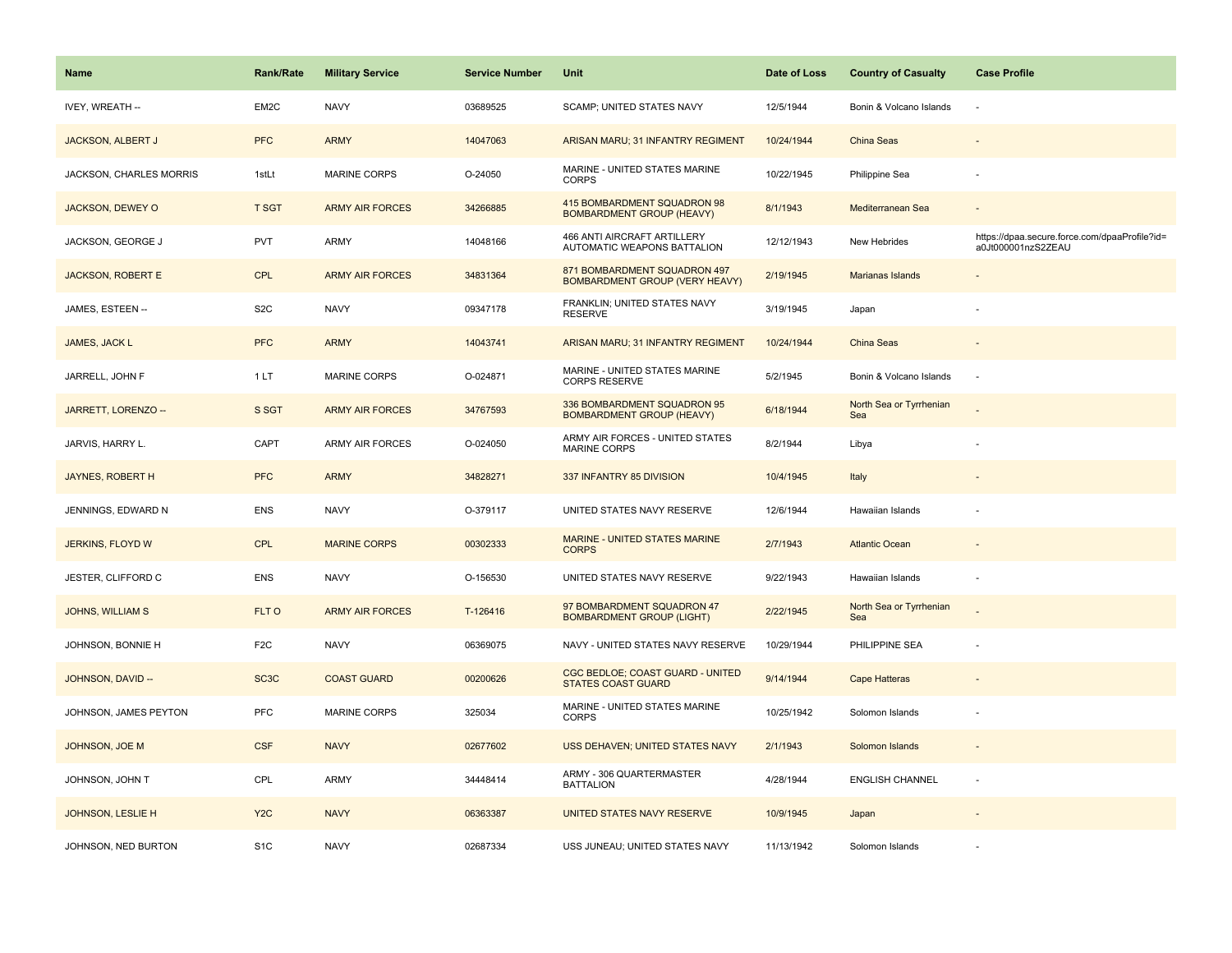| Name                      | <b>Rank/Rate</b>   | <b>Military Service</b> | <b>Service Number</b> | Unit                                                             | Date of Loss | <b>Country of Casualty</b>               | <b>Case Profile</b>                                                 |
|---------------------------|--------------------|-------------------------|-----------------------|------------------------------------------------------------------|--------------|------------------------------------------|---------------------------------------------------------------------|
| JOHNSON, NORMAN D         | <b>CMM</b>         | <b>NAVY</b>             | 02681739              | <b>Bristol; UNITED STATES NAVY</b>                               | 10/13/1943   | Mediterranean Sea                        |                                                                     |
| JOHNSTON, RADFORD --      | CK <sub>2</sub> C  | <b>NAVY</b>             | 02681689              | UNITED STATES NAVY                                               | 10/21/1943   | Atlantic Ocean: North<br>American Waters |                                                                     |
| <b>JOLLEY, CERELL C</b>   | MOMM <sub>2C</sub> | <b>NAVY</b>             | 06367270              | UNITED STATES NAVY RESERVE                                       | 5/24/1943    | <b>Indian Ocean</b>                      |                                                                     |
| JONES, EMMETT --          | T SGT              | <b>ARMY AIR FORCES</b>  | 34266668              | 321 BOMBARDMENT SQUADRON 90<br>BOMBARDMENT GROUP (HEAVY)         | 11/6/1943    | New Guinea                               |                                                                     |
| JONES, HOWARD A.          | S SGT              | <b>ARMY AIR FORCES</b>  | 34443620              | 92 BOMBARDMENT GROUP (HEAVY), 325<br><b>BOMBARDMENT SQUADRON</b> | 2/22/1944    | North Sea or Tyrrhenian<br>Sea           |                                                                     |
| JONES, JACK --            | 1LT                | <b>ARMY AIR FORCES</b>  | O-420471              | 42 TROOP CARRIER SQUADRON                                        | 7/5/1942     | Alaska                                   |                                                                     |
| <b>JONES, JAMES</b>       | <b>PVT</b>         | <b>ARMY</b>             | 34414304              | <b>ARMY - 855 ENGINEERS BATTALION</b><br>(AVIATION)              | 11/11/1943   | <b>FIJI</b>                              |                                                                     |
| JONES, RALPH M            | LT CDR             | <b>NAVY</b>             | O-076873              | ST. LO; UNITED STATES NAVY RESERVE                               | 10/26/1945   | Philippine Islands                       |                                                                     |
| <b>JONES, ROBERT C</b>    | 2LT                | <b>ARMY AIR FORCES</b>  | O-831211              | 781 BOMBARDMENT SQUADRON 465<br><b>BOMBARDMENT GROUP (HEAVY)</b> | 2/5/1945     | <b>Adriatic Sea</b>                      |                                                                     |
| JONES, ROBERT F           | <b>ENS</b>         | <b>NAVY</b>             | O-304261              | VT-13, USS Franklin; NAVY - UNITED<br><b>STATES NAVY</b>         | 10/13/1945   | <b>FORMOSA</b>                           |                                                                     |
| <b>JONES, ROBERT J</b>    | 1LT                | <b>ARMY AIR FORCES</b>  | O-663274              | 23 BOMBARDMENT SQUADRON 5<br><b>BOMBARDMENT GROUP (HEAVY)</b>    | 7/27/1943    | Solomon Islands                          |                                                                     |
| JONES, WILLARD P          | S SGT              | <b>ARMY AIR FORCES</b>  | 34355548              | 732 BOMBARDMENT SQUADRON 453<br>BOMBARDMENT GROUP (HEAVY)        | 7/11/1944    | English Channel                          |                                                                     |
| JONES, WILLIAM A.         | <b>SGT</b>         | <b>ARMY AIR FORCES</b>  | 34355703              | 718 BOMBARDMENT SQUADRON 449<br><b>BOMBARDMENT GROUP (HEAVY)</b> | 1/30/1944    | <b>Adriatic Sea</b>                      |                                                                     |
| JORDAN, ERNEST V          | MAJ                | ARMY                    | O-275215              | SHINYO MARU; 82 INFANTRY 81<br>DIVISION (PHILIPPINE SCOUT)       | 9/7/1944     | Philippine Islands                       |                                                                     |
| JORDAN, JAMES CLEON       | S <sub>1</sub> C   | <b>NAVY</b>             | 02686665              | VP - 083; UNITED STATES NAVY                                     | 6/13/1942    | <b>Brazil</b>                            |                                                                     |
| JORDAN, JEROME B          | 1 LT               | ARMY AIR FORCES         | O-789722              | 16 SQUADRON 64 TROOP CARRIER<br><b>GROUP</b>                     | 11/24/1943   | Mediterranean Sea                        |                                                                     |
| <b>JORDAN, WILLIAM P</b>  | 2LT                | <b>ARMY</b>             | O-1316759             | 366 INFANTRY 92 DIVISION                                         | 12/31/1944   | Italy                                    | https://dpaa.secure.force.com/dpaaProfile?id=<br>a0Jt000001nzOwYEAU |
| <b>JUSTI, CHARLES R</b>   | 2LT                | ARMY AIR FORCES         | O-791598              | 20 BOMBARDMENT SQUADRON 2<br>BOMBARDMENT GROUP (HEAVY)           | 5/9/1943     | Mediterranean Sea                        |                                                                     |
| <b>KAPLAN, JOE H</b>      | <b>PFC</b>         | <b>ARMY</b>             | 14003507              | 322 INFANTRY 81 DIVISION                                         | 10/2/1944    | <b>Caroline Islands</b>                  |                                                                     |
| KAUFFMANN, FRANK L        | S <sub>2</sub> C   | <b>NAVY</b>             | 06362893              | UNITED STATES NAVY RESERVE                                       | 6/16/1942    | Atlantic Ocean                           |                                                                     |
| <b>KAY, ERIN EPTING</b>   | S <sub>2</sub> C   | <b>NAVY</b>             | 06362185              | UNITED STATES NAVY RESERVE                                       | 6/16/1942    | <b>Atlantic Ocean</b>                    |                                                                     |
| <b>KEATON, THOMAS J S</b> | <b>CMM</b>         | <b>NAVY</b>             | 01016946              | ARISAN MARU; UNITED STATES NAVY<br><b>RESERVE</b>                | 10/24/1944   | Central/South Pacific<br>Theater         |                                                                     |
| <b>KEENE, JAMES E</b>     | <b>PFC</b>         | <b>ARMY</b>             | 14019489              | 894 TANK DESTROYER BATTALION                                     | 6/30/1944    | Italy                                    |                                                                     |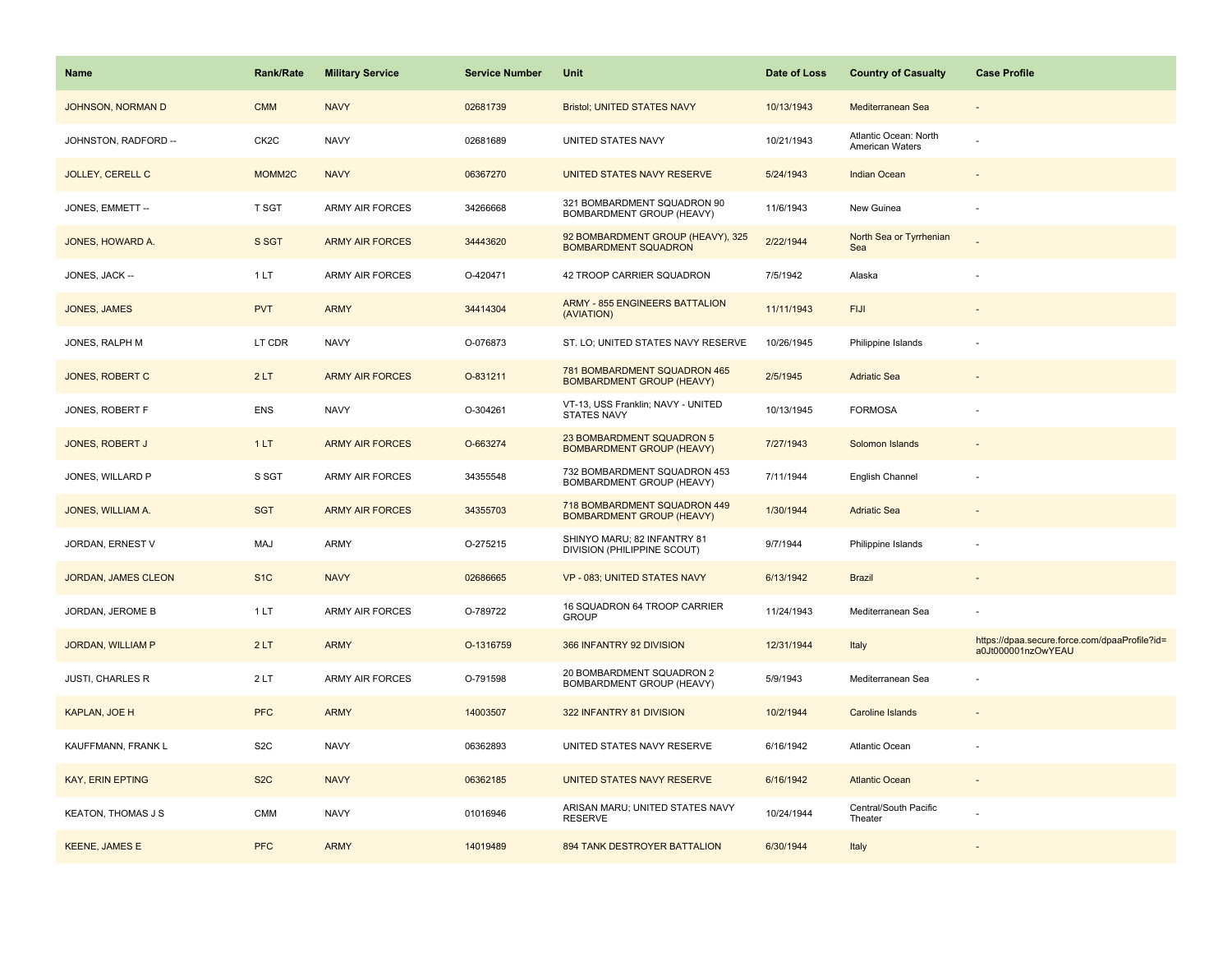| Name                         | <b>Rank/Rate</b>   | <b>Military Service</b> | <b>Service Number</b> | Unit                                                                  | Date of Loss | <b>Country of Casualty</b>               | <b>Case Profile</b>                                                 |
|------------------------------|--------------------|-------------------------|-----------------------|-----------------------------------------------------------------------|--------------|------------------------------------------|---------------------------------------------------------------------|
| KEENER, THEODORE M           | TM3C               | <b>NAVY</b>             | 06370895              | TULLIBEE; UNITED STATES NAVY<br><b>RESERVE</b>                        | 3/26/1944    | Caroline Islands                         |                                                                     |
| <b>KELLEY, WILLIAM A</b>     | <b>CAPT</b>        | <b>ARMY AIR FORCES</b>  | O-792995              | 870 BOMBARDMENT SQUADRON 497<br><b>BOMBARDMENT GROUP (VERY HEAVY)</b> | 6/6/1945     | <b>Marshall Islands</b>                  |                                                                     |
| KELLY, CLARENCE E            | S SGT              | <b>ARMY AIR FORCES</b>  | 34357305              | 337 BOMBARDMENT SQUADRON 96<br>BOMBARDMENT GROUP (HEAVY)              | 12/16/1943   | North Sea or Tyrrhenian<br>Sea           |                                                                     |
| <b>KELLY, JACK BERNARD</b>   | <b>PVT</b>         | <b>MARINE CORPS</b>     | 00361752              | MARINE - UNITED STATES MARINE<br><b>CORPS</b>                         | 8/12/1942    | Solomon Islands                          |                                                                     |
| KENNEDY, ANDREW J            | S <sub>2</sub> C   | <b>NAVY</b>             | 08938176              | NAVY - UNITED STATES NAVY RESERVE                                     | 7/30/1945    | PHILIPPINE SEA                           |                                                                     |
| <b>KENNEDY, DUNCAN M</b>     | <b>PVT</b>         | <b>ARMY</b>             | 34089076              | <b>83 CHEMICAL BATTALION</b>                                          | 1/26/1944    | North Sea or Tyrrhenian<br>Sea           | https://dpaa.secure.force.com/dpaaProfile?id=<br>a0Jt0000000Xf0vEAC |
| KERLIN, ALONZO R             | T SGT              | ARMY AIR FORCES         | 07004553              | 4 BOMBARDMENT SQUADRON 1<br>BOMBARDMENT GROUP (MEDIUM)                | 5/12/1944    | China Seas                               |                                                                     |
| <b>KERSEY, JAMES DEORIUS</b> | S <sub>2</sub> C   | <b>NAVY</b>             | 06363186              | <b>UNITED STATES NAVY RESERVE</b>                                     | 9/13/1942    | <b>Baltic Sea</b>                        |                                                                     |
| KIDD, JAY DEE                | S <sub>1</sub> C   | <b>NAVY</b>             | 06360944              | USS WALKE; UNITED STATES NAVY<br><b>RESERVE</b>                       | 11/15/1942   | Solomon Islands                          |                                                                     |
| KIGHT, JAMES H               | S <sub>2</sub> C   | <b>NAVY</b>             | 09345423              | UNITED STATES NAVY RESERVE                                            | 2/3/1946     | Hawaiian Islands                         |                                                                     |
| KIMBERLY, FRANK DAVID        | WT <sub>2</sub>    | <b>NAVY</b>             | 02681613              | Sturtevant; UNITED STATES NAVY                                        | 4/26/1942    | Atlantic Ocean: North<br>American Waters |                                                                     |
| KINNEY, WILLIAM T            | CM <sub>2</sub> C  | <b>NAVY</b>             | 05757882              | <b>COOPER; UNITED STATES NAVY</b><br><b>RESERVE</b>                   | 12/2/1943    | <b>Philippine Islands</b>                | $\overline{\phantom{a}}$                                            |
| KIRKLAND, CARL --            | M SGT              | <b>ARMY AIR FORCES</b>  | 06348697              | HMT Rohna; AIR CORPS                                                  | 11/26/1943   | Mediterranean Sea                        | $\overline{\phantom{a}}$                                            |
| <b>KIRKLAND, HYLAN F</b>     | SOM <sub>2</sub> C | <b>NAVY</b>             | 08322601              | NAVY - UNITED STATES NAVY RESERVE                                     | 6/16/1945    | <b>RYUKYUS ISLANDS</b>                   | $\sim$                                                              |
| KIRKLAND, THOMAS --          | F <sub>1</sub> C   | <b>NAVY</b>             | 06365198              | USS STRONG; UNITED STATES NAVY<br><b>RESERVE</b>                      | 7/5/1943     | Solomon Islands                          |                                                                     |
| KIRKSEY, ANDREW J            | TM <sub>2</sub> C  | <b>NAVY</b>             | 06366765              | PT-109; UNITED STATES NAVY RESERVE                                    | 8/2/1943     | Solomon Islands                          |                                                                     |
| KIRSCHBAUM, MARTIN E         | Pvt                | MARINE CORPS            | 349839                | MARINE - UNITED STATES MARINE<br><b>CORPS</b>                         | 11/3/1942    | Solomon Islands                          |                                                                     |
| KITCHENS, BRADLEY --         | TM1C               | <b>NAVY</b>             | 02686568              | <b>UNITED STATES NAVY</b>                                             | 12/24/1943   | North Atlantic Ocean                     |                                                                     |
| KITCHENS, MALVIN W.          | CPL                | <b>ARMY</b>             | 14129126              | 307 ENGINEERS BATTALION 82<br>AIRBORNE DIVISION                       | 7/11/1943    | Sicily                                   | $\overline{\phantom{a}}$                                            |
| KITE, PAUL W                 | 1LT                | <b>ARMY AIR FORCES</b>  | O-676962              | 551 BOMBARDMENT SQUADRON 385<br><b>BOMBARDMENT GROUP (HEAVY)</b>      | 2/3/1944     | North Sea or Tyrrhenian<br>Sea           |                                                                     |
| KNEISEL, EDMUND B            | LT.                | <b>NAVY</b>             | O-085729              | <b>BARBEL; UNITED STATES NAVY</b><br><b>RESERVE</b>                   | 2/18/1945    | China Seas                               |                                                                     |
| KNIGHT, JOHN --              | <b>PVT</b>         | <b>ARMY</b>             | 44039483              | <b>152 INFANTRY 38 DIVISION</b>                                       | 6/9/1945     | <b>Philippine Islands</b>                |                                                                     |
| KOLB, OTTO F                 | LT.                | <b>NAVY</b>             | O-077161              | UNITED STATES NAVY                                                    | 2/28/1942    | Java                                     |                                                                     |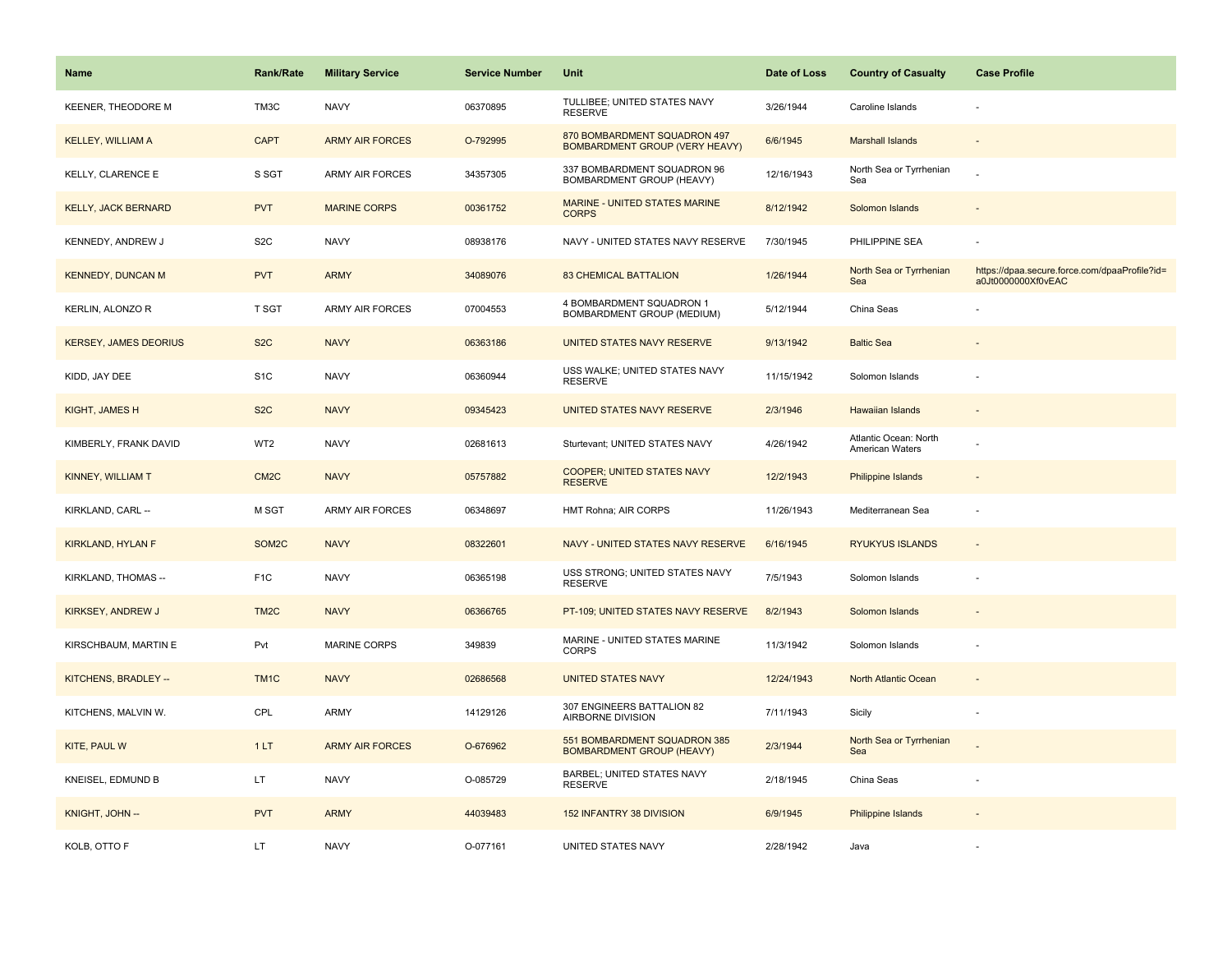| <b>Name</b>                  | <b>Rank/Rate</b>  | <b>Military Service</b> | <b>Service Number</b> | Unit                                                                    | Date of Loss | <b>Country of Casualty</b>     | <b>Case Profile</b>                                                 |
|------------------------------|-------------------|-------------------------|-----------------------|-------------------------------------------------------------------------|--------------|--------------------------------|---------------------------------------------------------------------|
| <b>KUNZE, FRANCIS I</b>      | 2LT               | <b>ARMY AIR FORCES</b>  | O-861683              | 364 BOMBARDMENT SQUADRON 305<br><b>BOMBARDMENT GROUP (HEAVY)</b>        | 10/26/1944   | North Sea or Tyrrhenian<br>Sea |                                                                     |
| LAIRD, THOMAS H.             | S SGT             | <b>ARMY AIR FORCES</b>  | 34444568              | 500 BOMBARDMENT SQUADRON 345<br>BOMBARDMENT GROUP (MEDIUM)              | 10/16/1943   | New Guinea                     |                                                                     |
| <b>LANCE, ROBERT P</b>       | LT /JG/           | <b>NAVY</b>             | O-174419              | <b>BUCK; UNITED STATES NAVY RESERVE</b>                                 | 10/9/1943    | ** Documentation Errors        |                                                                     |
| LANDERS, WALTER L            | SGT               | <b>ARMY AIR FORCES</b>  | 14103195              | 92 BOMBARDMENT GROUP (HEAVY), 326<br>BOMBARDMENT SQUADRON               | 7/26/1943    | North Sea or Tyrrhenian<br>Sea |                                                                     |
| LANE, HERSHEL THOMAS         | S <sub>1</sub> C  | <b>NAVY</b>             | 06364221              | UNITED STATES NAVY RESERVE                                              | 9/13/1942    | <b>Barents Sea</b>             |                                                                     |
| LANGDALE, LEONARD A          | SC <sub>2</sub> C | <b>NAVY</b>             | 06371485              | GUDGEON; UNITED STATES NAVY<br><b>RESERVE</b>                           | 5/5/1944     | Marianas Islands               |                                                                     |
| <b>LANIER, CHARLES S</b>     | <b>PFC</b>        | <b>ARMY</b>             | 06384960              | ARMY - 31 INFANTRY REGIMENT                                             | 10/28/1942   | PHILIPPINE ISLANDS             | https://dpaa.secure.force.com/dpaaProfile?id=<br>a0Jt0000000LISuEAK |
| LANIER, JULIAN --            | MM <sub>2</sub> C | <b>NAVY</b>             | 02683783              | Langley; UNITED STATES NAVY                                             | 3/1/1942     | Indian Ocean                   |                                                                     |
| <b>LANIER, ROBERT D</b>      | 2LT               | <b>ARMY AIR FORCES</b>  | O-427144              | SHINYO MARU; 28 BOMBARDMENT<br>SQUADRON 19 BOMBARDMENT GROUP<br>(HEAVY) | 9/7/1944     | <b>Philippine Islands</b>      |                                                                     |
| LARSON, JOHN L               | T SGT             | ARMY AIR FORCES         | 06926187              | 23 BOMBARDMENT SQUADRON 5<br>BOMBARDMENT GROUP (HEAVY)                  | 7/27/1943    | Solomon Islands                |                                                                     |
| <b>LASSETER, FAIN MCCORD</b> | AS                | <b>NAVY</b>             | 06361568              | UNITED STATES NAVY RESERVE                                              | 2/27/1942    | <b>Atlantic Ocean</b>          |                                                                     |
| LASSITER, CHARLES POLK       | 1STLT             | <b>MARINE CORPS</b>     | O-024051              | MARINE - UNITED STATES MARINE<br><b>CORPS</b>                           | 1/17/1946    | <b>NEW BRITAIN ISLAND</b>      | $\sim$                                                              |
| LATHAM, RAYMOND A            | GM <sub>2C</sub>  | <b>NAVY</b>             | 02680237              | Edsall; UNITED STATES NAVY                                              | 3/1/1942     | <b>Indian Ocean</b>            |                                                                     |
| LAWRENCE, FLOYD H            | S <sub>1</sub> C  | <b>NAVY</b>             | 06365238              | USS STRONG; UNITED STATES NAVY<br><b>RESERVE</b>                        | 7/5/1943     | Solomon Islands                |                                                                     |
| LAWRENCE, JAMES O            | SK <sub>1</sub> C | <b>NAVY</b>             | 06583883              | <b>HOEL: UNITED STATES NAVY RESERVE</b>                                 | 10/25/1944   | <b>Philippine Sea</b>          |                                                                     |
| LEACH, ROBERT M              | TEC <sub>5</sub>  | <b>ARMY</b>             | 34447876              | 35 SIGNAL CONSTRUCTION BATTALION                                        | 4/28/1944    | English Channel                |                                                                     |
| LEACHMAN, HOWARD W.          | <b>PFC</b>        | <b>ARMY</b>             | 06393420              | <b>75 ORDNANCE COMPANY</b>                                              | 6/28/1942    | <b>Philippine Islands</b>      |                                                                     |
| LEDFORD, DAVID EARL          | S <sub>2</sub> C  | <b>NAVY</b>             | 06400294              | USS VINCENNES; UNITED STATES NAVY<br><b>RESERVE</b>                     | 8/9/1942     | Solomon Islands                |                                                                     |
| LEDFORD, WILLIAM G           | <b>PVT</b>        | <b>ARMY</b>             | 34358197              | <b>UNITED STATES ARMY</b>                                               | 2/3/1943     | Greenland                      |                                                                     |
| LEE, EARNEST --              | F <sub>1</sub> C  | <b>NAVY</b>             | 06369391              | UNITED STATES NAVY RESERVE                                              | 1/7/1944     | Atlantic Ocean                 |                                                                     |
| LEE, WILLIS W                | S SGT             | <b>ARMY AIR FORCES</b>  | 06395983              | <b>HEADQUARTERS SQUADRON 24</b><br><b>PURSUIT GROUP</b>                 | 7/16/1942    | Philippine Islands             | https://dpaa.secure.force.com/dpaaProfile?id=<br>a0Jt0000000LleCEAS |
| LEONARD, JOHN T              | <b>PVT</b>        | <b>ARMY</b>             | 34080921              | ARISAN MARU; 803 ENGINEERS<br>BATTALION (AVIATION)                      | 10/24/1944   | China Seas                     |                                                                     |
| LETCHAS, HARRY S.            | FLT O             | <b>ARMY AIR FORCES</b>  | T-063634              | 531 BOMBARDMENT SQUADRON 380<br><b>BOMBARDMENT GROUP (HEAVY)</b>        | 4/20/1945    | French Indochina               |                                                                     |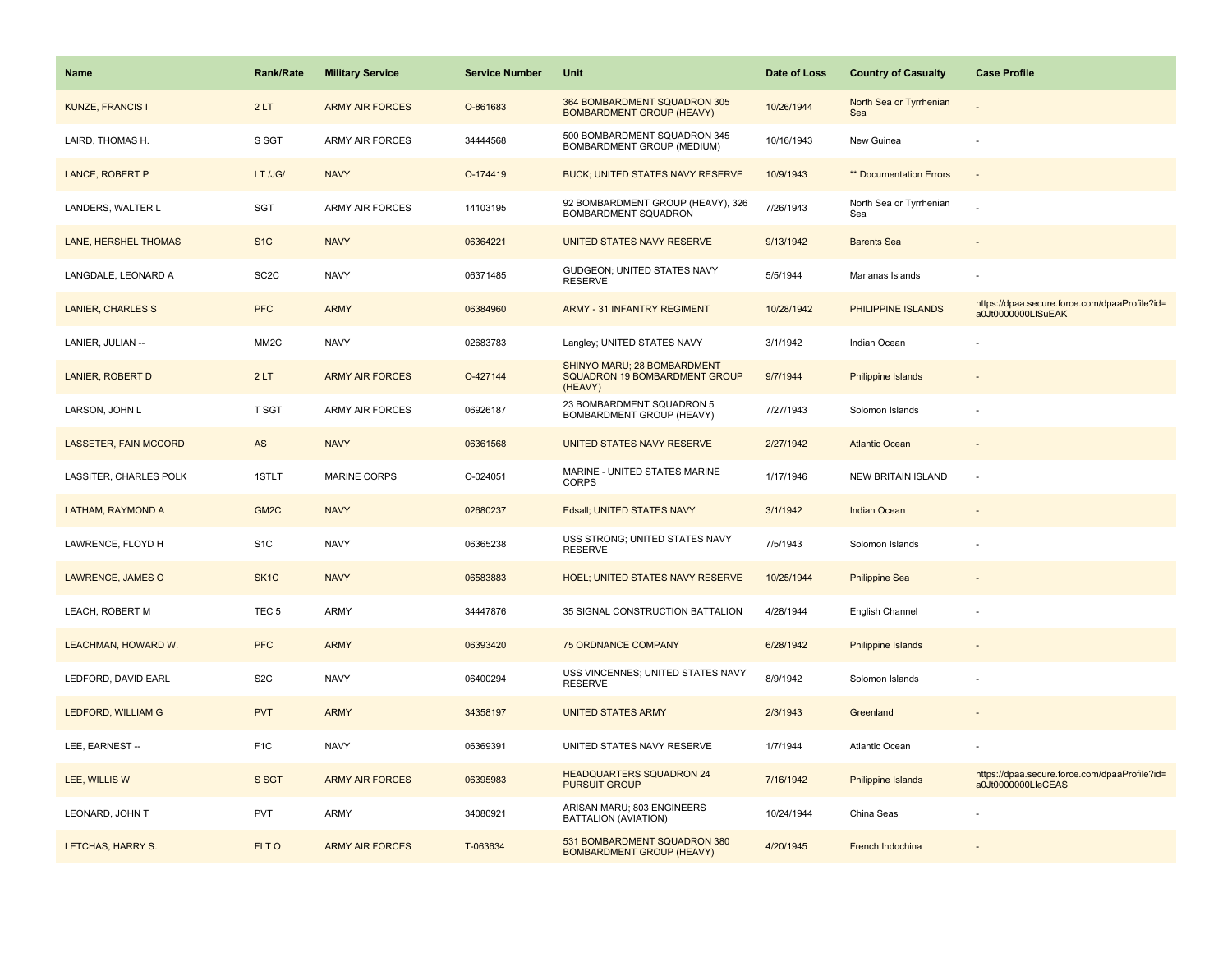| Name                    | <b>Rank/Rate</b>  | <b>Military Service</b> | <b>Service Number</b> | Unit                                                             | Date of Loss | <b>Country of Casualty</b>     | <b>Case Profile</b>                                                 |
|-------------------------|-------------------|-------------------------|-----------------------|------------------------------------------------------------------|--------------|--------------------------------|---------------------------------------------------------------------|
| LEVINE, EDWARD W        | MGySgt            | <b>MARINE CORPS</b>     | 00322075              | MARINE - UNITED STATES MARINE<br><b>CORPS</b>                    | 5/18/1944    | Solomon Islands                |                                                                     |
| LEVINS, MIDAS VERVOY    | AMM1C             | <b>NAVY</b>             | 02687455              | <b>UNITED STATES NAVY</b>                                        | 5/17/1943    | <b>Atlantic Ocean</b>          |                                                                     |
| LEWIS, ELMER M          | S <sub>2</sub> C  | <b>NAVY</b>             | 08939746              | Drexler; UNITED STATES NAVY RESERVE                              | 5/28/1945    | Japan                          | ł,                                                                  |
| LEWIS, GEORGE T         | EM <sub>1C</sub>  | <b>NAVY</b>             | 04062010              | JOHNSTON; UNITED STATES NAVY<br><b>RESERVE</b>                   | 10/25/1944   | <b>Philippine Sea</b>          |                                                                     |
| LEWIS, KIRBY R          | LT /JG/           | <b>NAVY</b>             | O-202270              | DREXLER; UNITED STATES NAVY                                      | 5/28/1945    | Japan                          |                                                                     |
| LINDLEY, JAMES MURRAY   | <b>CPL</b>        | <b>MARINE CORPS</b>     | 00365218              | MARINE - UNITED STATES MARINE<br><b>CORPS</b>                    | 3/19/1945    | Japan                          | $\overline{a}$                                                      |
| LINDQUIST, MARTIN O     | <b>SGT</b>        | <b>ARMY AIR FORCES</b>  | 15125965              | 877 BOMBARDMENT SQUADRON 499<br>BOMBARDMENT GROUP (VERY HEAVY)   | 4/28/1945    | Japan/Okinawa                  |                                                                     |
| <b>LINTON, JAMES A</b>  | <b>PFC</b>        | <b>ARMY</b>             | 44024965              | 93 ORDNANCE BOMB DISPOSAL SQUAD                                  | 12/30/1945   | China                          |                                                                     |
| LISTER, WALTER OLAN     | RM3C              | <b>NAVY</b>             | 02683511              | USS JUNEAU; UNITED STATES NAVY                                   | 11/13/1942   | Solomon Islands                |                                                                     |
| LOCKERMAN, COLON A      | <b>PFC</b>        | <b>ARMY</b>             | 34571683              | 358 INFANTRY 90 DIVISION                                         | 6/30/1944    | France                         |                                                                     |
| LONG, JESSIE F          | PFC               | ARMY                    | 06384593              | ARMY - 31 INFANTRY REGIMENT                                      | 6/30/1942    | PHILIPPINE ISLANDS             | https://dpaa.secure.force.com/dpaaProfile?id=<br>a0Jt0000000ccBeEAI |
| LONG, JOHN D            | AMM <sub>2C</sub> | <b>NAVY</b>             | 02684443              | USS ASTORIA; UNITED STATES NAVY                                  | 8/9/1942     | Solomon Islands                |                                                                     |
| LORD, JESSE M           | PVT               | <b>ARMY</b>             | 34358526              | UNITED STATES ARMY                                               | 2/3/1943     | Greenland                      | ÷,                                                                  |
| LOVETT, JOHN R          | S SGT             | <b>ARMY</b>             | 34267994              | 540 ENGINEERS REGIMENT                                           | 1/24/1944    | North Sea or Tyrrhenian<br>Sea |                                                                     |
| LOWE, WILLIAM J         | ARM2C             | <b>NAVY</b>             | 06368638              | VB-15, USS ESSEX, UNITED STATES<br>NAVY RESERVE                  | 6/21/1944    | Marianas Islands               | ÷                                                                   |
| <b>LOWERY, BILLIE B</b> | MOMM2C            | <b>NAVY</b>             | 02690365              | <b>KETE; UNITED STATES NAVY</b>                                  | 3/31/1945    | Ryukyus Islands                |                                                                     |
| LOWRY, JOHN E           | 2LT               | ARMY AIR FORCES         | O-800907              | 42 BOMBARDMENT SQUADRON 11<br>BOMBARDMENT GROUP (HEAVY)          | 12/21/1943   | Marshall Islands               |                                                                     |
| LUCAS, JOHN W           | <b>PFC</b>        | <b>ARMY</b>             | 34574526              | 410 INFANTRY 103 DIVISION                                        | 1/23/1945    | France                         |                                                                     |
| LUMLEY, HARVEY L        | S <sub>2</sub> C  | <b>NAVY</b>             | 09346685              | Frederick C Davis; UNITED STATES NAVY<br><b>RESERVE</b>          | 4/24/1945    | North Atlantic Ocean           | ä,                                                                  |
| LUSK, ROSCOE W          | S SGT             | <b>ARMY AIR FORCES</b>  | 34261375              | 514 BOMBARDMENT SQUADRON 376<br><b>BOMBARDMENT GROUP (HEAVY)</b> | 2/12/1944    | North Sea or Tyrrhenian<br>Sea |                                                                     |
| LYNOTT, PASCAL C        | FLT O             | <b>ARMY AIR FORCES</b>  | T-121926              | 524 BOMBARDMENT SQUADRON 379<br>BOMBARDMENT GROUP (HEAVY)        | 12/22/1943   | North Sea or Tyrrhenian<br>Sea |                                                                     |
| MACKEY, JOHN C          | <b>ENS</b>        | <b>NAVY</b>             | O-299407              | UNITED STATES NAVY RESERVE                                       | 10/18/1943   | Pacific Ocean                  |                                                                     |
| MACON, JOHN H           | CAPT              | <b>ARMY</b>             | O-348926              | ARMY - 101 INFANTRY 101 DIVISION<br>(FILIPINO ARMY)              | 1/9/1945     | <b>FORMOSA</b>                 | https://dpaa.secure.force.com/dpaaProfile?id=<br>a0Jt000000P5lqJEAR |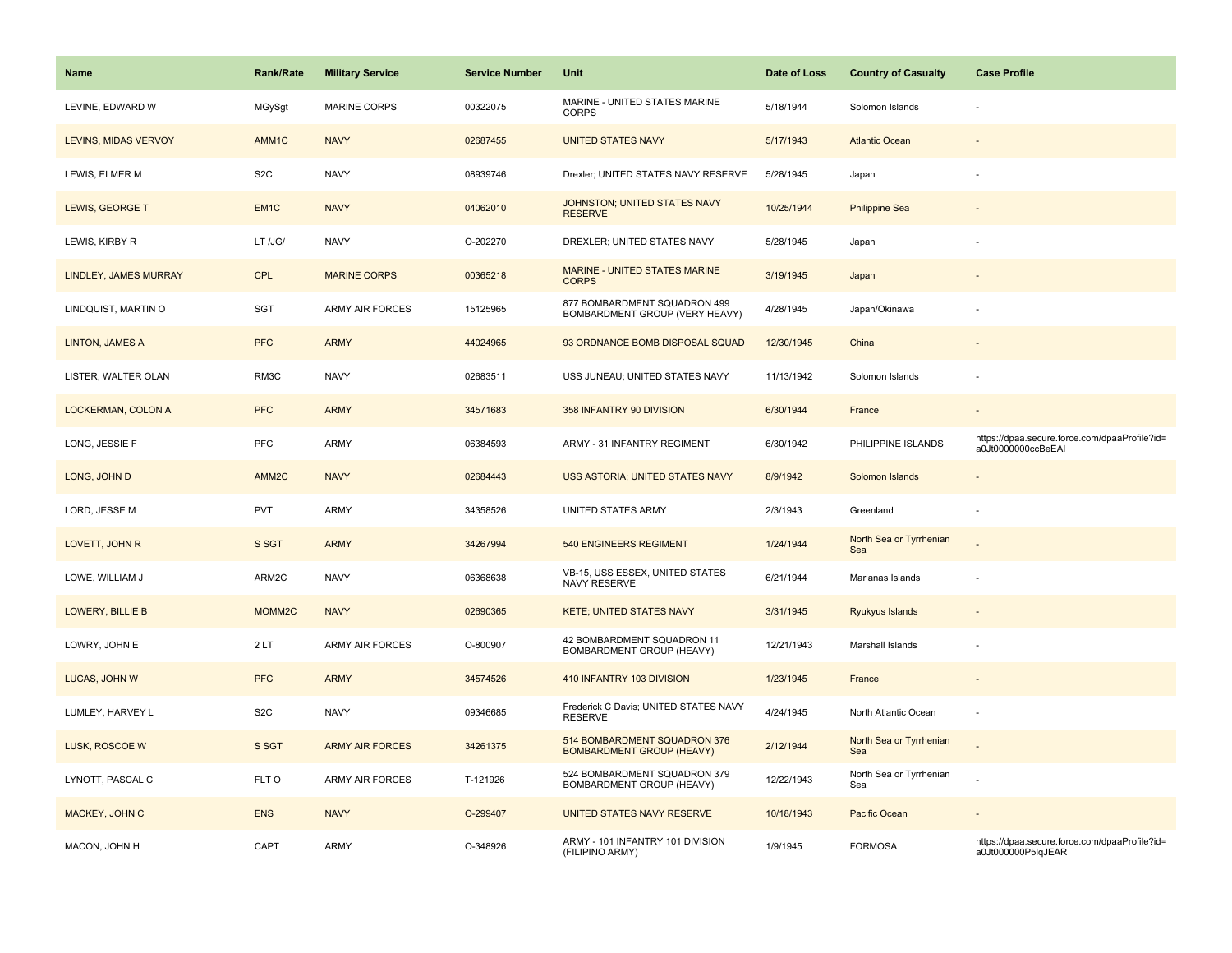| Name                         | <b>Rank/Rate</b>  | <b>Military Service</b> | <b>Service Number</b> | Unit                                                                         | Date of Loss | <b>Country of Casualty</b>     | <b>Case Profile</b>                                                 |
|------------------------------|-------------------|-------------------------|-----------------------|------------------------------------------------------------------------------|--------------|--------------------------------|---------------------------------------------------------------------|
| MADDOX, JAMES L              | AMM1C             | <b>NAVY</b>             | 02684267              | VT-25, USS Cowpens, UNITED STATES<br><b>NAVY</b>                             | 6/12/1944    | Pacific Ocean                  |                                                                     |
| MADDOX, RICHARD EARL         | S <sub>2</sub> C  | <b>NAVY</b>             | 02691005              | USS WASP; UNITED STATES NAVY                                                 | 9/15/1942    | Solomon Islands                |                                                                     |
| <b>MADDOX, THOMAS EMMETT</b> | F <sub>1</sub> C  | <b>NAVY</b>             | 02683570              | Truxton; UNITED STATES NAVY                                                  | 2/18/1942    | Newfoundland                   |                                                                     |
| MADDUX, FRANCIS T            | <b>ENS</b>        | <b>NAVY</b>             | O-120272              | USS ASTORIA; UNITED STATES NAVY<br><b>RESERVE</b>                            | 8/9/1942     | Solomon Islands                |                                                                     |
| MAHENO, DON L.               | <b>SGT</b>        | <b>ARMY AIR FORCES</b>  | 34198994              | <b>AIR CORPS</b>                                                             | 3/1/1944     | Trinidad                       |                                                                     |
| MAJORS, ROY F                | <b>ENS</b>        | <b>NAVY</b>             | O-299382              | UNITED STATES NAVY RESERVE                                                   | 8/4/1944     | Bonin & Volcano Islands        |                                                                     |
| <b>MALLORY, FRED F</b>       | <b>ENS</b>        | <b>NAVY</b>             | O-085236              | USS HOUSTON (CA-30); UNITED STATES<br><b>NAVY</b>                            | 3/1/1942     | Java                           |                                                                     |
| MANESS, DAVID L              | <b>PVT</b>        | <b>ARMY</b>             | 14059724              | 454 ORDNANCE COMPANY (AVIATION)                                              | 2/1/1946     | Philippine Islands             | $\overline{\phantom{a}}$                                            |
| MANGHAM, ANDERSON --         | <b>PVT</b>        | <b>ARMY</b>             | 33265868              | 3272 QUARTERMASTER SERVICES<br><b>COMPANY</b>                                | 3/10/1944    | North Sea or Tyrrhenian<br>Sea |                                                                     |
| MANNING, WILBURN A           | F3C               | <b>NAVY</b>             | 06368493              | UNITED STATES NAVY RESERVE                                                   | 4/15/1943    | <b>Atlantic Ocean</b>          |                                                                     |
| MARBURY, LOVIC JOSEPH        | 1LT               | <b>MARINE CORPS</b>     | O-029286              | MARINE - UNITED STATES MARINE<br><b>CORPS</b>                                | 5/24/1945    | Bonin & Volcano Islands        |                                                                     |
| MARETT, ALLMON R             | AMM3C             | <b>NAVY</b>             | 08322930              | UNITED STATES NAVY RESERVE                                                   | 12/19/1944   | Pacific Ocean                  |                                                                     |
| <b>MARTIN, CARLYLE K</b>     | <b>ENS</b>        | <b>NAVY</b>             | O-290966              | UNITED STATES NAVY RESERVE                                                   | 9/2/1943     | France                         |                                                                     |
| MARTIN, GUY H                | <b>PVT</b>        | <b>ARMY</b>             | 34358182              | <b>USAT DORCHESTER; UNITED STATES</b><br>ARMY                                | 2/3/1943     | Greenland                      |                                                                     |
| MARTIN, JOSEPH G             | <b>PFC</b>        | <b>ARMY</b>             | 34087004              | ARMY - 182 INFANTRY AMERICAL<br><b>DIVISION</b>                              | 9/28/1944    | <b>SOLOMON ISLANDS</b>         |                                                                     |
| MARTIN, LARK EDWIN           | CAPT              | <b>ARMY AIR FORCES</b>  | O-791050              | 400 BOMBARDMENT SQUADRON 90<br>BOMBARDMENT GROUP (HEAVY)                     | 9/2/1943     | New Guinea                     | $\overline{a}$                                                      |
| MARVEL, WILLIAM H            | 1LT               | <b>ARMY AIR FORCES</b>  | O-350519              | ORYOKU MARU; HEADQUARTERS<br><b>SQUADRON 27 BOMBARDMENT GROUP</b><br>(LIGHT) | 12/15/1944   | Philippine Islands             |                                                                     |
| MASON, ALBERT DEWITT         | F3C               | <b>NAVY</b>             | 02960237              | USS QUINCY; UNITED STATES NAVY                                               | 8/9/1942     | Solomon Islands                |                                                                     |
| <b>MASON, JOHN H</b>         | <b>PVT</b>        | <b>ARMY</b>             | 14011738              | 803 ENGINEERS BATTALION (AVIATION)                                           | 9/1/1942     | <b>Philippine Islands</b>      | https://dpaa.secure.force.com/dpaaProfile?id=<br>a0Jt0000000ccBKEAY |
| MASON, ROY BAXTER            | <b>T SGT</b>      | <b>MARINE CORPS</b>     | 00443439              | MARINE - UNITED STATES MARINE<br><b>CORPS</b>                                | 2/27/1945    | <b>Admiralty Islands</b>       |                                                                     |
| MASSENGILL, ALLEY D          | <b>PFC</b>        | <b>ARMY</b>             | 34089193              | ARMY - 186 INFANTRY 41 DIVISION                                              | 4/22/1944    | <b>NEW GUINEA</b>              |                                                                     |
| MASSENGILL, JAMES E          | SGT               | <b>ARMY AIR FORCES</b>  | 34826477              | 499TH BOMBARDMENT SQUADRON,<br>345TH BOMBARDMENT GROUP<br>(MEDIUM)           | 3/2/1945     | Formosa                        |                                                                     |
| <b>MATHEWS, CHARLES C</b>    | TM <sub>2</sub> C | <b>NAVY</b>             | 02682611              | Jacob Jones; UNITED STATES NAVY                                              | 2/28/1942    | <b>Atlantic Ocean</b>          |                                                                     |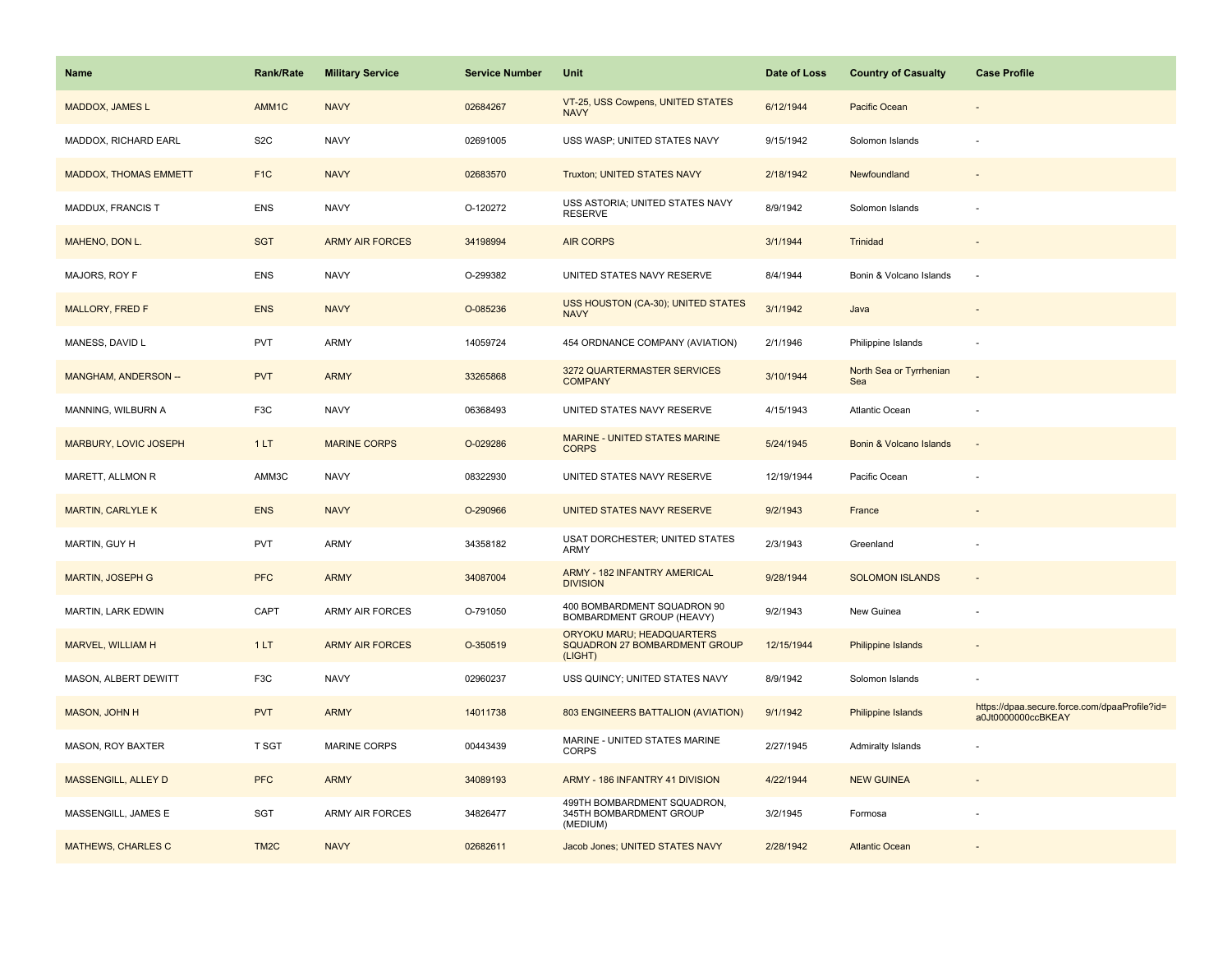| <b>Name</b>                | <b>Rank/Rate</b>  | <b>Military Service</b> | <b>Service Number</b> | Unit                                                                    | Date of Loss | <b>Country of Casualty</b>                      | <b>Case Profile</b>                                                 |
|----------------------------|-------------------|-------------------------|-----------------------|-------------------------------------------------------------------------|--------------|-------------------------------------------------|---------------------------------------------------------------------|
| MATHEWS, CHARLES W         | COX               | <b>NAVY</b>             | 02684364              | USS HELENA; UNITED STATES NAVY                                          | 7/6/1943     | Solomon Islands                                 |                                                                     |
| <b>MATHEWS, THOMAS L</b>   | AMM <sub>2C</sub> | <b>NAVY</b>             | 02684246              | <b>UNITED STATES NAVY</b>                                               | 9/14/1942    | Pacific Ocean                                   |                                                                     |
| MATHIS, CURTIS VIRGLE      | TM3C              | <b>NAVY</b>             | 02956327              | R-12; UNITED STATES NAVY                                                | 6/12/1943    | Atlantic Ocean                                  |                                                                     |
| <b>MATHIS, DANIEL T</b>    | 1LT               | <b>ARMY AIR FORCES</b>  | O-716185              | 78 FIGHTER SQUADRON 15 FIGHTER<br><b>GROUP</b>                          | 6/1/1945     | Bonin & Volcano Islands                         | $\sim$                                                              |
| MATHIS, JACOB --           | SEA1              | <b>NAVY</b>             | 2625154               | USS CANOPUS (AS-9); UNITED STATES<br><b>NAVY</b>                        | 1/24/1942    | Philippine Islands                              |                                                                     |
| <b>MATHIS, JAMES T</b>     | <b>PFC</b>        | <b>ARMY</b>             | 34556932              | 366 INFANTRY REGIMENT                                                   | 12/27/1945   | Italy                                           |                                                                     |
| MATHIS, MERLIN O           | F <sub>2</sub> C  | <b>NAVY</b>             | 02691146              | GRAYLING; UNITED STATES NAVY                                            | 9/24/1943    | Philippine Islands                              |                                                                     |
| <b>MATTHEWS, HOYT G</b>    | TM3C              | <b>NAVY</b>             | 02660579              | NAVY - UNITED STATES NAVY                                               | 5/7/1942     | <b>CORAL SEA</b>                                |                                                                     |
| MATTHEWS, JOEL M.          | S SGT             | ARMY AIR FORCES         | 14128920              | 72 BOMBARDMENT SQUADRON 5<br>BOMBARDMENT GROUP (HEAVY)                  | 8/25/1944    | Caroline Islands                                | https://dpaa.secure.force.com/dpaaProfile?id=<br>a0Jt0000000XdkUEAS |
| <b>MATTHEWS, LEWIS A</b>   | <b>ENS</b>        | <b>NAVY</b>             | O-157756              | UNITED STATES NAVY RESERVE                                              | 2/22/1944    |                                                 |                                                                     |
| MAXWELL, BENJAMIN M        | EM <sub>1</sub> C | <b>NAVY</b>             | 02688903              | UNITED STATES NAVY                                                      | 11/12/1944   | Pacific Ocean: North<br>American Area           |                                                                     |
| <b>MAXWELL, OTHA</b>       | <b>PVT</b>        | <b>ARMY</b>             | 44037752              | ARMY - 307 INFANTRY 77 DIVISION                                         | 5/17/1945    | <b>JAPAN/OKINAWA</b>                            |                                                                     |
| MAY, TALMADGE GREEGS       | EM3C              | <b>NAVY</b>             | 02686228              | USS WASP; UNITED STATES NAVY                                            | 9/15/1942    | Solomon Islands                                 |                                                                     |
| <b>MCCRANIE, WILLIAM T</b> | SEA1              | <b>NAVY</b>             | 02685011              | NAVY - UNITED STATES NAVY                                               | 10/24/1944   | <b>CENTRAL/SOUTH</b><br><b>PACIFIC THEATER</b>  |                                                                     |
| MCCRARY, HUBERT E          | F <sub>2c</sub>   | <b>NAVY</b>             | 08933831              | UNITED STATES NAVY RESERVE                                              | 12/18/1944   | Philippine Sea                                  |                                                                     |
| <b>MCDEARIS, DALLAS N</b>  | Pfc               | <b>ARMY AIR FORCES</b>  | 06923965              | SHINYO MARU; 16 BOMBARDMENT<br>SQUADRON 27 BOMBARDMENT GROUP<br>(LIGHT) | 9/7/1944     | Philippine Islands                              |                                                                     |
| MCDONALD, HUBERT --        | Cpl               | <b>ARMY AIR FORCES</b>  | 14029544              | AIR CORPS                                                               | 3/3/1942     | Australia                                       |                                                                     |
| MCELROY, PAUL D            | Sgt               | <b>ARMY AIR FORCES</b>  | 14036314              | 71 BOMBARDMENT SQUADRON 38<br><b>BOMBARDMENT GROUP (MEDIUM)</b>         | 12/12/1945   | <b>New Guinea</b>                               |                                                                     |
| MCGILL, JOHN G             | Cpl               | <b>ARMY</b>             | 34575043              | HMT Rohna; INFANTRY                                                     | 11/26/1943   | Mediterranean Sea                               | $\overline{\phantom{a}}$                                            |
| <b>MCGINTY, FRANKLIN A</b> | SOM <sub>3</sub>  | <b>NAVY</b>             | 06368694              | <b>UNITED STATES NAVY RESERVE</b>                                       | 8/5/1943     | Atlantic Ocean: North<br><b>American Waters</b> |                                                                     |
| MCINNIS, JAMES E           | Pvt               | <b>ARMY</b>             | 34972482              | SS Leopoldville; 262 INFANTRY 66<br><b>DIVISION</b>                     | 12/24/1944   | English Channel                                 | $\overline{\phantom{a}}$                                            |
| MCINTYRE, ALVIN E          | Pvt               | <b>ARMY</b>             | 34358226              | <b>USAT DORCHESTER; UNITED STATES</b><br><b>ARMY</b>                    | 2/3/1943     | Greenland                                       |                                                                     |
| MCKEEHAN, JAMES E          | F <sub>1c</sub>   | <b>NAVY</b>             | 08935375              | RENO; UNITED STATES NAVY RESERVE                                        | 11/3/1944    | Philippine Sea                                  |                                                                     |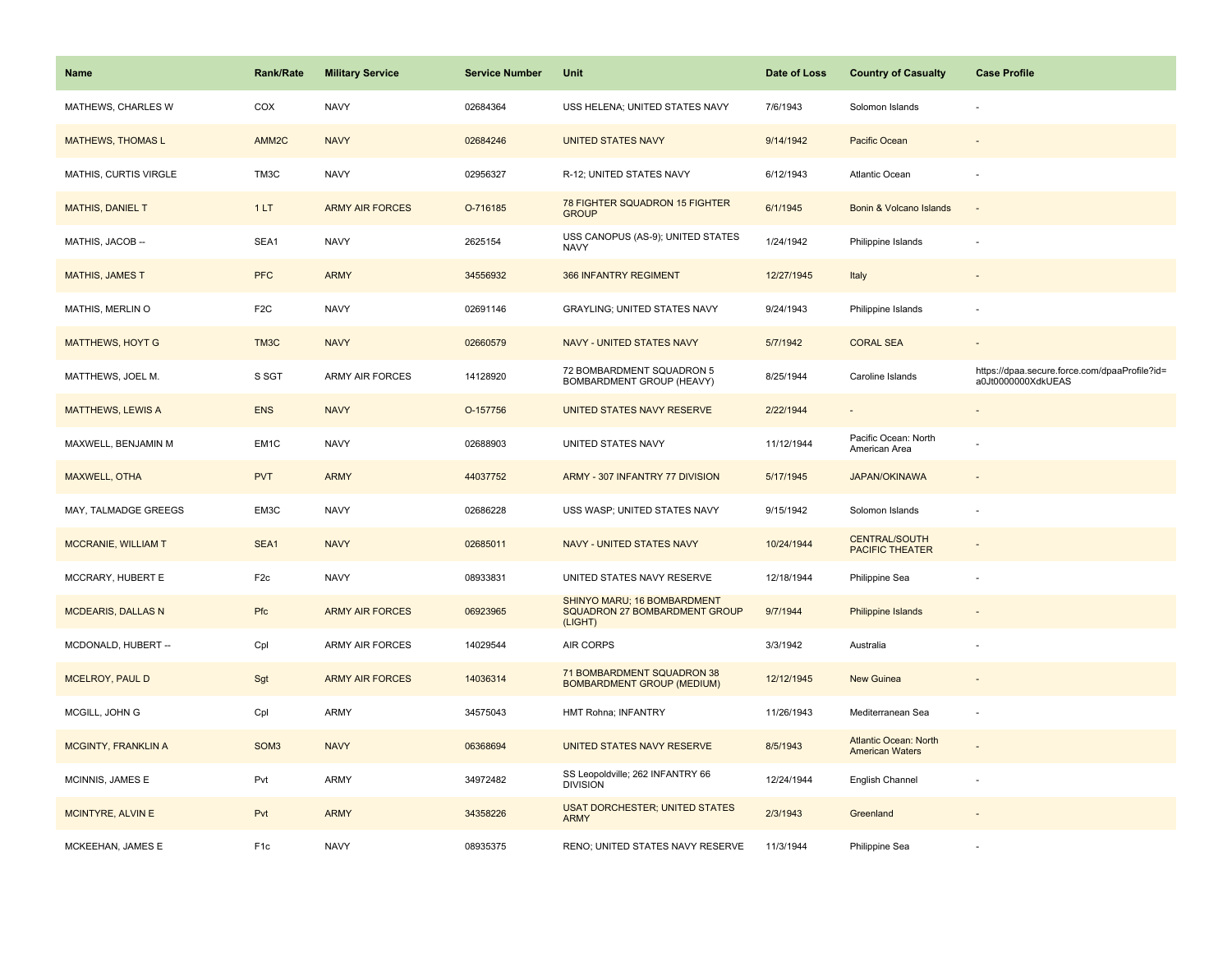| <b>Name</b>              | Rank/Rate         | <b>Military Service</b> | <b>Service Number</b> | Unit                                                              | Date of Loss | <b>Country of Casualty</b>              | <b>Case Profile</b>                                                 |
|--------------------------|-------------------|-------------------------|-----------------------|-------------------------------------------------------------------|--------------|-----------------------------------------|---------------------------------------------------------------------|
| MCKENZIE, ROBERT D       | Capt              | <b>ARMY</b>             | O-333534              | 2 RESCUE SQUADRON                                                 | 10/26/1944   | Morotai, Ceram, Amboina                 | $\overline{\phantom{a}}$                                            |
| MCKIE, MARVIN B          | Sgt               | <b>ARMY</b>             | 34570239              | 405 INFANTRY 102 DIVISION                                         | 2/26/1945    | Germany                                 |                                                                     |
| <b>MCKOON, CHARLIE W</b> | SEA <sub>2</sub>  | <b>NAVY</b>             | 08931766              | USS HOUSTON (CL-81); UNITED STATES<br><b>NAVY RESERVE</b>         | 10/14/1944   | <b>Central/South Pacific</b><br>Theater | https://dpaa.secure.force.com/dpaaProfile?id=<br>a0Jt000001nzVY3EAM |
| MCLAUGHLIN, JO           | SEA1              | <b>NAVY</b>             | 02684716              | UNITED STATES NAVY                                                | 10/6/1943    | Solomon Islands                         |                                                                     |
| <b>MCLEAN, THOMAS W</b>  | Pfc               | <b>ARMY AIR FORCES</b>  | 07080086              | 493 BOMBARDMENT SQUADRON 7<br><b>BOMBARDMENT GROUP (HEAVY)</b>    | 10/22/1944   | <b>Burma</b>                            |                                                                     |
| MCLENDON, JAMES B        | Ens               | <b>NAVY</b>             | O-363365              | UNITED STATES NAVY RESERVE                                        | 3/10/1945    | Pacific Ocean                           |                                                                     |
| MCMULLEN, DOSTER LEE     | <b>CYA</b>        | <b>NAVY</b>             | 02681023              | ORYOKU MARU; UNITED STATES NAVY                                   | 12/15/1944   | Philippine Islands                      |                                                                     |
| MCWATERS, HUGH D         | SEA2              | <b>NAVY</b>             | 08931735              | UNITED STATES NAVY RESERVE                                        | 1/12/1945    | Philippine Islands                      |                                                                     |
| <b>MEACHAM, WT</b>       | FC <sub>2</sub> C | <b>NAVY</b>             | 06401617              | SWORDFISH; UNITED STATES NAVY<br><b>RESERVE</b>                   | 1/29/1945    |                                         |                                                                     |
| MEEKS, JULIAN W          | <b>PVT</b>        | <b>ARMY AIR FORCES</b>  | 12033607              | 36 BOMBARDMENT SQUADRON 28<br>BOMBARDMENT GROUP (HEAVY)           | 1/21/1943    | Aleutian Islands                        |                                                                     |
| <b>MEEKS, THURMAN</b>    | <b>PVT</b>        | <b>ARMY</b>             | 34263482              | 31 TANK BATTALION 7 ARMORED<br><b>DIVISION</b>                    | 10/1/1944    | Holland                                 |                                                                     |
| MEISNER, HORACE G        | CPL               | <b>ARMY</b>             | 14116359              | 81 ENGINEERS COMBAT BATTALION 106<br><b>DIVISION</b>              | 2/23/1945    | Germany                                 |                                                                     |
| MERIWETHER, WILLIAM T.   | AvCad             | <b>NAVY</b>             | 116394                | UNITED STATES NAVY RESERVE                                        | 5/13/1942    | <b>Atlantic Ocean</b>                   |                                                                     |
| MERRIMAN, JOEL A         | SOM2C             | <b>NAVY</b>             | 06361259              | HERRING; UNITED STATES NAVY<br><b>RESERVE</b>                     | 7/5/1944     | Kurile Islands                          |                                                                     |
| METCALF, RAYMOND O       | <b>SGT</b>        | <b>ARMY</b>             | 14139514              | <b>83 CHEMICAL BATTALION</b>                                      | 1/26/1944    | North Sea or Tyrrhenian<br>Sea          |                                                                     |
| MILAM, MONROE G          | <b>PVT</b>        | ARMY                    | 34088927              | <b>INFANTRY</b>                                                   | 11/8/1942    | Mediterranean Sea                       | $\overline{\phantom{a}}$                                            |
| MILLER, HOWARD C         | <b>T SGT</b>      | <b>ARMY AIR FORCES</b>  | 14128730              | 558 BOMBARDMENT SQUADRON 387<br><b>BOMBARDMENT GROUP (MEDIUM)</b> | 2/25/1944    | North Sea or Tyrrhenian<br>Sea          |                                                                     |
| MILLER, JAMES MARSHAL    | <b>CWT</b>        | <b>NAVY</b>             | 03414373              | Jacob Jones; UNITED STATES NAVY                                   | 2/28/1942    | Atlantic Ocean                          | ÷,                                                                  |
| MILLER, KENYON O         | S SGT             | <b>ARMY AIR FORCES</b>  | 20402726              | 709 BOMBARDMENT SQUADRON 447<br><b>BOMBARDMENT GROUP (HEAVY)</b>  | 5/12/1944    | North Sea or Tyrrhenian<br>Sea          |                                                                     |
| MILLER, SAMUEL A         | S <sub>2</sub> C  | <b>NAVY</b>             | 09347181              | FRANKLIN; UNITED STATES NAVY<br><b>RESERVE</b>                    | 3/19/1945    | Japan                                   |                                                                     |
| MILLER, WILLIAM P        | <b>PVT</b>        | <b>ARMY</b>             | 34358249              | <b>USAT DORCHESTER; UNITED STATES</b><br><b>ARMY</b>              | 2/3/1943     | Greenland                               |                                                                     |
| MILTON, THEODORE A       | 2LT               | <b>ARMY AIR FORCES</b>  | O-813553              | 710 BOMBARDMENT SQUADRON 447<br>BOMBARDMENT GROUP (HEAVY)         | 6/19/1944    | English Channel                         |                                                                     |
| MIMS, ROBERT LANG        | S <sub>1</sub> C  | <b>NAVY</b>             | 02684000              | <b>USS Arizona; UNITED STATES NAVY</b>                            | 12/7/1941    | Hawaiian Islands                        |                                                                     |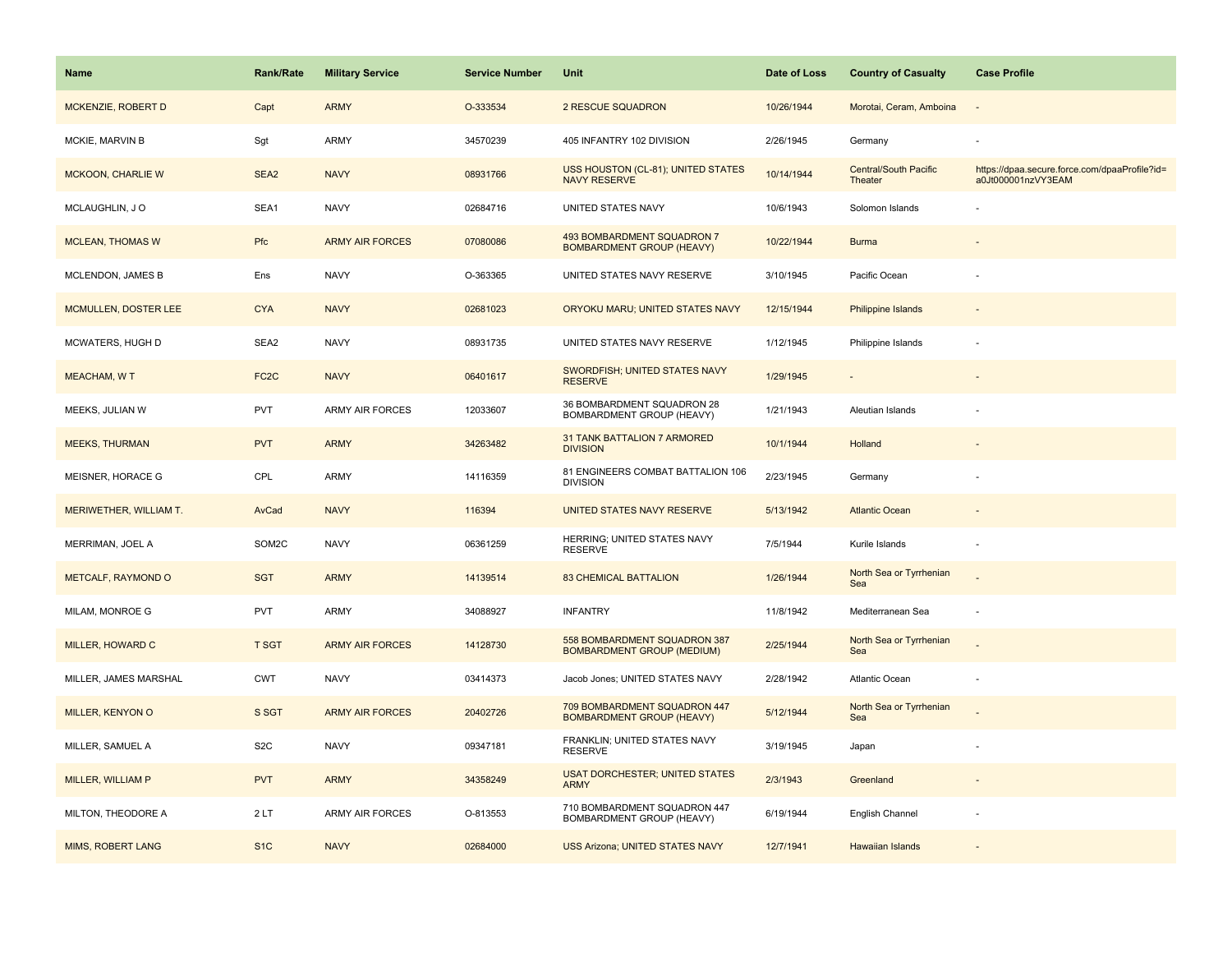| <b>Name</b>                | <b>Rank/Rate</b>  | <b>Military Service</b> | <b>Service Number</b> | Unit                                                            | Date of Loss | <b>Country of Casualty</b>                      | <b>Case Profile</b>                                                 |
|----------------------------|-------------------|-------------------------|-----------------------|-----------------------------------------------------------------|--------------|-------------------------------------------------|---------------------------------------------------------------------|
| MINOR, SIDNEY W            | T SGT             | ARMY AIR FORCES         | 14093879              | 861 BOMBARDMENT SQUADRON 493<br>BOMBARDMENT GROUP (HEAVY)       | 12/30/1944   | North Sea or Tyrrhenian<br>Sea                  |                                                                     |
| MIRSKY, SOLOMON --         | RDM3C             | <b>NAVY</b>             | 08930575              | JOHNSTON; UNITED STATES NAVY<br><b>RESERVE</b>                  | 10/25/1944   | <b>Philippine Sea</b>                           |                                                                     |
| MITCHELL, PERRY L          | LT /JG/           | <b>NAVY</b>             | O-300734              | UNITED STATES NAVY RESERVE                                      | 7/28/1945    | Japan                                           |                                                                     |
| <b>MOBLEY, LEWFAY B</b>    | <b>PFC</b>        | <b>ARMY</b>             | 14201008              | SS Leopoldville; 262 INFANTRY 66<br><b>DIVISION</b>             | 12/24/1944   | <b>English Channel</b>                          |                                                                     |
| MONSON, NORMAN GEORGE      | CCS               | <b>NAVY</b>             | 04063324              | Plymouth; UNITED STATES NAVY<br><b>RESERVE</b>                  | 8/5/1943     | Atlantic Ocean                                  | https://dpaa.secure.force.com/dpaaProfile?id=<br>a0Jt0000000XeneEAC |
| MONTGOMERY, ALBERT TARPLEY | AMM <sub>2C</sub> | <b>NAVY</b>             | 02686152              | VB-101, formally VP-51, UNITED STATES<br><b>NAVY</b>            | 2/14/1943    | Solomon Islands                                 |                                                                     |
| MOODY, CALVIN D            | <b>PVT</b>        | <b>ARMY</b>             | 07004363              | 83 CHEMICAL BATTALION                                           | 1/26/1944    | North Sea or Tyrrhenian<br>Sea                  |                                                                     |
| <b>MOON, CHARLIE H</b>     | <b>PFC</b>        | <b>ARMY</b>             | 34448204              | 307 INFANTRY 77 DIVISION                                        | 5/15/1945    | Japan/Okinawa                                   |                                                                     |
| MOORE, CHARLES G           | BM <sub>2</sub> C | <b>NAVY</b>             | 02684627              | USS JOHN PENN; UNITED STATES NAVY                               | 8/13/1943    | Solomon Islands                                 |                                                                     |
| MOORE, EMORY W             | S <sub>2</sub> C  | <b>NAVY</b>             | 06370915              | UNITED STATES NAVY RESERVE                                      | 8/6/1943     | Caribbean Sea                                   |                                                                     |
| MOORE, HUGH L              | 1 LT              | <b>ARMY AIR FORCES</b>  | O-427465              | 413 BOMBARDMENT SQUADRON 96<br>BOMBARDMENT GROUP (HEAVY)        | 7/28/1943    | North Sea or Tyrrhenian<br>Sea                  |                                                                     |
| MOORE, THOMAS --           | STM3C             | <b>NAVY</b>             | 06364151              | USS JOHN PENN; UNITED STATES NAVY<br><b>RESERVE</b>             | 8/13/1943    | Solomon Islands                                 |                                                                     |
| MOORE, TOMMY HOWELL        | S <sub>2</sub> C  | <b>NAVY</b>             | 02686138              | Truxton; UNITED STATES NAVY                                     | 2/18/1942    | Newfoundland                                    |                                                                     |
| <b>MORGAN, ERNEST W</b>    | QM2C              | <b>NAVY</b>             | 06366360              | YMS-409; UNITED STATES NAVY<br><b>RESERVE</b>                   | 9/13/1944    | Virgin Islands                                  |                                                                     |
| MORRIS, ASHLEY D           | <b>ENS</b>        | <b>NAVY</b>             | O-118444              | NAVY - UNITED STATES NAVY RESERVE                               | 11/13/1942   | <b>SOLOMON ISLANDS</b>                          |                                                                     |
| MOSELEY, JACK C.           | <b>SGT</b>        | <b>ARMY AIR FORCES</b>  | 20400992              | 33 BOMBARDMENT SQUADRON 22<br><b>BOMBARDMENT GROUP (MEDIUM)</b> | 1/7/1943     | New Guinea                                      | https://dpaa.secure.force.com/dpaaProfile?id=<br>a0Jt000001nzTUrEAM |
| MOSEMAN, JOHN C            | S <sub>1</sub> C  | <b>NAVY</b>             | 06363634              | LCT(5)-241; UNITED STATES NAVY<br><b>RESERVE</b>                | 9/15/1943    | Italy                                           |                                                                     |
| <b>MOZNETTE, ROGER S</b>   | LT /JG/           | <b>NAVY</b>             | O-251017              | UNITED STATES NAVY RESERVE                                      | 5/17/1945    | <b>Admiralty Islands</b>                        |                                                                     |
| MULLEN, WILLIAM G          | 2LT               | <b>ARMY AIR FORCES</b>  | O-926666              | 728 BOMBARDMENT SQUADRON 452<br>BOMBARDMENT GROUP (HEAVY)       | 3/18/1945    | North Sea or Tyrrhenian<br>Sea                  |                                                                     |
| <b>MULLINS, JAMES T</b>    | S <sub>2</sub> C  | <b>NAVY</b>             | 06418018              | UNITED STATES NAVY RESERVE                                      | 4/17/1944    | Pacific Ocean                                   |                                                                     |
| MULLIS, ALBERT J           | F <sub>2</sub> C  | <b>NAVY</b>             | 02691428              | R-12; UNITED STATES NAVY                                        | 6/12/1943    | Atlantic Ocean: North<br><b>American Waters</b> |                                                                     |
| MUNDY, EMMEL W             | LT /JG/           | <b>NAVY</b>             | O-101412              | <b>SS JOHN WINTHROP</b>                                         | 11/4/1942    | North Atlantic Ocean                            |                                                                     |
| MUNDY, WILLIAM H           | T SGT             | <b>ARMY AIR FORCES</b>  | 34265911              | 61 SQUADRON 314 TROOP CARRIER<br><b>GROUP</b>                   | 7/12/1943    | Sicily                                          |                                                                     |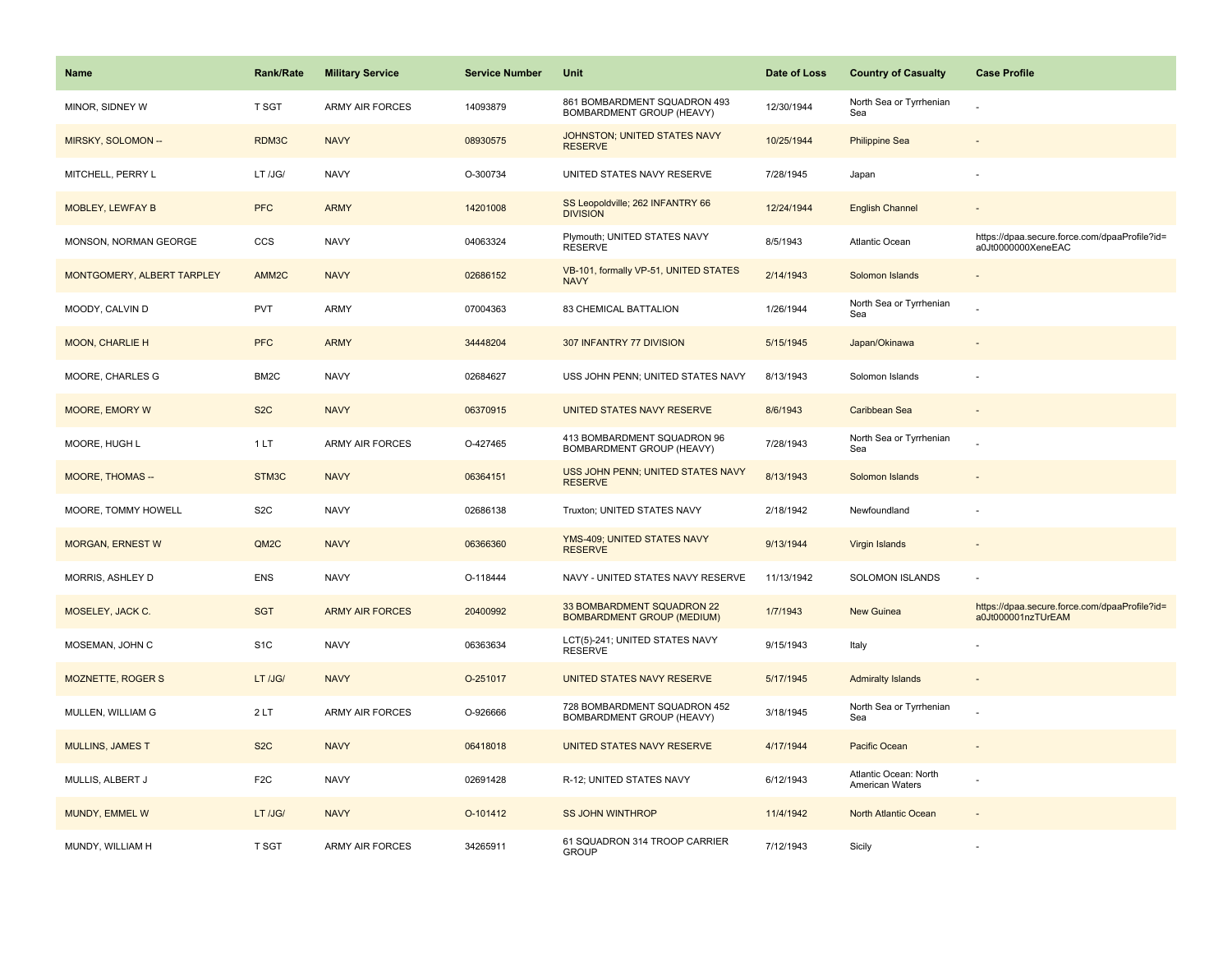| Name                      | <b>Rank/Rate</b> | <b>Military Service</b> | <b>Service Number</b> | Unit                                                                    | Date of Loss | <b>Country of Casualty</b>     | <b>Case Profile</b>                                                 |
|---------------------------|------------------|-------------------------|-----------------------|-------------------------------------------------------------------------|--------------|--------------------------------|---------------------------------------------------------------------|
| MURPHY, KERNEY R          | <b>PVT</b>       | <b>ARMY</b>             | 34358347              | <b>USAT DORCHESTER; UNITED STATES</b><br><b>ARMY</b>                    | 2/3/1943     | Greenland                      |                                                                     |
| MYDDELTON, S S            | AMM2C            | <b>NAVY</b>             | 02687037              | UNITED STATES NAVY                                                      | 11/24/1943   | Pacific Ocean                  |                                                                     |
| <b>NAPIER, NICHOLAS R</b> | S <sub>1</sub> C | <b>NAVY</b>             | 02960844              | USS ATLANTA; UNITED STATES NAVY                                         | 11/13/1942   | Solomon Islands                |                                                                     |
| NEEL, ROBERT W            | LT /JG/          | <b>NAVY</b>             | O-146113              | UNITED STATES NAVY RESERVE                                              | 1/29/1944    | Marshall Islands               |                                                                     |
| <b>NEELY, CHARLES A</b>   | <b>COX</b>       | <b>NAVY</b>             | 02957576              | USS WASP; UNITED STATES NAVY                                            | 9/15/1942    | Solomon Islands                |                                                                     |
| NELMS, LEE GRISSON        | S <sub>1</sub> C | <b>NAVY</b>             | 06362812              | SS FIRETHORN; UNITED STATES NAVY<br><b>RESERVE</b>                      | 10/7/1942    | Africa                         |                                                                     |
| <b>NESBITT, HOWARD A</b>  | S <sub>2</sub> C | <b>NAVY</b>             | 06362557              | SS L. J. DRAKE; UNITED STATES NAVY<br><b>RESERVE</b>                    | 7/27/1942    | Aruba                          |                                                                     |
| NEVILL, CLARENCE A        | T SGT            | <b>ARMY AIR FORCES</b>  | 34263296              | 531 BOMBARDMENT SQUADRON 380<br>BOMBARDMENT GROUP (HEAVY)               | 6/11/1943    | Timor                          |                                                                     |
| NICHOLS, SOLOMON T        | S SGT            | <b>ARMY AIR FORCES</b>  | 34681574              | 792 BOMBARDMENT SQUADRON 468<br>BOMBARDMENT GROUP (VERY HEAVY)          | 7/3/1945     | Marianas Islands               |                                                                     |
| NICHOLS, THERON F         | <b>PVT</b>       | ARMY                    | 14027256              | 83 CHEMICAL BATTALION                                                   | 1/26/1944    | Italy                          |                                                                     |
| NICKELSON, GEORGE E       | S SGT            | <b>ARMY AIR FORCES</b>  | 34826953              | 413 BOMBARDMENT SQUADRON 96<br><b>BOMBARDMENT GROUP (HEAVY)</b>         | 1/17/1945    | North Sea or Tyrrhenian<br>Sea |                                                                     |
| NIX, GEORGE A             | PFC              | <b>ARMY</b>             | 34266470              | 20 GENERAL HOSPITAL                                                     | 7/1/1946     | India                          |                                                                     |
| NIXON, RALPH G            | <b>CPL</b>       | <b>ARMY</b>             | 34684800              | 66 REGIMENT 2 ARMORED DIVISION                                          | 8/25/1944    | France                         |                                                                     |
| NOBLES, JOHN WESLEY       | MOMM1C           | <b>NAVY</b>             | 02681162              | GRUNION; UNITED STATES NAVY                                             | 8/1/1942     | Aleutian Islands               |                                                                     |
| NOLEN, CECIL D            | <b>PVT</b>       | <b>ARMY</b>             | 34821876              | 300 ENGINEERS COMBAT BATTALION                                          | 6/19/1944    | <b>English Channel</b>         |                                                                     |
| NORMAN, JAMES M.          | 1 LT             | ARMY AIR FORCES         | O-803437              | 374 FIGHTER SQUADRON 361 FIGHTER<br><b>GROUP</b>                        | 4/22/1944    | North Sea or Tyrrhenian<br>Sea |                                                                     |
| NORTON, WILLIAM C         | S SGT            | <b>ARMY AIR FORCES</b>  | 34446921              | 338 BOMBARDMENT SQUADRON 96<br><b>BOMBARDMENT GROUP (HEAVY)</b>         | 11/29/1943   | North Sea or Tyrrhenian<br>Sea |                                                                     |
| NUNES, JOSEPH L           | 1LT              | ARMY AIR FORCES         | O-396838              | 336 BOMBARDMENT SQUADRON 95<br>BOMBARDMENT GROUP (HEAVY)                | 6/13/1943    | <b>Baltic Sea</b>              |                                                                     |
| OATES, PAUL E             | <b>PFC</b>       | <b>ARMY</b>             | 34680180              | HMT Rohna; 31 SIGNAL CONSTRUCTION<br><b>BATTALION</b>                   | 11/26/1943   | Mediterranean Sea              |                                                                     |
| OCONNOR, CYRIL J          | BM1c             | <b>NAVY</b>             | 04063293              | UNITED STATES NAVY RESERVE                                              | 6/11/1944    | France                         |                                                                     |
| <b>OCONNOR, THOMAS --</b> | 1st Lt           | <b>ARMY AIR FORCES</b>  | O-426418              | 70 BOMBARDMENT SQUADRON 38<br><b>BOMBARDMENT GROUP (MEDIUM)</b>         | 10/13/1942   | <b>FIJI</b>                    | https://dpaa.secure.force.com/dpaaProfile?id=<br>a0Jt0000000Xe87EAC |
| ODEN, TOMMY G             | CPL              | <b>ARMY AIR FORCES</b>  | 14032483              | ARISAN MARU; 91 BOMBARDMENT<br>SQUADRON 27 BOMBARDMENT GROUP<br>(LIGHT) | 10/24/1944   | China Seas                     |                                                                     |
| ODOM, CARL EUGENE         | S <sub>2</sub> C | <b>NAVY</b>             | 02689092              | <b>USS VINCENNES; UNITED STATES NAVY</b>                                | 8/9/1942     | Solomon Islands                |                                                                     |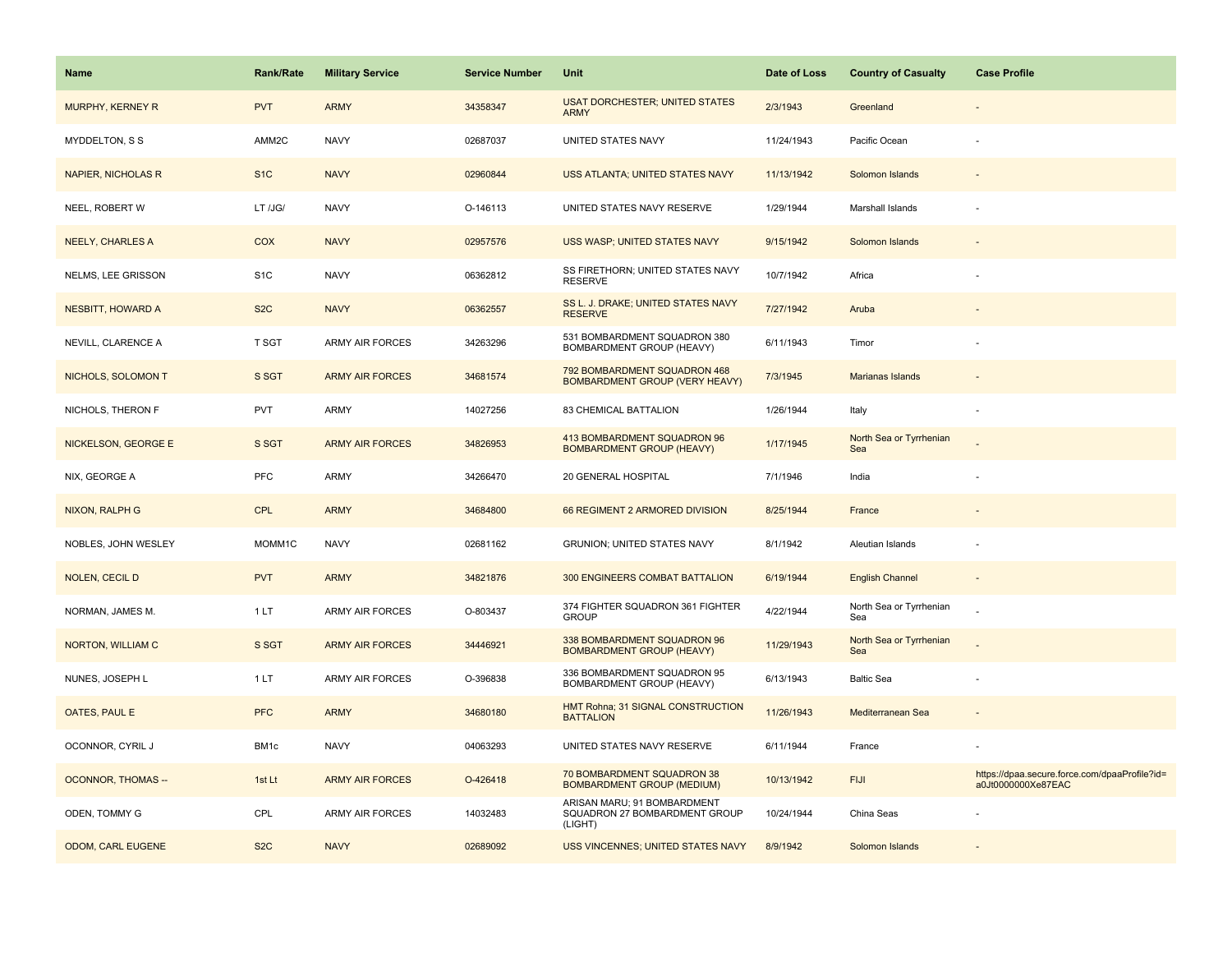| Name                      | <b>Rank/Rate</b>  | <b>Military Service</b> | <b>Service Number</b> | Unit                                                                    | Date of Loss | <b>Country of Casualty</b>                             | <b>Case Profile</b>                                                 |
|---------------------------|-------------------|-------------------------|-----------------------|-------------------------------------------------------------------------|--------------|--------------------------------------------------------|---------------------------------------------------------------------|
| ODONNELL, JACK T          | FCM1              | <b>NAVY</b>             | 02682760              | USS Peary; UNITED STATES NAVY                                           | 2/19/1942    | Australia                                              |                                                                     |
| OESTERREICHER, JAMES H.   | <b>PFC</b>        | <b>ARMY AIR FORCES</b>  | 14011870              | 17 BOMBARDMENT SQUADRON 27<br><b>BOMBARDMENT GROUP (LIGHT)</b>          | 4/6/1942     | Philippine Islands                                     |                                                                     |
| ONEAL, JAMES P            | SEA1              | <b>NAVY</b>             | 02683662              | UNITED STATES NAVY                                                      | 3/1/1942     | Indian Ocean                                           |                                                                     |
| ORR, JAMES L.             | <b>CAPT</b>       | <b>ARMY AIR FORCES</b>  | O-023098              | <b>13 BOMBARDMENT SQUADRON 3</b><br><b>BOMBARDMENT GROUP (LIGHT)</b>    | 8/25/1942    | New Guinea                                             |                                                                     |
| ORR. ROBERT E             | S <sub>2</sub> C  | <b>NAVY</b>             | 02689083              | USS VINCENNES: UNITED STATES NAVY                                       | 8/9/1942     | Solomon Islands                                        |                                                                     |
| <b>OSBORNE, FRANCIS S</b> | BKR <sub>2C</sub> | <b>NAVY</b>             | 06366590              | Drexler; UNITED STATES NAVY RESERVE                                     | 5/28/1945    | Japan                                                  |                                                                     |
| OWENBY, CLIFFORD W        | PFC               | ARMY                    | 14047688              | ARISAN MARU; MEDICAL DEPARTMENT                                         | 10/24/1944   | China Seas                                             |                                                                     |
| PADGETT, PAUL W.          | <b>T SGT</b>      | <b>ARMY AIR FORCES</b>  | 14043002              | 341 BOMBARDMENT SQUADRON 97<br><b>BOMBARDMENT GROUP (HEAVY)</b>         | 11/17/1942   | France                                                 |                                                                     |
| PAGE, GEORGE T            | MOMM1C            | <b>NAVY</b>             | 02685683              | KETE; UNITED STATES NAVY                                                | 3/31/1945    | Ryukyus Islands                                        |                                                                     |
| PALMER, JOHNNIE W         | <b>PVT</b>        | <b>ARMY</b>             | 14047080              | ARISAN MARU; 31 INFANTRY REGIMENT                                       | 10/24/1944   | <b>China Seas</b>                                      |                                                                     |
| PALMER, PAUL W            | ARM2C             | <b>NAVY</b>             | 06378370              | USS NEHENTA BAY; UNITED STATES<br>NAVY RESERVE                          | 7/30/1944    | Marianas Islands                                       | https://dpaa.secure.force.com/dpaaProfile?id=<br>a0Jt000001nzUPsEAM |
| PANNELL, EMORY H          | TEC <sub>5</sub>  | <b>ARMY AIR FORCES</b>  | 06921517              | SHINYO MARU; 28 BOMBARDMENT<br>SQUADRON 19 BOMBARDMENT GROUP<br>(HEAVY) | 9/7/1944     | Philippine Islands                                     |                                                                     |
| PANNELL, WILLIAM G        | TEC <sub>5</sub>  | ARMY                    | 14002517              | 67 REGIMENT 2 ARMORED DIVISION                                          | 12/6/1942    | Tunisia                                                |                                                                     |
| PARKER, EUGENE J          | <b>CAPT</b>       | <b>ARMY AIR FORCES</b>  | O-569687              | 500 BOMBARDMENT SQUADRON 345<br><b>BOMBARDMENT GROUP (MEDIUM)</b>       | 8/12/1945    | Ryukyus Islands                                        |                                                                     |
| PARKER, FRANK C           | CPL               | <b>ARMY AIR FORCES</b>  | 34266734              | 46 SQUADRON 317 TROOP CARRIER<br><b>GROUP</b>                           | 4/8/1943     | Australia                                              |                                                                     |
| <b>PARKS, EDWARD S</b>    | LT.               | <b>NAVY</b>             | O-107063              | TRITON; UNITED STATES NAVY<br><b>RESERVE</b>                            | 3/15/1943    | <b>Admiralty Islands</b>                               |                                                                     |
| PARTIN, ROBERT E          | <b>PVT</b>        | ARMY                    | 34089024              | 6 INFANTRY 1 ARMORED DIVISION                                           | 11/8/1942    | Algeria                                                |                                                                     |
| PASCHALL, QUILLIONE R     | <b>PFC</b>        | <b>ARMY</b>             | 34979034              | <b>753 TANK BATTALION</b>                                               | 1/8/1945     | France                                                 |                                                                     |
| PATE, CHARLIE P           | S SGT             | ARMY AIR FORCES         | 34764465              | 350 BOMBARDMENT SQUADRON 100<br>BOMBARDMENT GROUP (HEAVY)               | 7/28/1944    | North Sea or Tyrrhenian<br>Sea                         |                                                                     |
| PATISAUL, MARLIN H        | <b>PVT</b>        | <b>ARMY</b>             | 34578763              | ARMY - HEADQUARTERS COMPANY 43<br><b>DIVISION</b>                       | 7/18/1943    | <b>SOLOMON ISLANDS</b>                                 | $\sim$                                                              |
| PAYNE, RV                 | <b>PVT</b>        | ARMY                    | 34765768              | 83 CHEMICAL BATTALION                                                   | 1/26/1944    | Italy                                                  |                                                                     |
| PEACOCK, HAROLD C         | S <sub>2</sub> C  | <b>NAVY</b>             | 02629413              | Cythera; UNITED STATES NAVY                                             | 5/2/1942     | <b>Atlantic Ocean: North</b><br><b>American Waters</b> |                                                                     |
| PEACOCK, JAMES T          | GM3C              | <b>NAVY</b>             | 02689578              | UNITED STATES NAVY                                                      | 4/28/1943    | <b>Atlantic Ocean</b>                                  |                                                                     |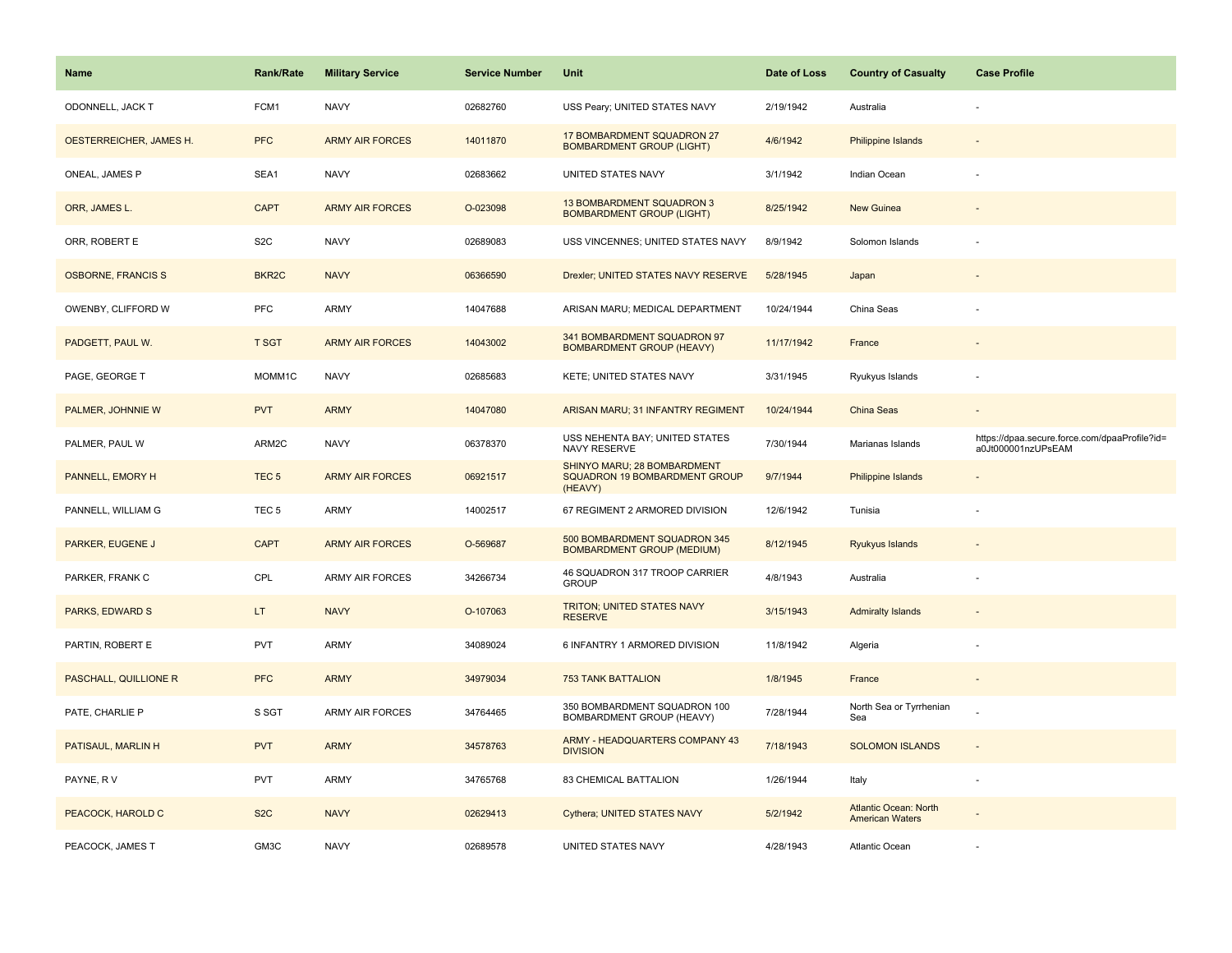| <b>Name</b>           | <b>Rank/Rate</b>  | <b>Military Service</b> | <b>Service Number</b> | Unit                                                                  | Date of Loss | <b>Country of Casualty</b> | <b>Case Profile</b>                                                 |
|-----------------------|-------------------|-------------------------|-----------------------|-----------------------------------------------------------------------|--------------|----------------------------|---------------------------------------------------------------------|
| PEAVY, WILLIAM F      | SK <sub>2</sub> C | <b>NAVY</b>             | 02684097              | USS VINCENNES; UNITED STATES NAVY                                     | 8/9/1942     | Solomon Islands            |                                                                     |
| PEEL, THOMAS W        | <b>PVT</b>        | <b>ARMY AIR FORCES</b>  | 14011551              | SHINYO MARU; HEADQUARTERS<br>SQUADRON 27 BOMBARDMENT GROUP<br>(LIGHT) | 9/7/1944     | Philippine Islands         |                                                                     |
| PEELE, ROBBIE C       | 2LT               | <b>ARMY AIR FORCES</b>  | O-823140              | 100 BOMBARDMENT SQUADRON 42<br><b>BOMBARDMENT GROUP (MEDIUM)</b>      | 4/8/1945     | <b>Philippine Islands</b>  |                                                                     |
| PEEPLES, THOMAS D     | S <sub>2</sub> C  | <b>NAVY</b>             | 02694442              | NAVY - UNITED STATES NAVY RESERVE                                     | 6/16/1945    | RYUKYUS ISLANDS            |                                                                     |
| PETERS, JAMES A       | CM <sub>1</sub> C | <b>NAVY</b>             | 06372209              | <b>USS BELLEAU WOOD; UNITED STATES</b><br><b>NAVY RESERVE</b>         | 4/29/1944    | Caroline Islands           |                                                                     |
| PETERSON, WILLIAM L.  | 1LT               | <b>ARMY AIR FORCES</b>  | O-728312              | 337 BOMBARDMENT SQUADRON 96<br>BOMBARDMENT GROUP (HEAVY)              | 5/29/1943    | France                     |                                                                     |
| PHARR, ALBERT HARLAN  | <b>CAPT</b>       | <b>MARINE CORPS</b>     | O-011924              | <b>MARINE - UNITED STATES MARINE</b><br><b>CORPS</b>                  | 2/16/1944    | New Britain Island         |                                                                     |
| PHARR, MARION N.      | MAJ               | <b>ARMY AIR FORCES</b>  | O-022626              | 431 BOMBARDMENT SQUADRON 11<br>BOMBARDMENT GROUP (HEAVY)              | 8/7/1942     | Marianas Islands           |                                                                     |
| PHILLIPS, CLIFFORD T  | ARM3C             | <b>NAVY</b>             | 02686932              | <b>UNITED STATES NAVY</b>                                             | 10/15/1942   | <b>New Hebrides</b>        |                                                                     |
| PHILLIPS, WAYNE --    | CPL               | <b>ARMY AIR FORCES</b>  | 34680067              | 32 PHOTO RECONNAISSANCE<br>SQUADRON                                   | 4/20/1944    | Mediterranean Sea          |                                                                     |
| PIECK, GEORGE D.      | <b>CAPT</b>       | <b>ARMY AIR FORCES</b>  | O-789944              | 404 FIGHTER SQUADRON 371 FIGHTER<br><b>GROUP</b>                      | 8/10/1944    | France                     |                                                                     |
| PIKE, HARVEY LEE      | EM3C              | <b>NAVY</b>             | 02683995              | USS Arizona; UNITED STATES NAVY                                       | 12/7/1941    | Hawaiian Islands           | https://dpaa.secure.force.com/dpaaProfile?id=<br>a0Jt0000000BSbtEAG |
| PIKE, LEWIS JACKSON   | S <sub>1C</sub>   | <b>NAVY</b>             | 02683996              | <b>USS Arizona; UNITED STATES NAVY</b>                                | 12/7/1941    | <b>Hawaiian Islands</b>    | https://dpaa.secure.force.com/dpaaProfile?id=<br>a0Jt00000004pdjEAA |
| PIPPIN, CLARENCE L    | BM2C              | <b>NAVY</b>             | 06365175              | UNITED STATES NAVY RESERVE                                            | 5/23/1944    | Atlantic Ocean             |                                                                     |
| PITTMAN, ALLEN C      | F <sub>2C</sub>   | <b>NAVY</b>             | 02689623              | <b>Sims; UNITED STATES NAVY</b>                                       | 5/7/1942     | <b>Coral Sea</b>           |                                                                     |
| PITTMAN, CLYDE B      | RM <sub>2</sub> C | <b>NAVY</b>             | 02681209              | USS HOUSTON (CA-30); UNITED STATES<br><b>NAVY</b>                     | 3/1/1942     | Java                       |                                                                     |
| POARCH, JOHN TRAMMELL | F <sub>1</sub> C  | <b>NAVY</b>             | 06400116              | USS JUNEAU; UNITED STATES NAVY<br><b>RESERVE</b>                      | 11/13/1942   | Solomon Islands            |                                                                     |
| POATS, THOMAS G       | <b>SGT</b>        | ARMY AIR FORCES         | 14174326              | 32 PHOTO RECONNAISSANCE<br>SQUADRON                                   | 4/20/1944    | Mediterranean Sea          |                                                                     |
| POER, GEORGE W        | <b>ENS</b>        | <b>NAVY</b>             | O-314713              | <b>SPENCE; UNITED STATES NAVY</b><br><b>RESERVE</b>                   | 12/18/1944   | <b>Philippine Sea</b>      |                                                                     |
| POINDEXTER, WO        | 1 LT              | ARMY AIR FORCES         | O-496739              | HEADQUARTERS 305 BOMBARDMENT<br><b>WING</b>                           | 8/13/1945    | Adriatic Sea               |                                                                     |
| POLK, CHARLES E       | ARM2C             | <b>NAVY</b>             | 06364118              | UNITED STATES NAVY RESERVE                                            | 6/19/1944    | Pacific Ocean              |                                                                     |
| POPE, HARLEM D        | <b>PVT</b>        | ARMY                    | 34681707              | HMT Rohna; 853 ENGINEERS BATTALION<br>(AVIATION)                      | 11/26/1943   | Mediterranean Sea          |                                                                     |
| POPWELL, LLOYD G      | S SGT             | <b>ARMY AIR FORCES</b>  | 34267229              | 8 BOMBARDMENT SQUADRON 3<br><b>BOMBARDMENT GROUP (LIGHT)</b>          | 9/27/1943    | <b>New Guinea</b>          |                                                                     |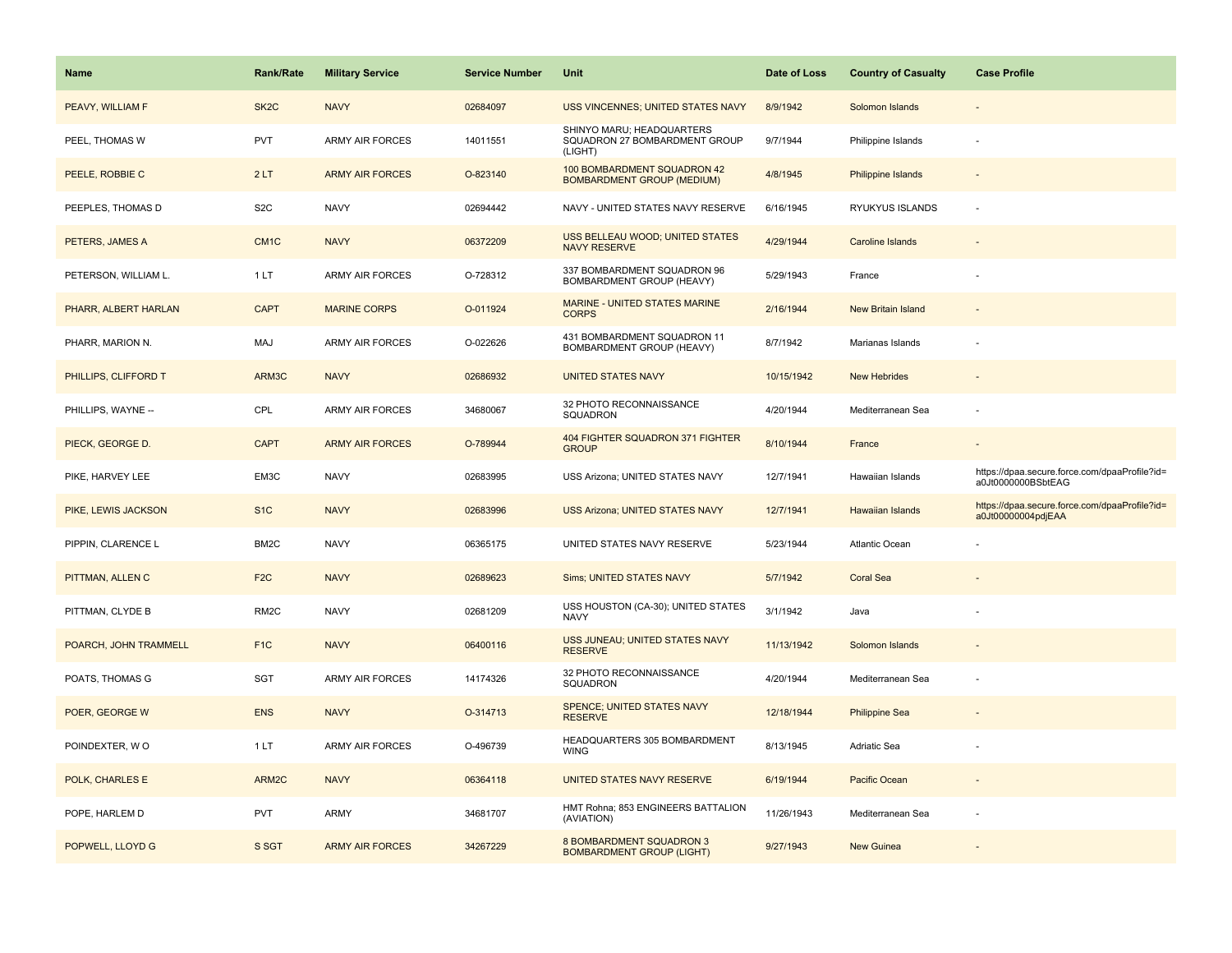| Name                         | Rank/Rate        | <b>Military Service</b> | <b>Service Number</b> | Unit                                                                                         | Date of Loss | <b>Country of Casualty</b>                   | <b>Case Profile</b>                                                 |
|------------------------------|------------------|-------------------------|-----------------------|----------------------------------------------------------------------------------------------|--------------|----------------------------------------------|---------------------------------------------------------------------|
| POSEY, WILLIAM CULLEN        | S <sub>1</sub> C | <b>NAVY</b>             | 02685204              | USS JUNEAU; UNITED STATES NAVY                                                               | 11/13/1942   | Solomon Islands                              |                                                                     |
| POSS, HENRY BOWDION          | S <sub>1C</sub>  | <b>NAVY</b>             | 02684210              | <b>USS VINCENNES; UNITED STATES NAVY</b>                                                     | 8/9/1942     | Solomon Islands                              |                                                                     |
| POTTS, HARVEY H.             | S SGT            | <b>ARMY AIR FORCES</b>  | 34354971              | 441 BOMBARDMENT SQUADRON 320<br>BOMBARDMENT GROUP (MEDIUM)                                   | 4/30/1945    | France                                       |                                                                     |
| POWELL, MURPHEY D            | <b>ENS</b>       | <b>NAVY</b>             | O-305963              | USS ENTERPRISE (CV-6); UNITED<br><b>STATES NAVY RESERVE</b>                                  | 6/13/1944    | Marianas Islands                             |                                                                     |
| POWELL, THOMAS N             | LT COL           | ARMY                    | O-198459              | ARMY - HEADQUARTERS 61 DIVISION<br>(FILIPINO ARMY)                                           | 12/15/1944   | PHILIPPINE ISLANDS                           |                                                                     |
| POWELL, THOMAS N             | <b>MAJ</b>       | <b>ARMY</b>             | O-362694              | ARMY - HEADQUARTERS VISAYAN-<br><b>MINDANAO FORCE</b>                                        | 12/15/1944   | PHILIPPINE ISLANDS                           | $\sim$                                                              |
| POWER, JAMES E               | S <sub>1</sub> C | <b>NAVY</b>             | 06362555              | UNITED STATES NAVY RESERVE                                                                   | 3/10/1943    | Atlantic Ocean                               |                                                                     |
| POWER, TALMADGE HAWKINS      | ARM1C            | <b>NAVY</b>             | 2683874               | VPB 101/VB-51 (Some came as<br>replacements from VPB-102/B-52), UNITED<br><b>STATES NAVY</b> | 3/5/1943     | Solomon Islands                              |                                                                     |
| POWERS, ALBERT F             | <b>ENS</b>       | <b>NAVY</b>             | O-419111              | USS MONTEREY; UNITED STATES NAVY<br><b>RESERVE</b>                                           | 5/13/1945    | Japan                                        |                                                                     |
| POWLEDGE, ROBERT B           | 1LT              | <b>ARMY AIR FORCES</b>  | O-665336              | 333 BOMBARDMENT SQUADRON 94<br><b>BOMBARDMENT GROUP (HEAVY)</b>                              | 7/17/1943    | North Sea or Tyrrhenian<br>Sea               |                                                                     |
| PRATT, HARRY M               | 2LT              | <b>ARMY AIR FORCES</b>  | O-800398              | 544 BOMBARDMENT SQUADRON 384<br>BOMBARDMENT GROUP (HEAVY)                                    | 10/9/1943    | North Sea or Tyrrhenian<br>Sea               |                                                                     |
| PREWITTE, WILLIAM V          | 1LT              | <b>ARMY AIR FORCES</b>  | O-795075              | 788 BOMBARDMENT SQUADRON 467<br><b>BOMBARDMENT GROUP (HEAVY)</b>                             | 8/16/1944    | North Sea or Tyrrhenian<br>Sea               |                                                                     |
| PRICE, HOWARD                | STM2C            | <b>NAVY</b>             | 09336073              | NAVY - UNITED STATES NAVY RESERVE                                                            | 2/21/1945    | <b>BONIN &amp; VOLCANO</b><br><b>ISLANDS</b> |                                                                     |
| PURCELL, MACK C              | M <sub>1C</sub>  | <b>NAVY</b>             | 02683482              | USS HOUSTON (CA-30); UNITED STATES<br><b>NAVY</b>                                            | 3/1/1942     | Java                                         |                                                                     |
| PYE, PERRY MONROE            | S <sub>2</sub> C | <b>NAVY</b>             | 06364294              | UNITED STATES NAVY RESERVE                                                                   | 10/17/1942   | North Atlantic Ocean                         |                                                                     |
| PYLE, DWIGHT F               | S <sub>2</sub> C | <b>NAVY</b>             | 02687525              | <b>UNITED STATES NAVY</b>                                                                    | 10/17/1941   | <b>Atlantic Ocean</b>                        |                                                                     |
| RABON, JOHN T                | CEM              | <b>NAVY</b>             | 02727909              | NAVY - UNITED STATES NAVY                                                                    | 3/26/1945    | <b>JAPAN</b>                                 |                                                                     |
| RAHN, ALVIN W                | SK3C             | <b>NAVY</b>             | 09318058              | NAVY - UNITED STATES NAVY RESERVE                                                            | 7/30/1945    | <b>PHILIPPINE SEA</b>                        | https://dpaa.secure.force.com/dpaaProfile?id=<br>a0Jt0000000LkcUEAS |
| RAHT, THEODORE E             | CPL              | MARINE CORPS            | 00334714              | MARINE - UNITED STATES MARINE<br><b>CORPS</b>                                                | 8/12/1942    | Solomon Islands                              |                                                                     |
| <b>RANKIN, CLAUD W</b>       | <b>PFC</b>       | <b>ARMY</b>             | 34262385              | 506 PARACHUTE INFANTRY 101<br><b>AIRBORNE DIVISION</b>                                       | 5/5/1945     | Germany                                      |                                                                     |
| RANKIN, WILLIAM R            | <b>ENS</b>       | <b>NAVY</b>             | O-351203              | UNITED STATES NAVY RESERVE                                                                   | 3/23/1945    | Ryukyus Islands                              |                                                                     |
| <b>REDDICK, TROY JOHNSON</b> | AMM3C            | <b>NAVY</b>             | 02687198              | <b>UNITED STATES NAVY</b>                                                                    | 6/8/1942     | Newfoundland                                 |                                                                     |
| REDMOND, JOHN P              | S <sub>2</sub> C | <b>NAVY</b>             | 02695431              | UNITED STATES NAVY                                                                           | 1/13/1946    | Gibraltar                                    |                                                                     |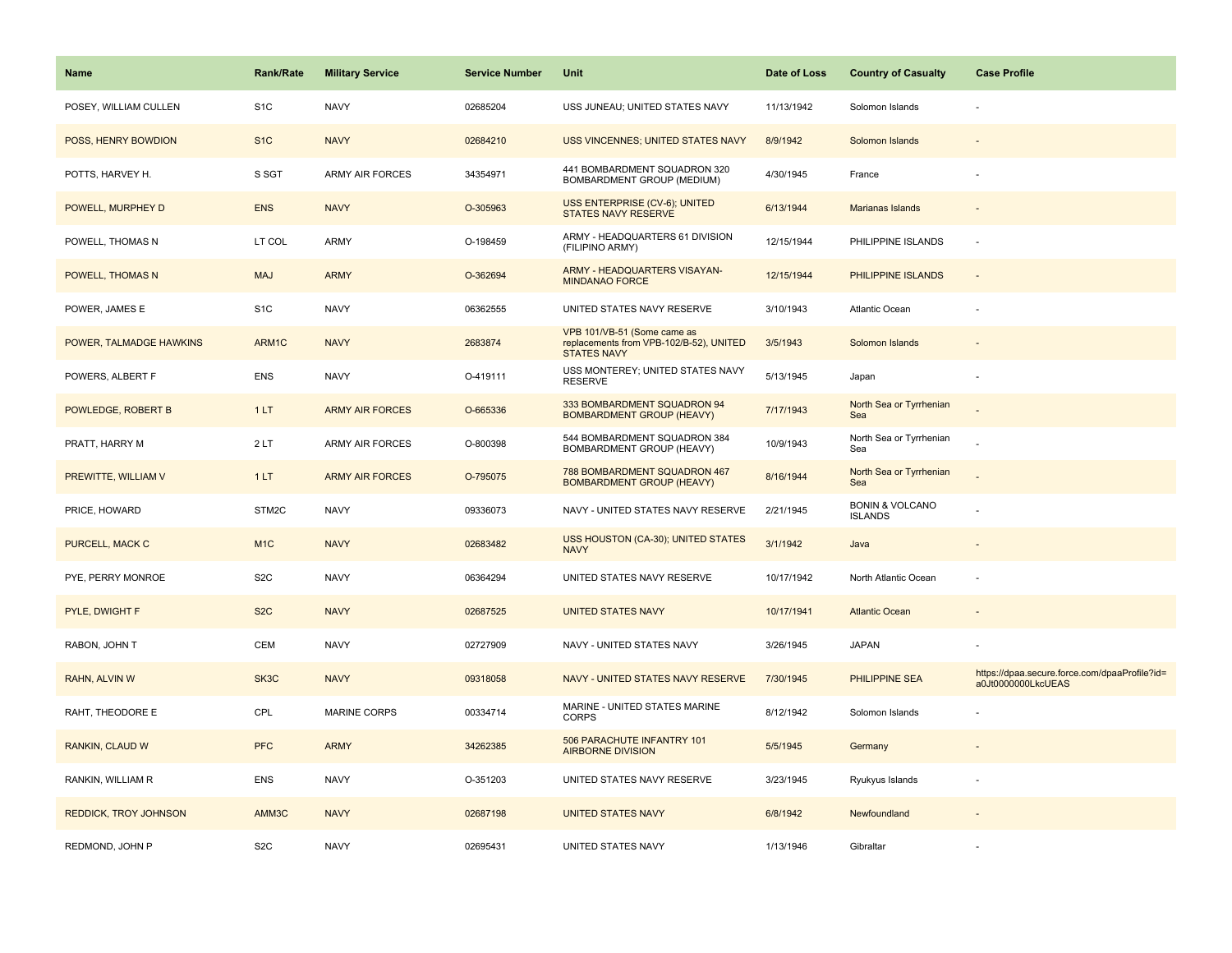| <b>Name</b>                  | <b>Rank/Rate</b>  | <b>Military Service</b> | <b>Service Number</b> | Unit                                                                                         | Date of Loss | <b>Country of Casualty</b>                             | <b>Case Profile</b>                                                 |
|------------------------------|-------------------|-------------------------|-----------------------|----------------------------------------------------------------------------------------------|--------------|--------------------------------------------------------|---------------------------------------------------------------------|
| <b>REED, SAMUEL A</b>        | 2d Lt             | <b>ARMY AIR FORCES</b>  | O-2063275             | 823 BOMBARDMENT SQUADRON 38<br><b>BOMBARDMENT GROUP (MEDIUM)</b>                             | 7/27/1945    | Japan/Okinawa                                          |                                                                     |
| REESE, JAMES C               | AOM2C             | <b>NAVY</b>             | 02692046              | USS LEXINGTON (CV-16); UNITED<br>STATES NAVY                                                 | 9/12/1944    | Philippine Islands                                     |                                                                     |
| REEVES, CLARENCE F           | <b>SGT</b>        | <b>ARMY AIR FORCES</b>  | 34440004              | 790 BOMBARDMENT SQUADRON 467<br><b>BOMBARDMENT GROUP (HEAVY)</b>                             | 11/10/1944   | North Sea or Tyrrhenian<br>Sea                         |                                                                     |
| <b>REGISTER, JOHN R</b>      | <b>PVT</b>        | <b>ARMY AIR FORCES</b>  | 14012000              | SHINYO MARU; HEADQUARTERS<br>SQUADRON 27 BOMBARDMENT GROUP<br>(LIGHT)                        | 9/7/1944     | Philippine Islands                                     |                                                                     |
| <b>REGISTER, PRESCOTT D</b>  | M SGT             | <b>ARMY AIR FORCES</b>  | 07087214              | 2 RESCUE SQUADRON                                                                            | 1/5/1946     | Philippine Islands                                     |                                                                     |
| REICH, WILLIAM O             | ENS               | <b>NAVY</b>             | O-104792              | UNITED STATES NAVY RESERVE                                                                   | 6/10/1942    | Pacific Ocean                                          |                                                                     |
| REID, A M                    | <b>ENS</b>        | <b>NAVY</b>             | O-189977              | UNITED STATES NAVY RESERVE                                                                   | 10/21/1943   | <b>Atlantic Ocean: North</b><br><b>American Waters</b> |                                                                     |
| REYNOLDS, CLARENCE           | S <sub>1</sub> C  | <b>NAVY</b>             | 08316981              | NAVY - UNITED STATES NAVY RESERVE                                                            | 11/1/1944    | CENTRAL/SOUTH<br>PACIFIC THEATER                       |                                                                     |
| <b>REYNOLDS, JIMMIE REED</b> | STM <sub>1C</sub> | <b>NAVY</b>             | 02690381              | USS MEREDITH; UNITED STATES NAVY                                                             | 10/15/1942   | Solomon Islands                                        |                                                                     |
| RICE, ROBERT L               | RM3C              | <b>NAVY</b>             | 06366392              | POMPANO; UNITED STATES NAVY<br><b>RESERVE</b>                                                | 10/15/1943   | Japan                                                  |                                                                     |
| <b>RICKETSON, JACOB E</b>    | AMM3C             | <b>NAVY</b>             | 08932505              | <b>USS HORNET (CV-12); UNITED STATES</b><br><b>NAVY RESERVE</b>                              | 4/7/1945     | <b>China Seas</b>                                      |                                                                     |
| RICKS, WILLIAM A             | 2LT               | ARMY AIR FORCES         | O-832695              | 408 BOMBARDMENT SQUADRON 22<br>BOMBARDMENT GROUP (HEAVY)                                     | 6/25/1945    | Philippine Islands                                     |                                                                     |
| <b>RILEY, HARLEY H</b>       | 2LT               | <b>ARMY AIR FORCES</b>  | O-731420              | 336 BOMBARDMENT SQUADRON 95<br><b>BOMBARDMENT GROUP (HEAVY)</b>                              | 6/13/1943    | <b>Baltic Sea</b>                                      |                                                                     |
| RILEY, WILLIAM F             | WT3C              | <b>NAVY</b>             | 02689198              | NAVY - UNITED STATES NAVY                                                                    | 10/25/1944   | PHILIPPINE SEA                                         |                                                                     |
| <b>ROBARTS, CARL T</b>       | <b>SGT</b>        | <b>ARMY AIR FORCES</b>  | 06999228              | <b>AIR CORPS</b>                                                                             | 8/26/1942    | <b>New Guinea</b>                                      | https://dpaa.secure.force.com/dpaaProfile?id=<br>a0Jt000001nzU6aEAE |
| ROBARTS, LEWIS ROBERT        | CPL               | MARINE CORPS            | 00300801              | MARINE - UNITED STATES MARINE<br><b>CORPS</b>                                                | 11/1/1942    | SOLOMON ISLANDS                                        |                                                                     |
| ROBERSON, CLYDE H            | S <sub>1</sub> C  | <b>NAVY</b>             | 06376570              | UNITED STATES NAVY RESERVE                                                                   | 10/27/1943   | Italy                                                  |                                                                     |
| ROBERTS, AGUSTUS J           | F <sub>2</sub> C  | <b>NAVY</b>             | 08930505              | REID; UNITED STATES NAVY RESERVE                                                             | 12/11/1944   | Philippine Sea                                         |                                                                     |
| ROBERTS, BRYANT HENRY        | SK <sub>2</sub> C | <b>NAVY</b>             | 02685179              | USS VINCENNES; UNITED STATES NAVY                                                            | 8/9/1942     | Solomon Islands                                        |                                                                     |
| ROBERTS, CHARLES B.          | 1LT               | <b>ARMY AIR FORCES</b>  | O-726474              | 17 SQUADRON 4 PHOTO GROUP                                                                    | 5/8/1943     | Solomon Islands                                        |                                                                     |
| <b>ROBERTS, ENNIS LEE</b>    | MM <sub>2</sub> C | <b>COAST GUARD</b>      | 00200376              | <b>USCGC ALEXANDER HAMILTON; COAST</b><br><b>GUARD - UNITED STATES COAST</b><br><b>GUARD</b> | 1/29/1942    | Iceland                                                |                                                                     |
| ROBERTS, FRANK A             | MAJ               | <b>ARMY AIR FORCES</b>  | O-397460              | 882 BOMBARDMENT SQUADRON 500<br>BOMBARDMENT GROUP (VERY HEAVY)                               | 1/23/1945    | Japan/Okinawa                                          |                                                                     |
| ROBERTS, GWINN O             | <b>SGT</b>        | <b>ARMY AIR FORCES</b>  | 34353986              | 716 BOMBARDMENT SQUADRON 449<br><b>BOMBARDMENT GROUP (HEAVY)</b>                             | 11/17/1945   | Germany                                                |                                                                     |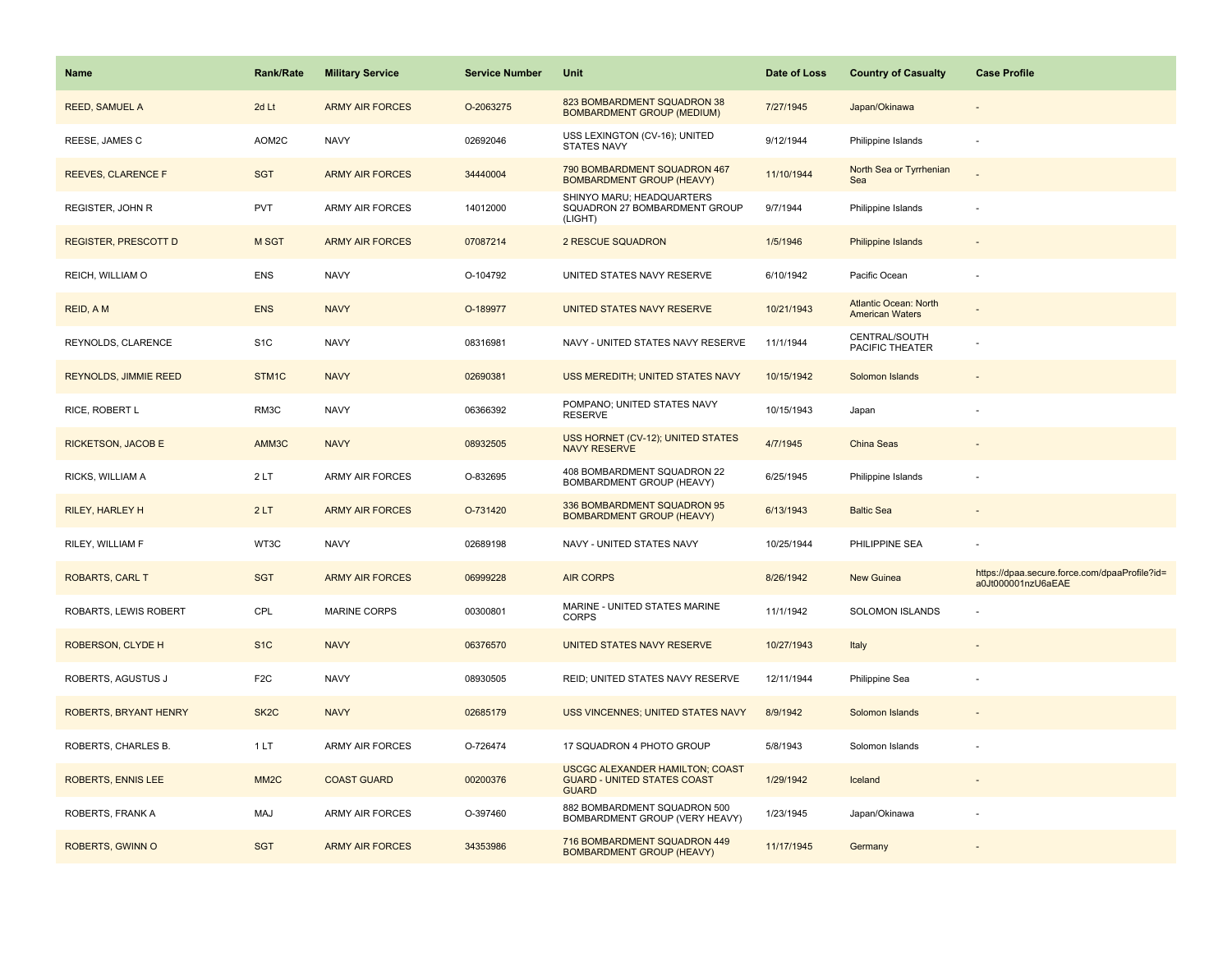| <b>Name</b>             | <b>Rank/Rate</b>  | <b>Military Service</b> | <b>Service Number</b> | Unit                                                                 | Date of Loss | <b>Country of Casualty</b>     | <b>Case Profile</b>                                                 |
|-------------------------|-------------------|-------------------------|-----------------------|----------------------------------------------------------------------|--------------|--------------------------------|---------------------------------------------------------------------|
| ROBERTS, HOWARD L       | SSMB3C            | <b>NAVY</b>             | 08931232              | NAVY - UNITED STATES NAVY RESERVE                                    | 7/24/1945    | PHILIPPINE SEA                 |                                                                     |
| ROBERTS, WILLIAM V      | LT /JG/           | <b>NAVY</b>             | O-106346              | UNITED STATES NAVY RESERVE                                           | 10/26/1942   | <b>New Hebrides</b>            |                                                                     |
| ROBERTSON, FRANK S      | TEC <sub>4</sub>  | ARMY                    | 34575878              | 1 REGIMENT 1 ARMORED DIVISION                                        | 2/14/1943    | Tunisia                        |                                                                     |
| ROBINSON, JOHN HENRY    | S <sub>2</sub> C  | <b>NAVY</b>             | 06362854              | UNITED STATES NAVY RESERVE                                           | 11/3/1942    | <b>Atlantic Ocean</b>          |                                                                     |
| ROBINSON, JOHN W        | 1LT               | <b>MARINE CORPS</b>     | O-025542              | MARINE - UNITED STATES MARINE<br><b>CORPS</b>                        | 7/26/1944    | Marshall Islands               |                                                                     |
| ROBINSON, MCCALVIN-     | S SGT             | <b>ARMY AIR FORCES</b>  | 14105531              | 733 BOMBARDMENT SQUADRON 453<br><b>BOMBARDMENT GROUP (HEAVY)</b>     | 2/22/1944    | North Sea or Tyrrhenian<br>Sea |                                                                     |
| ROBINSON, WILLIAM AVERY | SEA1              | <b>NAVY</b>             | 8325094               |                                                                      | 10/30/1945   | SAN FRANCISCO BAY              | ÷,                                                                  |
| RODEHEAVER, CARL D      | <b>PVT</b>        | <b>ARMY</b>             | 14040623              | <b>ARMY - 454 ORDNANCE COMPANY</b><br>(AVIATION)                     | 6/20/1942    | PHILIPPINE ISLANDS             | https://dpaa.secure.force.com/dpaaProfile?id=<br>a0Jt0000000LlktEAC |
| ROGERS, FLOYD --        | SK <sub>2</sub> C | <b>NAVY</b>             | 02682605              | USS HOUSTON (CA-30); UNITED STATES<br><b>NAVY</b>                    | 3/1/1942     | Java                           |                                                                     |
| ROGERS, JOHN W          | S SGT             | <b>ARMY AIR FORCES</b>  | 34442043              | 526 BOMBARDMENT SQUADRON 379<br><b>BOMBARDMENT GROUP (HEAVY)</b>     | 9/16/1943    | France                         |                                                                     |
| ROLAND, JACK A          | PHM1C             | <b>NAVY</b>             | 08931200              | NAVY - UNITED STATES NAVY RESERVE                                    | 7/30/1945    | PHILIPPINE SEA                 | https://dpaa.secure.force.com/dpaaProfile?id=<br>a0Jt0000000QrkiEAC |
| ROMINE, STACY --        | S <sub>2</sub> C  | <b>NAVY</b>             | 06054895              | UNITED STATES NAVY RESERVE                                           | 7/2/1943     | Solomon Islands                |                                                                     |
| ROOKS, TOM H            | <b>PFC</b>        | <b>ARMY</b>             | 34088089              | 6 INFANTRY 1 ARMORED DIVISION                                        | 11/8/1942    | Algeria                        |                                                                     |
| ROPER, GEORGE E         | S <sub>2</sub> C  | <b>NAVY</b>             | 06367121              | UNITED STATES NAVY RESERVE                                           | 1/2/1944     | <b>Atlantic Ocean</b>          |                                                                     |
| ROTH, PAUL F            | CAPT              | <b>ARMY AIR FORCES</b>  | O-399006              | HEADQUARTERS 323 AIR SERVICES<br><b>GROUP</b>                        | 10/29/1942   | Mediterranean Sea              | ÷,                                                                  |
| ROVOLIS, JIMMIE T.      | <b>PFC</b>        | <b>ARMY</b>             | 34761450              | 503 PARACHUTE INFANTRY REGIMENT                                      | 2/16/1945    | Philippine Islands             |                                                                     |
| ROWELL, ROBERT --       | PVT               | <b>ARMY</b>             | 34269302              | 169 INFANTRY 43 DIVISION                                             | 7/18/1943    | Solomon Islands                |                                                                     |
| ROWLAND, CHARLES G      | TEC <sub>5</sub>  | <b>ARMY</b>             | 34084727              | 17 SIGNAL SERVICES COMPANY                                           | 12/1/1942    | <b>Atlantic Ocean</b>          |                                                                     |
| RUSSELL, ARTHUR M       | TM <sub>2</sub> C | <b>NAVY</b>             | 06376782              | SNOOK; UNITED STATES NAVY<br><b>RESERVE</b>                          | 5/5/1945     | China Seas                     |                                                                     |
| RYALS, DOIAL A          | <b>PVT</b>        | <b>ARMY</b>             | 34083056              | 105th Antiaircraft Artillery (Automatic<br><b>Weapons) Battalion</b> | 7/10/1943    | Sicily                         |                                                                     |
| SAINE, CHARLES F        | <b>ENS</b>        | <b>NAVY</b>             | O-382859              | UNITED STATES NAVY RESERVE                                           | 8/15/1945    | Pacific Ocean                  |                                                                     |
| <b>SANDERS, LOUIS F</b> | MM <sub>2</sub> C | <b>NAVY</b>             | 02683219              | USS JARVIS; UNITED STATES NAVY                                       | 8/9/1942     | Solomon Islands                |                                                                     |
| SANDERS, WILLIAM LAMAR  | PFC               | MARINE CORPS            | 288719                | MARINE - UNITED STATES MARINE<br><b>CORPS</b>                        | 8/9/1942     | Solomon Islands                |                                                                     |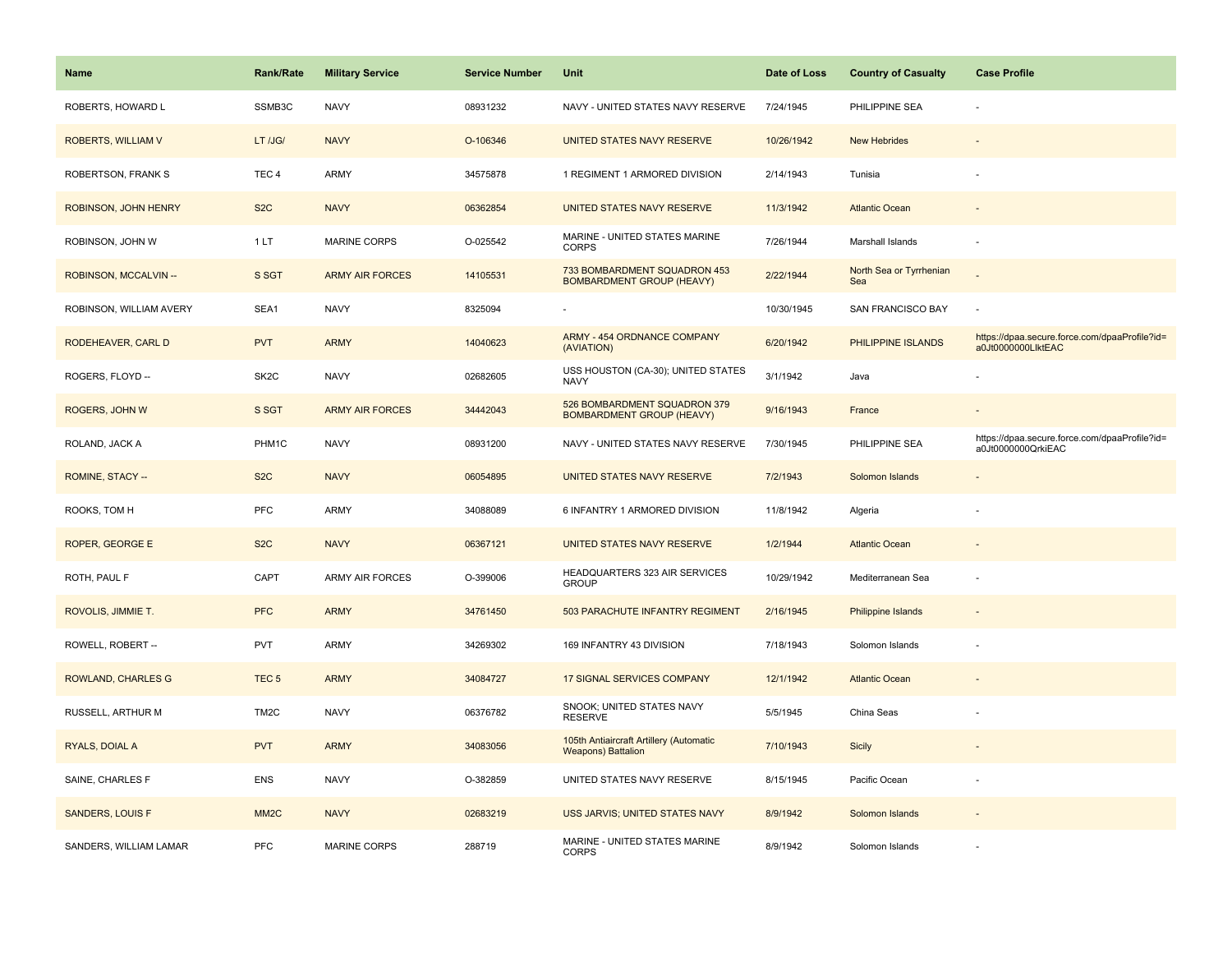| Name                          | <b>Rank/Rate</b>  | <b>Military Service</b> | <b>Service Number</b> | Unit                                                                  | Date of Loss | <b>Country of Casualty</b>                             | <b>Case Profile</b>                                                 |
|-------------------------------|-------------------|-------------------------|-----------------------|-----------------------------------------------------------------------|--------------|--------------------------------------------------------|---------------------------------------------------------------------|
| <b>SARGENT, PERLEY WATSON</b> | <b>PFC</b>        | <b>MARINE CORPS</b>     | 322015                | MARINE - UNITED STATES MARINE<br><b>CORPS</b>                         | 11/20/1943   | Gilbert Islands                                        | https://dpaa.secure.force.com/dpaaProfile?id=<br>a0Jt0000000XmJYEA0 |
| SARGENT, WILLIAM T            | S <sub>2</sub> C  | <b>NAVY</b>             | 08936550              | NAVY - UNITED STATES NAVY RESERVE                                     | 10/24/1944   | PHILIPPINE SEA                                         |                                                                     |
| SATERFIELD, POWEL TILMAN      | <b>ENS</b>        | <b>NAVY</b>             | O-309942              | TULLIBEE; UNITED STATES NAVY                                          | 3/26/1944    | Caroline Islands                                       |                                                                     |
| SCALES, ROY C                 | <b>PVT</b>        | <b>ARMY</b>             | 44038251              | ARMY - 307 INFANTRY 77 DIVISION                                       | 5/19/1945    | JAPAN/OKINAWA                                          |                                                                     |
| <b>SCARBOROUGH, HIRAM A</b>   | S <sub>2</sub> C  | <b>NAVY</b>             | 06360604              | UNITED STATES NAVY RESERVE                                            | 4/3/1942     | <b>Atlantic Ocean: North</b><br><b>American Waters</b> |                                                                     |
| SCHUESSLER, CARL IVES         | 2dLt              | <b>MARINE CORPS</b>     | O-009308              | MARINE - UNITED STATES MARINE<br><b>CORPS</b>                         | 8/9/1942     | Solomon Islands                                        |                                                                     |
| <b>SCOTT, JACK H</b>          | <b>PVT</b>        | <b>ARMY</b>             | 14043910              | SHINYO MARU; 59 COAST ARTILLERY<br><b>REGIMENT</b>                    | 9/7/1944     | Philippine Islands                                     |                                                                     |
| SCOTT, JAMES ROBERT           | AS                | <b>NAVY</b>             | 02691289              | UNITED STATES NAVY                                                    | 5/17/1942    | Caribbean Sea                                          |                                                                     |
| <b>SCOTT, WALTER C</b>        | 2d Lt             | <b>ARMY AIR FORCES</b>  | O-667437              | <b>AIR CORPS</b>                                                      | 3/30/1943    | <b>Atlantic Ocean: North</b><br><b>American Waters</b> |                                                                     |
| SCOTT, WILLIAM C              | <b>PFC</b>        | <b>ARMY</b>             | 34556725              | 366 INFANTRY REGIMENT                                                 | 12/29/1944   | Italy                                                  |                                                                     |
| <b>SEABROOKS, CHARLIE</b>     | CK3C              | <b>NAVY</b>             | 06372684              | NAVY - UNITED STATES NAVY RESERVE                                     | 10/24/1944   | <b>PHILIPPINE SEA</b>                                  |                                                                     |
| <b>SEARS, TOMMY S</b>         | PFC               | ARMY AIR FORCES         | 06965142              | ARISAN MARU; HEADQUARTERS<br>SQUADRON 27 BOMBARDMENT GROUP<br>(LIGHT) | 10/24/1944   | China Seas                                             |                                                                     |
| <b>SELF, LEE JEROME</b>       | S <sub>2</sub> C  | <b>NAVY</b>             | 02685075              | USS ASTORIA; UNITED STATES NAVY                                       | 8/9/1942     | Solomon Islands                                        |                                                                     |
| SETZER, JOSEPH F              | RM <sub>2</sub> C | <b>NAVY</b>             | 06568597              | UNITED STATES NAVY RESERVE                                            | 4/23/1945    | Atlantic Ocean: North<br>American Waters               |                                                                     |
| <b>SHACKELFORD, THOMAS E</b>  | <b>T SGT</b>      | <b>ARMY AIR FORCES</b>  | 14067234              | <b>HEADQUARTERS SQUADRON TENTH</b><br><b>AIR FORCE</b>                | 2/8/1944     | India                                                  |                                                                     |
| SHARP, CARLTON L              | Ens               | <b>NAVY</b>             | O-378938              | USS SAN JACINTO; UNITED STATES<br>NAVY RESERVE                        | 4/2/1945     | Japan                                                  |                                                                     |
| <b>SHARPTON, WILLIE T</b>     | S SGT             | <b>ARMY AIR FORCES</b>  | 34269188              | 823 BOMBARDMENT SQUADRON 38<br><b>BOMBARDMENT GROUP (MEDIUM)</b>      | 1/15/1946    | New Guinea                                             |                                                                     |
| SHAW, ROBERT W                | AOM2C             | <b>NAVY</b>             | 02689681              | VPB-27; UNITED STATES NAVY                                            | 8/8/1945     | China Seas                                             |                                                                     |
| <b>SHAW, WILLIAM R</b>        | SC <sub>3</sub> C | <b>NAVY</b>             | 02686492              | NAVY - UNITED STATES NAVY                                             | 3/19/1945    | PHILIPPINE SEA                                         |                                                                     |
| SHEFFIELD, ERNEST O           | TEC <sub>5</sub>  | ARMY                    | 34680116              | 630 TANK DESTROYER BATTALION                                          | 12/25/1944   | Germany                                                |                                                                     |
| SHELDON, BROOKS --            | <b>CAPT</b>       | <b>ARMY AIR FORCES</b>  | O-789613              | 779 BOMBARDMENT SQUADRON 464<br><b>BOMBARDMENT GROUP (HEAVY)</b>      | 10/29/1944   | <b>Adriatic Sea</b>                                    | https://dpaa.secure.force.com/dpaaProfile?id=<br>a0Jt0000000BSLgEAO |
| SHELL, ALLEN D                | TEC <sub>4</sub>  | <b>ARMY</b>             | 34084971              | 517 PORT BATTALION                                                    | 6/6/1944     | English Channel                                        |                                                                     |
| SHELL, JAMES W.               | S SGT             | <b>ARMY AIR FORCES</b>  | 14047616              | 819 BOMBARDMENT SQUADRON 30<br><b>BOMBARDMENT GROUP (HEAVY)</b>       | 1/21/1944    | <b>Gilbert Islands</b>                                 | https://dpaa.secure.force.com/dpaaProfile?id=<br>a0Jt000001EhJE5EAN |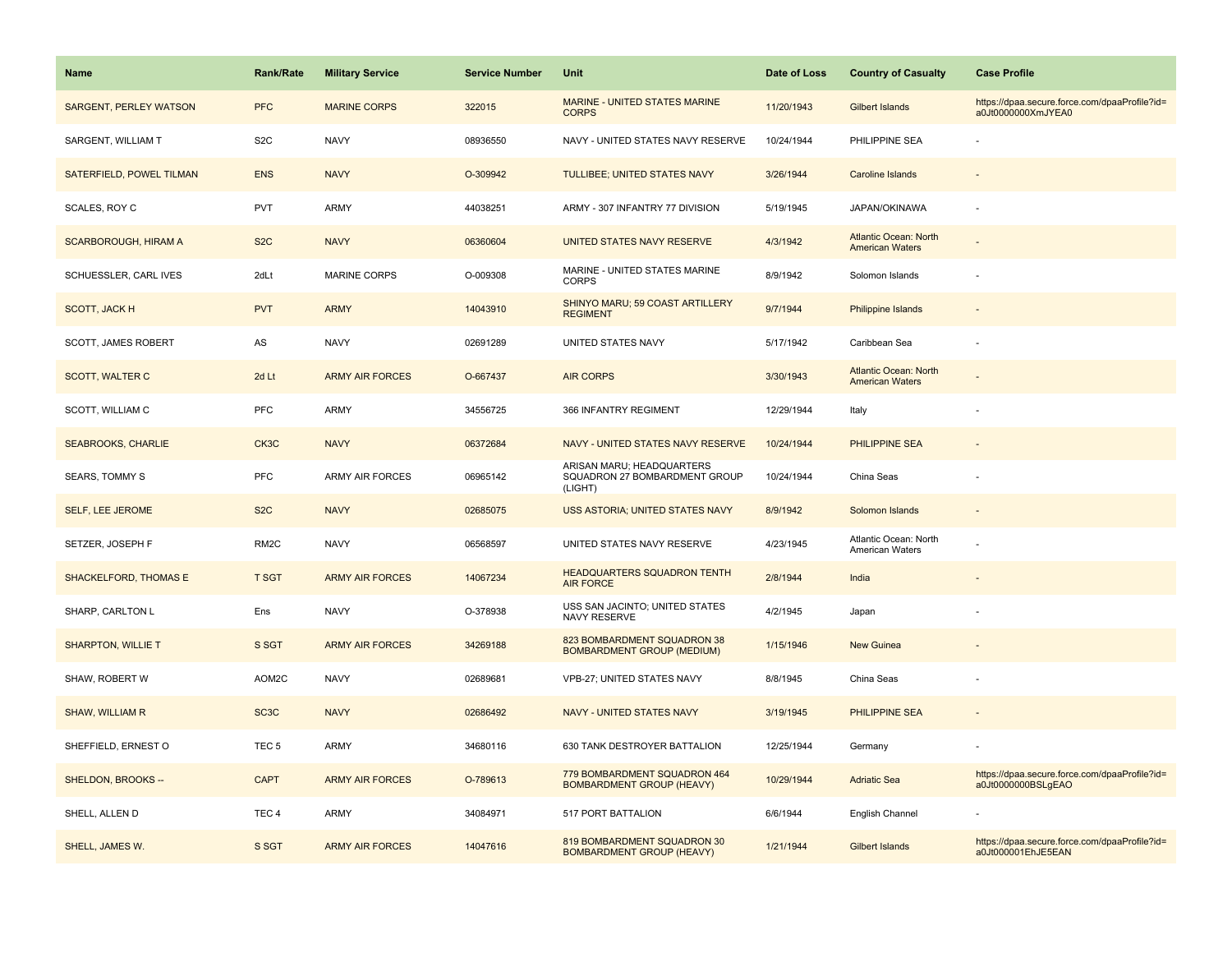| <b>Name</b>                   | Rank/Rate          | <b>Military Service</b> | <b>Service Number</b> | Unit                                                             | Date of Loss | <b>Country of Casualty</b>            | <b>Case Profile</b>                                                 |
|-------------------------------|--------------------|-------------------------|-----------------------|------------------------------------------------------------------|--------------|---------------------------------------|---------------------------------------------------------------------|
| SHEPPARD, HENRY R             | CPL                | <b>ARMY AIR FORCES</b>  | 06973526              | 90 BOMBARDMENT SQUADRON 3<br><b>BOMBARDMENT GROUP (LIGHT)</b>    | 12/4/1945    | New Guinea                            |                                                                     |
| SHINHOLSTER, JOHNNIE W        | <b>PFC</b>         | <b>ARMY</b>             | 34576210              | 325 GLIDER INFANTRY 82 AIRBORNE<br><b>DIVISION</b>               | 11/2/1945    | Holland                               |                                                                     |
| SHIRAH, ROBERT A              | EM3C               | <b>NAVY</b>             | 02689189              | ESCOLAR; UNITED STATES NAVY                                      | 11/13/1944   | China Seas                            |                                                                     |
| SHIRLEY, JAMES B.             | 1st Lt             | <b>ARMY AIR FORCES</b>  | O-825309              | 375 BOMBARDMENT SQUADRON 308<br><b>BOMBARDMENT GROUP (HEAVY)</b> | 8/6/1945     | <b>Burma</b>                          |                                                                     |
| SHOCKLEY, HOYT M              | S <sub>2</sub> C   | <b>NAVY</b>             | 09344512              | UNITED STATES NAVY RESERVE                                       | 10/26/1945   | Pacific Ocean: North<br>American Area |                                                                     |
| SHUMAN, JOHN M                | S <sub>2</sub> C   | <b>NAVY</b>             | 06373213              | Brownson; UNITED STATES NAVY<br><b>RESERVE</b>                   | 12/26/1943   | <b>New Britain Island</b>             |                                                                     |
| SIKES, WILLIAM LEE            | F <sub>1</sub> C   | <b>NAVY</b>             | 02685482              | <b>UNITED STATES NAVY</b>                                        | 6/6/1942     | Midway Island                         |                                                                     |
| SIMMONS, EARL --              | <b>SGT</b>         | <b>MARINE CORPS</b>     | 00239626              | <b>MARINE - UNITED STATES MARINE</b><br><b>CORPS</b>             | 10/27/1943   | <b>New Guinea</b>                     |                                                                     |
| SIMONS, JAMES B               | PFC                | <b>ARMY</b>             | 34448615              | ARMY - 307 INFANTRY 77 DIVISION                                  | 5/31/1945    | JAPAN/OKINAWA                         |                                                                     |
| SIMONS, JOHN T                | S SGT              | <b>ARMY</b>             | 06384965              | ARMY - 16 BOMBARDMENT SQUADRON<br>27 BOMBARDMENT GROUP (LIGHT)   | 7/8/1942     | PHILIPPINE ISLANDS                    | https://dpaa.secure.force.com/dpaaProfile?id=<br>a0Jt000000MeRC4EAN |
| SIMPSON, BEN W                | SGT                | ARMY                    | 06287417              | ARMY - 60 COAST ARTILLERY<br><b>REGIMENT</b>                     | 11/25/1942   | PHILIPPINE ISLANDS                    | https://dpaa.secure.force.com/dpaaProfile?id=<br>a0Jt000000Mmo8jEAB |
| SIMS, SHANNON --              | <b>PVT</b>         | <b>ARMY</b>             | 34443084              | <b>83 CHEMICAL BATTALION</b>                                     | 1/26/1944    | North Sea or Tyrrhenian<br>Sea        |                                                                     |
| SIRMONS, HENRY J              | <b>CPL</b>         | ARMY                    | 34448061              | 83 CHEMICAL BATTALION                                            | 1/26/1944    | North Sea or Tyrrhenian<br>Sea        |                                                                     |
| <b>SIZEMORE, CURTIS L</b>     | 2d Lt              | <b>ARMY</b>             | O-890418              | <b>SHINYO MARU; INFANTRY</b>                                     | 9/7/1944     | Philippine Islands                    |                                                                     |
| SKIPPER, DIXIE --             | CPL                | ARMY                    | 34352553              | USAT J.W. McAndrews; INFANTRY                                    | 3/13/1945    | Portugal                              |                                                                     |
| <b>SLATTERY, JOSEPH LEWIS</b> | SSgt               | <b>MARINE CORPS</b>     | 299777                | <b>MARINE - UNITED STATES MARINE</b><br><b>CORPS</b>             | 3/2/1943     | <b>New Hebrides</b>                   |                                                                     |
| SLAUGHTER, ANDERSON --        | <b>PVT</b>         | <b>ARMY</b>             | 34556442              | 366 INFANTRY REGIMENT                                            | 2/10/1945    | Italy                                 |                                                                     |
| <b>SMALL, RUFUS A</b>         | TEC <sub>5</sub>   | <b>ARMY</b>             | 34443006              | <b>83 CHEMICAL BATTALION</b>                                     | 1/26/1944    | North Sea or Tyrrhenian<br>Sea        |                                                                     |
| SMALLING, HUGH A              | MOMM <sub>1C</sub> | <b>NAVY</b>             | 02683401              | Nauset; UNITED STATES NAVY                                       | 9/9/1943     | Italy                                 |                                                                     |
| SMART, ISIAH --               | <b>PFC</b>         | <b>ARMY</b>             | 34222186              | 3272 QUARTERMASTER SERVICES<br><b>COMPANY</b>                    | 3/10/1944    | North Sea or Tyrrhenian<br>Sea        |                                                                     |
| SMITH, ALFRED Q               | Capt               | <b>ARMY AIR FORCES</b>  | O-430479              | 110 SQUADRON 71 RECONNAISSANCE<br><b>GROUP</b>                   | 2/12/1944    | New Guinea                            | ÷,                                                                  |
| SMITH, CHARLIE C              | <b>CCS</b>         | <b>NAVY</b>             | 02679012              | Edsall; UNITED STATES NAVY                                       | 3/1/1942     | <b>Indian Ocean</b>                   |                                                                     |
| SMITH, DUANE L                | QM3C               | <b>NAVY</b>             | 02684607              | Langley; UNITED STATES NAVY                                      | 3/1/1942     | Indian Ocean                          |                                                                     |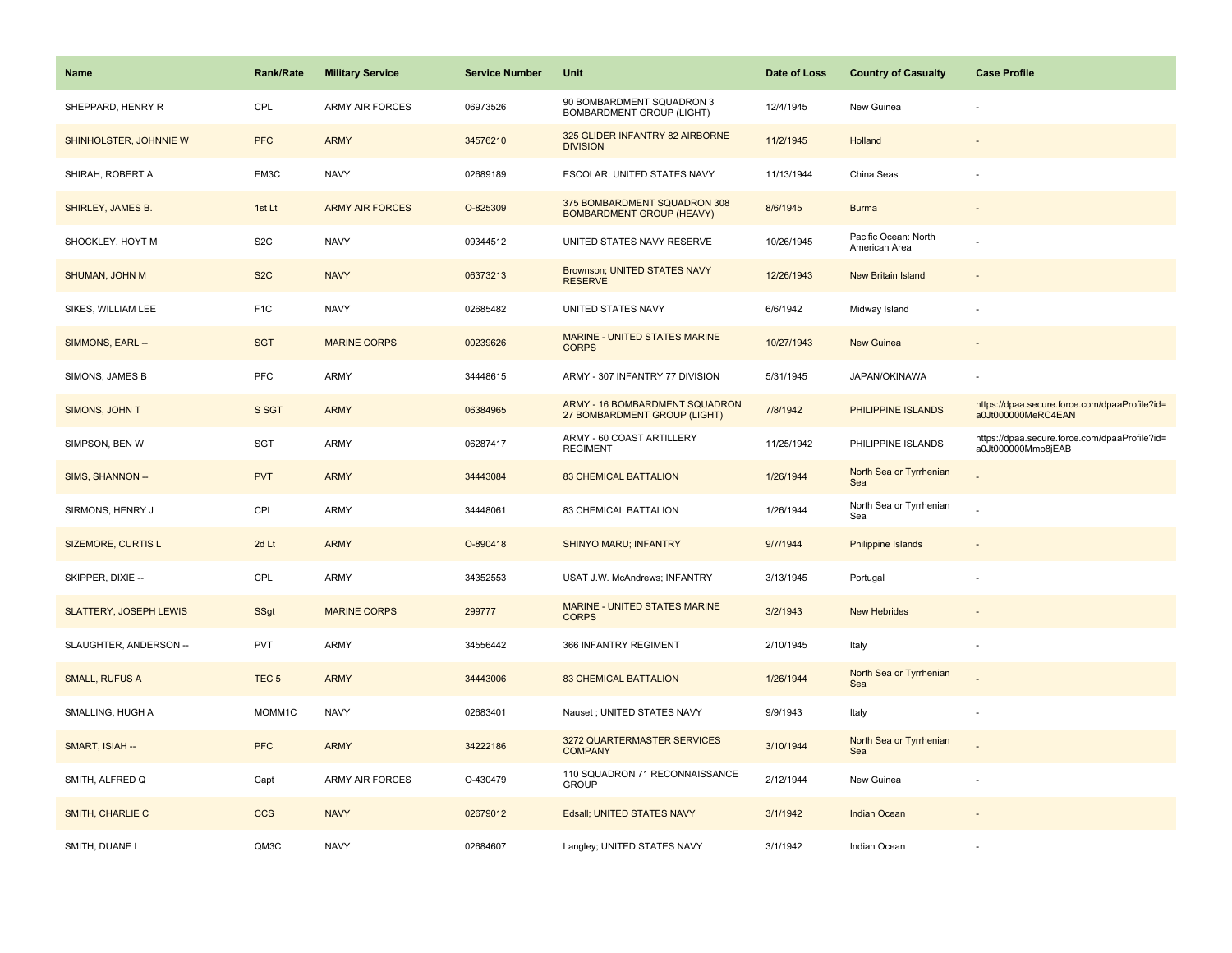| <b>Name</b>                | <b>Rank/Rate</b>   | <b>Military Service</b> | <b>Service Number</b> | Unit                                                            | Date of Loss | <b>Country of Casualty</b>     | <b>Case Profile</b>                                                 |
|----------------------------|--------------------|-------------------------|-----------------------|-----------------------------------------------------------------|--------------|--------------------------------|---------------------------------------------------------------------|
| SMITH, EUGENE A.           | Capt               | <b>ARMY</b>             | O-353569              | 47 INFANTRY REGIMENT (PHILIPPINE<br>SCOUT)                      | 4/20/1942    | Philippine Islands             |                                                                     |
| SMITH, GEORGE W.           | 1st Lt             | ARMY AIR FORCES         | O-711864              | 431 FIGHTER SQUADRON 475 FIGHTER<br><b>GROUP</b>                | 7/11/1945    | Philippine Islands             |                                                                     |
| <b>SMITH, GRADY MORRIS</b> | AS                 | <b>NAVY</b>             | 06362785              | SS GEORGE CALVERT; UNITED STATES<br><b>NAVY RESERVE</b>         | 5/20/1942    | Cuba                           |                                                                     |
| SMITH, HENRY A             | CPL                | ARMY                    | 34195871              | SS Leopoldville; 262 INFANTRY 66<br><b>DIVISION</b>             | 12/24/1944   | English Channel                |                                                                     |
| <b>SMITH, HORACE H</b>     | <b>SGT</b>         | <b>ARMY AIR FORCES</b>  | 14140790              | 2 BOMBARDMENT SQUADRON 22<br><b>BOMBARDMENT GROUP (HEAVY)</b>   | 7/26/1944    | <b>New Guinea</b>              |                                                                     |
| SMITH, JAMES F             | SGT                | <b>ARMY AIR FORCES</b>  | 34057438              | 381 BOMBARDMENT SQUADRON 310<br>BOMBARDMENT GROUP (MEDIUM)      | 2/22/1943    | Tunisia                        |                                                                     |
| SMITH, JESSE GILMER        | AOM <sub>1</sub> C | <b>NAVY</b>             | 02687124              | NAVY - UNITED STATES NAVY                                       | 9/10/1943    | <b>ENGLISH CHANNEL</b>         |                                                                     |
| SMITH, JULIAN G            | CK3C               | <b>NAVY</b>             | 06364358              | NAVY - UNITED STATES NAVY RESERVE                               | 3/26/1945    | <b>CHINA SEAS</b>              |                                                                     |
| <b>SMITH, MARVIN T</b>     | Lt Cdr             | <b>NAVY</b>             | O-078927              | UNITED STATES NAVY RESERVE                                      | 2/20/1945    | <b>Borneo</b>                  |                                                                     |
| SMITH, MILFORD H           | BKR3C              | <b>NAVY</b>             | 02690898              | NAVY - UNITED STATES NAVY                                       | 10/24/1944   | PHILIPPINE SEA                 |                                                                     |
| <b>SMITH, NORMAN K</b>     | Ens                | <b>NAVY</b>             | O-120290              | USS QUINCY; UNITED STATES NAVY<br><b>RESERVE</b>                | 8/9/1942     | Solomon Islands                |                                                                     |
| SMITH, PAUL A              | <b>PVT</b>         | ARMY                    | 34827976              | 60 ENGINEERS COMBAT BATTALION 35<br><b>DIVISION</b>             | 10/10/1944   | France                         |                                                                     |
| SMITH, RV                  | <b>PVT</b>         | <b>ARMY</b>             | 20402383              | 502 PARACHUTE INFANTRY 101<br><b>AIRBORNE DIVISION</b>          | 4/8/1946     | France                         |                                                                     |
| SMITH, ROBERT L            | TEC <sub>5</sub>   | ARMY                    | 34564485              | 484 ANTI AIRCRAFT ARTILLERY<br>AUTOMATIC WEAPONS BATTALION      | 7/9/1944     | India                          |                                                                     |
| SMITH, SAM A               | S SGT              | <b>ARMY AIR FORCES</b>  | 14059822              | 47 BOMBARDMENT SQUADRON 41<br><b>BOMBARDMENT GROUP (MEDIUM)</b> | 1/22/1944    | <b>Marshall Islands</b>        | https://dpaa.secure.force.com/dpaaProfile?id=<br>a0Jt000001EuU2OEAV |
| SMITH, THOMAS J            | PFC                | ARMY                    | 34826747              | 133 INFANTRY 34 DIVISION                                        | 9/19/1944    | Italy                          |                                                                     |
| SMITH, WALTER A S          | F <sub>2</sub> C   | <b>NAVY</b>             | 08936375              | <b>HOEL; UNITED STATES NAVY RESERVE</b>                         | 10/25/1944   | <b>Philippine Sea</b>          |                                                                     |
| SMITH, WILLIAM --          | PFC                | ARMY                    | 34222503              | 3272 QUARTERMASTER SERVICES<br><b>COMPANY</b>                   | 3/10/1944    | North Sea or Tyrrhenian<br>Sea |                                                                     |
| <b>SMOOT, MARION B</b>     | <b>PVT</b>         | <b>ARMY</b>             | 14036528              | 454 ORDNANCE COMPANY (AVIATION)                                 | 10/7/1942    | Philippine Islands             | https://dpaa.secure.force.com/dpaaProfile?id=<br>a0Jt000000MW4rmEAD |
| SOMMERKAMP, DUDLEY J       | CPL                | <b>MARINE CORPS</b>     | 00316612              | MARINE - UNITED STATES MARINE<br><b>CORPS</b>                   | 1/1/1944     | Solomon Islands                |                                                                     |
| SOUTHER, ERNEST OTTO       | M <sub>2</sub> C   | <b>NAVY</b>             | 02685086              | <b>USS PENSACOLA; UNITED STATES</b><br><b>NAVY</b>              | 11/30/1942   | Solomon Islands                |                                                                     |
| SPEER, JOHN RALPH          | AS                 | <b>NAVY</b>             | 06361050              | SS West Ivis; UNITED STATES NAVY<br><b>RESERVE</b>              | 1/26/1942    | Atlantic Ocean                 |                                                                     |
| SPIVEY, ROBERT W           | <b>PVT</b>         | <b>ARMY</b>             | 34763613              | HMT Rohna; 853 ENGINEERS BATTALION<br>(AVIATION)                | 11/26/1943   | Mediterranean Sea              |                                                                     |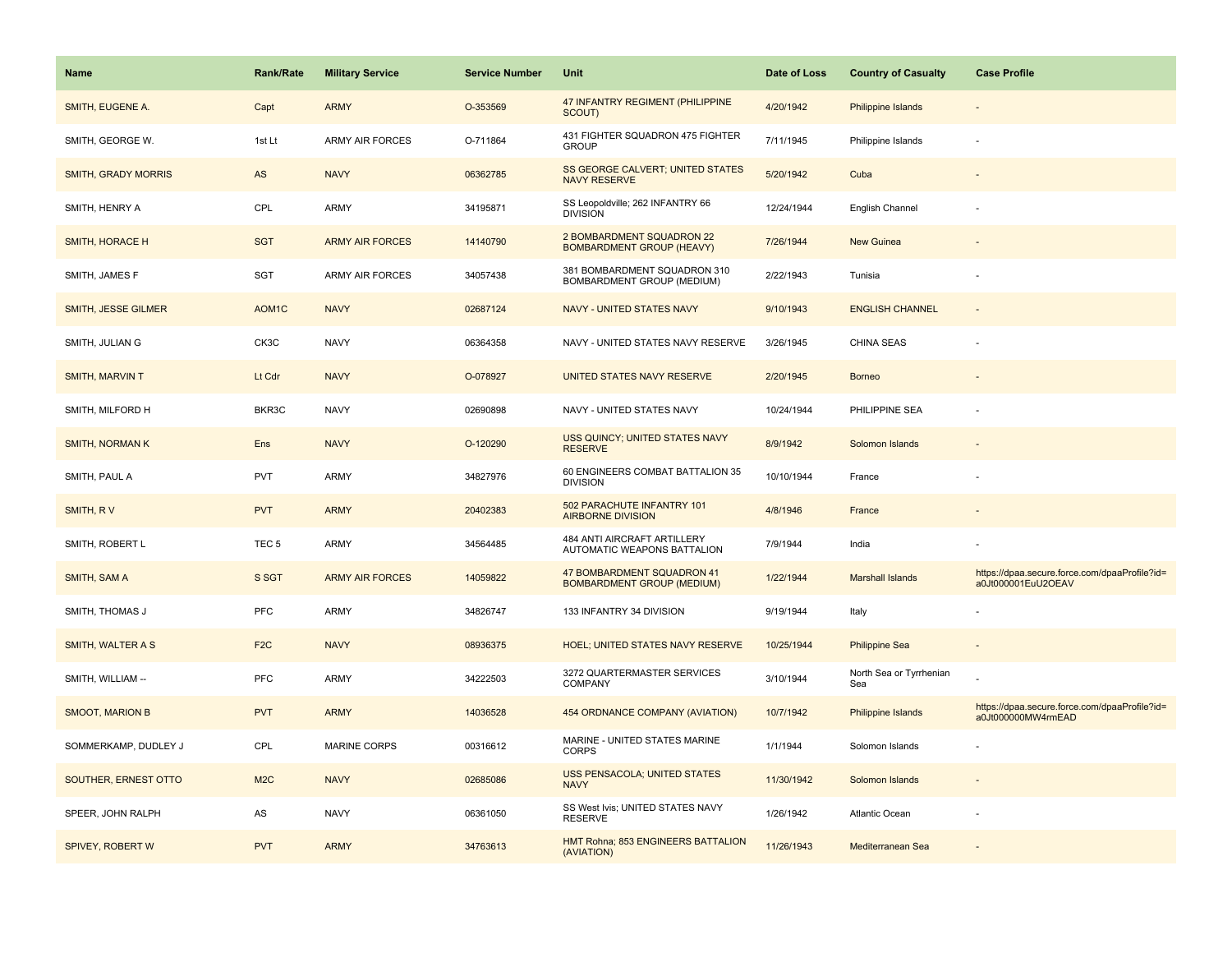| <b>Name</b>               | <b>Rank/Rate</b>  | <b>Military Service</b> | <b>Service Number</b> | Unit                                                                  | Date of Loss | <b>Country of Casualty</b>                   | <b>Case Profile</b>                                                 |
|---------------------------|-------------------|-------------------------|-----------------------|-----------------------------------------------------------------------|--------------|----------------------------------------------|---------------------------------------------------------------------|
| STANFILL, ROBERT JAMES    | <b>SGT</b>        | <b>MARINE CORPS</b>     | 00266232              | MARINE - UNITED STATES MARINE<br><b>CORPS</b>                         | 8/12/1942    | Solomon Islands                              |                                                                     |
| <b>STANLEY, JAMES O</b>   | 1st Lt            | <b>ARMY AIR FORCES</b>  | O-667206              | 676 BOMBARDMENT SQUADRON 444<br><b>BOMBARDMENT GROUP (VERY HEAVY)</b> | 6/1/1945     | Japan/Okinawa                                |                                                                     |
| <b>STATON, THOMAS K</b>   | MM3C              | <b>NAVY</b>             | 08322549              | UNITED STATES NAVY RESERVE                                            | 5/3/1944     | North Atlantic Ocean                         |                                                                     |
| STEADHAM, ROY J.          | 1LT               | <b>ARMY AIR FORCES</b>  | O-668816              | 68 BOMBARDMENT SQUADRON 44<br><b>BOMBARDMENT GROUP (HEAVY)</b>        | 4/8/1944     | Germany                                      |                                                                     |
| STEELY, CLYDE R           | AOM3C             | <b>NAVY</b>             | 06375219              | UNITED STATES NAVY RESERVE                                            | 8/6/1943     | Caribbean Sea                                |                                                                     |
| STEPHENS, HILLARD --      | EM3C              | <b>NAVY</b>             | 06375984              | <b>LST-314; UNITED STATES NAVY</b><br><b>RESERVE</b>                  | 6/9/1944     | <b>English Channel</b>                       |                                                                     |
| STEPHENS, JAMES D.        | T SGT             | ARMY                    | 20401576              | 422 INFANTRY 106 DIVISION                                             | 3/3/1945     | Germany                                      |                                                                     |
| <b>STEPHENS, RAYMOND</b>  | <b>PFC</b>        | <b>ARMY</b>             | 14047720              | <b>ARMY - 31 INFANTRY REGIMENT</b>                                    | 8/11/1942    | PHILIPPINE ISLANDS                           |                                                                     |
| STEVENS, EDDIE M          | STM2C             | <b>COAST GUARD</b>      | 00685031              | COAST GUARD - UNITED STATES<br><b>COAST GUARD</b>                     | 3/9/1944     | Atlantic Ocean                               |                                                                     |
| STEVERSON, JOHN M         | <b>CPL</b>        | <b>MARINE CORPS</b>     | 00409768              | <b>MARINE - UNITED STATES MARINE</b><br><b>CORPS</b>                  | 11/17/1943   | <b>SOLOMON ISLANDS</b>                       |                                                                     |
| STEWART, ANDREW P         | LT.               | <b>NAVY</b>             | O-070271              | UNITED STATES NAVY                                                    | 5/7/1942     | Coral Sea                                    |                                                                     |
| <b>STEWART, CHARLIE N</b> | <b>CPL</b>        | <b>ARMY</b>             | 34907458              | <b>643 PORT COMPANY</b>                                               | 11/4/1945    | Philippine Islands                           |                                                                     |
| STEWART, JULIAN E         | S <sub>2</sub> C  | <b>NAVY</b>             | 08322357              | USS LISCOME BAY CVE 56; UNITED<br>STATES NAVY RESERVE                 | 11/24/1943   | Gilbert Islands                              |                                                                     |
| <b>STILL, FREDERIC P</b>  | S <sub>2</sub> C  | <b>NAVY</b>             | 08938884              | MONAGHAN; UNITED STATES NAVY<br><b>RESERVE</b>                        | 12/18/1944   | <b>Philippine Sea</b>                        |                                                                     |
| STONE, BONNELL H          | 1st Lt            | ARMY                    | O-2036082             | 503 PARACHUTE INFANTRY REGIMENT                                       | 2/18/1945    | Philippine Islands                           |                                                                     |
| STONE, WINSTON HOMER      | <b>PFC</b>        | <b>MARINE CORPS</b>     | 00492676              | MARINE - UNITED STATES MARINE<br><b>CORPS</b>                         | 5/15/1944    | ** DOCUMENTATION<br><b>ERRORS</b>            |                                                                     |
| STOVALL, JOHN H           | SSML3C            | <b>NAVY</b>             | 08934540              | NAVY - UNITED STATES NAVY RESERVE                                     | 2/21/1945    | <b>BONIN &amp; VOLCANO</b><br><b>ISLANDS</b> |                                                                     |
| STRAND, RICHARD J         | <b>T SGT</b>      | <b>ARMY AIR FORCES</b>  | 14060078              | 874 BOMBARDMENT SQUADRON 498<br><b>BOMBARDMENT GROUP (VERY HEAVY)</b> | 5/25/1946    | Japan/Okinawa                                |                                                                     |
| STRICKLAND, CHARLES R     | AMM3C             | <b>NAVY</b>             | 02688296              | VP - 094; UNITED STATES NAVY                                          | 11/28/1943   | Brazil                                       |                                                                     |
| STRICKLAND, HUGH GILBERT  | <b>PFC</b>        | <b>MARINE CORPS</b>     | 316581                | MARINE - UNITED STATES MARINE<br><b>CORPS</b>                         | 10/9/1942    | Solomon Islands                              | https://dpaa.secure.force.com/dpaaProfile?id=<br>a0Jt0000000XfDSEA0 |
| STRICKLAND, JAMES W       | FC <sub>2</sub> C | <b>NAVY</b>             | 02684942              | USS HELENA; UNITED STATES NAVY                                        | 7/6/1943     | Solomon Islands                              |                                                                     |
| STRICKLAND, JOHN MATHEW   | <b>CPL</b>        | <b>MARINE CORPS</b>     | 00278540              | MARINE - UNITED STATES MARINE<br><b>CORPS</b>                         | 10/9/1942    | Solomon Islands                              |                                                                     |
| STRIPLING, JAMES L        | CPL               | ARMY AIR FORCES         | 34684363              | 874 BOMBARDMENT SQUADRON 498<br>BOMBARDMENT GROUP (VERY HEAVY)        | 1/14/1945    | Japan/Okinawa                                |                                                                     |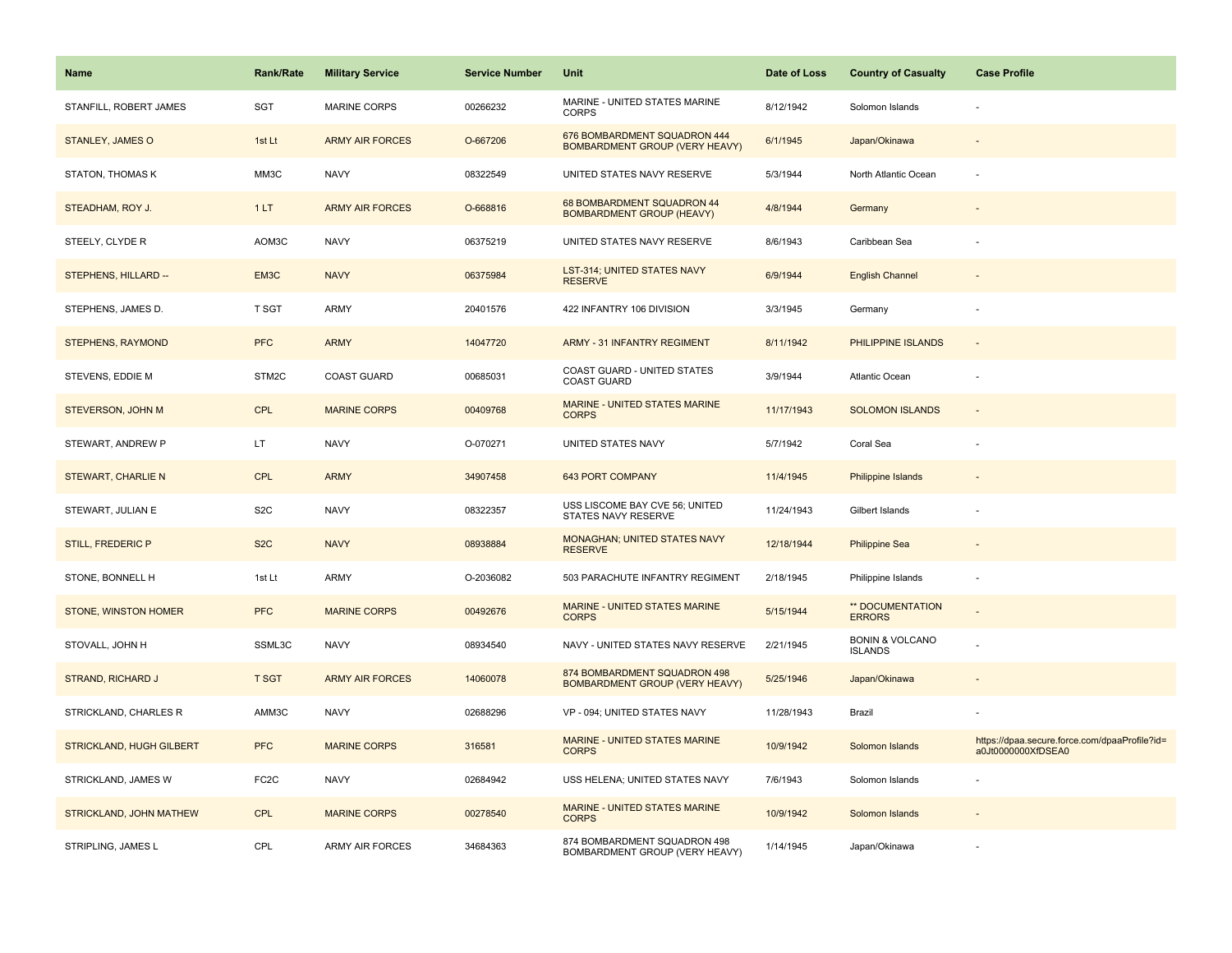| Name                      | <b>Rank/Rate</b>  | <b>Military Service</b> | <b>Service Number</b> | Unit                                                              | Date of Loss | <b>Country of Casualty</b>     | <b>Case Profile</b> |
|---------------------------|-------------------|-------------------------|-----------------------|-------------------------------------------------------------------|--------------|--------------------------------|---------------------|
| STROZIER, ALBERT          | STM1C             | <b>NAVY</b>             | 06379762              | NAVY - UNITED STATES NAVY RESERVE                                 | 6/16/1945    | <b>RYUKYUS ISLANDS</b>         |                     |
| STUMPHF, WALTER P         | ${\sf AS}$        | <b>NAVY</b>             | 06362775              | SS GEORGE CALVERT; UNITED STATES<br>NAVY RESERVE                  | 5/20/1942    | Cuba                           |                     |
| <b>SULLIVAN, HUGH D</b>   | S <sub>1</sub> C  | <b>NAVY</b>             | 06365339              | <b>Brownson; UNITED STATES NAVY</b><br><b>RESERVE</b>             | 12/26/1943   | New Britain Island             |                     |
| SUMMEROUR, ROBERT I       | S <sub>2</sub> C  | <b>NAVY</b>             | 08931351              | UNITED STATES NAVY RESERVE                                        | 1/12/1945    | China Seas                     |                     |
| <b>SUTTON, HUSTON G</b>   | MOMM3C            | <b>NAVY</b>             | 06366701              | Fiske; UNITED STATES NAVY RESERVE                                 | 8/2/1944     | North Atlantic Ocean           |                     |
| SUTTON, SHELTON B         | Ens               | <b>NAVY</b>             | O-107069              | USS JUNEAU; UNITED STATES NAVY<br><b>RESERVE</b>                  | 11/13/1942   | Solomon Islands                |                     |
| <b>SUTTON, THEODORE R</b> | M <sub>2</sub> C  | <b>NAVY</b>             | 02675815              | Atik; UNITED STATES NAVY RESERVE                                  | 3/27/1942    | Bermuda                        |                     |
| SUTTON, TRAVIS L.         | T SGT             | ARMY AIR FORCES         | 14027649              | 4 SQUADRON 479 ANTISUB GROUP                                      | 9/8/1943     | Atlantic Ocean                 |                     |
| <b>SWAFFORD, JAMES L</b>  | S SGT             | <b>ARMY AIR FORCES</b>  | 14142837              | 349 BOMBARDMENT SQUADRON 100<br><b>BOMBARDMENT GROUP (HEAVY)</b>  | 6/12/1944    | France                         |                     |
| SWANN, JOHN C             | ARM3C             | <b>NAVY</b>             | 02686480              | UNITED STATES NAVY                                                | 11/2/1942    | Solomon Islands                |                     |
| <b>SWANSON, RAY G</b>     | <b>PVT</b>        | <b>ARMY</b>             | 06388256              | ARISAN MARU; 31 INFANTRY REGIMENT                                 | 10/24/1944   | <b>China Seas</b>              |                     |
| SWEAT, JOHN M             | SC <sub>3</sub> C | <b>NAVY</b>             | 06371613              | Skill; UNITED STATES NAVY RESERVE                                 | 9/25/1943    | North or Tyrrhenian Seas       | $\sim$              |
| <b>TALLEY, FLOYD W</b>    | <b>T SGT</b>      | <b>ARMY AIR FORCES</b>  | 34236257              | 438 BOMBARDMENT SQUADRON 319<br><b>BOMBARDMENT GROUP (MEDIUM)</b> | 8/22/1943    | North Sea or Tyrrhenian<br>Sea |                     |
| TAPLEY, EDWIN H           | PHM2C             | <b>NAVY</b>             | 02684221              | USS DEHAVEN; UNITED STATES NAVY                                   | 2/1/1943     | Solomon Islands                |                     |
| <b>TARVER, LADESSIE W</b> | S SGT             | <b>ARMY AIR FORCES</b>  | 34441784              | <b>ARMY AIR FORCE</b>                                             | 1/29/1946    | China                          |                     |
| TAYLOR, HUBERT L          | SK <sub>2</sub> C | <b>NAVY</b>             | 06366316              | REID; UNITED STATES NAVY RESERVE                                  | 12/11/1944   | Philippine Sea                 |                     |
| TAYLOR, JOHN F            | 1st Lt            | <b>ARMY</b>             | O-394284              | <b>INFANTRY</b>                                                   | 11/30/1942   | <b>Philippine Islands</b>      |                     |
| TAYLOR, JOHN H            | WT1C              | <b>NAVY</b>             | 02678840              | Edsall; UNITED STATES NAVY                                        | 3/1/1942     | Indian Ocean                   |                     |
| <b>TAYLOR, JOSEPH W</b>   | <b>PFC</b>        | <b>ARMY</b>             | 34573608              | <b>ARMY - 37 TANK BATTALION 4</b><br><b>ARMORED DIVISION</b>      | 9/21/1944    | <b>FRANCE</b>                  |                     |
| TEFFT, REFORD --          | CPL               | ARMY                    | 06392280              | SHINYO MARU; 31 INFANTRY REGIMENT                                 | 9/7/1944     | Philippine Islands             |                     |
| <b>TERRY, HUSE B</b>      | MM <sub>2</sub> C | <b>NAVY</b>             | 02953184              | Pillsbury; UNITED STATES NAVY                                     | 3/1/1942     | <b>Indian Ocean</b>            | $\sim$              |
| THARPE, MERCER M          | Lt Cdr            | <b>NAVY</b>             | O-133084              | UNITED STATES NAVY RESERVE                                        | 2/21/1945    | Bonin & Volcano Islands        | $\sim$              |
| THOMAS, ARTHUR L          | Ens               | <b>NAVY</b>             | O-354453              | USS ESSEX; UNITED STATES NAVY<br><b>RESERVE</b>                   | 4/6/1945     | Ryukyus Islands                |                     |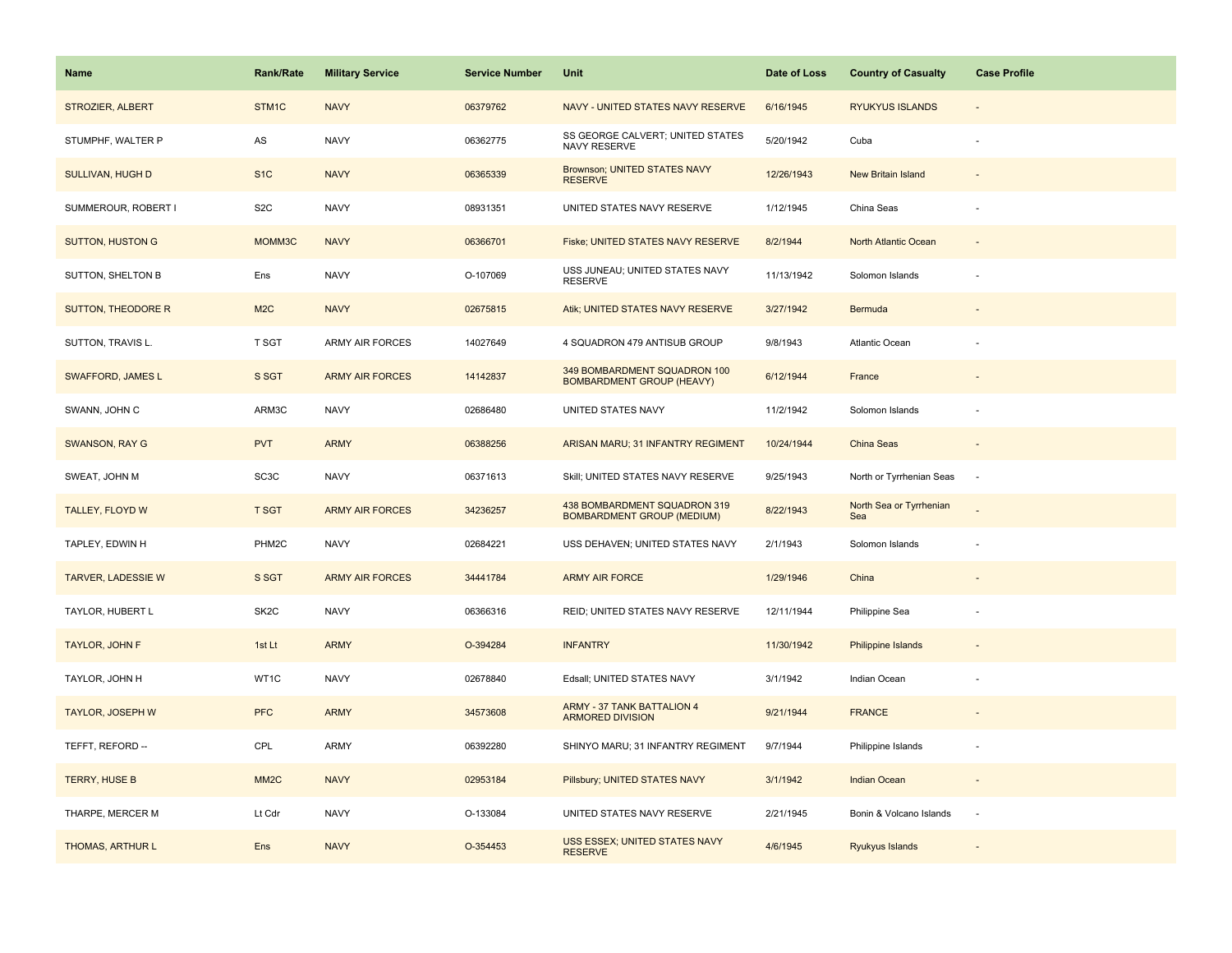| <b>Name</b>                 | <b>Rank/Rate</b>   | <b>Military Service</b> | <b>Service Number</b> | Unit                                                             | Date of Loss | <b>Country of Casualty</b>                   | <b>Case Profile</b>                                                 |
|-----------------------------|--------------------|-------------------------|-----------------------|------------------------------------------------------------------|--------------|----------------------------------------------|---------------------------------------------------------------------|
| THOMAS, DANIEL UPTON        | LT.                | <b>NAVY</b>             | O-106349              | UNITED STATES NAVY RESERVE                                       | 9/29/1944    | Pacific Ocean: North<br>American Area        |                                                                     |
| THOMAS, HERMAN C            | <b>SGT</b>         | <b>ARMY AIR FORCES</b>  | 34441508              | 524 BOMBARDMENT SQUADRON 379<br><b>BOMBARDMENT GROUP (HEAVY)</b> | 12/22/1943   | North Sea or Tyrrhenian<br>Sea               |                                                                     |
| THOMAS, JOHN H              | ST <sub>2</sub> C  | <b>NAVY</b>             | 02684197              | NAVY - UNITED STATES NAVY                                        | 2/21/1945    | <b>BONIN &amp; VOLCANO</b><br><b>ISLANDS</b> |                                                                     |
| THOMAS, LV                  | ARM3C              | <b>NAVY</b>             | 02689759              | <b>UNITED STATES NAVY</b>                                        | 12/23/1942   | Pacific Ocean                                |                                                                     |
| THOMPSON, BUFORD L          | <b>PFC</b>         | <b>ARMY</b>             | 34686225              | 207 ENGINEERS COMBAT BATTALION                                   | 6/19/1944    | English Channel                              |                                                                     |
| THOMPSON, CARLTON T         | FC <sub>1</sub> C  | <b>NAVY</b>             | 02684483              | JOHNSTON; UNITED STATES NAVY                                     | 10/25/1944   | <b>Philippine Sea</b>                        |                                                                     |
| THOMPSON, CLINTON W.        | S Sgt              | ARMY AIR FORCES         | 6374902               | HEADQUARTERS SQUADRON 3 ATTACK<br><b>GROUP</b>                   | 7/4/1943     | Australia                                    |                                                                     |
| THOMPSON, ROBERT GARY       | SC <sub>1</sub> C  | <b>NAVY</b>             | 03857823              | <b>USS Arizona; UNITED STATES NAVY</b>                           | 12/7/1941    | Hawaiian Islands                             | https://dpaa.secure.force.com/dpaaProfile?id=<br>a0Jt000000n9KHAEA2 |
| THOMPSON, THOMAS R          | ARM3C              | <b>NAVY</b>             | 08939780              | UNITED STATES NAVY RESERVE                                       | 6/22/1945    | Central/South Pacific<br>Theater             |                                                                     |
| THOMPSON, WILLIE J          | STM1C              | <b>NAVY</b>             | 08329293              | HOVEY; UNITED STATES NAVY<br><b>RESERVE</b>                      | 1/7/1945     | Philippine Islands                           |                                                                     |
| THOMPSON, WILLIE W          | SP/M/3C            | <b>NAVY</b>             | 08938007              | Frederick C Davis; UNITED STATES NAVY<br><b>RESERVE</b>          | 4/24/1945    | North Atlantic Ocean                         |                                                                     |
| THORNTON, EDDIE R           | S SGT              | <b>ARMY AIR FORCES</b>  | 34261388              | 515 BOMBARDMENT SQUADRON 376<br><b>BOMBARDMENT GROUP (HEAVY)</b> | 7/8/1943     | Mediterranean Sea                            | $\overline{\phantom{a}}$                                            |
| THORNTON, ROBERT L          | S SGT              | <b>ARMY</b>             | 34573833              | ARMY - 399 INFANTRY 100 DIVISION                                 | 1/2/1946     | <b>FRANCE</b>                                |                                                                     |
| THURMOND, WILLARD A         | S <sub>1</sub> C   | <b>NAVY</b>             | 08937241              | NAVY - UNITED STATES NAVY RESERVE                                | 10/25/1944   | PHILIPPINE ISLANDS                           | $\sim$                                                              |
| TIDWELL, CRAWFORD M         | S Sgt              | <b>ARMY AIR FORCES</b>  | R-6326197             | ARISAN MARU; ARMY AIR FORCE                                      | 10/24/1944   | China Seas                                   |                                                                     |
| <b>TOLBERT, ROBERT H</b>    | MM <sub>1</sub> C  | <b>NAVY</b>             | 06376040              | <b>Brownson; UNITED STATES NAVY</b><br><b>RESERVE</b>            | 12/26/1943   | <b>New Britain Island</b>                    |                                                                     |
| TOMBERLIN, JOHN W           | GM1C               | <b>NAVY</b>             | 06362981              | Callaghan; UNITED STATES NAVY<br><b>RESERVE</b>                  | 7/29/1945    | Japan                                        |                                                                     |
| <b>TOMBERLIN, JOSEPH E</b>  | TEC <sub>4</sub>   | <b>ARMY</b>             | 34688071              | <b>147 ENGINEERS COMBAT BATTALION</b>                            | 6/6/1944     | France                                       |                                                                     |
| TOMLIN, JACK --             | 1LT                | <b>ARMY</b>             | O-537795              | 406 INFANTRY 102 DIVISION                                        | 1/27/1945    | Germany                                      |                                                                     |
| <b>TOMLINSON, LEONARD F</b> | S <sub>1</sub> C   | <b>NAVY</b>             | 02684919              | USS HELENA; UNITED STATES NAVY                                   | 7/6/1943     | Solomon Islands                              |                                                                     |
| TOMPKINS, JAMES D           | PVT                | <b>ARMY</b>             | 34084154              | ARISAN MARU; 454 ORDNANCE<br>COMPANY (AVIATION)                  | 10/24/1944   | China Seas                                   |                                                                     |
| TOMPKINS, MATTHEW W         | SOM <sub>2</sub> C | <b>NAVY</b>             | 06363126              | Drexler; UNITED STATES NAVY RESERVE                              | 5/28/1945    | Japan                                        |                                                                     |
| TOOLE, OLIVER A             | 2LT                | <b>ARMY AIR FORCES</b>  | O-676979              | 96 BOMBARDMENT SQUADRON 2<br>BOMBARDMENT GROUP (HEAVY)           | 12/30/1943   | Adriatic Sea                                 |                                                                     |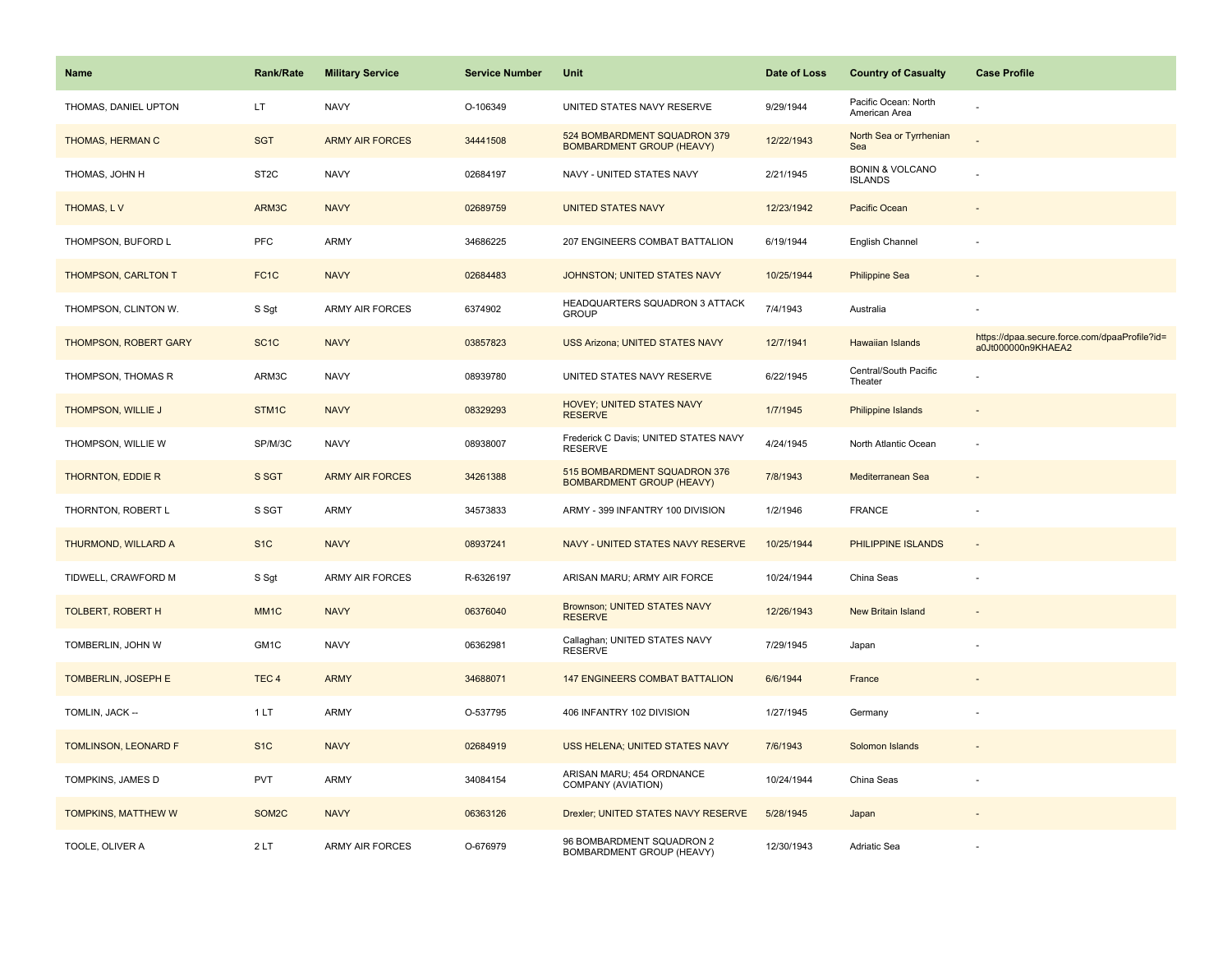| Name                       | Rank/Rate        | <b>Military Service</b> | <b>Service Number</b> | Unit                                                              | Date of Loss | <b>Country of Casualty</b>     | <b>Case Profile</b> |
|----------------------------|------------------|-------------------------|-----------------------|-------------------------------------------------------------------|--------------|--------------------------------|---------------------|
| <b>TOUCHTONE, HARRY K</b>  | <b>CPL</b>       | <b>ARMY</b>             | 34531310              | 337 INFANTRY 85 DIVISION                                          | 10/28/1945   | Italy                          |                     |
| TRAYNOR, CHARLES E         | <b>LTJG</b>      | <b>NAVY</b>             | O-161520              | SUBMARINE Albacore; UNITED STATES<br>NAVY RESERVE                 | 11/7/1944    | Japan                          |                     |
| <b>TREADWAY, WALTER R</b>  | <b>CPL</b>       | <b>ARMY AIR FORCES</b>  | 14066116              | 4 PHOTO SQUADRON 1 MAP GROUP                                      | 6/8/1943     | <b>Brazil</b>                  |                     |
| TRIPLITT, HOMER D C        | <b>PFC</b>       | <b>MARINE CORPS</b>     | 00263023              | MARINE - UNITED STATES MARINE<br><b>CORPS</b>                     | 5/6/1942     | Philippine Islands             |                     |
| <b>TRUELOVE, DENVER V</b>  | <b>CAPT</b>      | <b>ARMY AIR FORCES</b>  | O-427637              | 428 BOMBARDMENT SQUADRON 310<br><b>BOMBARDMENT GROUP (MEDIUM)</b> | 4/5/1943     | Sicily                         |                     |
| TUCKER, EDWARD B           | 2d Lt            | ARMY AIR FORCES         | O-804901              | 403 BOMBARDMENT SQUADRON 43<br>BOMBARDMENT GROUP (HEAVY)          | 10/13/1943   | Solomon Islands                |                     |
| <b>TURNER, FRANK ALVIN</b> | QM3              | <b>NAVY</b>             | 2686560               | S-44; UNITED STATES NAVY                                          | 10/7/1943    | Kurile Islands                 |                     |
| TURNER, JOHN C             | STM1C            | <b>NAVY</b>             | 06376440              | FLIER; UNITED STATES NAVY RESERVE                                 | 8/13/1944    | Philippine Islands             | ÷                   |
| <b>TURNER, JOHN W</b>      | TEC <sub>5</sub> | <b>ARMY</b>             | 14065963              | 504 PARACHUTE INFANTRY 82<br><b>AIRBORNE DIVISION</b>             | 7/11/1943    | Mediterranean Sea              |                     |
| TURNER, SCOTT F            | T SGT            | ARMY AIR FORCES         | 34267878              | 38 BOMBARDMENT SQUADRON 30<br>BOMBARDMENT GROUP (HEAVY)           | 4/10/1944    | Caroline Islands               |                     |
| TURNER, WILLIAM D.         | S SGT            | <b>ARMY AIR FORCES</b>  | 14141724              | 515 BOMBARDMENT SQUADRON 376<br><b>BOMBARDMENT GROUP (HEAVY)</b>  | 5/29/1944    | Austria                        |                     |
| TUTEN, WALFORD C           | S <sub>1</sub> C | <b>NAVY</b>             | 02691304              | UNITED STATES NAVY                                                | 10/11/1942   | Atlantic Ocean                 |                     |
| <b>UMPHRESS, THOMAS J</b>  | AM1C             | <b>NAVY</b>             | 02683222              | USS VINCENNES; UNITED STATES NAVY                                 | 8/9/1942     | Solomon Islands                |                     |
| UNDERWOOD, ROBERT A        | PVT              | <b>ARMY</b>             | 34269942              | 168 INFANTRY 34 DIVISION                                          | 5/8/1944     | Tunisia                        | ÷,                  |
| <b>USHER, THOMAS W</b>     | STM1C            | <b>NAVY</b>             | 06377051              | Buck; UNITED STATES NAVY RESERVE                                  | 10/9/1943    | North or Tyrrhenian Seas       | $\sim$              |
| USRY, JOHN R               | SGT              | ARMY AIR FORCES         | 14136767              | 744 BOMBARDMENT SQUADRON 456<br>BOMBARDMENT GROUP (HEAVY)         | 11/11/1944   | Adriatic Sea                   |                     |
| <b>VALENTINE, WILLIE L</b> | <b>PVT</b>       | <b>ARMY</b>             | 14119663              | 511 PARACHUTE INFANTRY 11<br><b>AIRBORNE DIVISION</b>             | 7/28/1945    | <b>Philippine Islands</b>      |                     |
| VAN DIVER, CECIL L         | SGT              | <b>ARMY AIR FORCES</b>  | 14174497              | 77 BOMBARDMENT SQUADRON 28<br>BOMBARDMENT GROUP (HEAVY)           | 7/12/1945    | Kurile Islands                 |                     |
| <b>VANCIL, KENNETH A</b>   | S <sub>2</sub> C | <b>NAVY</b>             | 03373281              | USS HOUSTON (CA-30); UNITED STATES<br><b>NAVY</b>                 | 3/1/1942     | Java                           |                     |
| VARNER, HARVEY --          | <b>PFC</b>       | ARMY                    | 34222481              | 3272 QUARTERMASTER SERVICES<br>COMPANY                            | 3/10/1944    | North Sea or Tyrrhenian<br>Sea |                     |
| <b>VENABLE, OKIE --</b>    | S SGT            | <b>ARMY AIR FORCES</b>  | 14139480              | INDIA CHINA WING ARMY TRANSPORT<br><b>COMMAND</b>                 | 9/8/1944     | India                          |                     |
| VICKERS, CHARLES E.        | S SGT            | ARMY AIR FORCES         | 34198133              | 492 BOMBARDMENT SQUADRON 7<br>BOMBARDMENT GROUP (HEAVY)           | 10/27/1944   | Burma                          |                     |
| <b>WAGES, CLIFFORD E</b>   | 2LT              | <b>ARMY AIR FORCES</b>  | O-685220              | 745 BOMBARDMENT SQUADRON 456<br><b>BOMBARDMENT GROUP (HEAVY)</b>  | 5/4/1944     | <b>Adriatic Sea</b>            |                     |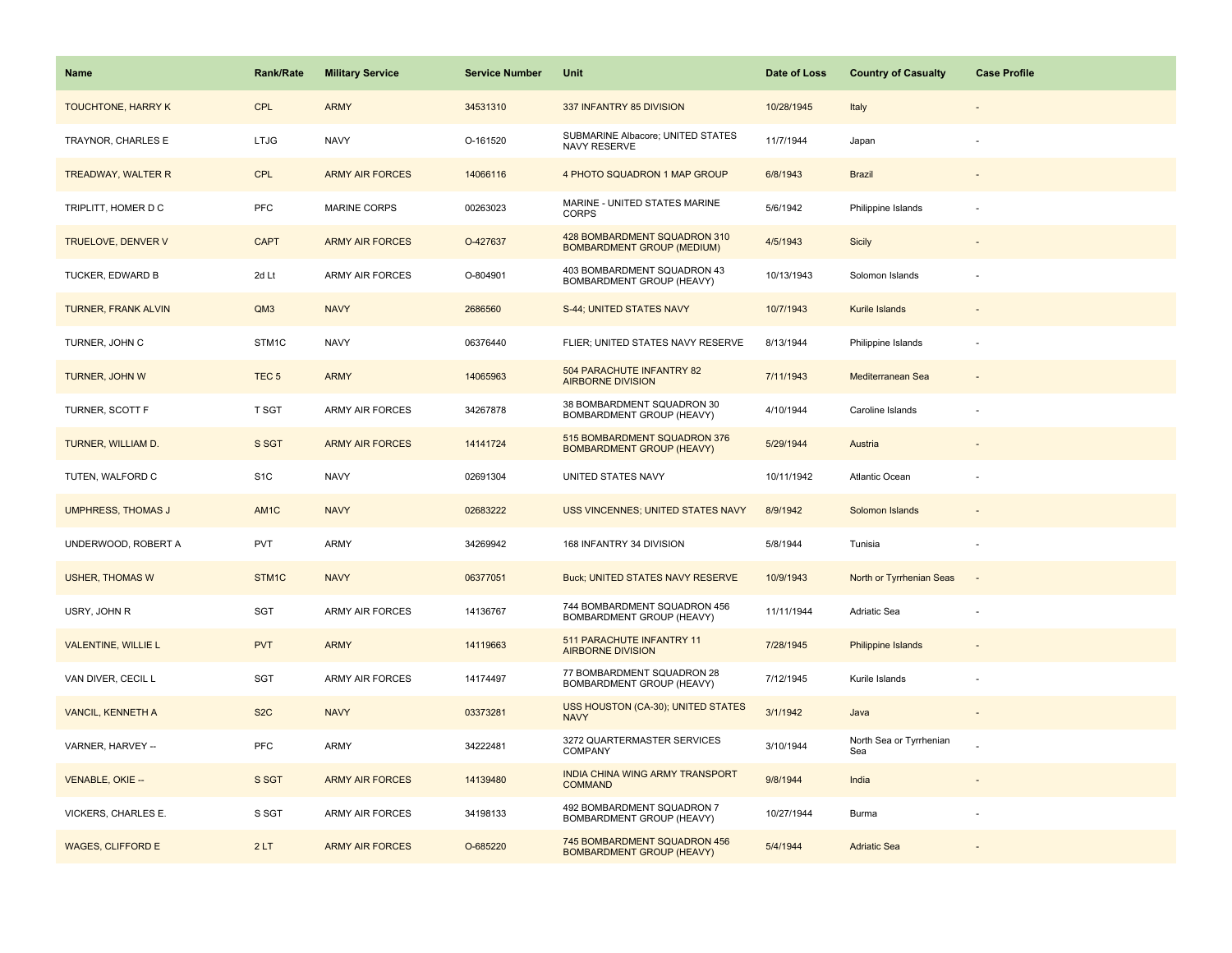| Name                     | <b>Rank/Rate</b>  | <b>Military Service</b> | <b>Service Number</b> | Unit                                                                    | Date of Loss | <b>Country of Casualty</b>     | <b>Case Profile</b>                                                 |
|--------------------------|-------------------|-------------------------|-----------------------|-------------------------------------------------------------------------|--------------|--------------------------------|---------------------------------------------------------------------|
| <b>WAGES, EMORY S</b>    | Ens               | <b>NAVY</b>             | O-104447              | UNITED STATES NAVY RESERVE                                              | 9/13/1942    | Pacific Ocean                  |                                                                     |
| <b>WALDEN, JOHN G</b>    | AMM3C             | <b>NAVY</b>             | 06365393              | UNITED STATES NAVY RESERVE                                              | 10/18/1943   | Pacific Ocean                  |                                                                     |
| WALKER, EDMONDE J.       | S SGT             | <b>ARMY AIR FORCES</b>  | 14056678              | 349 BOMBARDMENT SQUADRON 100<br>BOMBARDMENT GROUP (HEAVY)               | 6/25/1943    | North Sea or Tyrrhenian<br>Sea |                                                                     |
| <b>WALKER, FRANCIS V</b> | 1LT               | <b>ARMY AIR FORCES</b>  | O-026174              | 344 BOMBARDMENT SQUADRON 98<br><b>BOMBARDMENT GROUP (HEAVY)</b>         | 5/15/1945    | <b>Adriatic Sea</b>            |                                                                     |
| WALKER, JOHN MELVIN      | AMM2C             | <b>NAVY</b>             | 02686043              | VB-101, formally VP-51, UNITED STATES<br><b>NAVY</b>                    | 2/14/1943    | Solomon Islands                |                                                                     |
| <b>WALKER, ROBERT K.</b> | 2LT               | <b>ARMY AIR FORCES</b>  | O-754396              | 751 BOMBARDMENT SQUADRON 457<br><b>BOMBARDMENT GROUP (HEAVY)</b>        | 4/9/1944     | Poland                         |                                                                     |
| WALL, CHARLES D          | 2LT               | ARMY AIR FORCES         | O-713030              | 754 BOMBARDMENT SQUADRON 458<br>BOMBARDMENT GROUP (HEAVY)               | 7/7/1944     | Germany                        |                                                                     |
| <b>WALL, CHARLES H</b>   | S SGT             | <b>ARMY AIR FORCES</b>  | 14045378              | 1 SQUADRON 480 ANTISUB GROUP                                            | 7/3/1943     | <b>Atlantic Ocean</b>          |                                                                     |
| WALL, RALPH JOHN         | SEA2              | <b>NAVY</b>             | 2685192               | UNITED STATES NAVY                                                      | 5/6/1942     | Philippine Islands             |                                                                     |
| <b>WALL, THOMAS A</b>    | Ens               | <b>NAVY</b>             | O-368527              | USS MAKIN ISLAND; UNITED STATES<br><b>NAVY RESERVE</b>                  | 1/12/1945    | Pacific Ocean                  |                                                                     |
| WALLACE, GOODWYN M       | TM <sub>1</sub> C | <b>NAVY</b>             | 02686750              | ESCOLAR; UNITED STATES NAVY                                             | 11/13/1944   | China Seas                     |                                                                     |
| <b>WALLS, WILLARD J</b>  | <b>PVT</b>        | <b>ARMY</b>             | 34835025              | 339 INFANTRY 85 DIVISION                                                | 10/21/1944   | Italy                          |                                                                     |
| WALTERS, RUFUS LAMAR     | Cpl               | <b>MARINE CORPS</b>     | 284945                | USS LST 179                                                             | 5/21/1944    | Hawaiian Islands               |                                                                     |
| <b>WALTON, JESSE L R</b> | 2dLt              | <b>MARINE CORPS</b>     | O-032105              | MARINE - UNITED STATES MARINE<br><b>CORPS</b>                           | 1/26/1945    | <b>Marshall Islands</b>        |                                                                     |
| WARD, BENJAMIN F         | S SGT             | ARMY                    | 06973076              | 701 TANK BATTALION                                                      | 2/24/1945    | Germany                        |                                                                     |
| <b>WARREN, THOMAS N</b>  | 1st Lt            | <b>ARMY AIR FORCES</b>  | O-391317              | 431 BOMBARDMENT SQUADRON 11<br><b>BOMBARDMENT GROUP (HEAVY)</b>         | 8/7/1942     | Solomon Islands                |                                                                     |
| WATERS, BENNETT H        | <b>PVT</b>        | ARMY AIR FORCES         | 14028009              | ENOURA MARU; 17 BOMBARDMENT<br>SQUADRON 27 BOMBARDMENT GROUP<br>(LIGHT) | 1/9/1945     | Formosa                        | https://dpaa.secure.force.com/dpaaProfile?id=<br>a0Jt000000OC0BAEA1 |
| <b>WATERS, FRANCIS M</b> | <b>LTJG</b>       | <b>NAVY</b>             | O-278717              | USS SAN JACINTO (CVL-30); UNITED<br><b>STATES NAVY RESERVE</b>          | 9/15/1944    | <b>Caroline Islands</b>        | https://dpaa.secure.force.com/dpaaProfile?id=<br>a0Jt000001nzSkfEAE |
| WATSON, CLETES J         | GM3C              | <b>NAVY</b>             | 06363073              | UNITED STATES NAVY RESERVE                                              | 3/9/1943     | North Atlantic Ocean           |                                                                     |
| <b>WATSON, INMAN A</b>   | <b>SGT</b>        | <b>ARMY AIR FORCES</b>  | 14065822              | INDIA CHINA WING ARMY TRANSPORT<br><b>COMMAND</b>                       | 5/5/1945     | India                          |                                                                     |
| WATSON, JEFFERSON DAVIS  | PFC               | <b>MARINE CORPS</b>     | 00318782              | MARINE - UNITED STATES MARINE<br><b>CORPS</b>                           | 7/20/1943    | $\sim$                         |                                                                     |
| <b>WAYCASTER, HUGH L</b> | S <sub>2</sub> C  | <b>NAVY</b>             | 06905444              | Drexler; UNITED STATES NAVY RESERVE                                     | 5/28/1945    | Japan                          |                                                                     |
| WEATHERLY, ELBERT J      | MM <sub>1</sub> C | <b>NAVY</b>             | 02683298              | USS VINCENNES; UNITED STATES NAVY                                       | 8/9/1942     | Solomon Islands                |                                                                     |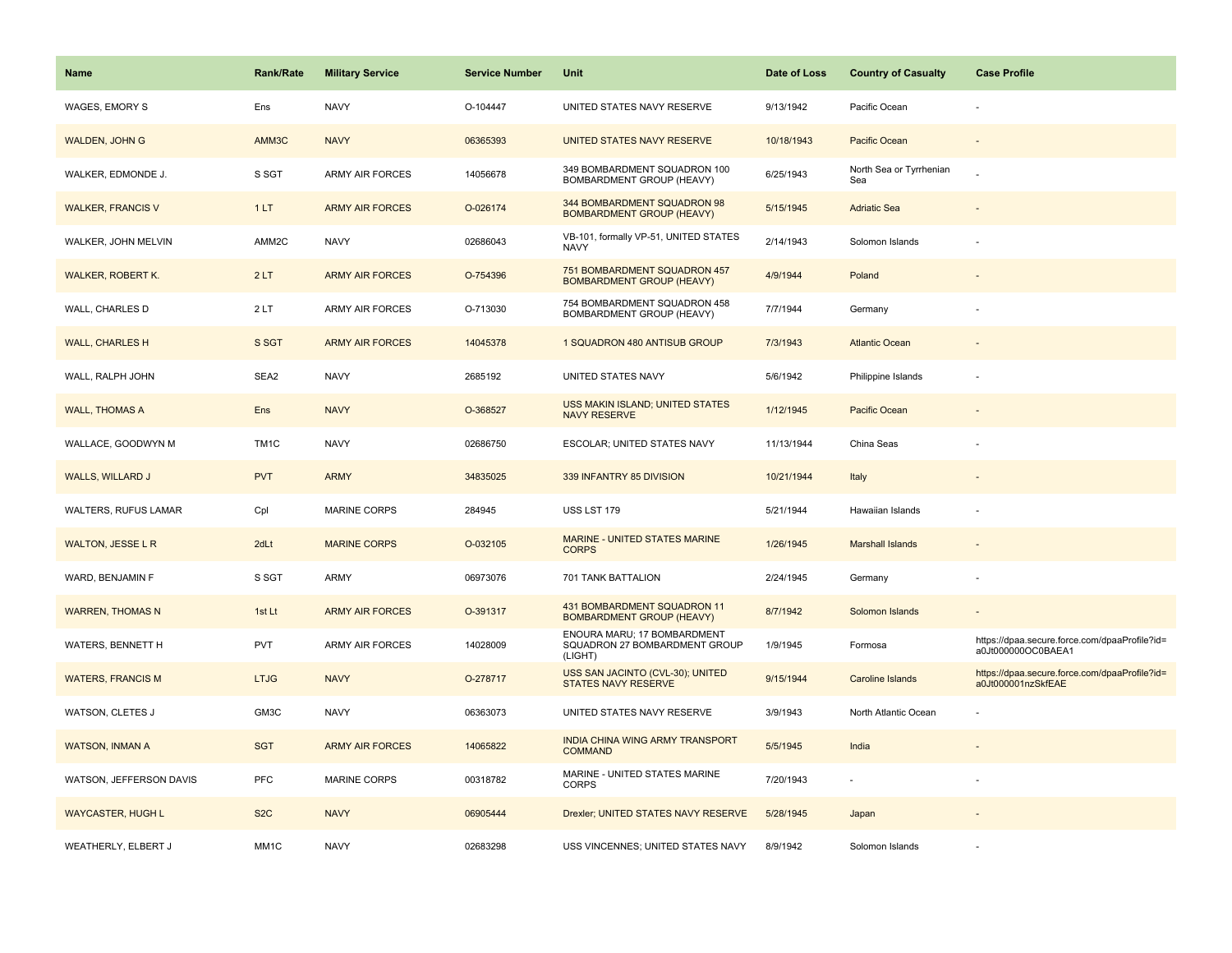| <b>Name</b>                   | <b>Rank/Rate</b>  | <b>Military Service</b> | <b>Service Number</b> | Unit                                                                                    | Date of Loss | <b>Country of Casualty</b> | <b>Case Profile</b>                                                 |
|-------------------------------|-------------------|-------------------------|-----------------------|-----------------------------------------------------------------------------------------|--------------|----------------------------|---------------------------------------------------------------------|
| <b>WEBB, ARTHUR THOMAS</b>    | <b>PFC</b>        | <b>MARINE CORPS</b>     | 293934                | MARINE - UNITED STATES MARINE<br><b>CORPS</b>                                           | 9/26/1942    | Solomon Islands            |                                                                     |
| WEBB, EARL E                  | S <sub>2</sub> C  | <b>NAVY</b>             | 09347172              | FRANKLIN; UNITED STATES NAVY<br><b>RESERVE</b>                                          | 3/19/1945    | Japan                      |                                                                     |
| <b>WEBB, IDUS FELDER</b>      | MM <sub>1</sub> C | <b>NAVY</b>             | 02720528              | USS PENSACOLA; UNITED STATES<br><b>NAVY</b>                                             | 11/30/1942   | Solomon Islands            |                                                                     |
| WEBB, JAMES F.                | T SGT             | <b>ARMY AIR FORCES</b>  | 34765008              | 372 BOMBARDMENT SQUADRON 307<br>BOMBARDMENT GROUP (HEAVY)                               | 9/24/1944    | Netherlands East Indies    |                                                                     |
| <b>WEBBER, WILLIAM EDWARD</b> | AMM <sub>2C</sub> | <b>NAVY</b>             | 2686058               | VPB 101/VB-51 (Came as replacements<br>from VPB-102/B-52), UNITED STATES<br><b>NAVY</b> | 3/5/1943     | Solomon Islands            |                                                                     |
| WEED, ARTHUR G                | MM1C              | <b>NAVY</b>             | 04060983              | Edsall; UNITED STATES NAVY                                                              | 3/1/1942     | Indian Ocean               |                                                                     |
| WELCH, ROY D                  | EM <sub>2</sub> C | <b>NAVY</b>             | 06360622              | <b>GROWLER: UNITED STATES NAVY</b><br><b>RESERVE</b>                                    | 11/7/1944    | China Seas                 |                                                                     |
| WELCHEL, HENRY L              | SGT               | ARMY                    | 14020191              | 67 REGIMENT 2 ARMORED DIVISION                                                          | 11/17/1944   | Germany                    |                                                                     |
| <b>WEST, MORRIS MILTON</b>    | <b>CPL</b>        | <b>MARINE CORPS</b>     | 00276033              | MARINE - UNITED STATES MARINE<br><b>CORPS</b>                                           | 9/15/1942    | Solomon Islands            |                                                                     |
| WEST, ROBERT D                | S SGT             | ARMY                    | 06345808              | 17 TANK BATTALION 7 ARMORED<br><b>DIVISION</b>                                          | 9/18/1944    | France                     |                                                                     |
| <b>WESTBERRY, HORACE W</b>    | TEC <sub>5</sub>  | <b>ARMY AIR FORCES</b>  | 06382345              | <b>SHINYO MARU; HEADQUARTERS</b><br>SQUADRON 27 BOMBARDMENT GROUP<br>(LIGHT)            | 9/7/1944     | <b>Philippine Islands</b>  |                                                                     |
| WETHERINGTON, B --            | S <sub>1</sub> C  | <b>NAVY</b>             | 06366974              | USS LISCOME BAY; UNITED STATES<br>NAVY RESERVE                                          | 11/24/1943   | Gilbert Islands            |                                                                     |
| <b>WHALEY, LEONARD F</b>      | BM <sub>2</sub> C | <b>NAVY</b>             | 02687873              | USS JOHN PENN; UNITED STATES NAVY                                                       | 8/13/1943    | Solomon Islands            |                                                                     |
| WHALEY, RICHARD W             | S <sub>1</sub> C  | <b>NAVY</b>             | 06362616              | SS RICHARD BLAND; UNITED STATES<br>NAVY RESERVE                                         | 3/10/1943    | Iceland                    |                                                                     |
| WHIDBY, OTHO H                | TEC <sub>4</sub>  | <b>ARMY</b>             | 34082110              | 562 SIGNAL AIRCRAFT WARNING<br><b>BATTALION (SEP)</b>                                   | 11/19/1942   | <b>French Morocco</b>      |                                                                     |
| WHITE, CHARLES RAY            | 1stLt             | <b>MARINE CORPS</b>     | O-029575              | MARINE - UNITED STATES MARINE<br><b>CORPS</b>                                           | 5/24/1945    | Bonin & Volcano Islands    | $\sim$                                                              |
| WHITE, JAMES R                | <b>PVT</b>        | <b>ARMY</b>             | 06973473              | 328 INFANTRY 26 DIVISION                                                                | 2/20/1945    | Germany                    |                                                                     |
| WHITE, JOHN C.                | Capt              | <b>ARMY AIR FORCES</b>  | O-438082              | 3 SQUADRON 1 COMBAT CARGO<br><b>GROUP</b>                                               | 11/8/1944    | Burma                      | https://dpaa.secure.force.com/dpaaProfile?id=<br>a0Jt0000000ceWfEAI |
| WHITE, WILLIAM W.             | 2d Lt             | <b>ARMY AIR FORCES</b>  | O-681954              | 82 BOMBARDMENT SQUADRON 12<br><b>BOMBARDMENT GROUP (MEDIUM)</b>                         | 5/7/1944     | India                      |                                                                     |
| WHITEHURST, RAYMOND J.        | S SGT             | <b>ARMY AIR FORCES</b>  | 14153383              | 93 BOMBARDMENT SQUADRON 19<br>BOMBARDMENT GROUP (VERY HEAVY)                            | 6/18/1945    | Marianas Islands           |                                                                     |
| <b>WHITESIDES, RANDOLPH A</b> | GM <sub>3</sub> C | <b>NAVY</b>             | 06362687              | SS Louise Lykes; UNITED STATES NAVY<br><b>RESERVE</b>                                   | 2/11/1943    | North Atlantic Ocean       |                                                                     |
| WHITLEY, JULOIUS E            | GM3C              | <b>NAVY</b>             | 06362698              | SS ESSO GETTYSBURG; UNITED<br>STATES NAVY RESERVE                                       | 6/10/1943    | Virgin Islands             |                                                                     |
| <b>WHITLOCK, WALTER --</b>    | STM3C             | <b>NAVY</b>             | 06364360              | USS QUINCY; UNITED STATES NAVY<br><b>RESERVE</b>                                        | 8/9/1942     | Solomon Islands            |                                                                     |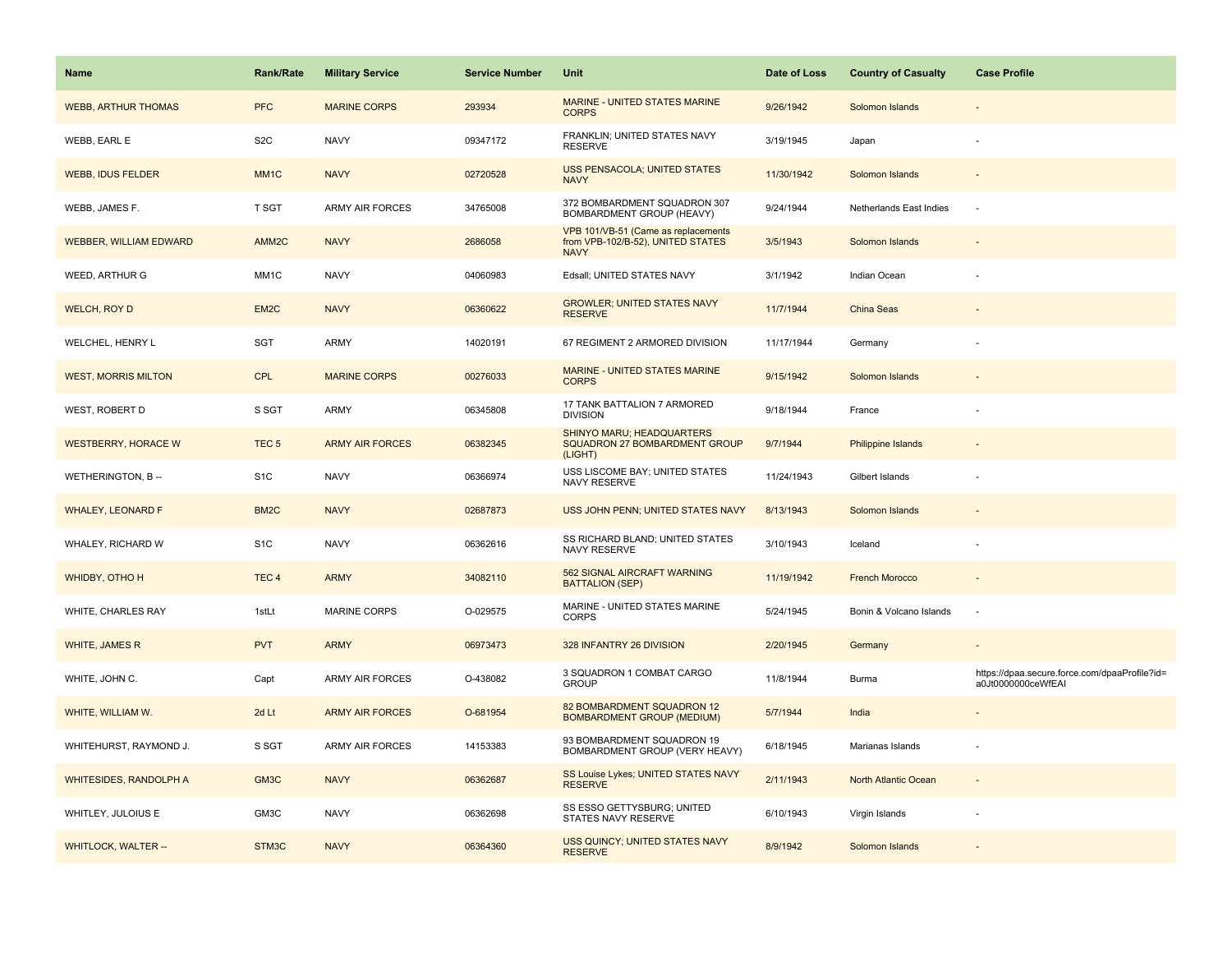| Name                           | Rank/Rate         | <b>Military Service</b> | <b>Service Number</b> | Unit                                                             | Date of Loss | <b>Country of Casualty</b>     | <b>Case Profile</b>      |
|--------------------------------|-------------------|-------------------------|-----------------------|------------------------------------------------------------------|--------------|--------------------------------|--------------------------|
| WIECHERS, JOHN --              | PFC               | ARMY                    | 16135304              | USAT J.W. McAndrews; INFANTRY                                    | 3/13/1945    | Portugal                       |                          |
| WILCOX, JOHN W                 | <b>RADM</b>       | <b>NAVY</b>             | O-005224              |                                                                  | 3/27/1942    | <b>Atlantic Ocean</b>          |                          |
| WILDER, JOHNNIE C.             | TEC <sub>5</sub>  | ARMY                    | 34265793              | 143 INFANTRY 36 DIVISION                                         | 2/10/1945    | France                         |                          |
| <b>WILLIAMS, ALBERT --</b>     | <b>PFC</b>        | <b>ARMY</b>             | 34563006              | <b>ARMY</b>                                                      | 5/27/1945    | <b>Burma</b>                   |                          |
| WILLIAMS, CLIFFORD V           | S <sub>2</sub> C  | <b>NAVY</b>             | 06360532              | USS VINCENNES; UNITED STATES NAVY<br><b>RESERVE</b>              | 8/9/1942     | Solomon Islands                |                          |
| <b>WILLIAMS, DUVARD H</b>      | <b>PFC</b>        | <b>ARMY</b>             | 34444144              | <b>83 CHEMICAL BATTALION</b>                                     | 1/26/1944    | North Sea or Tyrrhenian<br>Sea |                          |
| WILLIAMS, I J                  | Capt              | MARINE CORPS            | O-009435              | MARINE - UNITED STATES MARINE<br>CORPS                           | 2/1/1943     | Solomon Islands                | ÷                        |
| <b>WILLIAMS, JOHN L</b>        | STM2C             | <b>NAVY</b>             | 06371768              | USS LISCOME BAY; UNITED STATES<br><b>NAVY RESERVE</b>            | 11/24/1943   | Solomon Islands                |                          |
| WILLIAMS, JOHNNY G             | S SGT             | ARMY AIR FORCES         | 34060256              | ARMY AIR FORCE                                                   | 8/19/1944    | Burma                          |                          |
| <b>WILLIAMS, JOSEPH T</b>      | Ens               | <b>NAVY</b>             | O-383294              | USS BON HOMME RICHARD; UNITED<br>STATES NAVY RESERVE             | 7/25/1945    | Japan                          |                          |
| WILLIAMS, LINDSAY H            | TEC <sub>5</sub>  | ARMY                    | 34564567              | 376 PORT BATTALION                                               | 10/4/1944    | Marianas Islands               |                          |
| <b>WILLIAMS, ROBERT R</b>      | BM1C              | <b>NAVY</b>             | 02682911              | <b>USAT DORCHESTER; UNITED STATES</b><br><b>NAVY RESERVE</b>     | 2/3/1943     | Greenland                      | $\sim$                   |
| WILLIAMS, WILLIAM D            | 1 LT              | ARMY AIR FORCES         | O-405917              | 550 BOMBARDMENT SQUADRON 385<br>BOMBARDMENT GROUP (HEAVY)        | 2/24/1944    | Germany                        |                          |
| <b>WILLIAMSON, RUDOLPH B B</b> | <b>SGT</b>        | <b>ARMY AIR FORCES</b>  | 14067367              | 405 BOMBARDMENT SQUADRON 38<br><b>BOMBARDMENT GROUP (MEDIUM)</b> | 1/19/1946    | <b>New Guinea</b>              |                          |
| WILLIS, HARRY J                | 2d Lt             | <b>ARMY AIR FORCES</b>  | O-759783              | 370 BOMBARDMENT SQUADRON 307<br>BOMBARDMENT GROUP (HEAVY)        | 3/10/1944    | Borneo                         |                          |
| <b>WILLIS, HENRY R</b>         | 2d Lt             | <b>ARMY AIR FORCES</b>  | O-2027139             | 26 PHOTO SQUADRON 6<br><b>RECONNAISSANCE GROUP</b>               | 7/10/1945    | Philippine Islands             |                          |
| WILLS, GEORGE L                | SGT               | <b>ARMY AIR FORCES</b>  | 14060195              | 870 BOMBARDMENT SQUADRON 497<br>BOMBARDMENT GROUP (VERY HEAVY)   | 12/3/1944    | Marianas Islands               |                          |
| <b>WILSON, ANDREW J</b>        | <b>PVT</b>        | <b>ARMY</b>             | 14011506              | 803 ENGINEERS BATTALION (AVIATION)                               | 6/1/1942     | <b>Philippine Islands</b>      |                          |
| WILSON, CLIFFORD --            | <b>PVT</b>        | ARMY                    | 34083065              | 31 INFANTRY REGIMENT K COMPANY                                   | 3/20/1942    | Philippine Islands             | ÷,                       |
| <b>WILSON, KENNETH W</b>       | TEC <sub>5</sub>  | <b>ARMY</b>             | 34762425              | HMT Rohna; 853 ENGINEERS BATTALION<br>(AVIATION)                 | 11/26/1943   | Mediterranean Sea              | $\overline{\phantom{a}}$ |
| WILSON, WILLIAM E              | CMM               | <b>NAVY</b>             | 03805655              | INGRAHAM; UNITED STATES NAVY                                     | 8/22/1942    | Nova Scotia                    |                          |
| WIMBERLY, JAMES M.             | Ens               | <b>NAVY</b>             | O-347689              | UNITED STATES NAVY RESERVE                                       | 11/11/1944   | Philippine Islands             |                          |
| WINGATE, STANLEY M             | FC <sub>2</sub> C | <b>NAVY</b>             | 02683425              | USS MEREDITH; UNITED STATES NAVY                                 | 10/15/1942   | Ecuador                        |                          |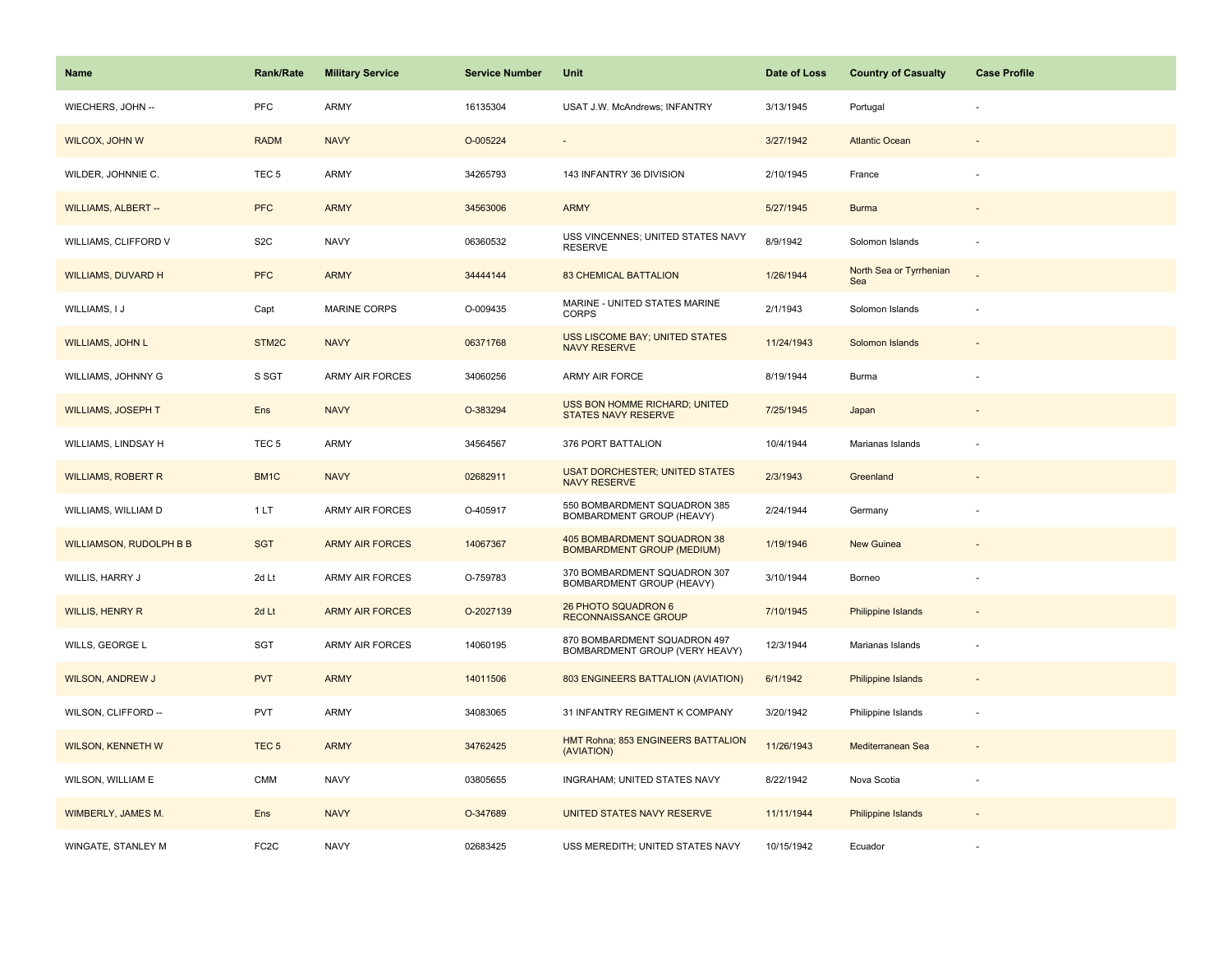| <b>Name</b>               | <b>Rank/Rate</b> | <b>Military Service</b> | <b>Service Number</b> | Unit                                                                | Date of Loss | <b>Country of Casualty</b>            | <b>Case Profile</b>                                                 |
|---------------------------|------------------|-------------------------|-----------------------|---------------------------------------------------------------------|--------------|---------------------------------------|---------------------------------------------------------------------|
| <b>WINTERS, ARTHUR M</b>  | BM1C             | <b>NAVY</b>             | 06362234              | Morrison; UNITED STATES NAVY<br><b>RESERVE</b>                      | 5/4/1945     | Ryukyus Islands                       |                                                                     |
| WISHAM, JOHN T            | S <sub>1</sub> C | <b>NAVY</b>             | 02685301              | USS HELENA; UNITED STATES NAVY                                      | 7/6/1943     | Solomon Islands                       |                                                                     |
| <b>WOOD, CLAUDE E</b>     | QM3C             | <b>NAVY</b>             | 06369349              | ROBALO; UNITED STATES NAVY<br><b>RESERVE</b>                        | 7/2/1944     | <b>Philippine Islands</b>             |                                                                     |
| WOOD, JAMES L.            | S SGT            | <b>ARMY AIR FORCES</b>  | 14056656              | 764 BOMBARDMENT SQUADRON 461<br><b>BOMBARDMENT GROUP (HEAVY)</b>    | 3/9/1945     | Yugoslavia                            |                                                                     |
| WOOD, WILLIAM OSCAR       | S SGT            | <b>ARMY AIR FORCES</b>  | 14061912              | 328 BOMBARDMENT SQUADRON 93<br><b>BOMBARDMENT GROUP (HEAVY)</b>     | 8/1/1943     | Rumania                               |                                                                     |
| WOODHAM, RUFUS --         | <b>PVT</b>       | <b>ARMY</b>             | 34834909              | 351 INFANTRY 88 DIVISION                                            | 10/13/1945   | Italy                                 |                                                                     |
| <b>WOODS, LEONARD T</b>   | CRE              | <b>NAVY</b>             | 00316530              | <b>NAVY - UNITED STATES NAVY</b>                                    | 7/30/1945    | PHILIPPINE SEA                        | https://dpaa.secure.force.com/dpaaProfile?id=<br>a0Jt0000000XmKHEA0 |
| WOODY, FRANK A            | LT.              | <b>NAVY</b>             | O-104380              | UNITED STATES NAVY RESERVE                                          | 6/15/1944    | Alaska                                |                                                                     |
| <b>WORD, LUTHER BURNS</b> | <b>T SGT</b>     | <b>ARMY AIR FORCES</b>  | 06973540              | 90 BOMBARDMENT SQUADRON 3<br><b>BOMBARDMENT GROUP (LIGHT)</b>       | 12/4/1945    | <b>New Guinea</b>                     |                                                                     |
| WORLEY, JEWELL --         | PFC              | <b>ARMY</b>             | 34578342              | 180 INFANTRY 45 DIVISION                                            | 5/27/1944    | Italy                                 |                                                                     |
| <b>WORLEY, RANDOLPH E</b> | TM3C             | <b>NAVY</b>             | 02683388              | Edsall; UNITED STATES NAVY                                          | 3/1/1942     | <b>Indian Ocean</b>                   |                                                                     |
| WORLING, JOSEPH L         | LT.              | <b>NAVY</b>             | O-168295              | UNITED STATES NAVY                                                  | 10/25/1944   | Philippine Sea                        |                                                                     |
| WORSHAM, JOHN MURRY       | TM3C             | <b>NAVY</b>             | 02684214              | <b>SHARK; UNITED STATES NAVY</b>                                    | 2/11/1942    | <b>Netherlands East Indies</b>        |                                                                     |
| <b>WRIGHT, JAMES E</b>    | STM2C            | <b>NAVY</b>             | 06908591              | HULL; UNITED STATES NAVY RESERVE                                    | 12/18/1944   | Philippine Sea                        | https://dpaa.secure.force.com/dpaaProfile?id=<br>a0Jt0000000Xe61EAC |
| <b>WRIGHT, JOHN P</b>     | 2d Lt            | <b>ARMY AIR FORCES</b>  | O-724365              | 27 BOMBARDMENT SQUADRON 30<br><b>BOMBARDMENT GROUP (HEAVY)</b>      | 7/22/1942    | Alaska                                |                                                                     |
| WRIGHT, ROBERT ALLEN      | TM <sub>1C</sub> | <b>NAVY</b>             | 01344234              | UNITED STATES NAVY RESERVE                                          | 2/18/1942    | Newfoundland                          |                                                                     |
| <b>WRIGHT, ROBERT F</b>   | <b>LTJG</b>      | <b>NAVY</b>             | O-278635              | UNITED STATES NAVY RESERVE                                          | 1/16/1945    | China                                 |                                                                     |
| WRIGHT, WARREN K          | LT.              | <b>NAVY</b>             | O-112977              | UNITED STATES NAVY RESERVE                                          | 7/4/1944     | Bonin & Volcano Islands               | ÷,                                                                  |
| <b>WRIGHT, WILLIAM A</b>  | S SGT            | <b>ARMY AIR FORCES</b>  | 20407061              | <b>8 BOMBARDMENT SQUADRON 3</b><br><b>BOMBARDMENT GROUP (LIGHT)</b> | 4/11/1944    | New Guinea                            |                                                                     |
| WYNNE, KELLY AMON         | <b>PVT</b>       | <b>MARINE CORPS</b>     | 00471833              | MARINE - UNITED STATES MARINE<br><b>CORPS</b>                       | 10/1/1943    | Solomon Islands                       |                                                                     |
| YANCY, ANDREW --          | <b>TSGT</b>      | <b>ARMY AIR FORCES</b>  | 06680302              | 59 BOMBARDMENT SQUADRON (LIGHT)                                     | 1/13/1942    | Panama                                |                                                                     |
| YARBRAY, PAUL K           | <b>LTJG</b>      | <b>NAVY</b>             | O-203789              | UNITED STATES NAVY                                                  | 10/8/1944    | Pacific Ocean: North<br>American Area |                                                                     |
| YOUNGBLOOD, JOHN L.       | 2d Lt            | <b>ARMY</b>             | O-1647816             | 832 SIGNAL SERVICES COMPANY                                         | 1/28/1944    | Coral Sea                             | https://dpaa.secure.force.com/dpaaProfile?id=<br>a0Jt0000000XdkKEAS |